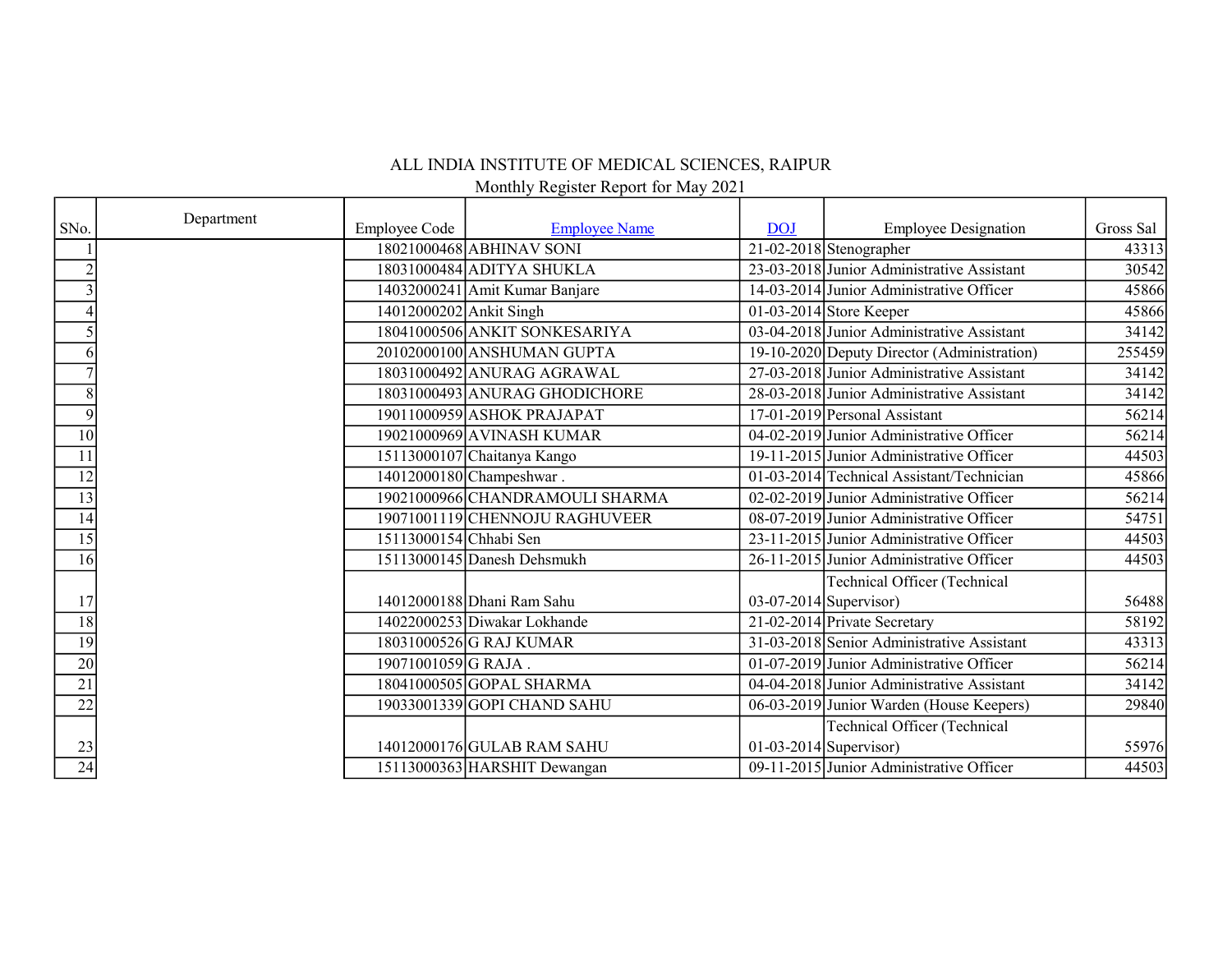|                                                                                                                                                                                                                                |                | 18041000511 HIMANSHU BAJPAI        |                       | 04-04-2018 Junior Administrative Assistant  | 32516  |
|--------------------------------------------------------------------------------------------------------------------------------------------------------------------------------------------------------------------------------|----------------|------------------------------------|-----------------------|---------------------------------------------|--------|
| 25 26 27 28 29 0 31 32 33 34 35 6 77 38 39 0 4 4 4 4 4 4 4 4 4 4 4 4 4 4 5 5 5 3 5 4 5 6 7 6 7 8 7 8 7 8 7 8 7 8 9 0 1 4 7 8 9 0 1 5 7 6 7 7 8 7 8 7 8 9 0 1 7 8 9 0 1 7 8 9 0 1 7 8 9 0 1 7 8 9 0 1 7 8 9 0 1 7 8 9 0 1 7 8 9 |                | 14012000229 Himanshu Nirmal CHANDU |                       | 01-03-2014 Sr. Pharmacist                   | 45866  |
|                                                                                                                                                                                                                                |                | 18041000490 JITENDRA KUMAR VAIDYA  |                       | 02-04-2018 Junior Administrative Assistant  | 34142  |
|                                                                                                                                                                                                                                |                | 19092000098 JITENDRA BASWAL        |                       | 01-09-2019 Assistant Engineer(A/C&R)        | 70413  |
|                                                                                                                                                                                                                                |                | 18031000498 KAMAL KUMAR            |                       | 28-03-2018 Junior Administrative Assistant  | 34142  |
|                                                                                                                                                                                                                                |                | 15113000127 Khaleel Nizami         |                       | $07-11-2015$ Junior Administrative Officer  | 44503  |
|                                                                                                                                                                                                                                |                | 14022000243 Khemlata Sahu          |                       | 01-03-2014 Junior Administrative Officer    | 45866  |
|                                                                                                                                                                                                                                |                | 20031001332 KISHAN DAS             |                       | 16-03-2020 Junior Hindi Translator          | 54751  |
|                                                                                                                                                                                                                                |                | 19011000970 KUMARI ALPNA SINHA     |                       | 28-01-2019 Personal Assistant               | 56214  |
|                                                                                                                                                                                                                                |                | 18031000479 LOKESH DEWANGAN        |                       | $07-03-2018$ Stenographer                   | 43313  |
|                                                                                                                                                                                                                                |                | 20031001333 MADHURAGI SHRIVASTAVA  |                       | 16-03-2020 Junior Hindi Translator          | 54751  |
|                                                                                                                                                                                                                                |                | 18041000508 MANOJ YEDE             |                       | 28-04-2018 Junior Administrative Assistant  | 34142  |
|                                                                                                                                                                                                                                |                | 19121001201 MIRYALA RAVI CHANDRA   |                       | 27-12-2019 Assistant Nursing Superintendent | 90086  |
|                                                                                                                                                                                                                                |                | 18021000473 MONA CHOUBEY           |                       | 27-02-2018 Senior Administrative Assistant  | 43313  |
|                                                                                                                                                                                                                                |                | 18021000464 MONIKA DEWANGAN        |                       | 13-02-2018 Stenographer                     | 43313  |
|                                                                                                                                                                                                                                |                | 15113000142 Mukesh Kadu            |                       | 26-11-2015 Junior Administrative Officer    | 44503  |
|                                                                                                                                                                                                                                |                | 14122000252 N.Bhaskar Rao          |                       | 03-12-2014 Private Secretary                | 58192  |
|                                                                                                                                                                                                                                |                | 18041000503 NAMEETA SONI           |                       | 03-04-2018 Junior Administrative Assistant  |        |
|                                                                                                                                                                                                                                | Administration | 15113000054 Naveen Kumar Tirkey    |                       | 16-11-2015 Store Keeper                     | 44503  |
|                                                                                                                                                                                                                                |                | 14032000179 Naziya Begam Siddiquie |                       | 13-03-2014 Technical Assistant/Technician   | 45866  |
|                                                                                                                                                                                                                                |                | 18031000480 NIKUNJ JAIN            |                       | 23-03-2018 Junior Administrative Assistant  | 34142  |
|                                                                                                                                                                                                                                |                | 18031000475 NITIN DEWANGAN         |                       | 01-03-2018 Senior Administrative Assistant  | 43313  |
|                                                                                                                                                                                                                                |                | 12083000001 NITIN M. NAGARKAR      | $06-08-2012$ Director |                                             | 300375 |
|                                                                                                                                                                                                                                |                | 19011000958 NITIN RAMBHAU VANJARI  |                       | 21-01-2019 Junior Administrative Officer    | 56214  |
|                                                                                                                                                                                                                                |                | 19011000909 NITISH KUMAR           |                       | 16-01-2019 Junior Administrative Officer    | 56214  |
|                                                                                                                                                                                                                                |                | 14032000199 Om Prakash Mahto       |                       | 03-03-2014 Store Keeper                     | 45866  |
|                                                                                                                                                                                                                                |                | 19031000989 PANTAJALI CHANDRAKER   |                       | 18-03-2019 Junior Warden (House Keepers)    | 33440  |
|                                                                                                                                                                                                                                |                | 14012000246 Pradeep Jadhav         |                       | 01-03-2014 Junior Administrative Officer    | 45866  |
|                                                                                                                                                                                                                                |                | 14022000232 Prakash Kumar Sen      |                       | 20-02-2014 Junior Administrative Officer    | 45866  |
|                                                                                                                                                                                                                                |                | 15113000153 Pramod Sahu            |                       | 19-11-2015 Junior Administrative Officer    | 44503  |
|                                                                                                                                                                                                                                |                | 14122000221 Prema Madhuri Kerketta |                       | 12-03-2014 Medical Record Officer           | 45866  |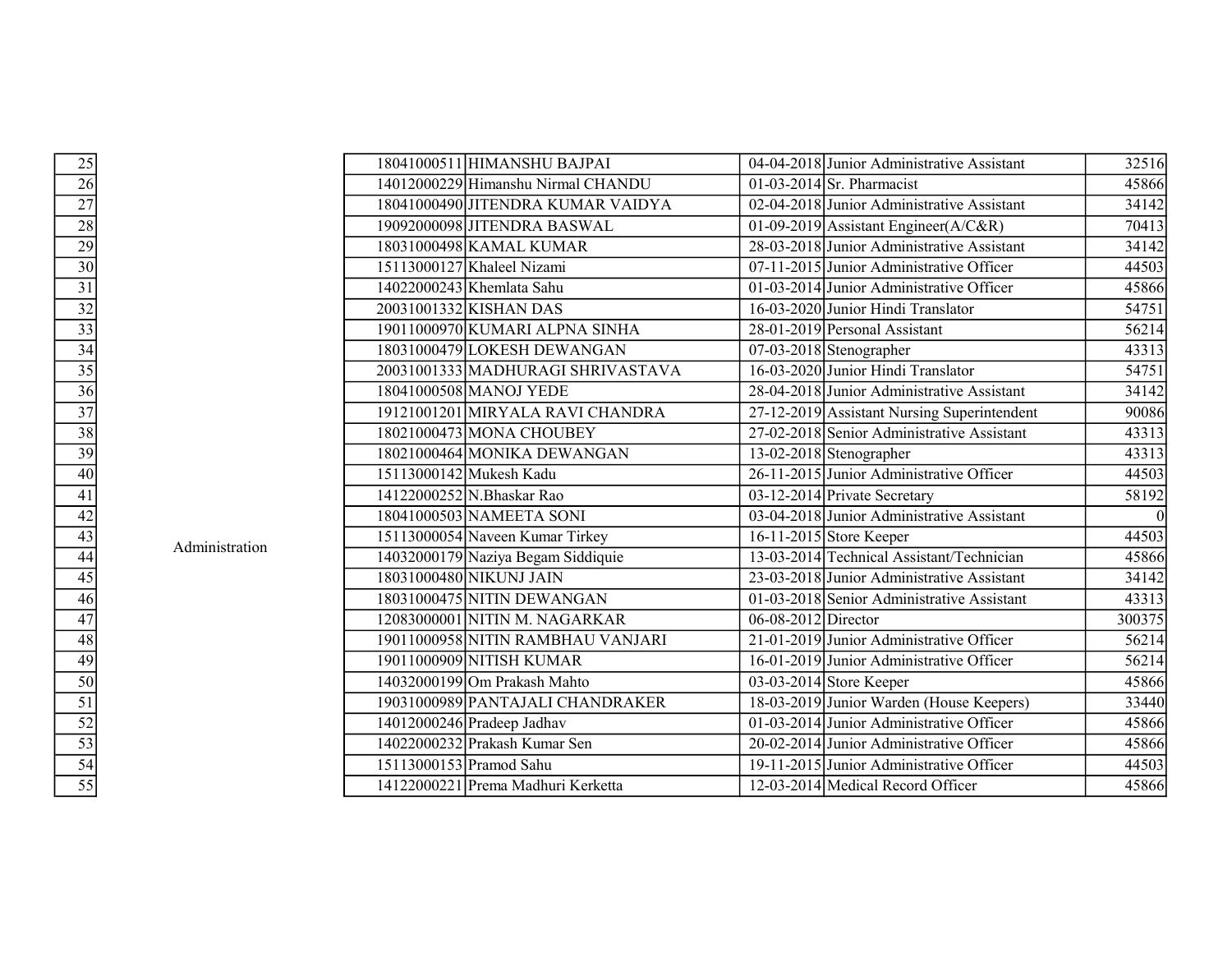| $\frac{56}{57}$ | 15122000216 Pushpalata Bhalla          | 12-02-2015 Librarian Grade I (Documentalist)  | 56488  |
|-----------------|----------------------------------------|-----------------------------------------------|--------|
|                 | 18041000487 RAHUL SAKHARWADE           | 02-04-2018 Junior Administrative Assistant    | 34142  |
|                 |                                        | Technical Officer                             |        |
|                 | 14022000195 Rajaram Kacher             | $18-02-2014$ (Ophthal) (Refractionist)        | 45866  |
| $\frac{58}{59}$ | 14122000236 Rajesh Sharma              | 12-03-2014 Junior Administrative Officer      | 43196  |
|                 |                                        |                                               |        |
|                 | 19031000987 RAMA MOHAN REDDY TIPPULURI | 18-03-2019 Junior Warden (House Keepers)      | 33440  |
|                 | 14012000237 Ranjan Karnok              | 01-03-2014 Junior Administrative Officer      | 45866  |
|                 | 15022000217 Rashmi Sharma              | 20-02-2015 Librarian Grade I (Documentalist)  | 56488  |
|                 | 18041000491 RAVI SAHU                  | 06-04-2018 Junior Administrative Assistant    | 34142  |
|                 | 14032000211 Rumesh Kumar Sahu          | 03-03-2014 CSSD Technicians                   | 45866  |
|                 | 19011000977 SANDEEP KUMAR SAHU         | 25-01-2019 Personal Assistant                 | 56214  |
|                 | 18041000500 SATISH TIWARI              | 05-04-2018 Stenographer                       | 43313  |
|                 | 15112000200 SATVINDER SUR              | 24-11-2015 Junior Administrative Officer      | 44503  |
|                 | 14022000239 Satya Prakash Dash         | 21-02-2014 Junior Administrative Officer      | 44503  |
|                 | 19091001141 SAYED SHADAB               | $03-09-2019$ Jr. Reception Officer            | 54751  |
|                 | 14032000238 Shahed Karim               | 03-03-2014 Junior Administrative Officer      | 45866  |
|                 | 15052000199 SHAHEENA PRAVEEN           | 18-05-2015 Junior Accounts Officer            | 44503  |
|                 | 20031001250 SHAHRUKH KHAN              | 06-03-2020 Junior Hindi Translator            | 54751  |
|                 | 19011000903 SHASHWAT UPADHYAY          | 12-01-2019 Junior Administrative Officer      | 56214  |
|                 | 19111001170 SHIV SHANKAR SHARMA        | 21-11-2019 Public Relation Officer            | 102213 |
|                 | 14022000245 Shivanand Upadhyay         | 21-02-2014 Junior Administrative Officer      | 45866  |
|                 | 15113000080 Shweta Samuel              | $07-11-2015$ Junior Administrative Officer    | 44503  |
|                 | 19031000986 SUNIL KUMAR RAI            | 06-03-2019 Medical Officer AYUSH              | 118697 |
|                 | 14022000183 Tikesh Kumar Sahu          | 21-02-2014 Technical Assistant/Technician     | 45866  |
|                 | 19091001143 UMESH KUMAR PANDEY         | $04-09-2019$ Jr. Reception Officer            | 54751  |
|                 | 19091001148 UTTAM SINGH UIKEY          | 16-09-2019 Technical Assistant/Technician     | 54751  |
|                 |                                        |                                               |        |
|                 | 16121000370 VARUN PANDEY               | 03-12-2016 Programmer (Data Processing Asstt) | 73371  |
| $\frac{81}{82}$ | 18041000510 VEERAMALLA RAO             | 02-04-2018 Junior Administrative Assistant    | 34142  |
|                 | 18031000494 VINAY KUMAR                | 27-03-2018 Junior Administrative Assistant    | 34142  |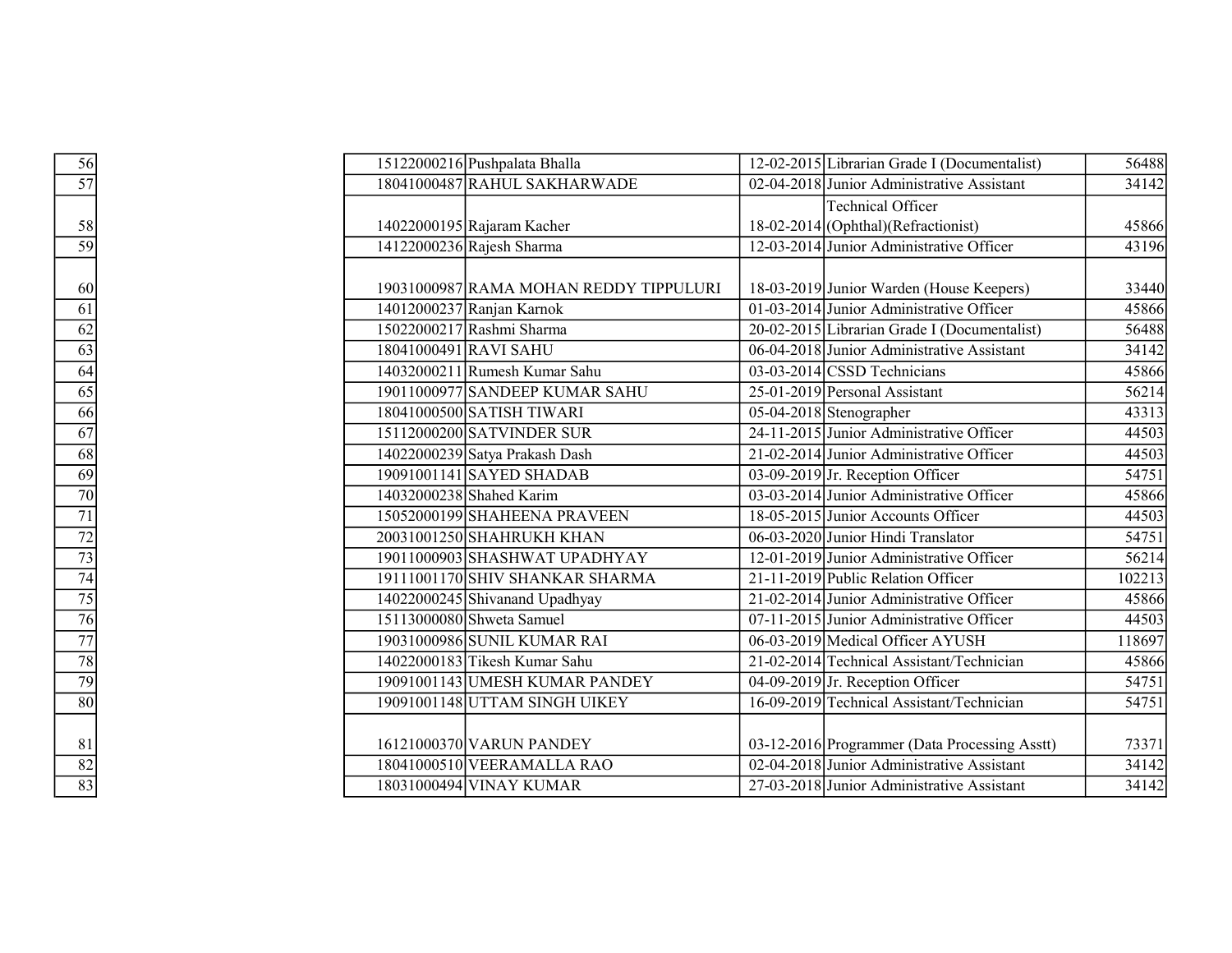| 84              | 17072000097 VISWANADHAM SITARAMU   | 21-07-2017 Administrative Officer         | 115912 |
|-----------------|------------------------------------|-------------------------------------------|--------|
| 85              | $15062000204$ Vivek Rathore        | $02-06-2015$ Legal Assistant              | 56488  |
| 86              | 19073001411 ABHISHEK BHARADWAJ     | 16-07-2019 PDCC-FELLOWSHIP                | 110095 |
|                 |                                    | <b>POST GRADUATE JUNIOR</b>               |        |
| 87              | 19013001692 ABINAYA PRAKASHBABU U  | 20-01-2019 RESIDENT                       | 82976  |
| 88              | 19033001347 AMRITA JAIN            | $03-03-2021$ Senior Residents             | 110095 |
|                 |                                    | POST GRADUATE JUNIOR                      |        |
| 89              | 21013002015 ARRIYA PILLAI          | 08-01-2021 RESIDENT                       | 82976  |
| 90              | 18023000959 ARSHAD A.              | $01-04-2021$ Senior Residents             | 110095 |
|                 |                                    | <b>POST GRADUATE JUNIOR</b>               |        |
| 91              | 19083001452 ARSHAD N N             | 09-08-2019 RESIDENT                       | 94611  |
|                 |                                    | <b>POST GRADUATE JUNIOR</b>               |        |
| 92              | 21013002042 ARUN THEYYALI          | 28-01-2021 RESIDENT                       | 82976  |
|                 |                                    | <b>POST GRADUATE JUNIOR</b>               |        |
| 93              | 19083001498 ARUNDHATI CHADHA       | 26-08-2019 RESIDENT                       | 94611  |
|                 |                                    | <b>POST GRADUATE JUNIOR</b>               |        |
| 94              | 21013001985 CHANDINI K             | 09-01-2021 RESIDENT                       | 82976  |
| $\overline{95}$ | 17091000439 CHINMAYA PANDA         | 26-09-2017 Assistant Professor            | 219240 |
|                 |                                    | POST GRADUATE JUNIOR                      |        |
| 96              | 20013001664 DHANANJ SHIVGANESH B.R | 20-01-2020 RESIDENT                       | 82976  |
| 97              | 21023002055 DOMALA RADHIKA         | 18-02-2021 Senior Residents               | 110095 |
|                 |                                    | <b>POST GRADUATE JUNIOR</b>               |        |
| 98              | 21013002001 GADE SANDEEP           | 15-01-2021 RESIDENT                       | 82976  |
|                 |                                    | <b>POST GRADUATE JUNIOR</b>               |        |
| 99              | 21013002000 Gudivaram MAHITHA      | 11-01-2021 RESIDENT                       | 82976  |
| 100             | 17091000442 HABIB KARIM            | 27-09-2017 Assistant Professor            | 219240 |
| 101             | 19101001157 JAGDISH KUMAR          | 03-10-2019 Technical Assistant/Technician | 54751  |
|                 | JITENDRA VITTHALRAO                |                                           |        |
| 102             | 19031000982 KALBANDE               | 05-03-2019 Assistant Professor            | 194998 |
| $\frac{103}{2}$ | 20103001932 KALYANI RAPETI         | 28-10-2020 PDCC-FELLOWSHIP                | 110095 |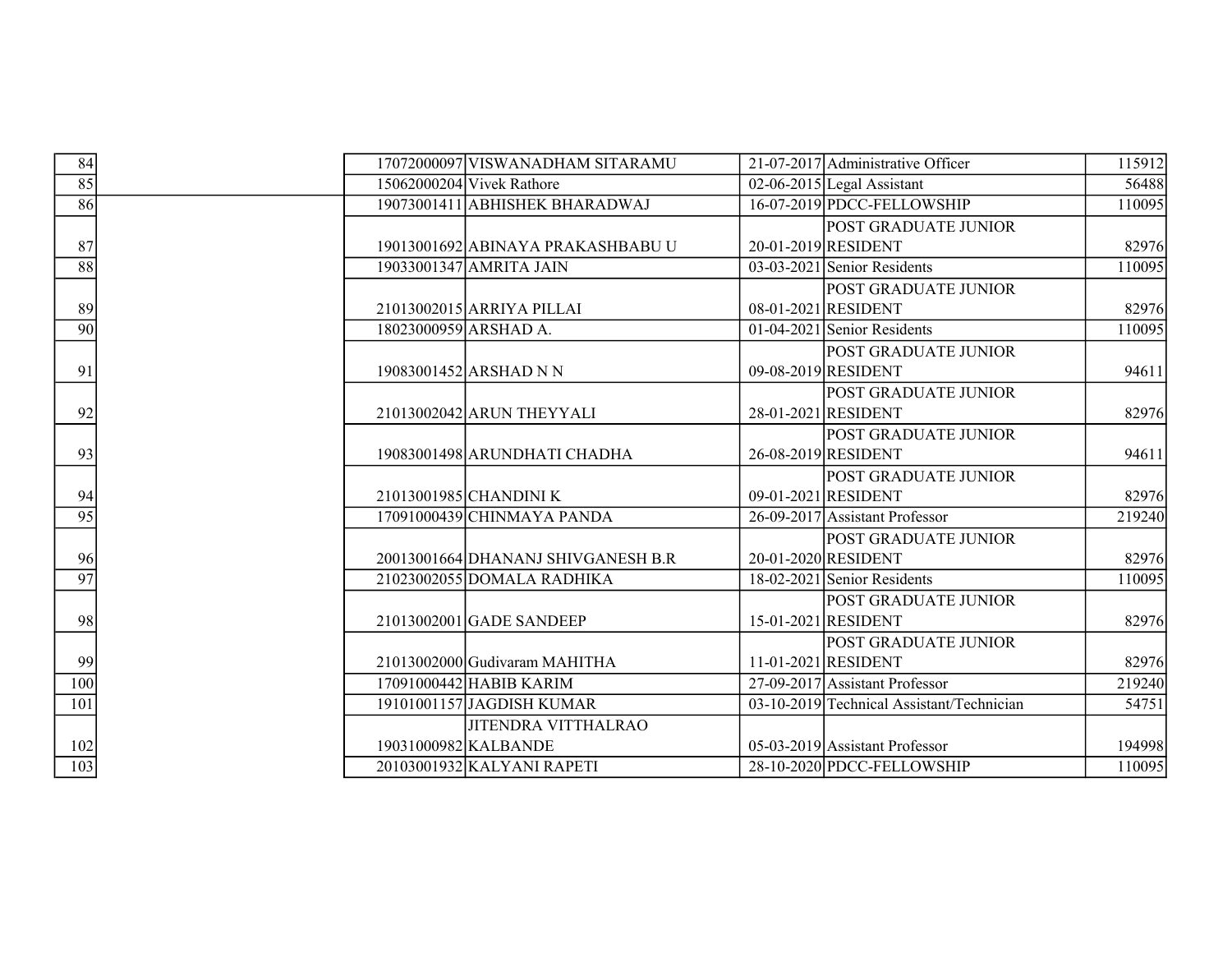|                   |                 |                      |                                      |                          | <b>POST GRADUATE JUNIOR</b>         |        |
|-------------------|-----------------|----------------------|--------------------------------------|--------------------------|-------------------------------------|--------|
| 104               |                 |                      | 18073001048 KARTIK BASUMATARY        |                          | 02-07-2018 RESIDENT                 | 87750  |
| 105               |                 |                      | 19103001599 KETKI DATTATRAYA DEOTALE |                          | 23-10-2019 Senior Residents         | 113223 |
| 106               |                 |                      | 18023000976 KHUSHBU KAROO            |                          | $13-04-2021$ Senior Residents       | 99263  |
|                   |                 |                      |                                      |                          | <b>POST GRADUATE JUNIOR</b>         |        |
| 107               |                 |                      | 20073001801 KOLDINNE REDDY           |                          | 22-07-2020 RESIDENT                 | 82976  |
|                   |                 |                      |                                      |                          | <b>POST GRADUATE JUNIOR</b>         |        |
| 108               |                 |                      | 18073001047 MAHESH KURWE             |                          | 02-07-2018 RESIDENT                 | 87750  |
|                   |                 |                      |                                      |                          | <b>POST GRADUATE JUNIOR</b>         |        |
| 109               |                 |                      | 20023001705 MAINAK BAIDYA            |                          | 22-02-2020 RESIDENT                 | 82976  |
| $\overline{110}$  |                 | $17091000441$ MAMTA. |                                      |                          | 01-09-2017 Assistant Professor      | 219240 |
| $\overline{111}$  |                 |                      | 19073001476 MANISH KESHWANI          |                          | 22-07-2019 PDCC-FELLOWSHIP          | 110095 |
|                   |                 |                      |                                      |                          | <b>POST GRADUATE JUNIOR</b>         |        |
| <u>112</u>        |                 | 19013001261 MANU P K |                                      |                          | 24-01-2019 RESIDENT                 | 94611  |
| $\overline{113}$  |                 |                      | 16061000088 MAYANK KUMAR             |                          | 26-05-2016 Assistant Professor      | 230970 |
| $\frac{114}{1}$   |                 |                      | 20033001782 MEGHANA MISHRA           |                          | 21-03-2020 Senior Residents         | 113223 |
|                   |                 |                      |                                      |                          | POST GRADUATE JUNIOR                |        |
| 115               |                 |                      | 19083001500 MESA BHARATH KUMAR       |                          | 13-08-2019 RESIDENT                 | 85363  |
| $\frac{116}{116}$ |                 |                      | 13041000067 MONIKA KHETARPAL         |                          | $10-04-2013$ Associate Professor    | 277421 |
| 117               |                 |                      | 19013001268 Monika Yadav             |                          | $10-01-2019$ Senior Residents       | 112295 |
|                   |                 |                      |                                      |                          | POST GRADUATE JUNIOR                |        |
| 118               |                 |                      | 19083001501 MUTHARSAN S              |                          | 27-08-2019 RESIDENT                 | 85363  |
|                   |                 |                      |                                      |                          | <b>POST GRADUATE JUNIOR</b>         |        |
| 119               |                 |                      | 20083001832 N PHARANITHARAN.         |                          | 18-08-2020 RESIDENT                 | 120449 |
| $\frac{120}{2}$   |                 |                      | 19031000978 NAND KISHORE AGRAWAL     | $01-03-2019$ Professor   |                                     | 306981 |
|                   | Anaesthesiology |                      |                                      |                          | <b>Technical Officer (Technical</b> |        |
| 121               |                 |                      | 15073000083 Nand kumar Fekar         | $09-07-2015$ Supervisor) |                                     | 56488  |
|                   |                 |                      |                                      |                          | POST GRADUATE JUNIOR                |        |
| $\frac{122}{1}$   |                 |                      | 20023001715 NANDEESHWARA DK          |                          | 24-02-2020 RESIDENT                 | 91952  |
| $\frac{123}{124}$ |                 |                      | 20123001959 NEHA SINGH               |                          | 11-12-2020 PDCC-FELLOWSHIP          | 79354  |
|                   |                 |                      | 21033002098 NIVEDITA BODRA           |                          | 12-03-2021 Senior Residents         | 110095 |

| 104                                  |  |
|--------------------------------------|--|
| $\frac{105}{2}$                      |  |
| $\frac{1}{106}$                      |  |
|                                      |  |
| 107                                  |  |
|                                      |  |
| 108                                  |  |
|                                      |  |
| 109                                  |  |
| $\frac{110}{1}$                      |  |
| $\overline{111}$                     |  |
|                                      |  |
|                                      |  |
| $\frac{112}{113}$                    |  |
| 114                                  |  |
|                                      |  |
| $\frac{115}{1}$                      |  |
| $\overline{116}$                     |  |
| $\overline{17}$<br>ī                 |  |
|                                      |  |
| 118                                  |  |
|                                      |  |
| 119                                  |  |
| $\overline{2}0$<br>$\overline{1}$    |  |
|                                      |  |
| 121                                  |  |
|                                      |  |
| 122                                  |  |
| $\overline{1}$<br>$\mathcal{I}$<br>3 |  |
| $\overline{124}$                     |  |
|                                      |  |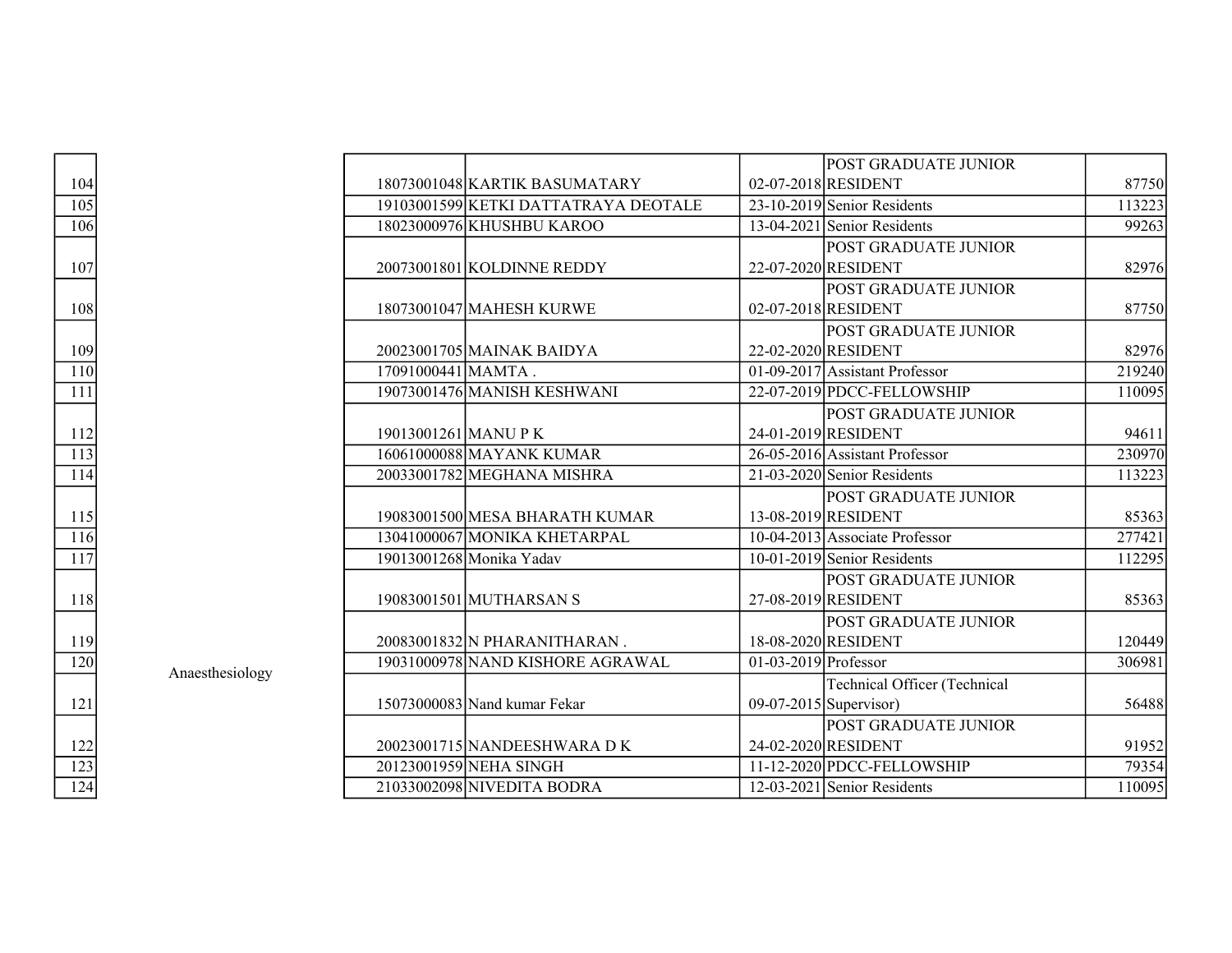|                   |                                    | <b>POST GRADUATE JUNIOR</b>     |        |
|-------------------|------------------------------------|---------------------------------|--------|
| 125               | 19023001366 OMER MOHAMMED MUJAHID  | 25-02-2019 RESIDENT             | 85363  |
|                   |                                    | <b>POST GRADUATE JUNIOR</b>     |        |
| 126               | 20023001714 PORIKA PRASHANTH NAYAK | 24-02-2020 RESIDENT             | 82976  |
|                   |                                    | POST GRADUATE JUNIOR            |        |
| $\frac{127}{128}$ | 19083001499 PRAGADESHWARAN. R      | 10-08-2019 RESIDENT             | 85363  |
|                   | 17073000678 PRATEEK ARORA          | 06-07-2017 PDCC-FELLOWSHIP      | 110095 |
|                   |                                    | <b>POST GRADUATE JUNIOR</b>     |        |
| 129               | 19023001377 PRATYASHA NAYAK        | 26-02-2019 RESIDENT             | 94611  |
|                   |                                    | <b>POST GRADUATE JUNIOR</b>     |        |
| 130               | 19013001262 R PRAVEEN.             | 22-01-2019 RESIDENT             | 85363  |
|                   |                                    | <b>POST GRADUATE JUNIOR</b>     |        |
| 131               | 19083001446 RAHUL KANJILAL         | 10-08-2019 RESIDENT             | 85363  |
| $\overline{132}$  | 17091000450 RASHMI DUBEY           | 21-09-2017 Associate Professor  | 263032 |
|                   |                                    | <b>POST GRADUATE JUNIOR</b>     |        |
| 133               | 19083001492 RESHMA V               | 09-08-2019 RESIDENT             | 85363  |
|                   |                                    | <b>POST GRADUATE JUNIOR</b>     |        |
| <u>134</u>        | 19013001276 ROOPALI PHULLI         | 23-01-2019 RESIDENT             | 85363  |
| $\frac{135}{1}$   | 19031000984 SAMARJIT DEY           | 19-03-2019 Associate Professor  | 254587 |
|                   |                                    | <b>POST GRADUATE JUNIOR</b>     |        |
| 136               | 20083001833 SANJEEB PRADHAN        | 18-08-2020 RESIDENT             | 129425 |
| $\overline{137}$  | 16061000095 SARITA RAMCHANDANI     | 30-06-2016 Assistant Professor  | 230970 |
|                   |                                    | <b>POST GRADUATE JUNIOR</b>     |        |
| 138               | 21013001975 SHIVRAJ HG             | 08-01-2021 RESIDENT             | 91952  |
|                   | 19093001477 SHRUTI BAIS            | 18-09-2019 Senior Residents     | 113223 |
| $\frac{139}{140}$ | 20093001864 SNIGDHA KUMARI         | $16-03-2021$ Senior Residents   | 110095 |
| $\overline{141}$  | 13041000054 Subrata Singha         | 12-04-2013 Additional Professor | 338411 |
| 142               | 20103001934 SUMIT GUPTA            | 29-10-2020 PDCC-FELLOWSHIP      | 110095 |
|                   |                                    | <b>POST GRADUATE JUNIOR</b>     |        |
| 143               | 19083001444 SURESH.                | 22-08-2019 RESIDENT             | 85363  |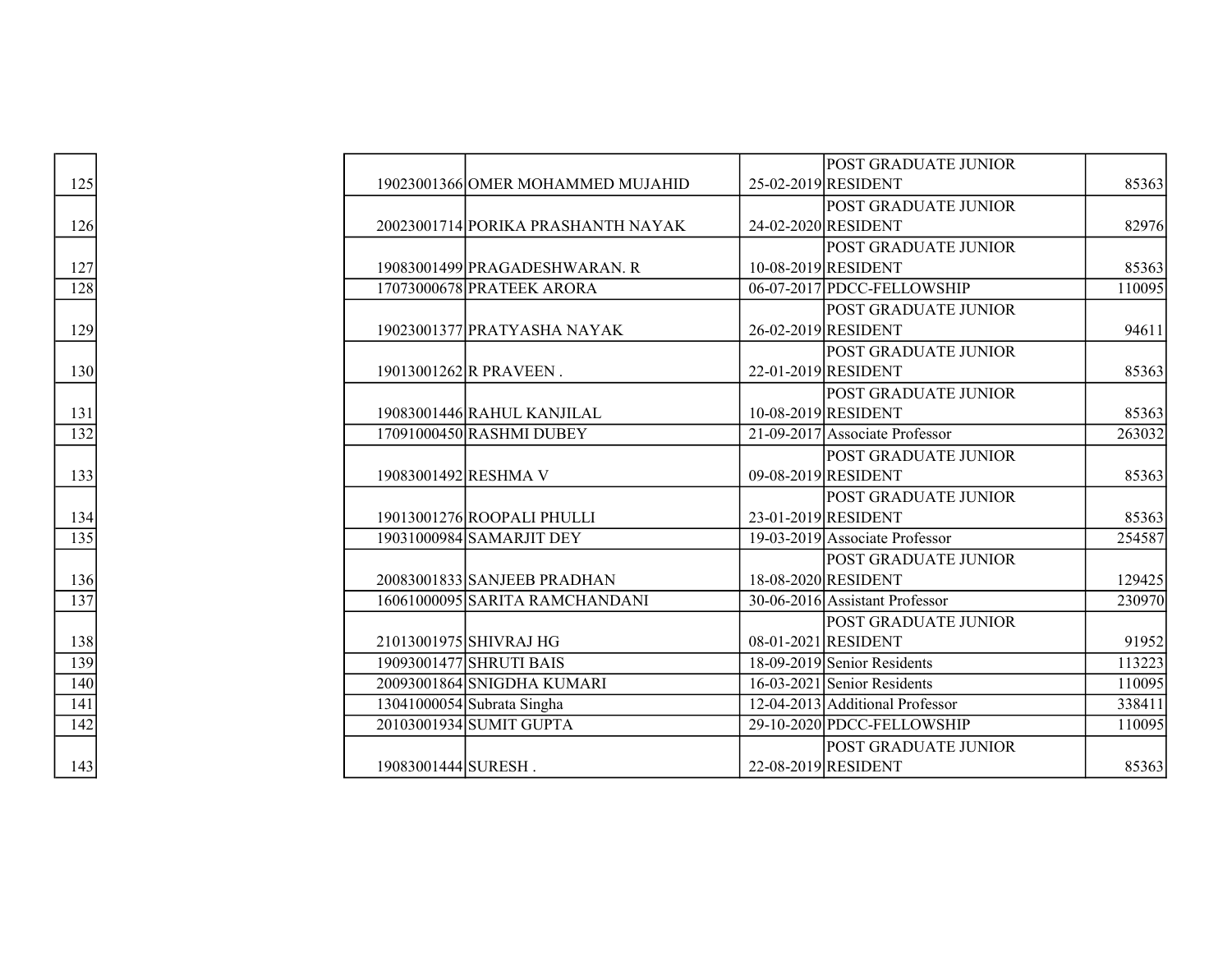|                                        |         |                       |                                  | <b>POST GRADUATE JUNIOR</b>               |        |
|----------------------------------------|---------|-----------------------|----------------------------------|-------------------------------------------|--------|
| 144                                    |         |                       | 20023001729 SURESH KUMAR RAJWADE | 28-02-2020 RESIDENT                       | 91952  |
|                                        |         |                       |                                  | <b>POST GRADUATE JUNIOR</b>               |        |
| 145                                    |         |                       | 21013001974 SWATI VIJAPURKAR     | 08-01-2021 RESIDENT                       | 82976  |
|                                        |         |                       |                                  | <b>POST GRADUATE JUNIOR</b>               |        |
| 146                                    |         | 20013001690 SWETHA G. |                                  | 06-01-2020 RESIDENT                       | 82976  |
|                                        |         |                       |                                  | <b>POST GRADUATE JUNIOR</b>               |        |
| $\frac{147}{1}$                        |         |                       | 21013002016 V S ADWAITH          | 09-01-2021 RESIDENT                       | 82976  |
|                                        |         |                       |                                  | <b>POST GRADUATE JUNIOR</b>               |        |
| 148                                    |         |                       | 19023001361 VIKRAMJIT SINGH      | 27-02-2019 RESIDENT                       | 94611  |
|                                        |         |                       |                                  | <b>POST GRADUATE JUNIOR</b>               |        |
| 149                                    |         |                       | 20083001840 VINUKONDA KIRAN      | 18-08-2020 RESIDENT                       | 120449 |
| $\overline{150}$                       |         |                       | 19073001481 VIVEK SAHU           | 26-07-2019 Senior Residents               | 113223 |
|                                        |         |                       |                                  | <b>POST GRADUATE JUNIOR</b>               |        |
| $\frac{151}{2}$                        |         |                       | 21013002002 YELLAMMAGARI REDDY   | 11-01-2021 RESIDENT                       | 82976  |
|                                        |         |                       |                                  | <b>POST GRADUATE JUNIOR</b>               |        |
| 152                                    |         |                       | 19023001378 YOGESH NENE          | 26-02-2019 RESIDENT                       | 85363  |
| $\frac{153}{154}$<br>$\frac{155}{156}$ |         |                       | 12081000027 A.U. Siddiqui        | 14-08-2012 Associate Professor            | 272693 |
|                                        |         |                       | 21011001580 AMIT TIRPUDE         | 05-01-2021 Associate Professor            | 243013 |
|                                        |         |                       | 13041000012 Dhanesh Kumar Sharma | 05-04-2013 Additional Professor           | 336459 |
|                                        |         |                       | 20111001548 DHARAM RATHIA        | 16-11-2020 Assistant Professor            | 185458 |
| $\frac{157}{158}$                      |         |                       | 19083001488 DHARMENDRA KUMAR     | 09-08-2019 Senior Residents               | 113223 |
|                                        |         |                       | 13061000023 Konuuri Vijaya Kumar | 10-06-2013 Additional Professor           | 296935 |
| 159                                    |         |                       | 12081000029 Manisha Sinha        | 16-08-2012 Associate Professor            | 300725 |
|                                        |         |                       |                                  | POST GRADUATE JUNIOR                      |        |
| 160                                    | Anatomy |                       | 18023000934 MERYL - JOHN         | 22-02-2018 RESIDENT                       | 97270  |
| 161                                    |         |                       | 12081000031 Mrithunjay Rathore   | 21-08-2012 Associate Professor            | 272693 |
|                                        |         |                       |                                  | <b>POST GRADUATE JUNIOR</b>               |        |
| 162                                    |         |                       | 18023000935 NIKITA - CHAUDHARY   | 24-02-2018 RESIDENT                       | 87750  |
| $\frac{163}{164}$                      |         |                       | 21051001709 RAHUL UKEY           | 06-05-2021 Assistant Professor            | 155545 |
|                                        |         |                       | 15113000096 Ram Bhuvan Patel     | 07-11-2015 Technical Assistant/Technician | 44503  |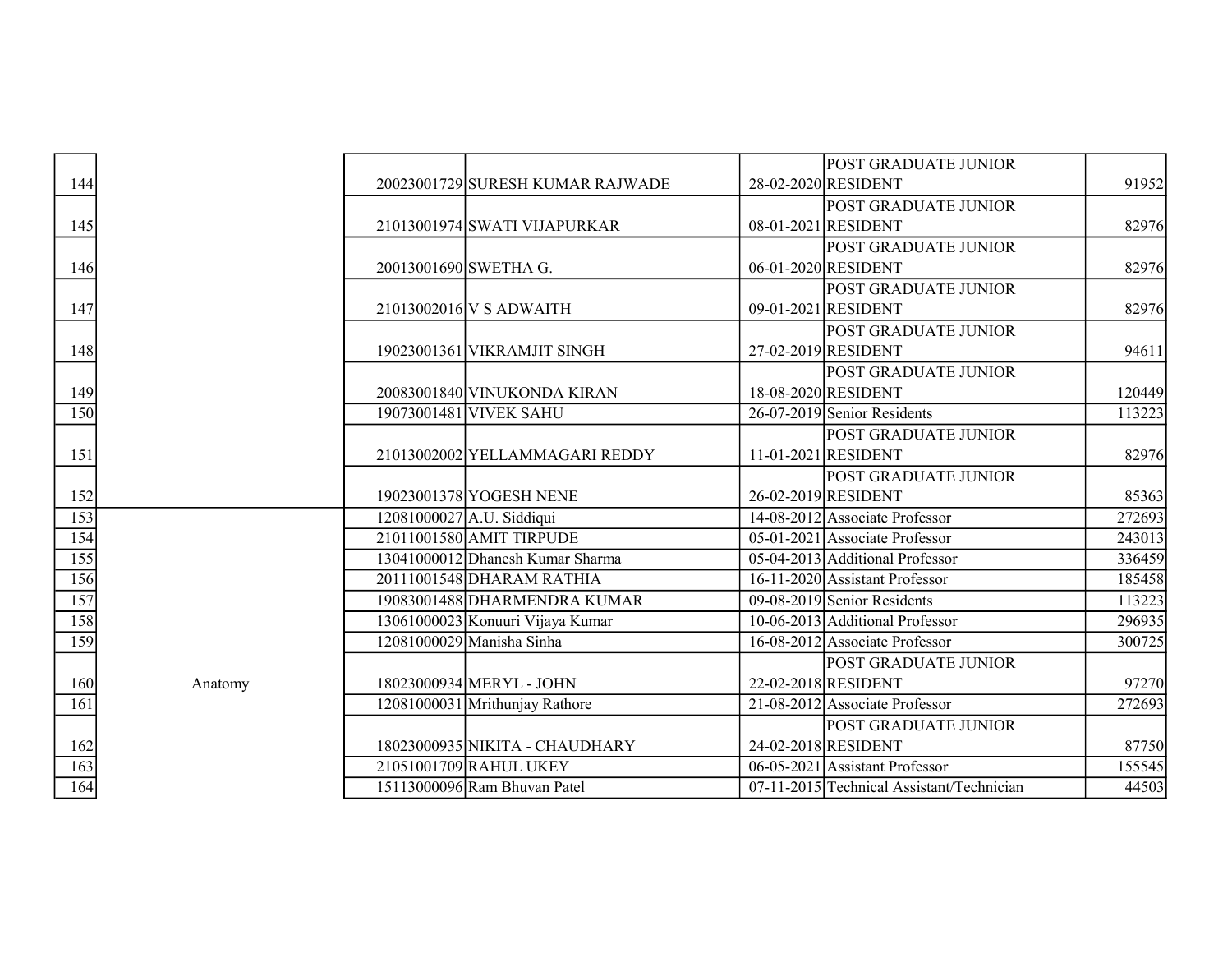| 165 |                               |                           | 12091000032 Soumitra Trivedi           |                        | 05-09-2012 Associate Professor                | 300725 |
|-----|-------------------------------|---------------------------|----------------------------------------|------------------------|-----------------------------------------------|--------|
|     |                               |                           |                                        |                        |                                               |        |
| 166 |                               |                           | 18113001242 VISHAKHA YASHWANT SONTAKKE |                        | $19-11-2018$ Senior Residents                 | 116507 |
| 167 |                               |                           | 19101001164 ABHISHEK SREEVASTAV        |                        | 21-10-2019 Technical Assistant/Technician     | 48911  |
| 168 |                               |                           | 20111001542 DABLU GUPTA                |                        | $\overline{03-11}$ -2020 Assistant Professor  | 185458 |
| 169 |                               |                           | 18111000845 DEEPAK KUMAR               |                        | 09-11-2018 Lab Attendants Grade II            | 33440  |
|     |                               |                           |                                        |                        | POST GRADUATE JUNIOR                          |        |
| 170 |                               |                           | 21013002008 DIKSHA CHANDRAKAR          |                        | 25-01-2021 RESIDENT                           | 82976  |
| 171 |                               |                           | 19091001149 DIPTI SHARMA               |                        | 17-09-2019 Technical Assistant/Technician     | 54751  |
|     |                               |                           |                                        |                        | POST GRADUATE JUNIOR                          |        |
| 172 |                               |                           | 18023000977 DUSHYANT SAHU              |                        | 16-03-2020 RESIDENT                           | 91952  |
| 173 |                               |                           | $12091000010$ Eli Mohapatra            | $17-09-2012$ Professor |                                               | 304587 |
| 174 |                               |                           | 12101000034 Jessy Abraham              |                        | 30-10-2012 Associate Professor                | 214263 |
| 175 |                               |                           | 15113000292 Kamlesh Prasad Verma       |                        | 12-11-2015 Technical Assistant/Technician     | 44503  |
| 176 |                               |                           | 19101001153 LAXMAN PRASAD MAHRA        |                        | 07-10-2019 Technical Assistant/Technician     | 54751  |
| 177 | Biochemistry                  |                           | 19103001525 MADAN SINGH                |                        | 04-10-2019 Technical Assistant/Technician     | 48911  |
| 178 |                               |                           | 19033001338 MADHU KEJRIWAL             |                        | $01-03-2019$ Senior Residents                 | 116507 |
| 179 |                               |                           | 18073001053 MANAS TALUKDAR             |                        | 07-07-2018 Senior Residents                   | 116507 |
| 180 |                               |                           | 13051000022 Rachita Nanda              |                        | 22-05-2013 Additional Professor               | 329190 |
| 181 |                               |                           | 18101000808 SAIKANT WAHANE             |                        | 29-10-2018 Lab Attendants Grade II            | 29840  |
| 182 |                               |                           | 18081000717 SEEMA SHAH                 |                        | 29-08-2018 Assistant Professor                | 194998 |
|     |                               |                           |                                        |                        | POST GRADUATE JUNIOR                          |        |
| 183 |                               |                           | 19083001497 SHRADHA VERMA              |                        | 26-08-2019 RESIDENT                           | 85363  |
| 184 |                               |                           | 18083001081 SHRISHTIDHAR PRASAD        |                        | 21-08-2018 Senior Residents                   | 116507 |
| 185 |                               |                           | 18101000811 SUNIL KUMAR MAHTO          |                        | 26-10-2018 Lab Attendants Grade II            | 33440  |
| 186 |                               | 12081000030 Suprava Patel |                                        |                        | 21-08-2012 Associate Professor                | 300725 |
| 187 |                               |                           | 19103001590 TRIPTI BARADIYA            |                        | 12-10-2019 Senior Residents                   | 113223 |
| 188 |                               |                           | 20123001945 VIVEK OJHA                 |                        | $01-12-2020$ Senior Residents                 | 110095 |
| 189 | <b>Biomedical Engineering</b> |                           | 15072000177 Deepika Dewangan           |                        | 07-04-2015 Bio Medical Engineer               | 40697  |
| 190 |                               |                           | 19021000968 PURUSHOTTAM GUPTA          |                        | $\overline{01-02}$ -2019 Bio Medical Engineer | 69514  |
| 191 | Biotechnology                 |                           | 20023001726 AJIT KUMAR                 |                        | 19-02-2020 Assistant Professor                | 142506 |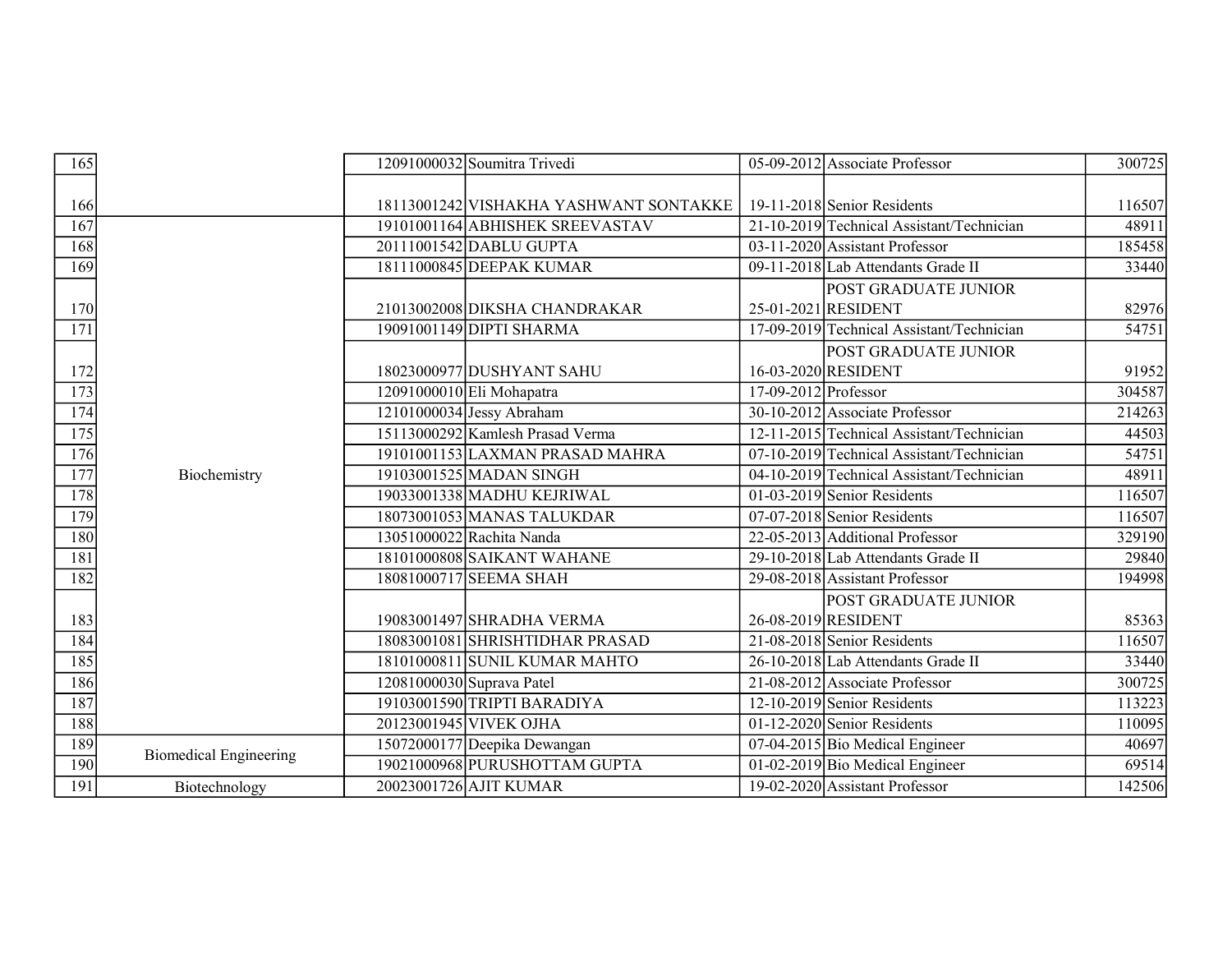| 192 |                                    |                    | 17111000453 JITEN MISHRA            | 20-11-2017 Assistant Professor                     | 219240 |
|-----|------------------------------------|--------------------|-------------------------------------|----------------------------------------------------|--------|
| 193 |                                    |                    | 20103001928 MOHIT MANTA             | 27-10-2020 Junior Residents                        | 82976  |
| 194 | <b>BURNS &amp; PLASTIC SURGERY</b> |                    | 21023002039 MOUMITA DE              | 04-02-2021 Assistant Professor                     | 142506 |
| 195 |                                    |                    | 21033002104 SANDHI DHANUSHA         | $10-03-2021$ Junior Residents                      | 41527  |
| 196 |                                    |                    | 18083001080 SHAMENDRA ANAND SAHU    | 20-06-2019 Assistant Professor                     | 194998 |
| 197 |                                    | 18083001212 ASHAKS |                                     | 14-08-2018 Senior Residents                        | 116507 |
| 198 |                                    |                    | 20093001852 CHANDRA THAKUR          | 05-09-2020 DM/MCH Residents                        | 110095 |
| 199 |                                    |                    | 19023001313 FALGUNI DUTTA           | $18-02-2019$ Lab Technician                        | 50000  |
| 200 |                                    |                    | 18111000831 JAGVEER SINGH           | 28-11-2018 Electro Cardiograph Technical Assistant | 56214  |
| 201 | Cardiology                         |                    | 20033001761 KARANSEN SINGH          | 23-03-2020 Junior Residents                        | 91952  |
| 202 |                                    |                    | 21013002019 MUNESHWAR KUMAR         | 13-01-2021 DM/MCH Residents                        | 110095 |
| 203 |                                    |                    | 21053002110 NEVALI PRASAD           | 13-05-2021 Assistant Professor                     | 87342  |
| 204 |                                    |                    | 95053001756 SAMDISH SETHI           | 19-03-2020 Junior Residents                        | 47460  |
| 205 |                                    |                    | 16071000175 Satyajit Singh          | 27-07-2016 Assistant Professor                     | 225027 |
| 206 |                                    |                    | 20013001683 Vishal Agrawal          | 01-01-2020 Senior Residents                        | 113223 |
| 207 |                                    |                    | 20043001776 INDRAJEET BANJARE       | 11-04-2020 Junior Residents                        | 91952  |
| 208 |                                    |                    | 20073001793 KARTHIK HARISH          | 09-07-2020 Junior Residents                        | 82976  |
| 209 |                                    |                    | 20033001717 KLEIN DANTIS            | 09-03-2020 Assistant Professor                     | 142506 |
| 210 | Cardiothoracic Surgery             |                    | 20073001803 MUSHINANA KUMAR         | 09-07-2020 SENIOR CLINICAL PERFUSIONIST            | 60000  |
| 211 |                                    |                    | 19093001470 PREETAM SAHANI          | 20-09-2019 Assistant Professor                     | 142506 |
| 212 |                                    |                    | 19091001142 PRITAM NANDY            | 19-09-2019 Clinical Perfusionist                   | 40000  |
| 213 |                                    |                    | 20073001802 SAKSHI GUPTA            | 15-07-2020 Junior Residents                        | 82976  |
| 214 |                                    |                    | 18083001075 SHIVA THAKUR            | 10-07-2020 DM/MCH Residents                        | 110095 |
| 215 |                                    |                    | 18111000847 ROSHAN KUMAR            | 17-11-2018 Library Attendant Grade II              | 36929  |
| 216 | Central Library                    |                    | 19041001004 VANDANA ANAND           | 02-04-2019 Library Attendant Grade II              | 36929  |
|     |                                    |                    |                                     |                                                    |        |
| 217 | <b>Central Medical Records</b>     |                    | 16071000360 KALLESHWARA THIPPESWAMY | 08-07-2016 Medical Record Officer                  | 71376  |
| 218 |                                    |                    | 19071001126 RAVI RANJAN             | 16-07-2019 Medical Record Officer                  | 54751  |
| 219 |                                    |                    | 18101000738 SHUBHAM SHRIVASTAVA     | 11-10-2018 Junior Administrative Assistant         | 33440  |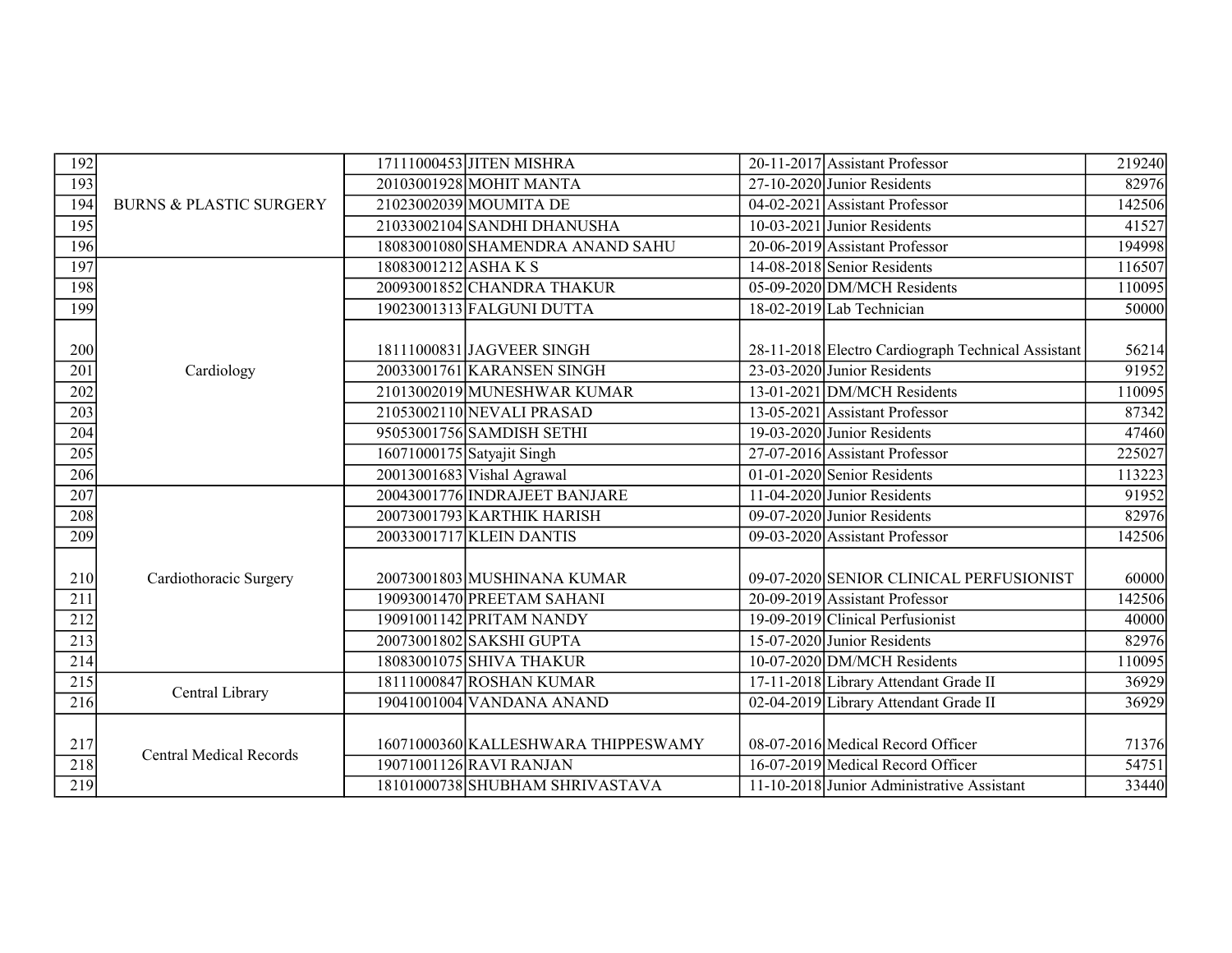| 220              |                                       | 15022000214 Bishnu Nath |                                       | $03-03-2015$ CSSD Supervisor                      | 56488  |
|------------------|---------------------------------------|-------------------------|---------------------------------------|---------------------------------------------------|--------|
| 221              | <b>Central Sterilization Services</b> |                         | 14012000210 ChandraShekhar Chandrakar | $01-03-2014$ CSSD Technicians                     | 45866  |
| 222              | Department                            |                         | 15022000213 Nagendra Verma            | $16-02-2015$ CSSD Technicians                     | 45866  |
| 223              |                                       | 19081001134 SARINEE.    |                                       | 05-08-2019 NURSING OFFICER                        | 88460  |
| 224              |                                       |                         | 12081000009 Abhiruchi Galhotra        | 09-08-2012 Additional Professor                   | 304587 |
| 225              |                                       | 12081000025 Anjali Pal  |                                       | 09-08-2012 Associate Professor                    | 300725 |
| 226              |                                       |                         | 12081000028 Anjan Kumar Giri          | 16-08-2012 Associate Professor                    | 300725 |
| 227              |                                       |                         | 18061000555 ARVIND SHUKLA             | 19-06-2018 Assistant Professor                    | 174076 |
|                  |                                       |                         |                                       | <b>POST GRADUATE JUNIOR</b>                       |        |
| 228              |                                       | 19023001370 EKTA.       |                                       | 25-02-2019 RESIDENT                               | 94611  |
| 229              |                                       |                         | 18083001088 GITISMITA NAIK            | 11-08-2018 Senior Residents                       | 116507 |
| 230              |                                       | 12081000016 Gouri Padhy |                                       | 14-08-2012 Additional Professor                   | 304587 |
|                  |                                       |                         |                                       | POST GRADUATE JUNIOR                              |        |
| 231              |                                       |                         | 19023001371 HARSHA GOWDA              | 25-02-2019 RESIDENT                               | 85363  |
|                  |                                       |                         |                                       | POST GRADUATE JUNIOR                              |        |
| 232              | Centre for Community Medicine         |                         | 18083001110 KARPAGA PRIYA             | 29-08-2018 RESIDENT                               | 87750  |
|                  |                                       |                         |                                       | <b>POST GRADUATE JUNIOR</b>                       |        |
| 233              |                                       |                         | 18083001116 MADHU BALAN V.G.          | 27-08-2018 RESIDENT                               | 87750  |
| 234              |                                       |                         | 18093001122 MANJU DUBEY               | 07-09-2018 Senior Residents                       | 116507 |
|                  |                                       |                         |                                       |                                                   |        |
| 235              |                                       | 14022000223 Netram Sahu |                                       | 25-02-2014 Medical Social Service Officer Grade I | 45866  |
| 236              |                                       |                         | 18073001032 RAHUL PAL                 | 10-07-2018 Senior Residents                       | 116507 |
| 237              |                                       |                         | 18083001150 RAJARIKAM SHRAVANI        | 24-08-2018 Senior Residents                       | 87527  |
| 238              |                                       |                         | 14012000233 Surendra Verma            | 03-01-2014 Junior Administrative Officer          | 45866  |
| 239              |                                       |                         | 18063001021 UTSAV RAJ                 | 29-06-2018 Senior Residents                       | 119948 |
| 240              |                                       |                         | 18083001092 VINEET KUMAR PATHAK       | 24-08-2018 Senior Residents                       | 116507 |
| 241              |                                       |                         | 13031000061 Binu Mathew               | 28-03-2013 Assistant Professor                    | 134309 |
| $\overline{242}$ |                                       |                         | 15101000056 Chandramani Sahu          | 01-10-2015 Tutor/Clinical Instructor              | 107162 |
| 243              |                                       |                         | 15113000170 Chandrashekhar Sahu       | 09-11-2015 Store Keeper                           | 44503  |
| 244              |                                       | 15091000059 Chetna Sahu |                                       | 23-09-2015 Tutor/Clinical Instructor              | 107162 |
| $\overline{245}$ | College of Nursing                    |                         | 18061000548 HITESH CHOUDHARY          | 22-06-2018 Tutor/Clinical Instructor              | 102241 |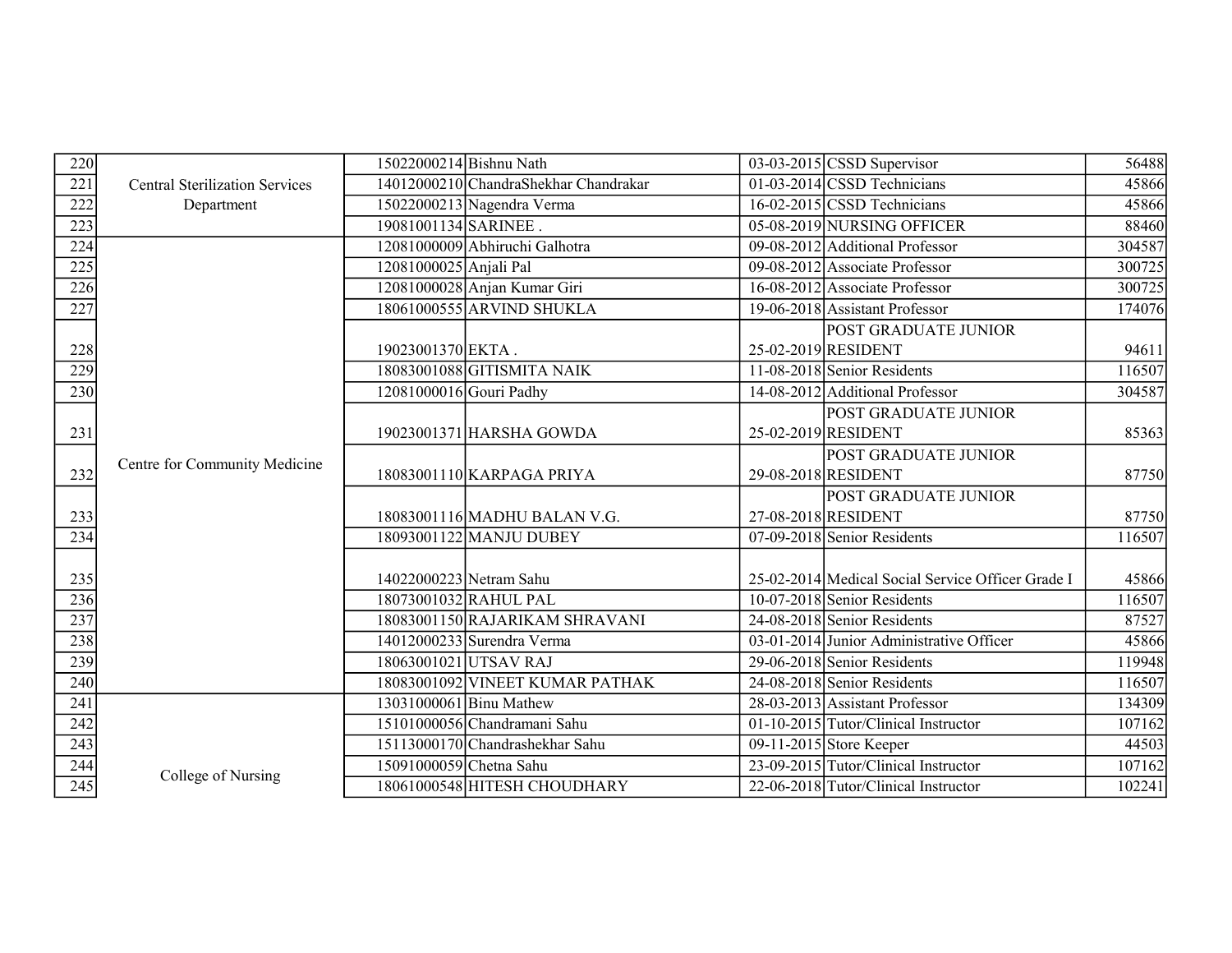| 246<br>247<br>248 |                             |                       | 13041000062 Jeayareka Jayakumar<br>15101000057 RAJENDAR Singh |                        | $17-04-2013$ Assistant Professor<br>$03-10-2015$ Tutor/Clinical Instructor | 134309 |
|-------------------|-----------------------------|-----------------------|---------------------------------------------------------------|------------------------|----------------------------------------------------------------------------|--------|
|                   |                             |                       |                                                               |                        |                                                                            |        |
|                   |                             |                       |                                                               |                        |                                                                            | 107162 |
|                   |                             |                       | 15061000063 Suman Shinde                                      |                        | 10-06-2015 Tutor/Clinical Instructor                                       | 107162 |
|                   |                             |                       |                                                               |                        | POST GRADUATE JUNIOR                                                       |        |
| 249               |                             |                       | 20023001704 ABHISIKTA BOSE                                    |                        | 22-02-2020 RESIDENT                                                        | 82976  |
| 250               |                             |                       | 20111001543 AMIT MISHRA                                       |                        | 03-11-2020 Assistant Professor                                             | 185458 |
| 251               |                             |                       | 18093001114 ANUBHUTI KUJUR                                    |                        | 05-09-2018 Senior Residents                                                | 116507 |
| 252               |                             |                       | 20101001544 ASHISH KHOBRAGADE                                 |                        | 31-10-2020 Assistant Professor                                             | 185458 |
|                   |                             |                       |                                                               |                        | POST GRADUATE JUNIOR                                                       |        |
| 253               |                             |                       | 19083001505 HANNAH JOSE                                       |                        | 10-08-2019 RESIDENT                                                        | 85363  |
| 254               |                             |                       | 20093001992 HUNNY SHARMA                                      |                        | $\overline{08-09-2020 Ph.D}$ Candidates                                    | 31000  |
| 255               |                             |                       | 21033002101 ISHAN SANODIYA                                    |                        | 30-03-2021 Senior Residents                                                | 93018  |
|                   |                             |                       |                                                               |                        | POST GRADUATE JUNIOR                                                       |        |
| 256               |                             |                       | 21013002023 KASHYAP P                                         |                        | 25-01-2021 RESIDENT                                                        | 82976  |
|                   |                             |                       |                                                               |                        | POST GRADUATE JUNIOR                                                       |        |
| 257               | Community & Family Medicine |                       | 21013002024 M SWATHY SHENOY                                   |                        | 25-01-2021 RESIDENT                                                        | 91952  |
| 258               |                             |                       | 13051000004 Manisha Ruikar                                    | $27-05-2013$ Professor |                                                                            | 304587 |
|                   |                             |                       |                                                               |                        | POST GRADUATE JUNIOR                                                       |        |
| 259               |                             |                       | 20023001706 NISTHA RUTAM DASH                                 |                        | 24-02-2020 RESIDENT                                                        | 82976  |
|                   |                             |                       |                                                               |                        | POST GRADUATE JUNIOR                                                       |        |
| 260               |                             | 21023002040 NITHESH B |                                                               |                        | 06-02-2021 RESIDENT                                                        | 82976  |
|                   |                             |                       |                                                               |                        | POST GRADUATE JUNIOR                                                       |        |
| 261               |                             |                       | 19083001461 RESHMA PRASAD                                     | 27-08-2019 RESIDENT    |                                                                            | 85363  |
|                   |                             |                       |                                                               |                        | POST GRADUATE JUNIOR                                                       |        |
| 262               |                             |                       | 21013001994 SAKTHI DAS                                        |                        | 09-01-2021 RESIDENT                                                        | 82976  |
|                   |                             |                       |                                                               |                        | POST GRADUATE JUNIOR                                                       |        |
| 263               |                             |                       | 20093001854 SUCHISMITA GHOSH                                  |                        | 07-09-2020 RESIDENT                                                        | 67093  |
|                   |                             |                       |                                                               |                        | POST GRADUATE JUNIOR                                                       |        |
| 264               |                             |                       | 21013001995 VEENA DEV                                         |                        | 09-01-2021 RESIDENT                                                        | 82976  |
| 265               |                             |                       | 19093001515 A V SUNIL KUMAR REDDY                             |                        | 30-09-2019 Senior Residents                                                | 113223 |
| 266               |                             |                       | 19113001597 ABDUL HAFEEZ A                                    |                        | $13-11-2019$ Senior Residents                                              | 113223 |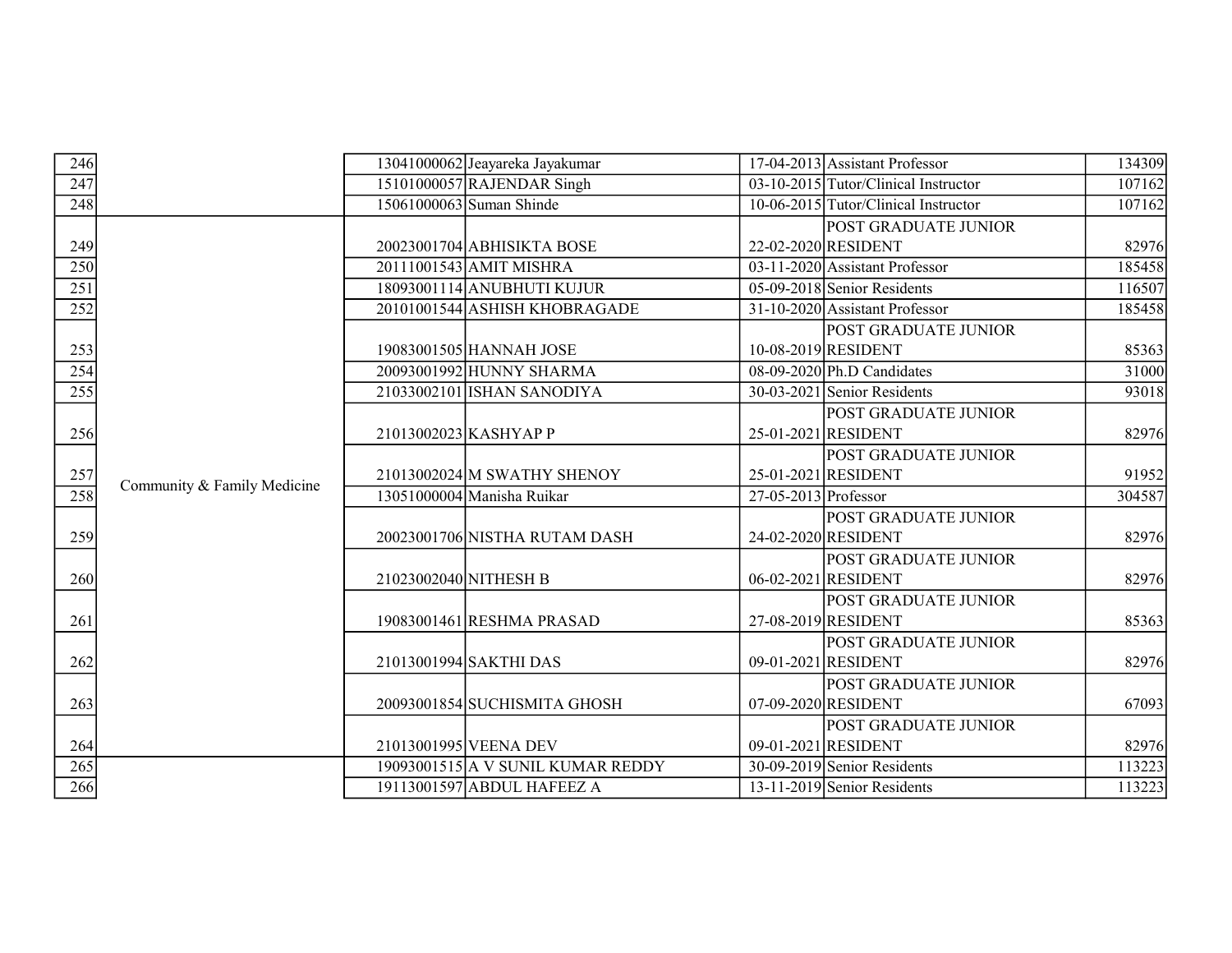| $\frac{267}{2}$                                       |           | 19113001592 ABHIJEET ASHOKRAO JAISWAL  | $01-11-2019$ Senior Residents            | 113223 |
|-------------------------------------------------------|-----------|----------------------------------------|------------------------------------------|--------|
| $\frac{268}{256}$                                     |           | 19113001594 AMIT AHIRWAL               | 14-11-2019 Senior Residents              | 113223 |
|                                                       |           |                                        | POST GRADUATE JUNIOR                     |        |
| $\frac{269}{2}$                                       |           | 19073001445 CHAKSHU BAJAJ              | 29-07-2019 RESIDENT                      | 85363  |
|                                                       |           |                                        | POST GRADUATE JUNIOR                     |        |
| 270                                                   |           | 20073001796 FRIJO XAVIER               | 15-07-2020 RESIDENT                      | 98675  |
|                                                       |           |                                        |                                          |        |
|                                                       |           | 19113001595 HAFIZ MD NASIMUDDIN ANSARI | $07-11-2019$ Senior Residents            | 113223 |
|                                                       |           | 20113001942 JAGDISH PATIL              | 19-11-2020 Senior Residents              | 110095 |
|                                                       |           | 20103001897 JAYANT PAL                 | $06-10-2020$ Junior Residents            | 91952  |
|                                                       |           | 20103001895 KAMINI DADSENA             | 06-10-2020 Senior Residents              | 110095 |
| $\frac{271}{272}$ $\frac{273}{274}$ $\frac{275}{276}$ |           | 19113001591 MAHENDRA KUMAR SAHU        | $\overline{01-11-2019}$ Senior Residents | 102071 |
|                                                       |           | 13031000043 Manish Raghani             | 12-03-2013 Associate Professor           | 284928 |
|                                                       |           |                                        | Technical Officer (Dental) (Dental       |        |
|                                                       | Dentistry | 16123000612 MD HASEEN MITHANI          | 31-12-2016 Technician)                   | 33805  |
| $\frac{277}{278}$                                     |           | 16061000083 NAKUL UPPAL                | 03-06-2016 Associate Professor           | 251773 |
|                                                       |           |                                        | POST GRADUATE JUNIOR                     |        |
| $\frac{279}{2}$                                       |           | 19013001257 NIVEDA JITH K.V            | 01-01-2019 RESIDENT                      | 94611  |
|                                                       |           |                                        | POST GRADUATE JUNIOR                     |        |
|                                                       |           | 21013001989 PREETHA ANAND              | 11-01-2021 RESIDENT                      | 82976  |
|                                                       |           | 19113001593 PALLAVI GOEL               | 01-11-2019 Senior Residents              | 46410  |
| $\frac{280}{281}$<br>$\frac{282}{282}$                |           | 20103001896 SAGAR MALPANI              | 06-10-2020 Junior Residents              | 91952  |
|                                                       |           |                                        | <b>POST GRADUATE JUNIOR</b>              |        |
|                                                       |           | 18073001046 SAMRIDDHI BURMAN           | 02-07-2018 RESIDENT                      | 87750  |
| $\frac{283}{284}$                                     |           | 13031000047 Santhosh Rao               | 28-03-2013 Associate Professor           | 284928 |
|                                                       |           |                                        | <b>POST GRADUATE JUNIOR</b>              |        |
| $\frac{285}{2}$                                       |           | 19023001363 SHUBHAM SAMAL              | 25-02-2019 RESIDENT                      | 94611  |
|                                                       |           |                                        | <b>POST GRADUATE JUNIOR</b>              |        |
| $\frac{286}{287}$                                     |           | 20011001199 SUBHAM S AGARWAL           | 01-01-2020 RESIDENT                      | 91952  |
|                                                       |           | 20093001874 SURABHI SOMKUWAR           | 30-09-2020 Senior Residents              | 110095 |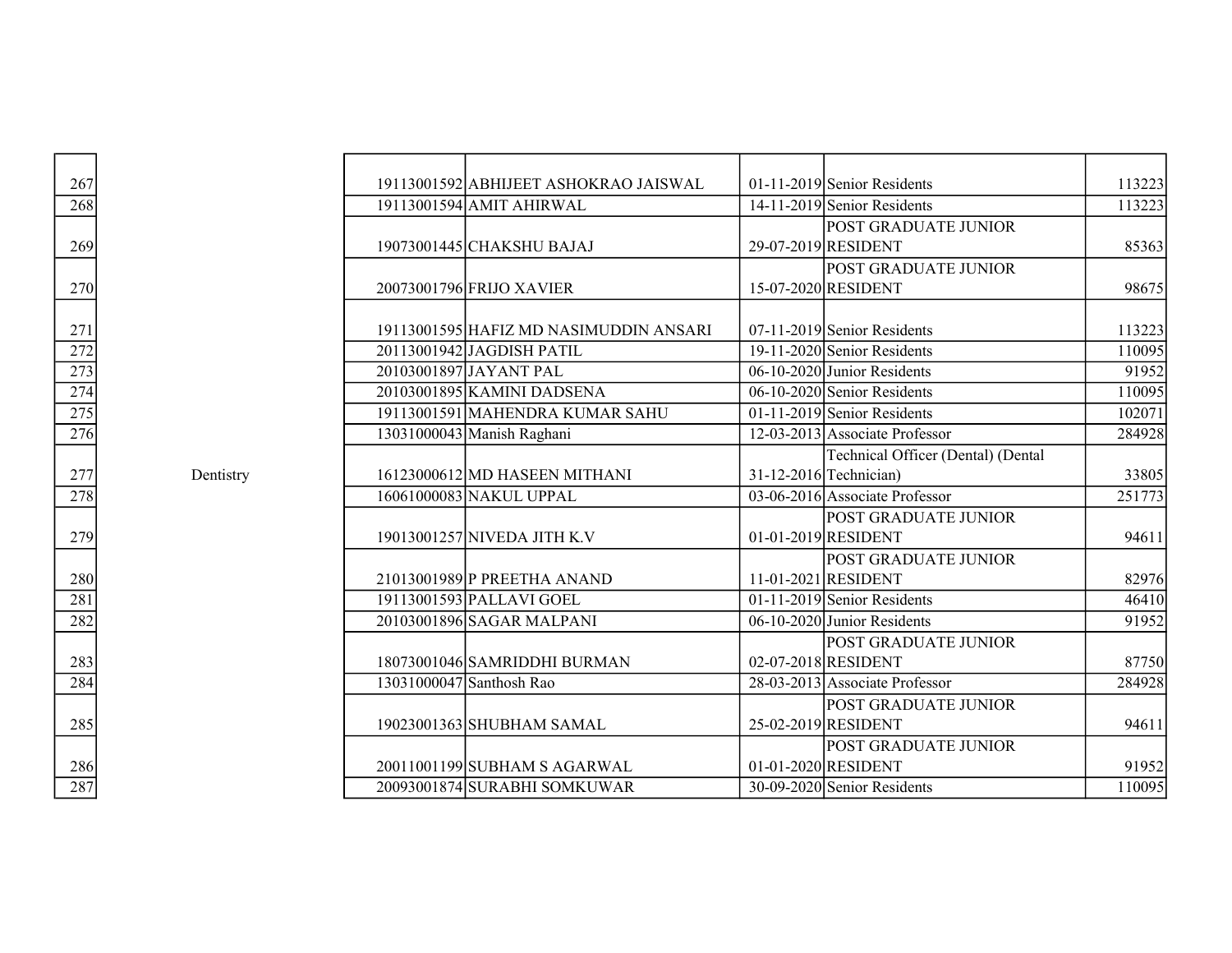| 288              |                           |                      | 20103001905 VIJAYA BHARATHI P      |                        | 09-10-2020 Senior Residents                        | $\overline{110095}$ |
|------------------|---------------------------|----------------------|------------------------------------|------------------------|----------------------------------------------------|---------------------|
| 289              |                           |                      | 20101001536 VIRAT GALHOTRA         | $23-10-2020$ Professor |                                                    | 290872              |
| 290              |                           |                      | 19011000967 ASHUTOSH TRIPATHI      |                        | 23-01-2019 Medical Officer AYUSH                   | 97270               |
| 291              |                           |                      | 19121001194 DEEPAK KUMAR KUMAWAT   | $03-12-2019$ Orderly)  | Hospital Attendant Grade III (Nursing              | 30398               |
|                  | Department of AYUSH       |                      | LAKSHMANAKUMAR                     |                        |                                                    |                     |
| 292              |                           |                      | 19111001168 VENKATACHALAM          |                        | 16-11-2019 Medical Officer AYUSH                   | 91952               |
| 293              |                           |                      | 19021000975 PRIYA SAHU             |                        | 18-02-2019 Junior Warden (House Keepers)           | 33440               |
| 294              |                           |                      | 18121000956 VIKRAM PAI             |                        | 27-12-2018 Medical Officer AYUSH                   | 97270               |
| 295              |                           |                      | 19073001415 AJEET SINGH            |                        | $22-07-2019$ Senior Residents                      | 113223              |
| 296              |                           | 19073001448 ANJU C   |                                    |                        | POST GRADUATE JUNIOR<br>24-07-2019 RESIDENT        | 85363               |
| 297              |                           |                      | 20013001700 CHANDAN SINGH          |                        | POST GRADUATE JUNIOR<br>24-01-2020 RESIDENT        | 91952               |
| 298              |                           |                      | 18101000730 DEEPAK KUMAR NAYAK     |                        | 09-10-2018 Junior Administrative Assistant         | 33440               |
| 299              |                           |                      | 19033001336 GHAZAL AHMED           |                        | $01-03-2019$ Senior Residents                      | 112295              |
| 300              |                           |                      | 18071000619 HITESH YADAV           |                        | POST GRADUATE JUNIOR<br>02-07-2018 RESIDENT        | 97270               |
| 301              |                           |                      | 19083001466 JEMSHI RAHIM           |                        | POST GRADUATE JUNIOR<br>09-08-2019 RESIDENT        | 85363               |
| 302              |                           |                      | 16071000096 NAMRATA CHHABRA SHARMA |                        | 01-07-2016 Assistant Professor                     | 230970              |
| $\overline{303}$ | Dermatology & Venereology |                      | 18053001006 NEEL PRABHA            |                        | 20-06-2019 Assistant Professor                     | 194998              |
| 304              |                           |                      | 20083001819 PRAVEEN KUMAR          |                        | POST GRADUATE JUNIOR<br>26-08-2020 RESIDENT        | 82976               |
| 305              |                           | 21013002004 PS REDDY |                                    |                        | <b>POST GRADUATE JUNIOR</b><br>09-01-2021 RESIDENT | 82976               |
| 306              |                           |                      | 19083001465 RITUL CHOUDHARY        |                        | POST GRADUATE JUNIOR<br>09-08-2019 RESIDENT        | 94611               |
| 307              |                           |                      | 17091000432 SATYAKI GANGULY        |                        | 25-09-2017 Associate Professor                     | 263032              |
| 308              |                           |                      | 18063001016 SOUMIL KHARE           |                        | 20-06-2018 Senior Residents                        | 119948              |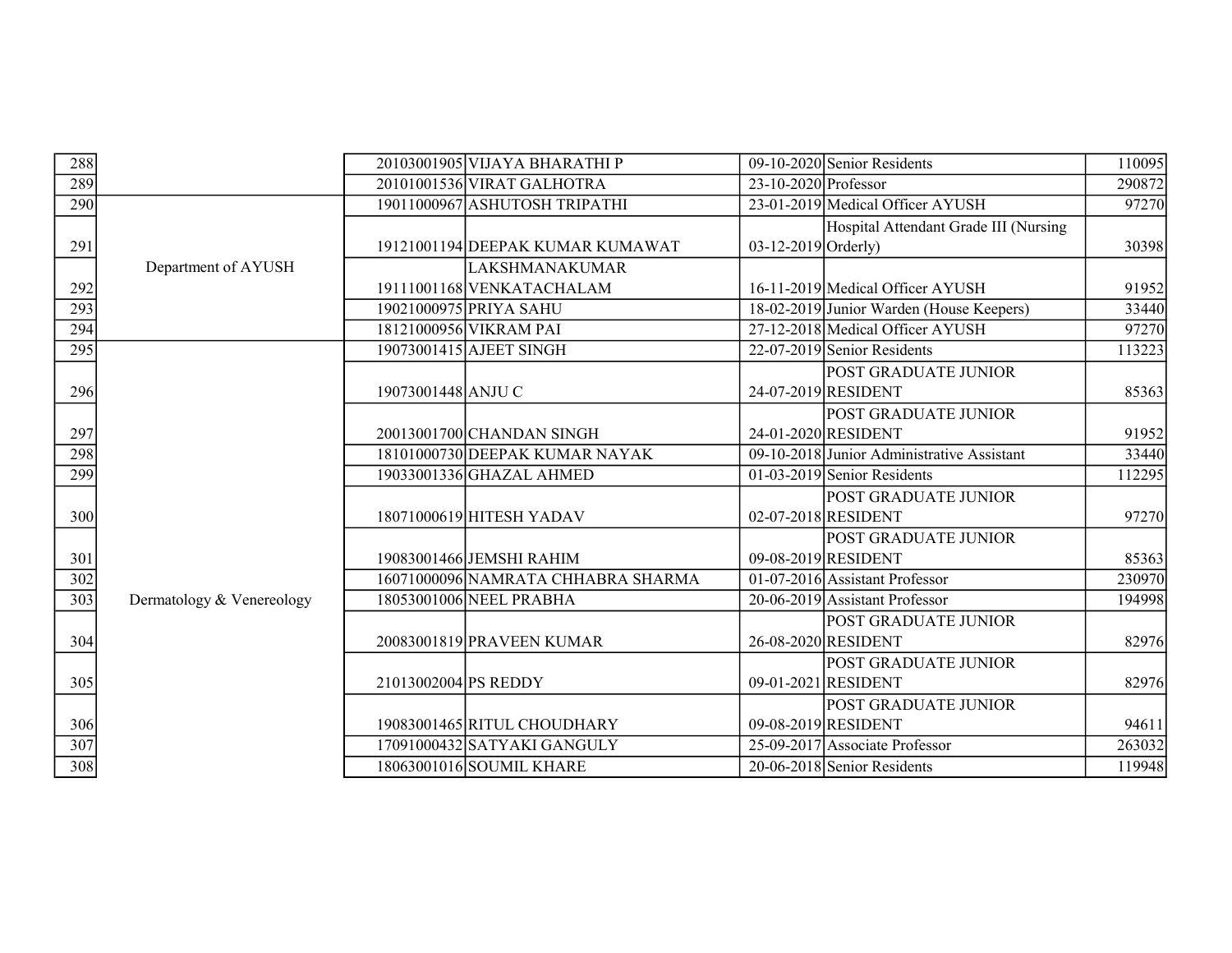|                  |                               |                                 |                      | POST GRADUATE JUNIOR                          |        |
|------------------|-------------------------------|---------------------------------|----------------------|-----------------------------------------------|--------|
| 309              |                               | 21013002003 SUJANA BHARADWAJ    |                      | 09-01-2021 RESIDENT                           | 82976  |
|                  |                               |                                 |                      | POST GRADUATE JUNIOR                          |        |
| 310              |                               | 20083001823 SUSMITA BANRA       |                      | 18-08-2020 RESIDENT                           | 120449 |
| $\overline{311}$ | Dietetics                     | 17111000454 MINI SHARMA         | 03-11-2017 Dietician |                                               | 71376  |
| 312              | <b>Emergency Medicine</b>     | 20113001944 SHIVAM PATEL        |                      | $17-11-2020$ Assistant Professor              | 142506 |
| 313              |                               | 20103001927 ABHINAV PATEL       |                      | 26-10-2020 Junior Residents                   | 91952  |
| 314              | Endocrinology, Metabolism &   | 18051000523 AMRITAVA GHOSH      |                      | 17-05-2018 Assistant Professor                | 200003 |
| $\overline{315}$ | <b>Diabetes</b>               | 21043002102 ANTARA SEN          |                      | 05-04-2021 Senior Residents                   | 110095 |
| 316              |                               | 21023002084 SHREYANSH PAMECHA   |                      | 23-02-2021 Junior Residents                   | 91952  |
| $\overline{317}$ |                               | 18083001085 SIDDHARTH PANDEY    |                      | 14-11-2019 Senior Residents                   | 113223 |
| 318              |                               | 16121000375 AMARNATH CHANDRA    |                      | 14-12-2016 Junior Engineer (Civil)            | 59273  |
| 319              |                               | 17011000410 ANOOP SINGH         |                      | 25-01-2017 Junior Engineer ( $A/C\&R$ )       | 59273  |
| 320              |                               | 18033000987 ARUN BHANDAKKAR     |                      | 27-03-2018 CONSULTANT                         | 55355  |
| $\overline{321}$ |                               | 17011000382 AYUSH VYAS          |                      | 05-01-2017 Junior Engineer (Civil)            | 59273  |
|                  |                               |                                 |                      |                                               |        |
| 322              |                               | 16121000367 CHANDRABHAN PRADHAN |                      | 06-12-2016 Programmer (Data Processing Asstt) | 73371  |
| 323              |                               | 16121000381 HARDEEP PAL         |                      | 21-12-2016 Junior Engineer (Civil)            | 59273  |
| 324              | <b>Engineering Department</b> | 16121000372 JITENDRA SAHU       |                      | 09-12-2016 Junior Engineer (Electrical)       | 59273  |
| $\overline{325}$ |                               | 16121000376 KRANTI DEWANGAN     |                      | 10-12-2016 Junior Engineer (Civil)            | 59273  |
| 326              |                               | 16121000371 LUKESH DEWANGAN     |                      | 06-12-2016 Junior Engineer (Electrical)       | 59273  |
| $\overline{327}$ |                               | 18082000095 MANOJ RASTOGI       |                      | 03-08-2018 Executive Engineer (Civil)         | 106973 |
| 328              |                               | 16121000374 NAYAN PARAKH        |                      | 14-12-2016 Junior Engineer (Civil)            | 59273  |
| 329              |                               | 17051000421 PARAG YADU          |                      | 23-05-2017 Junior Engineer (Civil)            | 59273  |
| 330              |                               | 17021000388 PIYUSH GUPTA        |                      | 01-02-2017 Junior Engineer (Electrical)       | 59273  |
| $\overline{331}$ |                               | 17051000422 SHASHANK JAIN       |                      | 22-05-2017 Junior Engineer (Electrical)       | 59273  |
|                  |                               |                                 |                      | POST GRADUATE JUNIOR                          |        |
| 332              |                               | 21013002007 AAKASH AGGARWAL     |                      | 19-01-2021 RESIDENT                           | 100928 |
|                  |                               |                                 |                      | POST GRADUATE JUNIOR                          |        |
| 333              |                               | 21023002045 ABHISHEK RANA       |                      | 06-02-2021 RESIDENT                           | 82976  |
|                  |                               |                                 |                      |                                               |        |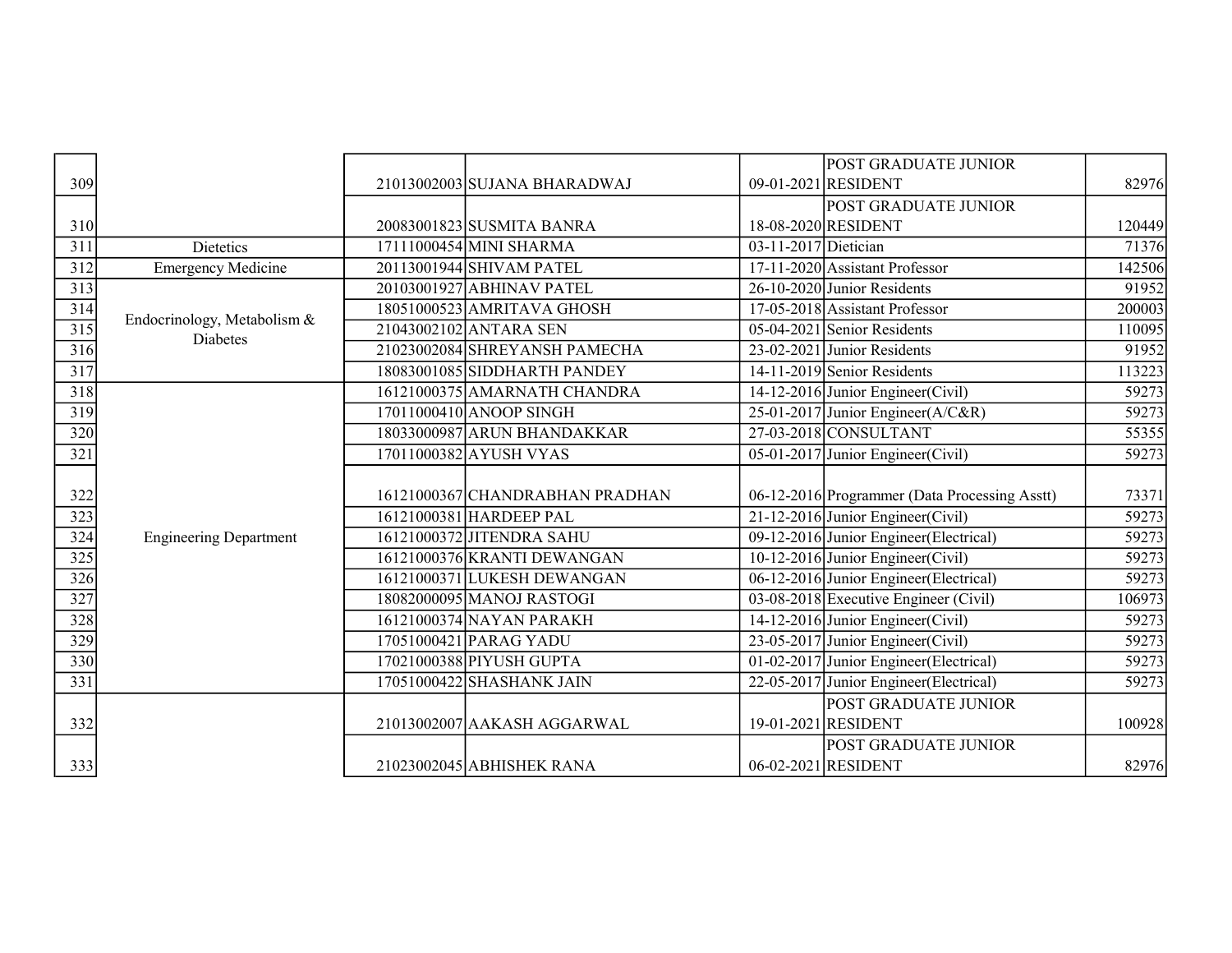|            |  |                                                                                                                                                                                                                                                                                                                                                                                                                                                                                                                                                                                                                                                                     |                                  | 133479                                                                                                                                                                                                                                                                                                                                                                                                                                                                                                                                                                                                                                                                                                                                                                                                          |
|------------|--|---------------------------------------------------------------------------------------------------------------------------------------------------------------------------------------------------------------------------------------------------------------------------------------------------------------------------------------------------------------------------------------------------------------------------------------------------------------------------------------------------------------------------------------------------------------------------------------------------------------------------------------------------------------------|----------------------------------|-----------------------------------------------------------------------------------------------------------------------------------------------------------------------------------------------------------------------------------------------------------------------------------------------------------------------------------------------------------------------------------------------------------------------------------------------------------------------------------------------------------------------------------------------------------------------------------------------------------------------------------------------------------------------------------------------------------------------------------------------------------------------------------------------------------------|
|            |  |                                                                                                                                                                                                                                                                                                                                                                                                                                                                                                                                                                                                                                                                     |                                  | 99263                                                                                                                                                                                                                                                                                                                                                                                                                                                                                                                                                                                                                                                                                                                                                                                                           |
|            |  |                                                                                                                                                                                                                                                                                                                                                                                                                                                                                                                                                                                                                                                                     |                                  | 36000                                                                                                                                                                                                                                                                                                                                                                                                                                                                                                                                                                                                                                                                                                                                                                                                           |
|            |  |                                                                                                                                                                                                                                                                                                                                                                                                                                                                                                                                                                                                                                                                     |                                  | 110095                                                                                                                                                                                                                                                                                                                                                                                                                                                                                                                                                                                                                                                                                                                                                                                                          |
|            |  |                                                                                                                                                                                                                                                                                                                                                                                                                                                                                                                                                                                                                                                                     |                                  |                                                                                                                                                                                                                                                                                                                                                                                                                                                                                                                                                                                                                                                                                                                                                                                                                 |
|            |  |                                                                                                                                                                                                                                                                                                                                                                                                                                                                                                                                                                                                                                                                     |                                  | 85363                                                                                                                                                                                                                                                                                                                                                                                                                                                                                                                                                                                                                                                                                                                                                                                                           |
|            |  |                                                                                                                                                                                                                                                                                                                                                                                                                                                                                                                                                                                                                                                                     | POST GRADUATE JUNIOR             |                                                                                                                                                                                                                                                                                                                                                                                                                                                                                                                                                                                                                                                                                                                                                                                                                 |
|            |  |                                                                                                                                                                                                                                                                                                                                                                                                                                                                                                                                                                                                                                                                     |                                  | 120449                                                                                                                                                                                                                                                                                                                                                                                                                                                                                                                                                                                                                                                                                                                                                                                                          |
|            |  |                                                                                                                                                                                                                                                                                                                                                                                                                                                                                                                                                                                                                                                                     |                                  | 102071                                                                                                                                                                                                                                                                                                                                                                                                                                                                                                                                                                                                                                                                                                                                                                                                          |
|            |  |                                                                                                                                                                                                                                                                                                                                                                                                                                                                                                                                                                                                                                                                     |                                  | 116507                                                                                                                                                                                                                                                                                                                                                                                                                                                                                                                                                                                                                                                                                                                                                                                                          |
|            |  |                                                                                                                                                                                                                                                                                                                                                                                                                                                                                                                                                                                                                                                                     |                                  |                                                                                                                                                                                                                                                                                                                                                                                                                                                                                                                                                                                                                                                                                                                                                                                                                 |
| <b>ENT</b> |  |                                                                                                                                                                                                                                                                                                                                                                                                                                                                                                                                                                                                                                                                     |                                  | 82364                                                                                                                                                                                                                                                                                                                                                                                                                                                                                                                                                                                                                                                                                                                                                                                                           |
|            |  |                                                                                                                                                                                                                                                                                                                                                                                                                                                                                                                                                                                                                                                                     | POST GRADUATE JUNIOR             |                                                                                                                                                                                                                                                                                                                                                                                                                                                                                                                                                                                                                                                                                                                                                                                                                 |
|            |  |                                                                                                                                                                                                                                                                                                                                                                                                                                                                                                                                                                                                                                                                     |                                  | 85363                                                                                                                                                                                                                                                                                                                                                                                                                                                                                                                                                                                                                                                                                                                                                                                                           |
|            |  |                                                                                                                                                                                                                                                                                                                                                                                                                                                                                                                                                                                                                                                                     | Technical Assistant (ENT) Speech |                                                                                                                                                                                                                                                                                                                                                                                                                                                                                                                                                                                                                                                                                                                                                                                                                 |
|            |  |                                                                                                                                                                                                                                                                                                                                                                                                                                                                                                                                                                                                                                                                     |                                  | 59273                                                                                                                                                                                                                                                                                                                                                                                                                                                                                                                                                                                                                                                                                                                                                                                                           |
|            |  |                                                                                                                                                                                                                                                                                                                                                                                                                                                                                                                                                                                                                                                                     |                                  | 110095                                                                                                                                                                                                                                                                                                                                                                                                                                                                                                                                                                                                                                                                                                                                                                                                          |
|            |  |                                                                                                                                                                                                                                                                                                                                                                                                                                                                                                                                                                                                                                                                     |                                  | 36000                                                                                                                                                                                                                                                                                                                                                                                                                                                                                                                                                                                                                                                                                                                                                                                                           |
|            |  |                                                                                                                                                                                                                                                                                                                                                                                                                                                                                                                                                                                                                                                                     |                                  | 113223                                                                                                                                                                                                                                                                                                                                                                                                                                                                                                                                                                                                                                                                                                                                                                                                          |
|            |  |                                                                                                                                                                                                                                                                                                                                                                                                                                                                                                                                                                                                                                                                     |                                  |                                                                                                                                                                                                                                                                                                                                                                                                                                                                                                                                                                                                                                                                                                                                                                                                                 |
|            |  |                                                                                                                                                                                                                                                                                                                                                                                                                                                                                                                                                                                                                                                                     |                                  | 82976                                                                                                                                                                                                                                                                                                                                                                                                                                                                                                                                                                                                                                                                                                                                                                                                           |
|            |  |                                                                                                                                                                                                                                                                                                                                                                                                                                                                                                                                                                                                                                                                     |                                  | 200003                                                                                                                                                                                                                                                                                                                                                                                                                                                                                                                                                                                                                                                                                                                                                                                                          |
|            |  |                                                                                                                                                                                                                                                                                                                                                                                                                                                                                                                                                                                                                                                                     |                                  |                                                                                                                                                                                                                                                                                                                                                                                                                                                                                                                                                                                                                                                                                                                                                                                                                 |
|            |  |                                                                                                                                                                                                                                                                                                                                                                                                                                                                                                                                                                                                                                                                     |                                  | 87750                                                                                                                                                                                                                                                                                                                                                                                                                                                                                                                                                                                                                                                                                                                                                                                                           |
|            |  |                                                                                                                                                                                                                                                                                                                                                                                                                                                                                                                                                                                                                                                                     |                                  | 142506                                                                                                                                                                                                                                                                                                                                                                                                                                                                                                                                                                                                                                                                                                                                                                                                          |
|            |  |                                                                                                                                                                                                                                                                                                                                                                                                                                                                                                                                                                                                                                                                     |                                  | 56214                                                                                                                                                                                                                                                                                                                                                                                                                                                                                                                                                                                                                                                                                                                                                                                                           |
|            |  |                                                                                                                                                                                                                                                                                                                                                                                                                                                                                                                                                                                                                                                                     | POST GRADUATE JUNIOR             |                                                                                                                                                                                                                                                                                                                                                                                                                                                                                                                                                                                                                                                                                                                                                                                                                 |
|            |  |                                                                                                                                                                                                                                                                                                                                                                                                                                                                                                                                                                                                                                                                     |                                  | 82976                                                                                                                                                                                                                                                                                                                                                                                                                                                                                                                                                                                                                                                                                                                                                                                                           |
|            |  |                                                                                                                                                                                                                                                                                                                                                                                                                                                                                                                                                                                                                                                                     |                                  | 56214                                                                                                                                                                                                                                                                                                                                                                                                                                                                                                                                                                                                                                                                                                                                                                                                           |
|            |  |                                                                                                                                                                                                                                                                                                                                                                                                                                                                                                                                                                                                                                                                     |                                  | 75366                                                                                                                                                                                                                                                                                                                                                                                                                                                                                                                                                                                                                                                                                                                                                                                                           |
|            |  | 20093001844 ABISHEK PADMA<br>20083001818 AKANKSHA BAKRE<br>21043002107 AKANSHA SHRIVASTAVA<br>20073001800 AMBESH SINGH<br>19083001489 AMIT KUMAR BANJARE<br>20083001855 ANUPAM MOHAN<br>19073001478 BADAL KUMAR<br>19033001340 K S B S KRISHNA<br>21013002031 KARTHIK P<br>19083001513 MEGHA CHANDRAN<br>16121000369 MONALISA JATI<br>20123001960 NIDHIN S. B.<br>21033002094 PREETI SAHU<br>20023001698 ROOSEWELT SIMON<br>94053001656 RUUZENO KUOTSU<br>18051000502 SATISH SATPUTE<br>18073001056 SHARDUL CHAUHAN<br>20123001962 SHARMISTHA CHAKRAVARTY<br>19031001007 SHASHANK NEMA<br>20023001731 SUBINSHA A<br>19011000906 AMIT YADAV<br>19032000096 ANJAN ROY |                                  | POST GRADUATE JUNIOR<br>07-09-2020 RESIDENT<br>20-08-2020 Senior Residents<br>$\overline{05-04-2021}$ Lecturer in Nursing<br>10-07-2020 DM/MCH Residents<br>POST GRADUATE JUNIOR<br>27-08-2019 RESIDENT<br>20-08-2020 RESIDENT<br>26-07-2019 Senior Residents<br>$11-03-2019$ Senior Residents<br>POST GRADUATE JUNIOR<br>21-01-2021 RESIDENT<br>27-08-2019 RESIDENT<br>$02-12-2016$ Therapist<br>18-12-2020 Senior Residents<br>12-03-2021 Lecturer in Nursing<br>18-02-2020 Senior Residents<br>POST GRADUATE JUNIOR<br>20-01-2020 RESIDENT<br>01-05-2018 Assistant Professor<br><b>POST GRADUATE JUNIOR</b><br>02-07-2018 RESIDENT<br>25-02-2021 Assistant Professor<br>$22-03-2019$ AUDIOLOGIST<br>24-02-2020 RESIDENT<br>16-01-2019 Junior Administrative Officer<br>12-03-2019 Assistant Accounts Officer |

| 334                                    |  |
|----------------------------------------|--|
|                                        |  |
|                                        |  |
| $\frac{335}{336}$                      |  |
|                                        |  |
| 338                                    |  |
| 339                                    |  |
| 340                                    |  |
| $\overline{341}$                       |  |
| 342                                    |  |
| 43                                     |  |
| $\frac{344}{345}$<br>$\frac{346}{346}$ |  |
|                                        |  |
|                                        |  |
| $\overline{347}$                       |  |
| $\frac{348}{349}$                      |  |
|                                        |  |
|                                        |  |
| $\frac{350}{351}$                      |  |
| $\frac{1}{52}$<br>3                    |  |
|                                        |  |
| <u>353</u><br>$\frac{1}{354}$          |  |
| $\frac{1}{355}$                        |  |
|                                        |  |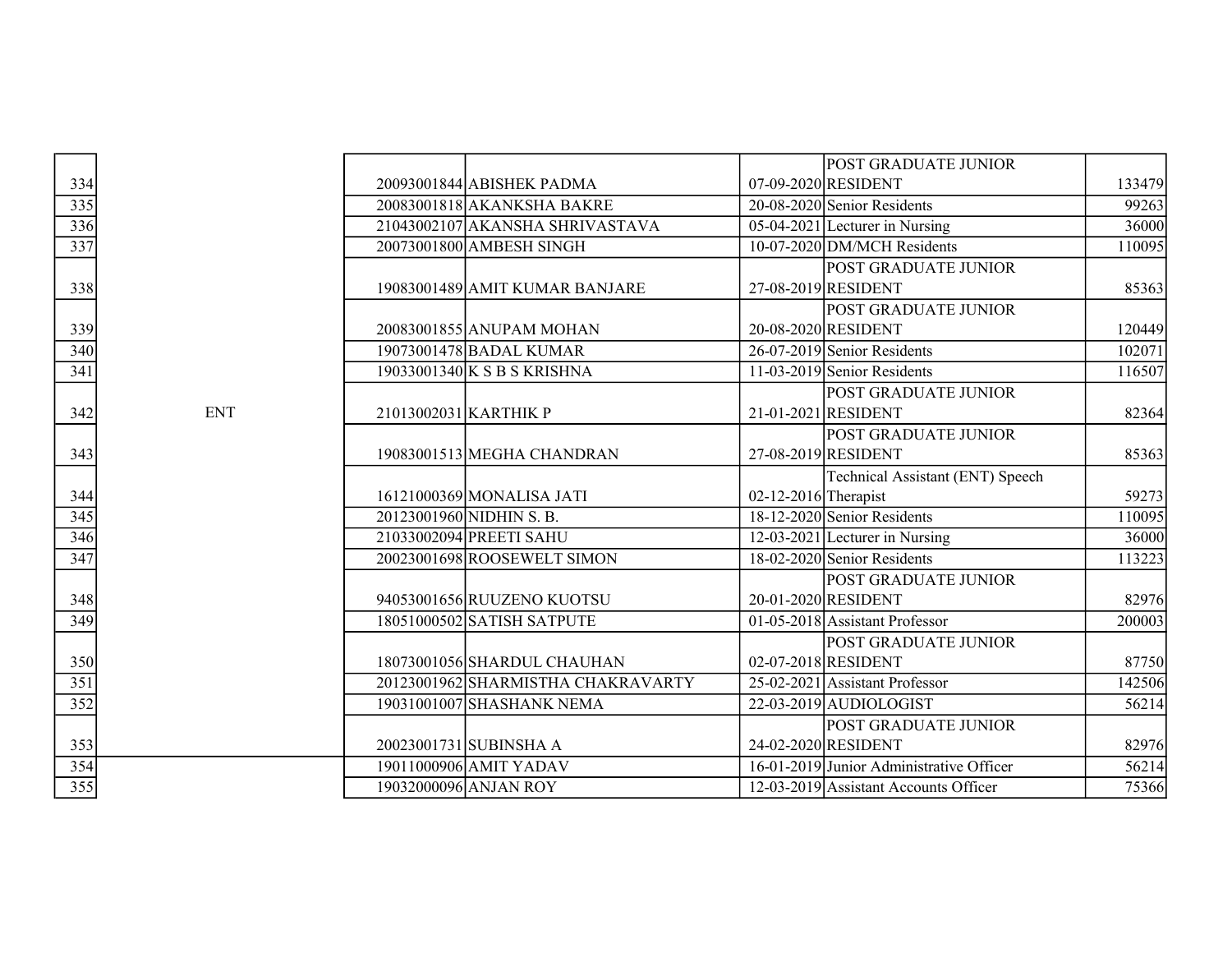|                                                       |                                  |                        | 18041000488 BHUPENDRA DEWANGAN   |                        | 02-04-2018 Junior Administrative Assistant | 34142  |
|-------------------------------------------------------|----------------------------------|------------------------|----------------------------------|------------------------|--------------------------------------------|--------|
|                                                       |                                  |                        | 19042000097 BINOD KUMAR AGRAWAL  |                        | 02-04-2019 Financial Advisor               | 209810 |
| $\frac{356}{357}$ $\frac{358}{360}$ $\frac{360}{361}$ |                                  |                        | 21012000103 BURMA VERMA          |                        | $01-01-2021$ Accounts Officer              | 130124 |
|                                                       |                                  |                        | 18061000615 DEBABRATA DEBTA      |                        | 23-06-2018 Stenographer                    | 43313  |
|                                                       |                                  |                        | 20031001331 DEBASHISH BHADRA     |                        | $14-03-2020$ Accounts Officer              | 86386  |
|                                                       |                                  |                        | $14012000235$ Gautam Dewangan    |                        | 01-03-2014 Junior Administrative Officer   | 45866  |
| $\overline{362}$                                      |                                  |                        | 18101000739 IYSHWARYA V          |                        | 11-10-2018 Junior Administrative Assistant | 33440  |
| 363                                                   | Finance & Accounts               |                        | 20122000102 J SAJIT NAIR         |                        | $09-12-2020$ Accounts Officer              | 148874 |
| 364                                                   |                                  |                        | 18031000476 KUMARESH DEWANGAN    |                        | 20-03-2018 Junior Administrative Assistant | 34142  |
| $\frac{365}{366}$                                     |                                  | 15113000203 Roshan Pal |                                  |                        | 26-11-2015 Junior Administrative Officer   | 44503  |
|                                                       |                                  |                        | 14062000249 Sarika Roberts       |                        | 06-03-2014 Junior Administrative Officer   | 45866  |
| 367                                                   |                                  | 15122000199 Syed Alvi  |                                  |                        | $03-12-2015$ Accounts Officer              | 140384 |
|                                                       |                                  |                        |                                  |                        | Finance and Chief Accounts Officer (Sr.    |        |
| 368                                                   |                                  | 20122000101 VINOD G    |                                  |                        | $07-12-2020$ Accounts Officer)             | 123626 |
| $\frac{369}{370}$                                     |                                  |                        | 20031001232 VISHAL KUMAR         |                        | 23-03-2020 Accounts Officer                | 77138  |
|                                                       |                                  |                        | 18031000477 VIVEK KUMAR WATTI    |                        | 20-03-2018 Junior Administrative Assistant | 34142  |
| $\frac{1}{371}$                                       |                                  |                        | 15043000004 YOGENDRA PATEL       |                        | 20-04-2015 Junior Accounts Officer         | 44503  |
|                                                       | <b>Finance Division</b>          |                        | 15012000205 Chitra Mahakalkar    |                        | 01-04-2015 Junior Accounts Officer         | 15791  |
| $\frac{372}{373}$                                     |                                  |                        | 18041000499 RITESH KUMAR WARKADE |                        | 10-04-2018 Junior Administrative Assistant | 34142  |
|                                                       |                                  |                        | <b>ABHAYKUMAR BINODKUMAR</b>     |                        |                                            |        |
|                                                       |                                  | 19033001354 DHEERAJ    |                                  |                        | $19-03-2019$ Senior Residents              | 116507 |
| $\frac{374}{375}$                                     |                                  |                        | 20101001541 DEEPAK DSOUZA        |                        | 14-10-2020 Additional Professor            | 258497 |
|                                                       |                                  |                        |                                  |                        | POST GRADUATE JUNIOR                       |        |
| $\frac{376}{1}$                                       |                                  |                        | 20083001831 KAMAL SAHU           |                        | 24-08-2020 RESIDENT                        | 91952  |
|                                                       |                                  |                        |                                  |                        | <b>POST GRADUATE JUNIOR</b>                |        |
|                                                       |                                  |                        | 19083001506 KAVYESH SAHU         |                        | 26-08-2019 RESIDENT                        | 94611  |
|                                                       |                                  |                        | 13041000013 Krishnadutt Chavali  | $02-04-2013$ Professor |                                            | 339851 |
| $\frac{377}{378}$                                     |                                  |                        | 17083000705 LEKHESHWAR YADAV     |                        | 25-09-2020 Senior Residents                | 110095 |
| 380                                                   | Forensic Medicine and Toxicology | 91083002063 MUKESH R   |                                  |                        | 19-02-2021 Senior Residents                | 110095 |
| 381                                                   |                                  |                        | $15123000223$ Nitish Andrews     |                        | 02-12-2015 Technical Assistant/Technician  | 44503  |
| 382                                                   |                                  |                        | 16051000090 Pankaj Ghormade      |                        | 25-05-2016 Assistant Professor             | 210074 |
|                                                       |                                  |                        |                                  |                        |                                            |        |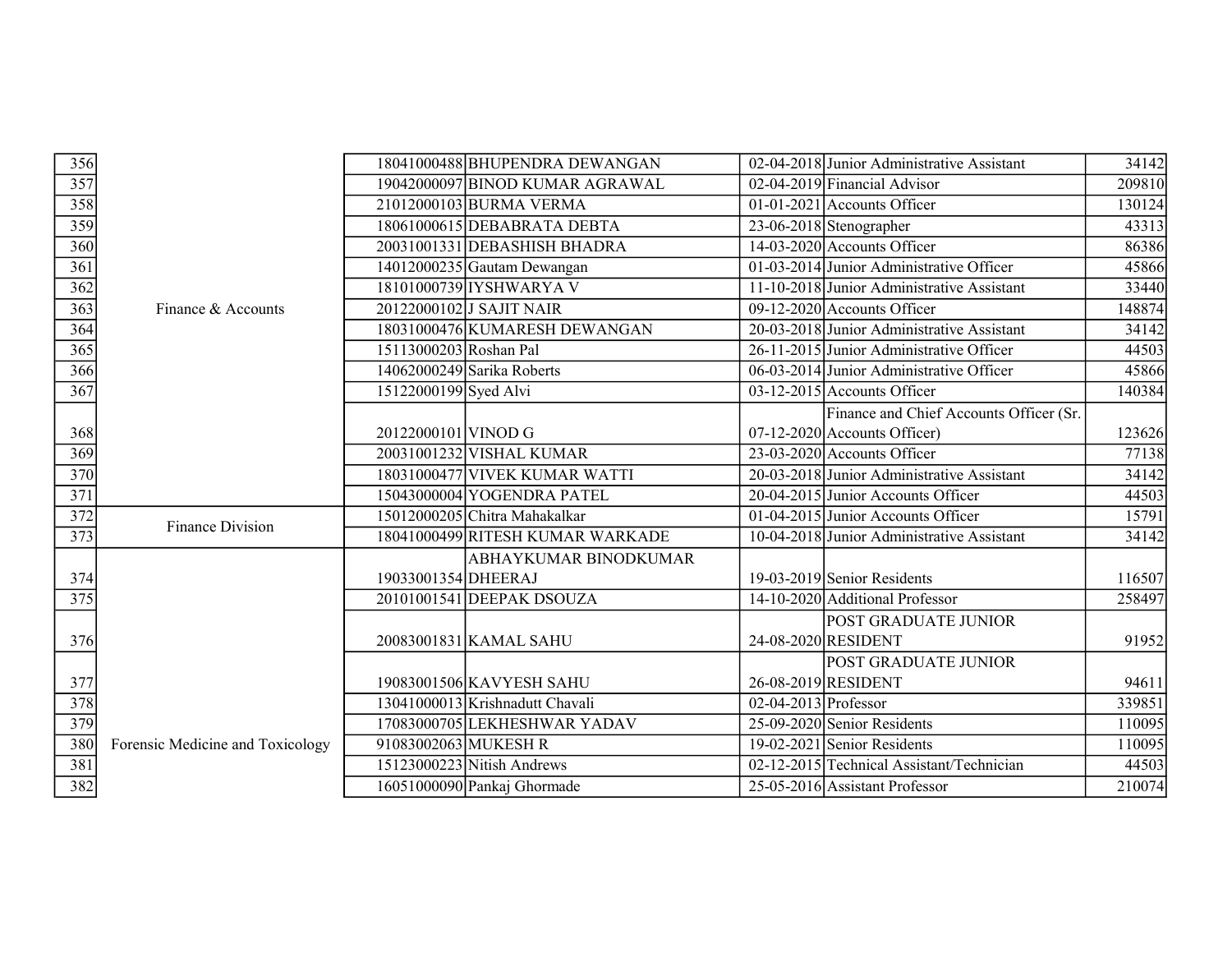| 383                                | 20093001862 PAWAN SHUKLA                | 07-09-2020 Senior Residents    | 110095 |
|------------------------------------|-----------------------------------------|--------------------------------|--------|
|                                    |                                         | POST GRADUATE JUNIOR           |        |
| 384                                | 19083001462 RUPJYOTI MEDHI              | 26-08-2019 RESIDENT            | 94611  |
|                                    |                                         |                                |        |
| 385                                | 18091000812 SWAPNIL PRABHAKAR AKHADE    | 22-09-2018 Assistant Professor | 194998 |
|                                    |                                         | <b>POST GRADUATE JUNIOR</b>    |        |
| 386                                | 21023002038 TAMILARASAN M               | 06-02-2021 RESIDENT            | 82976  |
|                                    |                                         | <b>POST GRADUATE JUNIOR</b>    |        |
| 387                                | 21013001973 ABHISHEK AGARWAL            | 08-01-2021 RESIDENT            | 82976  |
| 388                                | 20073001799 AKASH CHANDRAKAR            | 15-07-2020 Junior Residents    | 91952  |
|                                    |                                         | <b>POST GRADUATE JUNIOR</b>    |        |
| 389                                | 20083001858 AMAR KISHORE SUBBIREDDYGARI | 14-08-2020 RESIDENT            | 133479 |
| 390                                | 21033002106 ANKIT RANA                  | $31-03-2021$ Senior Residents  | 110095 |
| 391                                | 20013001667 ANKUR JAIN                  | $21-01-2020$ Senior Residents  | 113223 |
|                                    |                                         | POST GRADUATE JUNIOR           |        |
| 392                                | 20083001836 ASHWANTH S P                | 17-08-2020 RESIDENT            | 82976  |
| 393                                | 20123001949 CHANDRAKANT BHASKAR         | $02-12-2020$ Senior Residents  | 99263  |
|                                    |                                         | POST GRADUATE JUNIOR           |        |
| 394                                | 21013001979 CHANDRAPPRIYAN SAMBANDAM    | 09-01-2021 RESIDENT            | 82976  |
|                                    |                                         | <b>POST GRADUATE JUNIOR</b>    |        |
| 395                                | 20083001822 GAURAV.                     | 18-08-2020 RESIDENT            | 120449 |
| 396                                | 20023001695 GEVESH CHAND DEWANGAN       | $07-02-2020$ Senior Residents  | 113223 |
|                                    |                                         | <b>POST GRADUATE JUNIOR</b>    |        |
| 397                                | 20083001843 GOVIND GARG                 | 19-08-2020 RESIDENT            | 120449 |
| $\frac{11}{398}$ $\frac{399}{400}$ | 19071001131 JHASAKETAN MEHER            | 26-07-2019 Assistant Professor | 190150 |
|                                    | 18083001124 JUNEJA HEMANT TEKCHAND      | 24-08-2018 Senior Residents    | 116507 |
|                                    | 17101000449 KESHAO NAGPURE              | 23-10-2017 Assistant Professor | 219240 |
|                                    |                                         | POST GRADUATE JUNIOR           |        |
| 401                                | 19023001385 MANISH KUMAR NAYAK          | 26-02-2019 RESIDENT            | 94611  |
|                                    |                                         | POST GRADUATE JUNIOR           |        |
| 402                                | 21013001978 NAJIYA NAGEEB               | 09-01-2021 RESIDENT            | 91952  |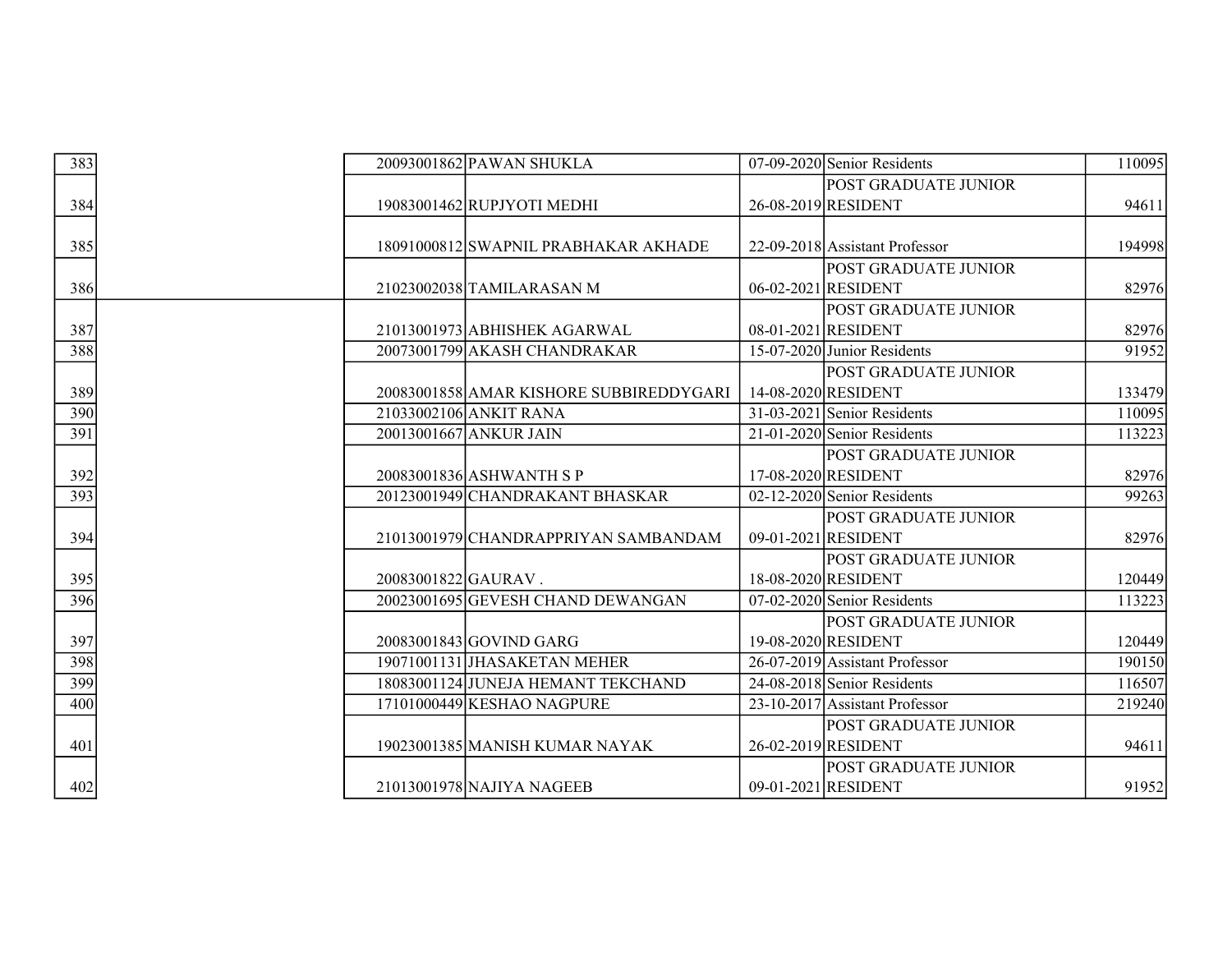|                  |                  |                        |                                   |                        | <b>POST GRADUATE JUNIOR</b>    |        |
|------------------|------------------|------------------------|-----------------------------------|------------------------|--------------------------------|--------|
| 403              |                  |                        | 21013002054 NILESH GOKHE          |                        | 11-01-2021 RESIDENT            | 82976  |
| 404              | General Medicine |                        | 20093001906 NISHANT JAIN          |                        | 22-09-2020 Senior Residents    | 110095 |
|                  |                  |                        |                                   |                        | <b>POST GRADUATE JUNIOR</b>    |        |
| 405              |                  | 21013002103 NITHIN M S |                                   |                        | 25-01-2021 RESIDENT            | 82976  |
| 406              |                  |                        | 19061001105 PANKAJ KUMAR KANNAUJE |                        | 29-06-2019 Assistant Professor | 194998 |
| $\overline{407}$ |                  | 19081001138 PRANITA.   |                                   |                        | 28-08-2019 Assistant Professor | 190150 |
| 408              |                  |                        | 16051000089 Preetam Wasnik        |                        | 30-05-2016 Associate Professor | 238856 |
|                  |                  |                        |                                   |                        | POST GRADUATE JUNIOR           |        |
| 409              |                  |                        | 20013001678 RAHUL PREM            |                        | 20-01-2020 RESIDENT            | 91952  |
| 410              |                  |                        | 20123001961 RAHUL PRAJAPATI       |                        | 21-12-2020 Senior Residents    | 110095 |
| 411              |                  |                        | 19113001616 RAJNANDNI PANDEY      |                        | 26-11-2019 Junior Residents    | 74156  |
| 412              |                  |                        | 21023002067 RASHI SRIVASTAVA      |                        | $22-02-2021$ Senior Residents  | 110095 |
| $\overline{413}$ |                  |                        | 18073001065 ROHINI ROKKAM         |                        | 19-12-2019 Assistant Professor | 190150 |
|                  |                  |                        |                                   |                        | POST GRADUATE JUNIOR           |        |
| 414              |                  |                        | 20093001863 ROUNAK KUMAR          |                        | 07-09-2020 RESIDENT            | 120449 |
| 415              |                  |                        | 19123001627 SAKUN BANJARE         |                        | $21-12-2019$ Junior Residents  | 91952  |
|                  |                  |                        |                                   |                        | POST GRADUATE JUNIOR           |        |
| 416              |                  |                        | 19083001467 SANJAY SAMARIA        |                        | 09-08-2019 RESIDENT            | 94611  |
|                  |                  |                        |                                   |                        | <b>POST GRADUATE JUNIOR</b>    |        |
| 417              |                  |                        | 21013001986 SREEHARI ANIL         |                        | 09-01-2021 RESIDENT            | 82976  |
|                  |                  |                        |                                   |                        | <b>POST GRADUATE JUNIOR</b>    |        |
| 418              |                  |                        | 20013001631 SUBHABRATA BISWAL     |                        | 10-01-2020 RESIDENT            | 91952  |
|                  |                  |                        |                                   |                        | POST GRADUATE JUNIOR           |        |
| 419              |                  |                        | 21013001970 SUNIL BEHERA          |                        | 07-01-2021 RESIDENT            | 82976  |
|                  |                  |                        | SUPERIOR KUMAR YESYARCHANO        |                        | POST GRADUATE JUNIOR           |        |
| 420              |                  | 20013001666 KAWALE     |                                   |                        | 22-01-2020 RESIDENT            | 91952  |
| $\overline{421}$ |                  |                        | 19081001130 VINAY PANDIT          | $16-08-2019$ Professor |                                | 298848 |
|                  |                  |                        |                                   |                        | <b>POST GRADUATE JUNIOR</b>    |        |
| 422              |                  |                        | 19083001469 VISHNU A M            |                        | 28-08-2019 RESIDENT            | 85363  |
| 423              |                  |                        | 20123001952 ABHIJEET SINGH        |                        | $01-12-2020$ Senior Residents  | 110095 |
|                  |                  |                        |                                   |                        |                                |        |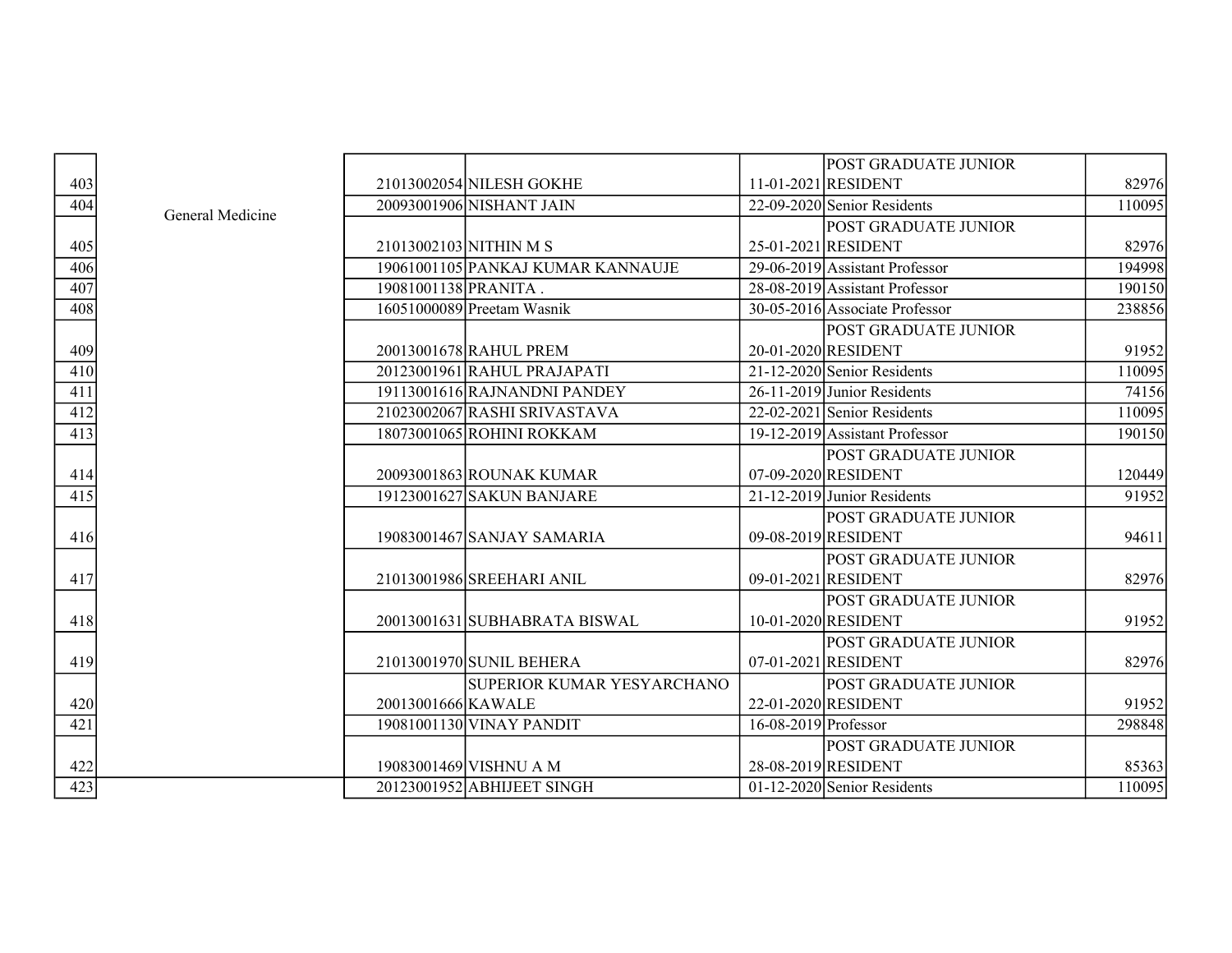| 424                                    |                 |                       | 20113001948 AKRAM KHATRI             | $27-11-2020$ Senior Residents   | 110095 |
|----------------------------------------|-----------------|-----------------------|--------------------------------------|---------------------------------|--------|
|                                        |                 |                       |                                      | POST GRADUATE JUNIOR            |        |
|                                        |                 |                       | 21013001998 AKSHAY BORKAR            | 08-01-2021 RESIDENT             | 100928 |
| $\frac{425}{426}$                      |                 |                       | 20073001805 ANKIT SONI               | 24-07-2020 Senior Residents     | 110095 |
|                                        |                 |                       |                                      | <b>POST GRADUATE JUNIOR</b>     |        |
| $\frac{427}{2}$                        |                 |                       | 18073001051 ASHISH WALIYA            | 02-07-2018 RESIDENT             | 87750  |
|                                        |                 |                       |                                      | POST GRADUATE JUNIOR            |        |
| 428                                    |                 |                       | 21013001969 ASHOK GOYAL              | 07-01-2021 RESIDENT             | 82976  |
|                                        |                 |                       |                                      | POST GRADUATE JUNIOR            |        |
| 429                                    |                 |                       | 21013001988 AVEGUBALAJI T            | 09-01-2021 RESIDENT             | 82976  |
| $\frac{430}{431}$                      |                 |                       | 21013001983 AVINASH SINHA            | $05-01-2021$ Senior Residents   | 152025 |
|                                        |                 |                       | 18053001005 CHETAN ANAND             | 04-10-2019 Assistant Professor  | 190150 |
| 432                                    |                 |                       | 13051000020 Debajyoti Mohanty        | 01-05-2013 Additional Professor | 329190 |
|                                        |                 |                       |                                      | POST GRADUATE JUNIOR            |        |
| 433                                    |                 |                       | 21013002029 DEEPAK NAYAK             | 08-01-2021 RESIDENT             | 82976  |
|                                        |                 |                       |                                      | POST GRADUATE JUNIOR            |        |
|                                        |                 |                       | 20083001827 DEEPAK KUMAR             | 19-08-2020 RESIDENT             | 120449 |
| $\frac{434}{435}$                      |                 |                       | 20123001951 DEVENDRA RATHORE         | 04-12-2020 Senior Residents     | 110095 |
| 436                                    |                 |                       | 18031000471 DHARMENDRA DUGAR         | 13-03-2018 Associate Professor  | 263032 |
|                                        |                 |                       |                                      | <b>POST GRADUATE JUNIOR</b>     |        |
| 437                                    |                 |                       | 20093001902 DIXIT VISHWAS            | 08-09-2020 RESIDENT             | 120449 |
| 438                                    | General Surgery |                       | 20123001957 GIRIRAJ GAJENDRA         | 15-12-2020 Senior Residents     | 110095 |
| 439                                    |                 |                       | 19083001486 HARI SHANKAR MAHOBIA     | 13-08-2019 Senior Residents     | 113223 |
| 440                                    |                 |                       | 18083001070 JEEWAN VERMA             | 13-08-2018 Senior Residents     | 116507 |
|                                        |                 |                       |                                      | POST GRADUATE JUNIOR            |        |
| 441                                    |                 | 19013001284 MANJUR    |                                      | 22-01-2019 RESIDENT             | 85363  |
|                                        |                 |                       |                                      | POST GRADUATE JUNIOR            |        |
| $\frac{442}{443}$<br>$\frac{444}{445}$ |                 | 20023001717 MANUS     |                                      | 01-02-2020 RESIDENT             | 91952  |
|                                        |                 |                       | 20073001794 PRACHI SHRIMOR           | 16-07-2020 Senior Residents     | 110095 |
|                                        |                 |                       | 13031000045 Radhakrishna Ramchandani | 16-03-2013 Associate Professor  | 284928 |
|                                        |                 | 17101000437 RUBIK RAY |                                      | 16-10-2017 Assistant Professor  | 219240 |

| 42<br>4          |  |
|------------------|--|
|                  |  |
| $\frac{425}{5}$  |  |
| $\overline{426}$ |  |
| 427              |  |
| 428              |  |
| 429              |  |
| 430              |  |
| $\overline{431}$ |  |
| 432              |  |
| 433              |  |
| 434              |  |
| $\overline{435}$ |  |
| $\overline{436}$ |  |
| $\frac{437}{5}$  |  |
| $\frac{1}{438}$  |  |
| 439              |  |
| 440              |  |
| 441              |  |
| 442              |  |
| $\frac{443}{ }$  |  |
| 444              |  |
| 445              |  |
|                  |  |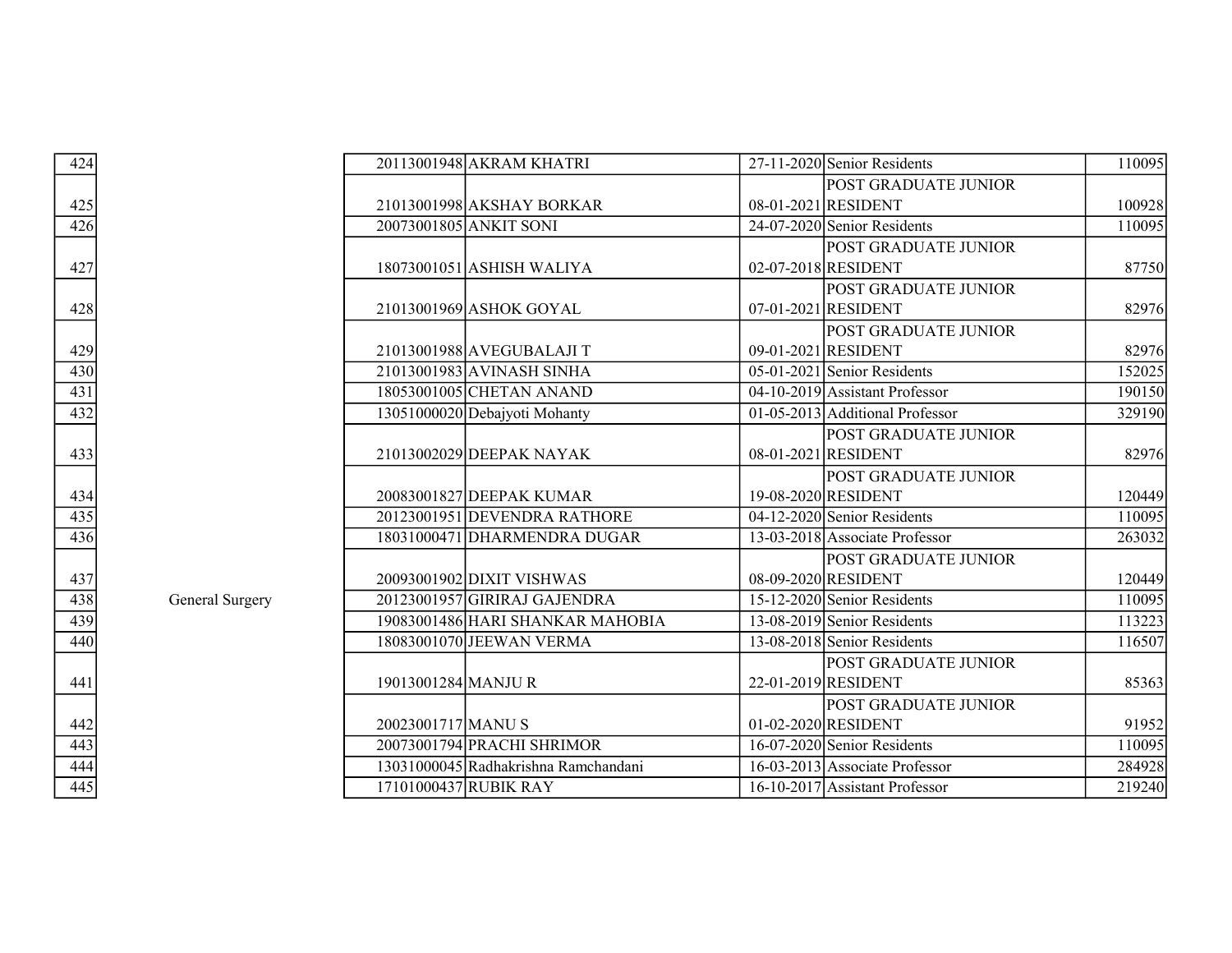|                  |                         |                       |                                        | POST GRADUATE JUNIOR                       |        |
|------------------|-------------------------|-----------------------|----------------------------------------|--------------------------------------------|--------|
| 446              |                         |                       | 21013001971 SHREYA MALHOTRA            | 07-01-2021 RESIDENT                        | 82976  |
|                  |                         |                       |                                        | POST GRADUATE JUNIOR                       |        |
| 447              |                         |                       | 19083001502 SUHAIL MUHAMMED            | 09-08-2019 RESIDENT                        | 85363  |
| 448              |                         |                       | 20073001795 SUNIL GUJAR                | 20-07-2020 Senior Residents                | 110095 |
|                  |                         |                       |                                        | POST GRADUATE JUNIOR                       |        |
| 449              |                         | 20083001828 SYED ALI  |                                        | 19-08-2020 RESIDENT                        | 120449 |
| 450              |                         |                       | 20123001946 TREENA MINZ                | $\overline{01-12}$ -2020 Senior Residents  | 110095 |
| $\overline{451}$ |                         |                       | 18031000474 TRIDIP BARUAH              | 12-03-2018 Associate Professor             | 263032 |
|                  |                         |                       |                                        | <b>POST GRADUATE JUNIOR</b>                |        |
| 452              |                         |                       | 20083001829 VINAYAKA H J               | 19-08-2020 RESIDENT                        | 120449 |
|                  |                         |                       |                                        | <b>POST GRADUATE JUNIOR</b>                |        |
| 453              |                         |                       | 21013002061 ZIJANO KITHAN              | 27-01-2021 RESIDENT                        | 82976  |
| 454              | Geriatric Medicine      |                       | $13041000059$ Md. Sabah Siddiqui       | 23-04-2013 Associate Professor             | 284928 |
| 455              |                         |                       | 18111000858 ACHSAH MERLIGHT A          | 05-11-2018 NURSING OFFICER                 | 74414  |
| 456              |                         |                       | 19011000907 AJAY THAKRE                | 15-01-2019 Junior Administrative Officer   | 56214  |
| 457              |                         |                       | 18111000857 ANZALA LATHEEF             | 08-11-2018 NURSING OFFICER                 | 74414  |
| 458              |                         | 18101000862 AZEEM S   |                                        | 22-10-2018 NURSING OFFICER                 | 74414  |
| 459              |                         |                       | 18101000836 BHAWANI SINGH MEENA        | 26-10-2018 Lab Attendants Grade II         | 33440  |
| 460              |                         |                       | 18101000789 DEELAN SINGH DHURWEY       | 25-10-2018 Lab Attendants Grade II         | 33440  |
| 461              |                         |                       | 18101000805 DEVENDRA KUMAR THAKUR      | 23-10-2018 Lab Attendants Grade II         | 33440  |
| 462              |                         |                       | 18111000839 HARI SHANKAR YADAV         | 01-11-2018 Lab Attendants Grade II         | 33440  |
| 463              |                         |                       | 18111000844 HARSH RANJAN               | 08-11-2018 Lab Attendants Grade II         | 33440  |
| 464              |                         |                       | 18101000859 JASEEM P P                 | 31-10-2018 NURSING OFFICER                 | 74414  |
| 465              | Hospital Administration | 18101000864 JESPINK   |                                        | 22-10-2018 NURSING OFFICER                 | 74414  |
| 466              |                         | 18101000866 JESSIKA N |                                        | 22-10-2018 NURSING OFFICER                 | 74414  |
| 467              |                         |                       | 13033000320 KANNAJOSULA SRINIVAS       | $05-03-2013$ Junior Administrative Officer | 45866  |
| 468              |                         | 18101000833 LAKSHMI.  |                                        | 25-10-2018 Lab Attendants Grade II         | 33440  |
|                  |                         |                       |                                        |                                            |        |
| 469              |                         |                       | 18101000867 LAKSHMI PRASANNA CHAMARTHI | 22-10-2018 NURSING OFFICER                 | 72308  |
| 470              |                         |                       | 18101000809 NIRAJ KUMAR                | 25-10-2018 Lab Attendants Grade II         | 33440  |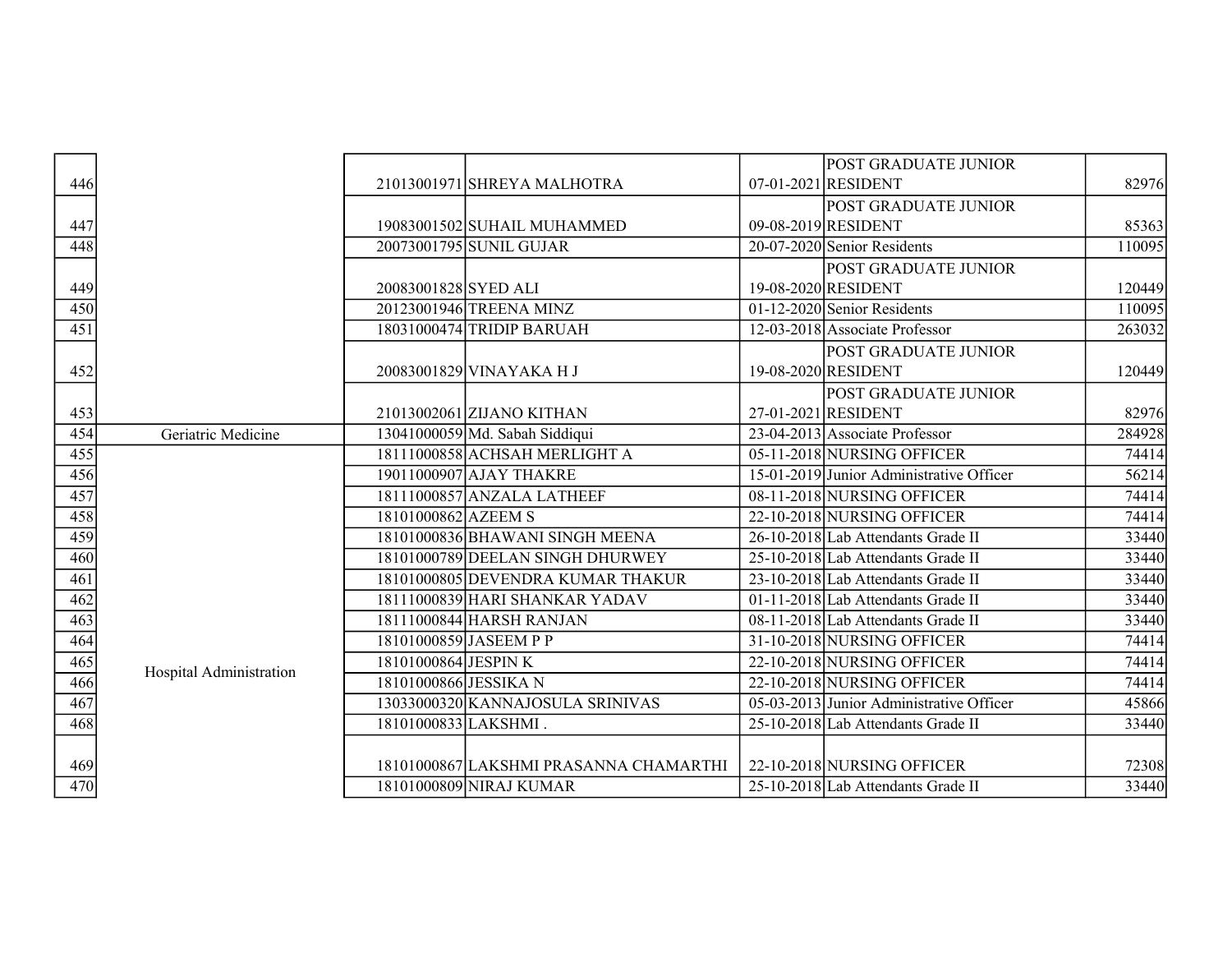| 471              |                     |                         | 18101000835 RAHUL CHANDRA DAS       |                     | 26-10-2018 Lab Attendants Grade II       | 33440 |
|------------------|---------------------|-------------------------|-------------------------------------|---------------------|------------------------------------------|-------|
| 472              |                     |                         | 18101000838 RAM KUMAR               |                     | 30-10-2018 Lab Attendants Grade II       | 33440 |
| $\overline{473}$ |                     |                         | 18101000806 SHIV KUMAR SHAH         |                     | 25-10-2018 Lab Attendants Grade II       | 29840 |
| 474              |                     |                         | 18032000094 UPASONA KHOUND          |                     | 19-03-2018 Security Officer              | 91041 |
| 475              |                     |                         | 18101000837 VINAY KUMAR             |                     | 26-10-2018 Lab Attendants Grade II       | 33440 |
| 476              | Hospital Management |                         | 15022000206 Daleshwar Sahu          |                     | 17-02-2015 Warden (Hostel Wardens)       | 44503 |
| 477              |                     |                         | 16081000197 A KONDAYYA BABU         |                     | 02-08-2016 NURSING OFFICER               | 78271 |
| 478              |                     |                         | 20091001433 AAHUTI MOHABANSHI       |                     | 04-09-2020 NURSING OFFICER               | 70823 |
| 479              |                     |                         | 20031001290 AAKANKSHA SOHAL         |                     | 24-03-2020 NURSING OFFICER               | 72552 |
| 480              |                     |                         | 16081000233 AALAM KHAN              |                     | 05-08-2016 NURSING OFFICER               | 78271 |
| 481              |                     |                         | 20033001719 AARTI GOSWAMI           |                     | 11-03-2020 NURSING OFFICER               | 72552 |
| 482              |                     |                         | 20101001534 AASHIK MOHAMMAD         |                     | 19-10-2020 NURSING OFFICER               | 72929 |
| 483              |                     |                         | 20091001451 ABDUL KHATRI            |                     | 12-09-2020 NURSING OFFICER               | 70823 |
| 484              |                     | 13092000001 Abha Gardia |                                     |                     | 13-09-2013 Nursing officer (Contractual) | 59952 |
| 485              |                     |                         | 20093001868 ABHAYA MEDONA           |                     | 28-09-2020 Nursing officer (Contractual) | 27000 |
| 486              |                     |                         | 21031001632 ABHI DEORA              |                     | 30-03-2021 NURSING OFFICER               | 70823 |
| 487              |                     |                         | 16101000292 ABHILASH P.             |                     | 24-10-2016 NURSING OFFICER               | 78271 |
| 488              |                     |                         | 19071001079 ABHILASHA TIWARI        |                     | 09-07-2019 NURSING OFFICER               | 72552 |
| 489              |                     |                         | 20091001488 ABHIRAMI M S            |                     | 29-09-2020 Nursing officer (Contractual) | 27000 |
| 490              |                     |                         | 18071000704 ABHISHEK KUMAR          |                     | 30-07-2018 NURSING OFFICER               | 74414 |
| 491              |                     |                         | 18061000534 ABHISHEK GUPTA          |                     | 19-06-2018 NURSING OFFICER               | 76276 |
| 492              |                     |                         | 20063001783 ABHISHEK SONI           |                     | 03-06-2020 Junior Residents              | 91952 |
|                  |                     |                         |                                     |                     | Hospital Attendant Grade III (Nursing    |       |
| 493              |                     |                         | 19121001188 ABHISHESH YADAV         | 05-12-2019 Orderly) |                                          | 30398 |
| 494              |                     |                         | 18071000586 ABINAYA ALIAS REVATHI K |                     | 05-07-2018 NURSING OFFICER               | 74414 |
| 495              |                     | 19071001056 ABISHA IS   |                                     |                     | 04-07-2019 NURSING OFFICER               | 72552 |
| 496              |                     |                         | 18081000659 ABITHA AJITH            |                     | 01-08-2018 NURSING OFFICER               | 74414 |
| 497              |                     |                         | 16081000362 ABRAHAM LINCOLN ELLE    |                     | 01-08-2016 NURSING OFFICER               | 78271 |
| 498              |                     | 19061001084 ADIL KHAN   |                                     |                     | 20-06-2019 Lab Attendants Grade II       | 33440 |
| 499              |                     |                         | 18061000568 ADITI SHARMA            |                     | 30-06-2018 NURSING OFFICER               | 76276 |
| $\overline{500}$ |                     |                         | 21031001643 ADITI DONGRE            |                     | 30-03-2021 NURSING OFFICER               | 70823 |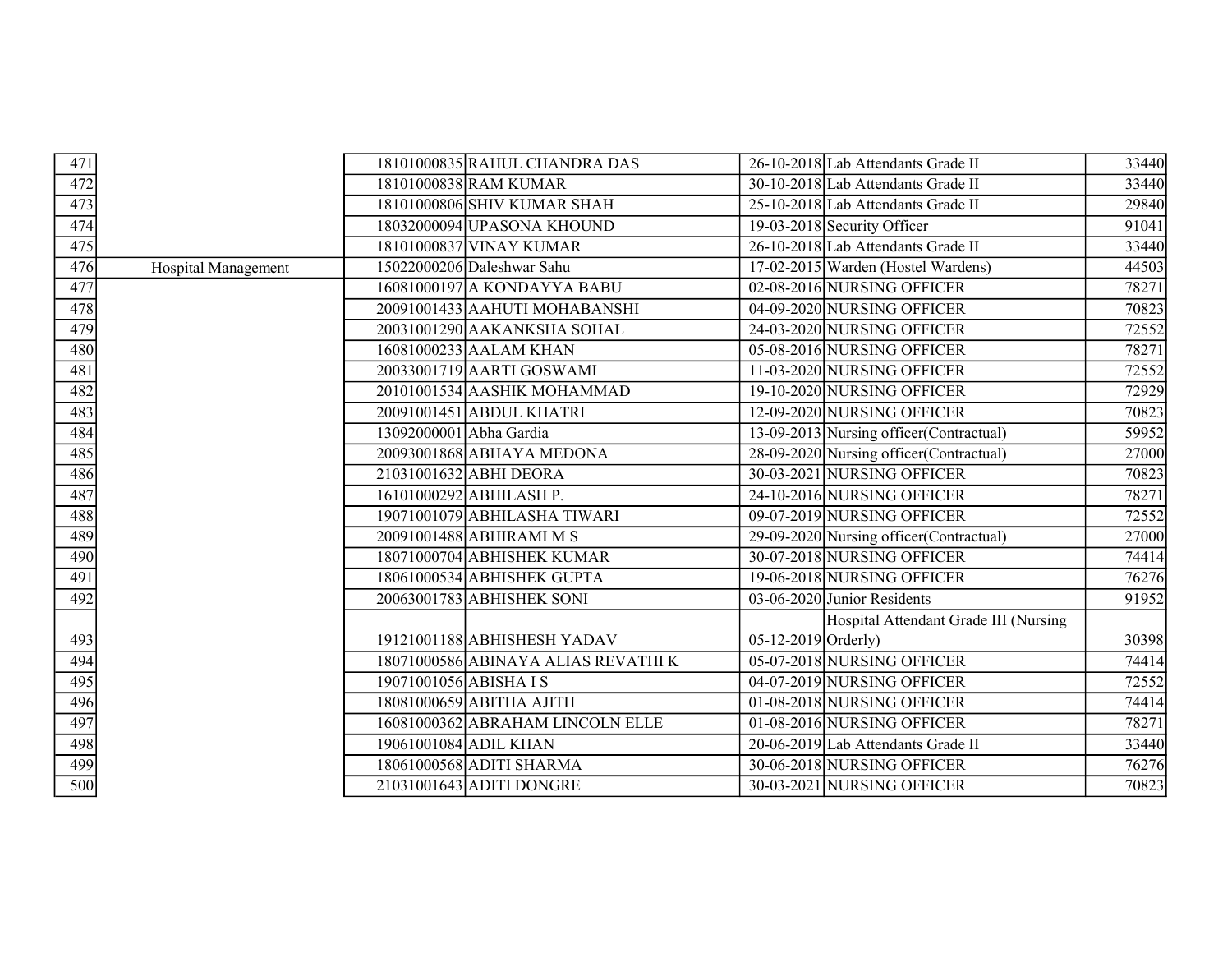| 501                                    |                         | 21041001654 AFIMOL FRANCIS       |                     | 12-04-2021 NURSING OFFICER               | 70823 |
|----------------------------------------|-------------------------|----------------------------------|---------------------|------------------------------------------|-------|
| 502                                    |                         | 16051000156 AFSAL SULAIMAN       |                     | 23-03-2019 SENIOR NURSING OFFICER        | 78271 |
| $\overline{503}$                       |                         | 18081000649 AGHALYA B C          |                     | 02-08-2018 NURSING OFFICER               | 74414 |
| 504                                    |                         | 18081000667 AJAY SHEKHAWAT       |                     | 06-08-2018 NURSING OFFICER               | 74414 |
| 505                                    |                         | 16081000250 AJAY SINGH           |                     | 03-08-2016 NURSING OFFICER               | 78271 |
|                                        |                         |                                  |                     | Hospital Attendant Grade III (Nursing    |       |
| 506                                    |                         | 19121001189 AJAY SHANKAR         | 09-12-2019 Orderly) |                                          | 30398 |
| 507                                    |                         | 20091001381 AJAY KUMHAR          |                     | 07-09-2020 NURSING OFFICER               | 70823 |
| $\overline{508}$                       |                         | 20121001575 AJAY SHARMA          |                     | 28-12-2020 NURSING OFFICER               | 70823 |
| 509                                    |                         | 19061001081 AJAY KUMAR SHARMA    |                     | 25-06-2019 Driver (Ordinary Grade)       | 32738 |
| 510                                    | 18061000550 AJEESH R    |                                  |                     | 22-06-2018 NURSING OFFICER               | 76276 |
| $\overline{511}$                       |                         | 18061000578 AJEET MOHANPURIYA    |                     | 29-06-2018 NURSING OFFICER               | 76276 |
| 512                                    |                         | 20031001268 AJMAL KHAN A         |                     | 20-03-2020 NURSING OFFICER               | 72552 |
| $\overline{513}$                       |                         | 18081000676 AJU R NAIR           |                     | 02-08-2018 NURSING OFFICER               | 74414 |
| 514                                    |                         | 14033000111 Akansha Denyal       |                     | 28-03-2014 Nursing officer (Contractual) | 58192 |
| $\overline{515}$                       |                         | 16081000246 AKHIL SOLANKI        |                     | 22-08-2016 NURSING OFFICER               | 78271 |
| 516                                    |                         | 18071000617 AKHIL VISHNU         |                     | 17-07-2018 NURSING OFFICER               | 74414 |
| $\overline{517}$                       | 16051000107 Akhil P. S. |                                  |                     | 11-05-2016 NURSING OFFICER               | 64733 |
| 518                                    |                         | 18121000929 AKHILA LOSHY         |                     | 31-12-2018 NURSING OFFICER               | 74414 |
| $\overline{519}$                       |                         | 21041001662 AKHILA L A           |                     | 08-04-2021 NURSING OFFICER               | 70823 |
| $\overline{520}$                       |                         | 21041001695 AKHILA SASI          |                     | 19-04-2021 NURSING OFFICER               | 70823 |
| $\overline{521}$                       | 20031001205 AKRAM.      |                                  |                     | 12-03-2020 NURSING OFFICER               | 72552 |
| 522                                    |                         | 18081000647 AKSHARA SREENIVAS    |                     | 10-08-2018 NURSING OFFICER               | 74414 |
| $\overline{523}$                       |                         | 18101000761 AKSHAY KUMAR         |                     | 20-10-2018 NURSING OFFICER               | 74414 |
|                                        |                         |                                  |                     | Hospital Attendant Grade III (Nursing    |       |
|                                        |                         | 19061001058 AKSHAY KUMAR         | 26-06-2019 Orderly) |                                          | 31100 |
| $\frac{524}{525}$<br>$\frac{526}{526}$ |                         | 21041001639 ALANA ANTONY         |                     | 12-04-2021 NURSING OFFICER               | 70823 |
|                                        |                         | 18071000642 ALBINSON SUNA        |                     | 25-07-2018 NURSING OFFICER               | 74414 |
|                                        |                         | 18081000657 ALEENA ELIZABETH C.B |                     | 07-08-2018 NURSING OFFICER               | 74414 |
| $rac{12}{527}$<br>$rac{528}{529}$      |                         | 20121001585 ALINA JOHN           |                     | 29-12-2020 NURSING OFFICER               | 70823 |
|                                        |                         | 18101000725 ALKA MISHRA          |                     | 09-10-2018 NURSING OFFICER               | 74414 |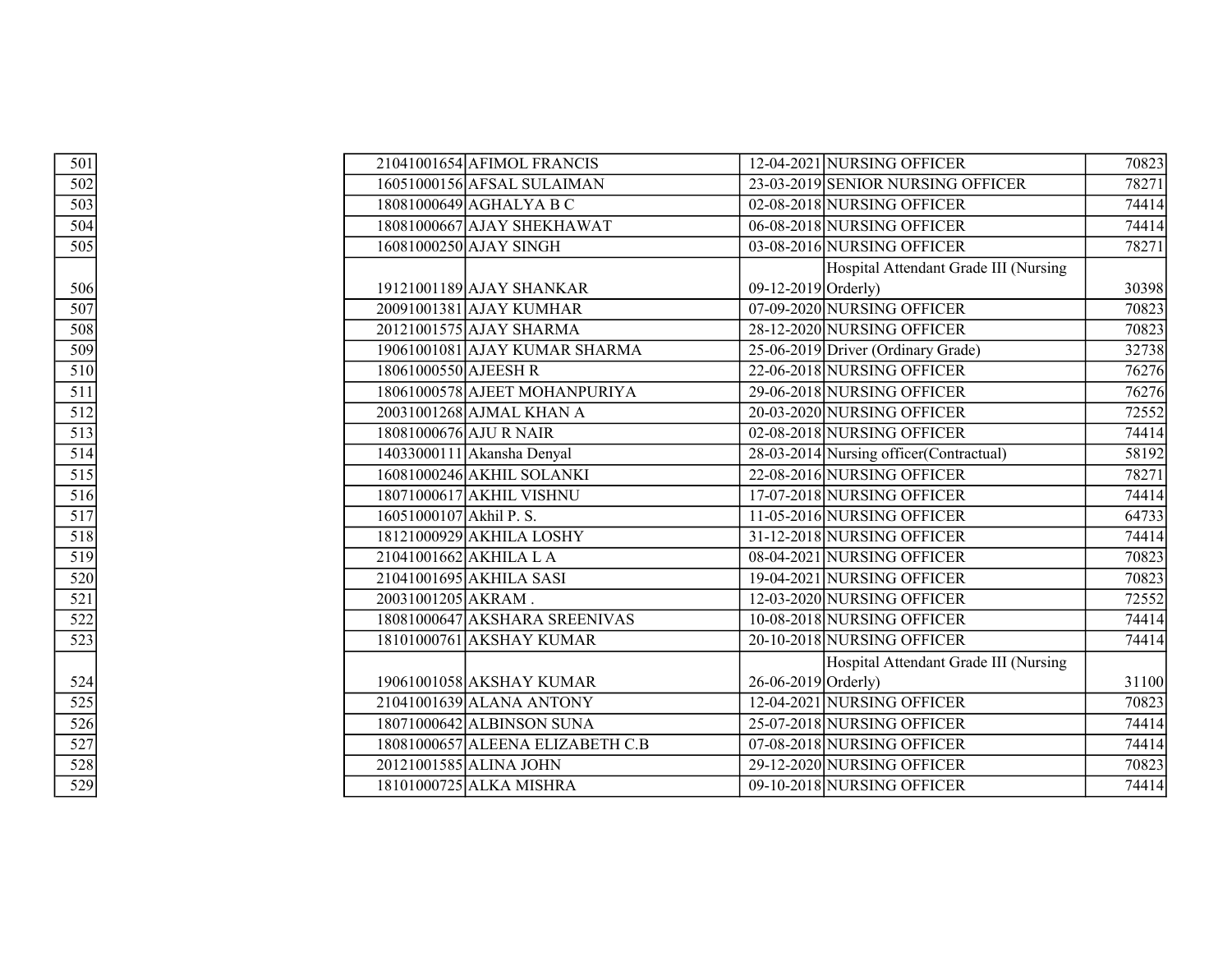| 530                                                         |                      | 20093001869 AMAL PHILIP          |                       | 28-09-2020 Nursing officer (Contractual)    | 27000 |
|-------------------------------------------------------------|----------------------|----------------------------------|-----------------------|---------------------------------------------|-------|
| 531                                                         |                      | 19071001107 AMALA ABRAHAM        |                       | 03-07-2019 NURSING OFFICER                  | 72552 |
|                                                             |                      |                                  |                       | Hospital Attendant Grade III (Nursing       |       |
| $rac{532}{1}$                                               |                      | 19111001186 AMIT YADAV           | $25-11-2019$ Orderly) |                                             | 30398 |
|                                                             |                      | 20091001528 AMIT PARASHAR        |                       | 16-09-2020 NURSING OFFICER                  | 70823 |
| $\frac{533}{534}$ $\frac{535}{536}$ $\frac{536}{537}$       |                      | 18071000604 AMITHA BENNY         |                       | 06-07-2018 NURSING OFFICER                  | 74414 |
|                                                             |                      | 18081000675 AMRUTHA V.G          |                       | 02-08-2018 NURSING OFFICER                  | 74414 |
|                                                             |                      | 18081000690 AMRUTHA K.S          |                       | 02-08-2018 NURSING OFFICER                  | 74414 |
|                                                             |                      | 21041001647 AMRUTHA T            |                       | 12-04-2021 NURSING OFFICER                  | 70823 |
|                                                             |                      | 18071000684 AMY JOHN             |                       | 26-07-2018 NURSING OFFICER                  | 74414 |
|                                                             |                      | 18061000541 AMY ELCY VARGHESE    |                       | 19-06-2018 NURSING OFFICER                  | 76276 |
| $\frac{1}{538}$<br>$\frac{539}{540}$                        |                      | 18101000755 ANAGHA C.J.          |                       | 22-10-2018 NURSING OFFICER                  | 74414 |
| $\frac{541}{542}$                                           |                      | 16091000314 ANAMIKA DAS          |                       | 01-11-2019 Assistant Nursing Superintendent | 90086 |
|                                                             |                      | 20091001464 ANAMIKA NAVRETI      |                       | 09-09-2020 NURSING OFFICER                  | 70823 |
| $\frac{543}{5}$                                             |                      | 20031001293 ANAMIKA KUSHVAHA     |                       | 19-03-2020 NURSING OFFICER                  | 72552 |
|                                                             |                      |                                  |                       | Hospital Attendant Grade III (Nursing       |       |
|                                                             |                      | 19061001104 ANAND KISHORE BHARTI | 24-06-2019 Orderly)   |                                             | 31100 |
|                                                             |                      | 18061000535 ANANDITA DEB         |                       | 21-06-2018 NURSING OFFICER                  | 76276 |
| $\frac{544}{545}$<br>$\frac{546}{547}$<br>$\frac{547}{548}$ |                      | 16101000290 ANEESH CHANDRAN      |                       | 07-10-2016 NURSING OFFICER                  | 11934 |
|                                                             |                      | 19121001198 ANEESH NARAYANAN.T   |                       | 27-12-2019 Assistant Nursing Superintendent | 90086 |
|                                                             |                      | 20103001913 ANGEL BABU           |                       | 05-10-2020 Nursing officer (Contractual)    | 27000 |
| $\frac{549}{550}$                                           |                      | 18071000641 ANGELINA MASIH       |                       | 31-07-2018 NURSING OFFICER                  | 74414 |
|                                                             |                      | 18121000930 ANIL KUMAR           |                       | 31-12-2018 NURSING OFFICER                  | 74414 |
| $\overline{551}$                                            | 14032000062 Anil K   |                                  |                       | 31-03-2014 Nursing officer (Contractual)    | 58192 |
| $\frac{1}{552}$<br>553                                      |                      | 18101000746 ANIL KUMAR SAINI     |                       | 22-10-2018 NURSING OFFICER                  | 74414 |
|                                                             |                      | 18091000721 ANILA JOSEPH         |                       | 06-09-2018 NURSING OFFICER                  | 74414 |
|                                                             |                      |                                  |                       | Hospital Attendant Grade III (Nursing       |       |
| 554                                                         | 19061001076 ANIMESH. |                                  | $25-06-2019$ Orderly) |                                             | 31100 |
| $rac{1}{555}$<br>$rac{555}{557}$                            |                      | 16081000196 ANITA BARA           |                       | 09-08-2016 NURSING OFFICER                  | 78271 |
|                                                             |                      | 20091001453 ANITA MARANDI        |                       | 10-09-2020 NURSING OFFICER                  | 13706 |
|                                                             | 20091001395 ANITA.   |                                  |                       | 11-09-2020 NURSING OFFICER                  | 70823 |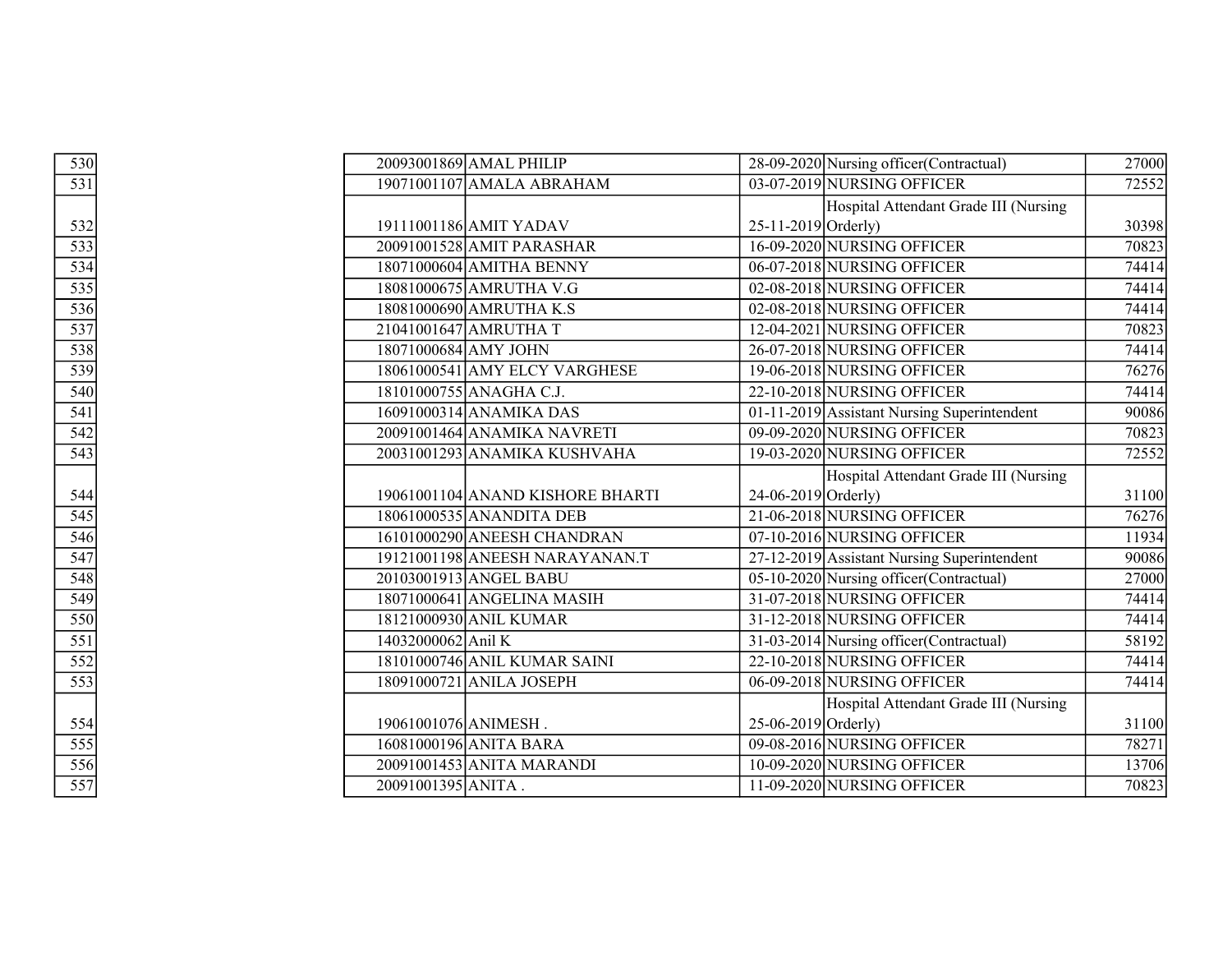| $rac{558}{559}$<br>$rac{559}{560}$ | 18111000851 ANITHA P ANTONY    | 20-11-2018 NURSING OFFICER               | 74414 |
|------------------------------------|--------------------------------|------------------------------------------|-------|
|                                    | 18111000870 ANJALI SONWANI     | 22-11-2018 NURSING OFFICER               | 72552 |
|                                    | 20103001885 ANJALI THAKUR      | 05-10-2020 Nursing officer (Contractual) | 27000 |
| 561                                | 21031001676 ANJALI KUMARI      | 26-03-2021 NURSING OFFICER               | 70823 |
| $\overline{562}$                   | 18111000876 ANJANA XAXA        | 22-11-2018 NURSING OFFICER               | 74414 |
| 563                                | 21031001642 ANJANA MOHAN       | 31-03-2021 NURSING OFFICER               | 70823 |
| 564                                | 20091001440 ANJANA.            | 17-09-2020 NURSING OFFICER               | 70823 |
| $\overline{565}$                   | 20121001574 ANJLI TIGGA        | 28-12-2020 NURSING OFFICER               | 68717 |
| $\overline{566}$                   | 18101000777 ANJU MOHAN         | 22-10-2018 NURSING OFFICER               | 74414 |
| $\overline{567}$                   | 18061000574 ANJU V             | 27-06-2018 NURSING OFFICER               | 76276 |
| 568                                | 20091001514 ANJU KUMARI        | 22-09-2020 NURSING OFFICER               | 70823 |
| 569                                | 20031001305 ANJU.              | 18-03-2020 NURSING OFFICER               | 72552 |
| 570                                | 21041001661 ANJU JOSHY         | 12-04-2021 NURSING OFFICER               | 70823 |
| $\overline{571}$                   | 21041001611 ANJU SINGH         | 07-04-2021 NURSING OFFICER               | 70823 |
| $\overline{572}$                   | 20091001431 ANKESH CHAUHAN     | 14-09-2020 NURSING OFFICER               | 72929 |
| $\overline{573}$                   | 16081000327 ANNAPURNA MAHILWAR | 29-08-2016 NURSING OFFICER               | 78271 |
| 574                                | 18061000544 ANNU DINESH        | 22-06-2018 NURSING OFFICER               | 74170 |
| $\overline{575}$                   | 21041001660 ANNU MAAN          | 12-04-2021 NURSING OFFICER               | 70823 |
| $\overline{576}$                   | 16101000291 ANOOP A            | 10-09-2016 NURSING OFFICER               | 78271 |
| $\overline{577}$                   | 16081000200 ANOOP MOHANAN      | 02-08-2016 NURSING OFFICER               | 78271 |
| 578                                | $14032000042$ Anoop Pamprayil  | 31-03-2014 Nursing officer (Contractual) | 58192 |
|                                    |                                | Hospital Attendant Grade III (Nursing    |       |
| 579                                | 19111001175 ANSHU.             | 19-11-2019 Orderly)                      | 30398 |
| 580                                | 16081000214 ANSHULATA SHRIWAS  | 16-08-2016 NURSING OFFICER               | 78271 |
| 581                                | 18071000590 ANSU ANIL          | 06-07-2018 NURSING OFFICER               | 74414 |
| 582                                | 18081000650 ANU JAMES          | 03-08-2018 NURSING OFFICER               | 72308 |
| 583                                | 14032000029 Anu Kollamparampil | 20-03-2019 SENIOR NURSING OFFICER        | 78271 |
| 584                                | 16051000113 ANU NAIR           | 11-05-2016 NURSING OFFICER               | 80266 |
| $\overline{585}$                   | 18101000757 ANUMOL PHILIP      | 22-10-2018 NURSING OFFICER               | 74414 |
| 586                                | 18101000744 ANUMOL T ELDHOSE   | 22-10-2018 NURSING OFFICER               | 74414 |
| 587                                | 21041001646 ANUPAM BABU        | 12-04-2021 NURSING OFFICER               | 70823 |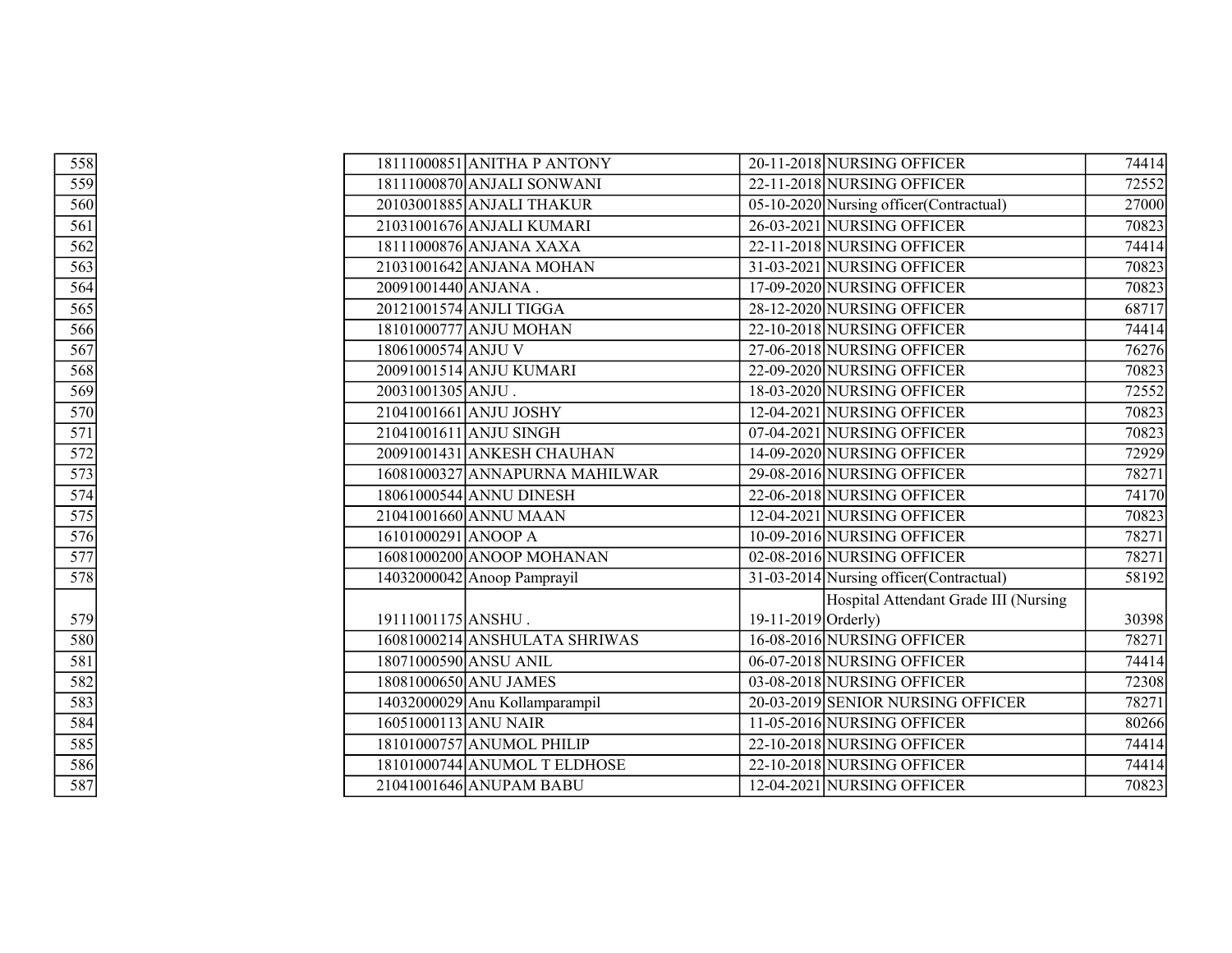| 588                                  |                      | 16081000244 ANUPAMA PRADHAN                                         |                       | 09-08-2016 NURSING OFFICER               | 78271  |
|--------------------------------------|----------------------|---------------------------------------------------------------------|-----------------------|------------------------------------------|--------|
| $\frac{589}{590}$                    |                      | 18101000791 ANURADHA BETHANAPALLI                                   |                       | 22-10-2018 NURSING OFFICER               | 74414  |
|                                      |                      | 20103001888 ANURADHA YADAV                                          |                       | 05-10-2020 Nursing officer (Contractual) | 27000  |
| 591                                  |                      | 18121000895 ANURAG CHADAR                                           |                       | 31-12-2018 NURSING OFFICER               | 74414  |
| 592                                  |                      | 13092000004 Anurag Gardia                                           |                       | 13-09-2013 Nursing officer (Contractual) | 59952  |
| $\frac{593}{594}$                    |                      | 20031001226 APARAJITA GUIN                                          |                       | 13-03-2020 NURSING OFFICER               | 37446  |
|                                      |                      | 18071000688 APARNA K                                                |                       | 30-07-2018 NURSING OFFICER               | 74414  |
| $\frac{1}{595}$<br>$\frac{595}{596}$ |                      | 18071000630 APARNA R                                                |                       | 23-07-2018 NURSING OFFICER               | 72552  |
|                                      |                      | 20121001568 APARNA S.V.                                             |                       | 28-12-2020 NURSING OFFICER               | 68607  |
| $\frac{597}{598}$                    |                      | 15103000218 Aradhana Dayal                                          |                       | 01-10-2015 Nursing officer (Contractual) | 56488  |
|                                      |                      | 18081000696 ARATHY MATHEW                                           |                       | 04-08-2018 NURSING OFFICER               | 74414  |
| 599                                  |                      | 17021000417 ARCHANA LAL                                             |                       | 28-02-2017 NURSING OFFICER               | 78271  |
| $\overline{600}$                     |                      | 20121001569 ARCHANA V.S.                                            |                       | 28-12-2020 NURSING OFFICER               | 70823  |
| $\overline{601}$                     |                      | 20093001912 ARCHANA SANTHOSH                                        |                       | 30-09-2020 Nursing officer (Contractual) | 27000  |
| $\overline{602}$                     |                      | 20091001428 ARCHANA DEVI                                            |                       | 03-09-2020 NURSING OFFICER               | 68717  |
| 603                                  |                      | 20061001337 ARCHANA.                                                |                       | 01-06-2020 NURSING OFFICER               | 72552  |
| 604                                  |                      | 19011000965 ARCHANA ANSHU KERKETTA                                  |                       | $\overline{01-01}$ -2019 NURSING OFFICER | 74414  |
| $\overline{605}$                     |                      | 19061001052 ARDHRA M THOMAS                                         |                       | 25-06-2019 NURSING OFFICER               | 72308  |
| 606                                  |                      | 14033000364 ARIF KHAN                                               |                       | 04-03-2014 Pharmacist Gr. I              | 45866  |
| 607                                  |                      | 16081000255 AROKIARAJ.                                              |                       | 09-08-2016 NURSING OFFICER               | 78271  |
| $\overline{608}$                     |                      | 20091001371 ARPIT SHARMA                                            |                       | 04-09-2020 NURSING OFFICER               | 70823  |
| 609                                  |                      | 16081000122 ARSHATH RAJA M                                          |                       | 11-05-2016 NURSING OFFICER               | 80266  |
| 610                                  |                      | 16081000153 ARTI PATIL                                              |                       | 03-08-2016 NURSING OFFICER               | 78271  |
|                                      |                      |                                                                     |                       | Hospital Attendant Grade III (Nursing    |        |
| 611                                  |                      | 19061001036 ARUN KUMAR                                              | $18-06-2019$ Orderly) |                                          | 31100  |
|                                      |                      |                                                                     |                       | Hospital Attendant Grade III (Nursing    |        |
| 612                                  |                      | 19061001094 ARUN BHARAGAVA                                          | $27-06-2019$ Orderly) |                                          | 31100  |
|                                      |                      |                                                                     |                       |                                          |        |
| 613                                  |                      | 16081000353 ARUN MELUVALAPPIL MADHAVAN   06-08-2016 NURSING OFFICER |                       |                                          | 78271  |
| $\overline{614}$                     | 17021000414 ARUN V T |                                                                     |                       | 14-02-2017 NURSING OFFICER               | 78271  |
| $\overline{615}$                     |                      | 21031001687 ARUNA SUNNY                                             |                       | 31-03-2021 NURSING OFFICER               | 143930 |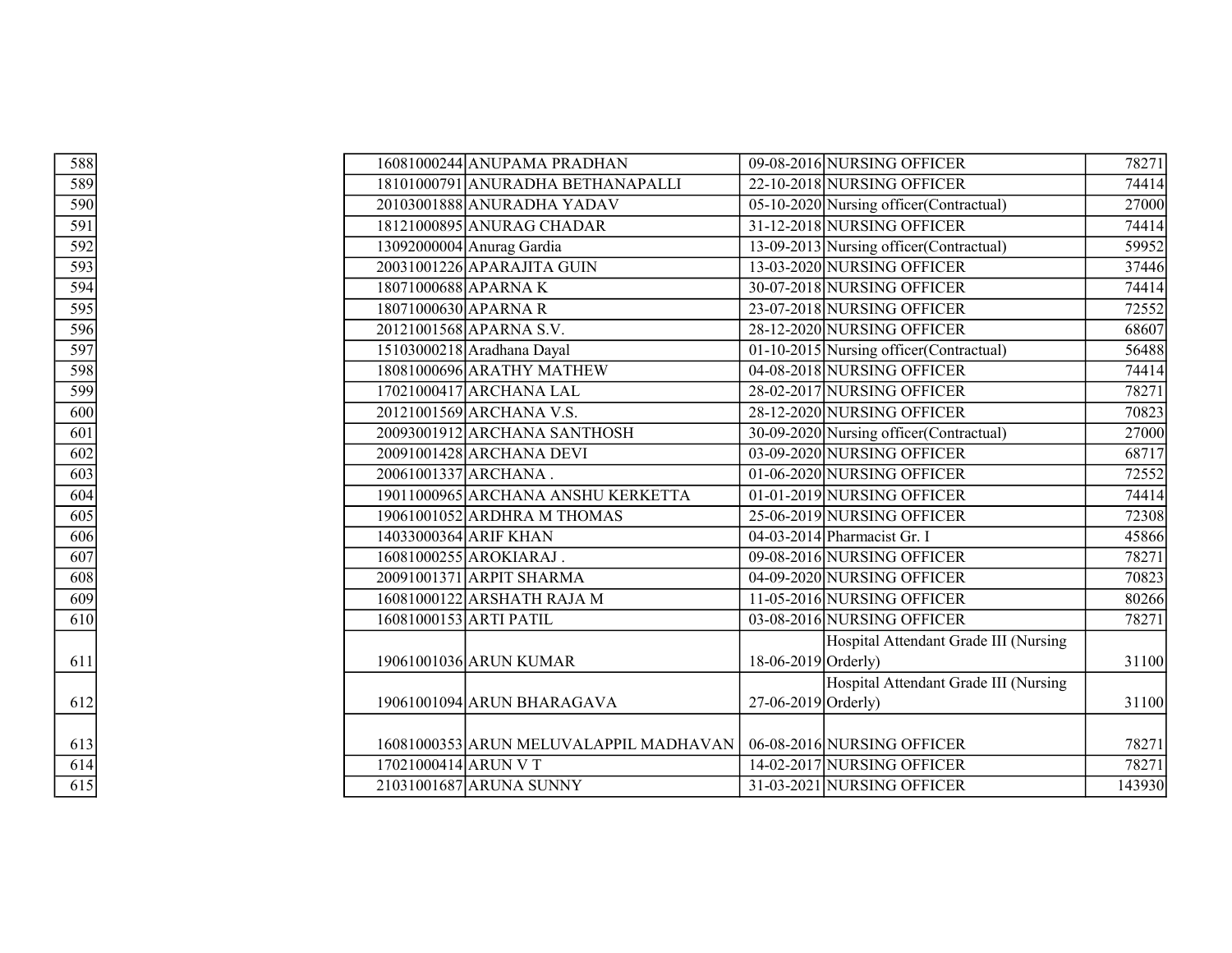| 616                                    |                        | 13033000227 Arunkumar T.A.        |                       | 25-03-2021 NURSING OFFICER               | 70823  |
|----------------------------------------|------------------------|-----------------------------------|-----------------------|------------------------------------------|--------|
| $\overline{617}$                       | 20093001904 ARUSHI.    |                                   |                       | 28-09-2020 Nursing officer (Contractual) | 27000  |
| $\overline{618}$                       |                        | 15032000099 Arvind Jangir         |                       | 16-03-2015 Nursing officer (Contractual) | 52510  |
| 619                                    | 21041001686 ARYA S     |                                   |                       | 07-04-2021 NURSING OFFICER               | 127481 |
| 620                                    |                        | 21041001620 ARYA SHIBU            |                       | 07-04-2021 NURSING OFFICER               | 70823  |
| $\overline{621}$                       |                        | 19031001032 ASADI RAJAKUMARI      |                       | 30-03-2019 SENIOR NURSING OFFICER        | 78271  |
| $\frac{622}{623}$<br>$\frac{623}{624}$ |                        | 13092000005 Asha Mathew           |                       | 13-09-2013 Nursing officer (Contractual) | 59952  |
|                                        |                        | 20091001365 ASHARAM MEENA         |                       | 03-09-2020 NURSING OFFICER               | 70823  |
|                                        |                        | 16051000117 ASHISH SOMA           |                       | 11-05-2016 NURSING OFFICER               | 80266  |
| $\sqrt{625}$                           |                        | 17031000412 ASHISH SINGH          |                       | 03-03-2017 NURSING OFFICER               | 78271  |
| $\frac{626}{ }$                        |                        | 20031001257 ASHISH SHARMA         |                       | 19-03-2020 NURSING OFFICER               | 72552  |
| 627                                    |                        | 19121001195 ASHISH KUMAR          |                       | 20-12-2019 Assistant Laundry Supervisor  | 41185  |
| $\frac{628}{2}$                        |                        | 20091001472 ASHISH UNIYAL         |                       | 15-09-2020 NURSING OFFICER               | 70823  |
|                                        |                        |                                   |                       | Hospital Attendant Grade III (Nursing    |        |
| 629                                    |                        | 19111001193 ASHISH KUMAR MEENA    | $28-11-2019$ Orderly) |                                          | 30398  |
| $\frac{1}{630}$                        |                        | 19041001035 ASHISH KUMAR NAGAR    |                       | 26-04-2019 SENIOR NURSING OFFICER        | 78271  |
| $\frac{631}{632}$                      |                        | 19053001398 ASHLY MICHAEL         |                       | 28-05-2019 SENIOR NURSING OFFICER        | 78271  |
|                                        |                        | 19031000994 ASHOK SAINI           |                       | 13-03-2019 SENIOR NURSING OFFICER        | 78271  |
| 633                                    |                        | 19081001133 ASHOK DHABAS          |                       | 07-08-2019 NURSING OFFICER               | 72552  |
| $\frac{634}{635}$                      |                        | 20091001407 ASHOK KHORWAL         |                       | 14-09-2020 NURSING OFFICER               | 70823  |
|                                        |                        | 18101000786 ASHOK KUMAR BAJIYA    |                       | 22-10-2018 NURSING OFFICER               | 74414  |
| 636                                    |                        | 18071000591 ASWATHY M.P           |                       | 09-07-2018 NURSING OFFICER               | 74414  |
| 637                                    |                        | 18101000801 ASWATHY E HARIDAS     |                       | 22-10-2018 NURSING OFFICER               | 74414  |
| 638                                    |                        | 17021000398 ASWIN PILLAI          |                       | 20-02-2017 NURSING OFFICER               | 78271  |
| $\frac{639}{640}$                      | 20031001263 ASWINI N.S |                                   |                       | 20-03-2020 NURSING OFFICER               | 72552  |
|                                        |                        | 18101000804 ATHIRA E.T            |                       | 22-10-2018 NURSING OFFICER               | 74414  |
| $\overline{641}$                       |                        | 18071000602 ATHIRA SANTHAPPAN     |                       | 06-07-2018 NURSING OFFICER               | 74414  |
| $\frac{642}{642}$                      |                        | 21041001656 ATHIRA SUDHAKARAN     |                       | 12-04-2021 NURSING OFFICER               | 70823  |
| $\sqrt{643}$                           |                        | 21051001713 ATHULYAT              |                       | 18-05-2021 NURSING OFFICER               | 31984  |
|                                        |                        |                                   |                       | Hospital Attendant Grade III (Nursing    |        |
| 644                                    |                        | 19061001043 AUGUSTIN KUMAR BHARTI | 15-06-2019 Orderly)   |                                          | 31100  |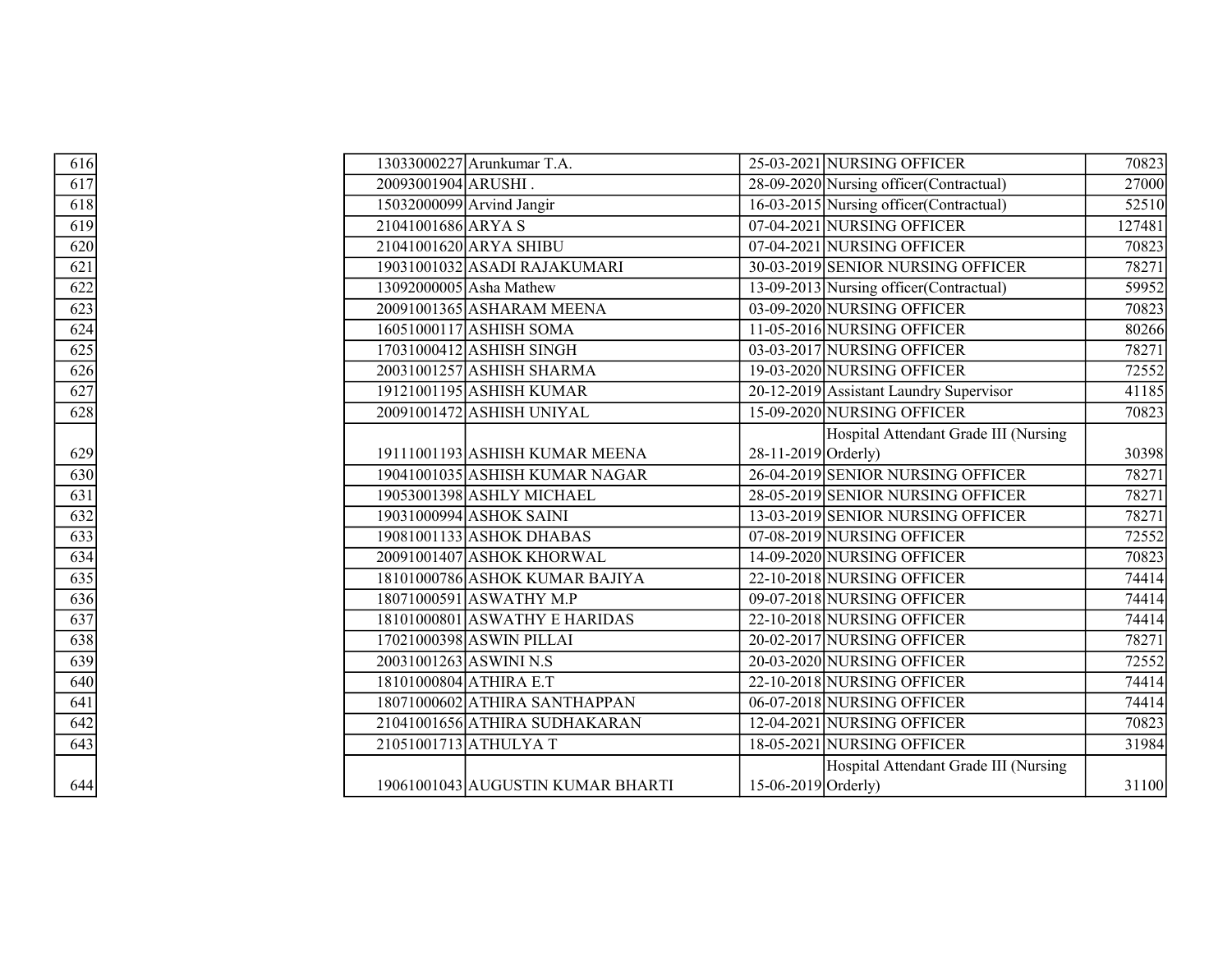| $\overline{645}$  |                         | 18081000697 AYISHA K.P           | 08-08-2018 NURSING OFFICER               | 74414 |
|-------------------|-------------------------|----------------------------------|------------------------------------------|-------|
| 646               | 15032000121 B.bhargavi. |                                  | 25-03-2015 Nursing officer (Contractual) | 56488 |
| $\frac{647}{ }$   |                         | 20091001482 BABITA DEOPA         | 23-09-2020 NURSING OFFICER               | 70823 |
| 648               |                         | 20091001458 BABU BHARGAVA        | 18-09-2020 NURSING OFFICER               | 70823 |
| $\frac{649}{649}$ | 20091001496BABU.        |                                  | 19-09-2020 NURSING OFFICER               | 70823 |
| 650               |                         | 16081000308 BABY KUMARI          | 29-08-2016 NURSING OFFICER               | 78271 |
| $\overline{651}$  |                         | 20031001283 BACHCHU SINGH SAINI  | 20-03-2020 NURSING OFFICER               | 72552 |
| 652               |                         | 16081000343 BACHU KUMAR          | 01-08-2016 NURSING OFFICER               | 78271 |
| $\frac{1}{653}$   |                         | 18111000852 BADAL PRAJAPAT       | 16-11-2018 NURSING OFFICER               | 74414 |
| 654               |                         | 16091000317 BALA VENKATESH K.P.  | 08-09-2016 NURSING OFFICER               | 78271 |
| $\frac{1}{655}$   |                         | 20031001236 BALAKRISHNAN K       | 20-03-2020 NURSING OFFICER               | 72552 |
| 656               |                         | 20031001208 BALKISHAN VERMA      | 12-03-2020 NURSING OFFICER               | 72552 |
| $\frac{657}{ }$   |                         | 19041001034 BAMMIDI ARUNA KUMARI | 30-04-2019 SENIOR NURSING OFFICER        | 78271 |
| $\frac{1}{658}$   |                         | 16081000236 BANAPPA Vaggar       | 05-08-2016 NURSING OFFICER               | 78271 |
| $\frac{1}{659}$   |                         | 19031000990 BANOTHU ANIL         | 29-03-2019 SENIOR NURSING OFFICER        | 78271 |
| 660               |                         | 17021000397 BANTI KUMAR          | 20-02-2017 NURSING OFFICER               | 80377 |
| 661               |                         | 20091001408 BANTY SAINI          | 14-09-2020 NURSING OFFICER               | 70823 |
| 662               |                         | 18121000921 BEDAMATI NAIK        | 31-12-2018 NURSING OFFICER               | 74414 |
| 663               |                         | 18061000572 BEETA GAYATHRI P.T   | 27-06-2018 NURSING OFFICER               | 76276 |
| $\frac{664}{664}$ | 18081000689 BEJILA A    |                                  | 02-08-2018 NURSING OFFICER               | 74414 |
| $\frac{1}{665}$   |                         | 18071000682 BETSY SKARIA         | 26-07-2018 NURSING OFFICER               | 74414 |
| 666               |                         | 20091001376 BHAGIRATH MUND       | 07-09-2020 NURSING OFFICER               | 70823 |
| $\frac{667}{667}$ |                         | 20091001495 BHAGIRATHI.          | 19-09-2020 NURSING OFFICER               | 70823 |
| 668               |                         | 20101001523 BHAGWAN GURJAR       | 13-10-2020 NURSING OFFICER               | 72929 |
| 669               |                         | 20093001870 BHAGYALEKSHMIS       | 25-09-2020 Nursing officer (Contractual) | 27000 |
| 670               |                         | 19071001071 BHAGYASHRI MAHAJAN   | 09-07-2019 NURSING OFFICER               | 72552 |
| 671               |                         | 20101001525 BHAIRAM PRAJAPATI    | 01-10-2020 NURSING OFFICER               | 70823 |
| $\frac{672}{57}$  |                         | 18071000658 BHANWAR LAL          | 30-07-2018 NURSING OFFICER               | 74414 |
| 673               |                         | 20101001529 BHANWAR PARIHAR      | 20-10-2020 NURSING OFFICER               | 70823 |
| $\frac{674}{ }$   |                         | 15112000089 Bharat Singh         | 11-03-2015 Nursing officer (Contractual) | 56488 |
| 675               |                         | 16051000119 BHARAT CHASTA        | 11-05-2016 NURSING OFFICER               | 42447 |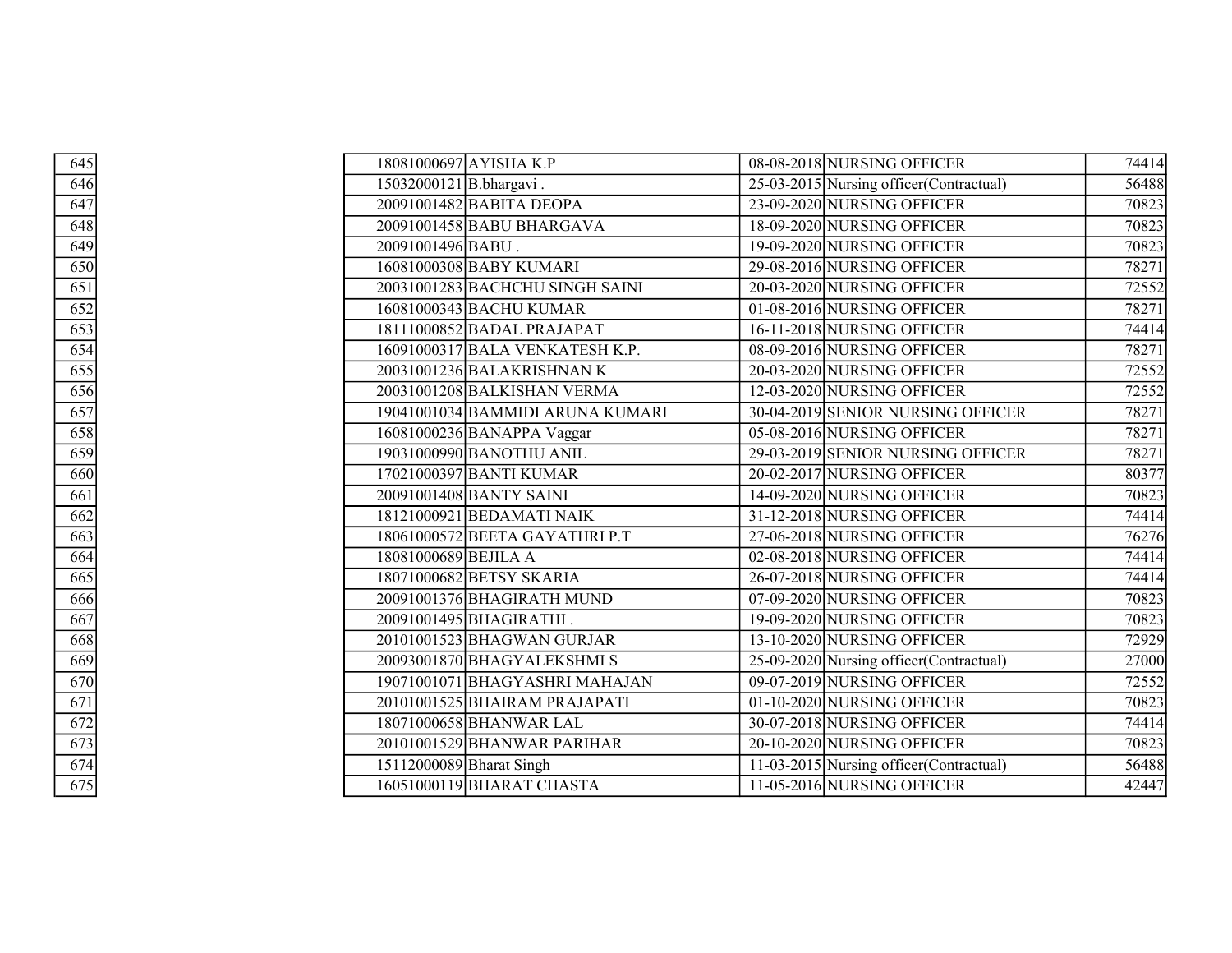| 676               |                      | 20091001473 BHARAT TAK              |                       | 22-09-2020 NURSING OFFICER               | 70823  |
|-------------------|----------------------|-------------------------------------|-----------------------|------------------------------------------|--------|
| $\frac{677}{678}$ |                      | 20031001313 BHARAT CHAUDHARY        |                       | 19-03-2020 NURSING OFFICER               | 72552  |
|                   |                      | 15012000172 Bhargav Kuchipudi       |                       | 01-04-2015 Nursing officer (Contractual) | 56488  |
| 679               |                      | 20031001295 BHARTI MALIK            |                       | 24-03-2020 NURSING OFFICER               | 72552  |
| 680               |                      | 21031001593 BHARTI SAHU             |                       | 25-03-2021 NURSING OFFICER               | 157638 |
| 681               |                      | 21041001612 BHARTI SAHU             |                       | 07-04-2021 NURSING OFFICER               | 70823  |
| 682               |                      | 18081000652 BHAWANA MALVIYA         |                       | 01-08-2018 NURSING OFFICER               | 74414  |
| 683               |                      | 21031001596 BHAWANA BAGHEL          |                       | 26-03-2021 NURSING OFFICER               | 70823  |
| $\sqrt{684}$      |                      | 20121001573 BHAWANI KUMARI          |                       | 29-12-2020 NURSING OFFICER               | 72929  |
|                   |                      |                                     |                       | Hospital Attendant Grade III (Nursing    |        |
| 685               |                      | 19111001174 BHEEM SINGH PURUSHOTTAM | $26-11-2019$ Orderly) |                                          | 30398  |
| 686               | 16081000340 BHIMRAO. |                                     |                       | 02-08-2016 NURSING OFFICER               | 78271  |
| 687               |                      | 16081000202 BHUNESHWARI SEN         |                       | 11-08-2016 NURSING OFFICER               | 78271  |
| $\overline{688}$  |                      | 20031001243 BHUPENDRA KUMAR PANWAR  |                       | 14-03-2020 NURSING OFFICER               | 72552  |
| 689               |                      | 20103001915 BIBBYMOL BENNY          |                       | 05-10-2020 Nursing officer (Contractual) | 27000  |
| 690               |                      | 16051000120 BIJAYA BARIK            |                       | 11-05-2016 NURSING OFFICER               | 80266  |
| 691               |                      | 18081000661 BIJILA BRASSY E V       |                       | 02-08-2018 NURSING OFFICER               | 74414  |
| $\frac{1}{692}$   |                      | 20061001351 BINITA EKKA             |                       | 18-06-2020 NURSING OFFICER               | 72552  |
| 693               |                      | 17021000401 BIRBAL SINGH            |                       | 25-02-2017 NURSING OFFICER               | 78271  |
| $\frac{694}{ }$   |                      | 20093001875 BISMI JOSEPH            |                       | 28-09-2020 Nursing officer (Contractual) | 27000  |
| $\frac{1}{695}$   |                      | 16051000151 BLESSY MATHEW           |                       | 11-05-2016 NURSING OFFICER               | 80266  |
| 696               |                      | 18081000670 BOBBY SYIEMLIEH         |                       | 08-08-2018 NURSING OFFICER               | 74414  |
| 697               |                      | 18101000810 BOLEM MURALI KRISHNA    |                       | 16-03-2019 SENIOR NURSING OFFICER        | 78271  |
| 698               |                      | 18121000920 BRIDDHI SAREN           |                       | 31-12-2018 NURSING OFFICER               | 74414  |
| 699               |                      | 21031001603 BUDDHI SUMAN            |                       | 30-03-2021 NURSING OFFICER               | 70823  |
| 700               |                      | 18071000687 CHAITHANYA VIKRAMAN     |                       | 30-07-2018 NURSING OFFICER               | 74414  |
| $\overline{701}$  |                      | 20031001234 CHANDAN SINGH           |                       | 20-03-2020 NURSING OFFICER               | 72552  |
| 702               |                      | 20091001513 CHANDIRAN V             |                       | 22-09-2020 NURSING OFFICER               | 70823  |
| 703               |                      | 17021000392 CHANDRA PRAKASH         |                       | 14-02-2017 NURSING OFFICER               | 78271  |
| 704               |                      | 20091001391 CHANDRA KHATIK          |                       | 11-09-2020 NURSING OFFICER               | 70823  |
| $\overline{705}$  |                      | 18121000953 CHANDRA PRAKASH MEENA   |                       | 31-12-2018 NURSING OFFICER               | 74414  |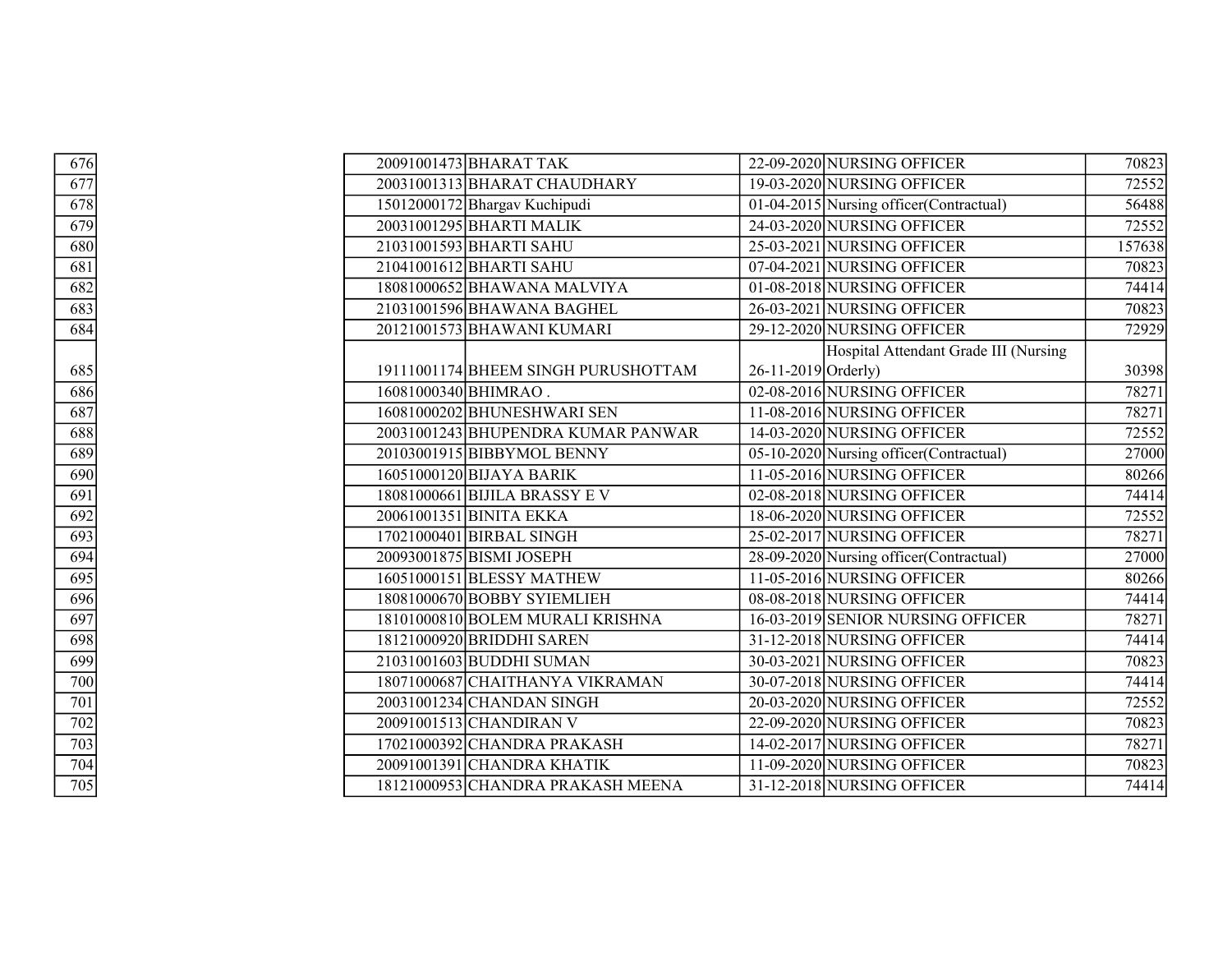| 706               |                      | 14022000240 Chandrakant Vishwakarma |                     | 26-02-2014 Junior Administrative Officer | 45866 |
|-------------------|----------------------|-------------------------------------|---------------------|------------------------------------------|-------|
|                   |                      |                                     |                     |                                          |       |
| $\frac{707}{2}$   |                      | 16051000099 CHANDRAPRABHA DESHMUKH  |                     | 11-05-2016 NURSING OFFICER               | 80266 |
| $\overline{708}$  |                      | 21041001683 CHANDRAPRABHA SAHU      |                     | 06-04-2021 NURSING OFFICER               | 70823 |
|                   |                      | 20031001246 CHAVALA PRATHYUHA       |                     | 14-03-2020 NURSING OFFICER               | 70823 |
| $\frac{709}{710}$ |                      | 21041001669 CHAVDA RAJENDRASINH     |                     | 03-04-2021 NURSING OFFICER               | 70823 |
| $\overline{711}$  |                      | 16091000298 CHHAYA HUKARE           |                     | 07-09-2016 NURSING OFFICER               | 78271 |
|                   |                      |                                     |                     | Hospital Attendant Grade III (Nursing    |       |
| 712               |                      | 19111001169 CHHOTU MEENA            | 19-11-2019 Orderly) |                                          | 26798 |
|                   |                      | 14032000068 Chhrista Bebarta        |                     | 28-03-2014 Nursing officer (Contractual) | 58192 |
| $\frac{713}{714}$ |                      | 16081000194 CHIDAMBAR KULKARNI      |                     | 12-03-2019 SENIOR NURSING OFFICER        | 78271 |
| $\overline{715}$  |                      | 18061000553 CHIPPY JOY              |                     | 26-06-2018 NURSING OFFICER               | 76276 |
| 716               |                      | 20091001393 CHITESH KUMAR           |                     | 04-09-2020 NURSING OFFICER               | 70823 |
| $\frac{1}{717}$   |                      | 18121000950 CHITRA THAKUR           |                     | 31-12-2018 NURSING OFFICER               | 74414 |
|                   |                      | CHOUDHARY KUMARI MAMTA              |                     |                                          |       |
| 718               | 20031001284 DIPCHAND |                                     |                     | 24-03-2020 NURSING OFFICER               | 47554 |
|                   |                      | 18101000770 DABBADA SANTHOSHNAIDU   |                     | 22-10-2018 NURSING OFFICER               | 74414 |
| $\frac{719}{720}$ | 20061001354 DARSHAN. |                                     |                     | 27-06-2020 NURSING OFFICER               | 72552 |
| $\overline{721}$  |                      | 20091001442 DASMYA KUMAR            |                     | 17-09-2020 NURSING OFFICER               | 70823 |
| $\frac{1}{722}$   |                      | 16081000149 Dayakar Aduri           |                     | 13-08-2016 NURSING OFFICER               | 78271 |
|                   |                      | 16081000357 DEENDAYAL BAGRIA        |                     | 02-08-2016 NURSING OFFICER               | 78271 |
| $\overline{724}$  |                      | 20031001259 DEEP CHAND MEENA        |                     | 24-03-2020 NURSING OFFICER               | 72552 |
| $\frac{725}{726}$ |                      | 20031001244 DEEPAK KUMAR            |                     | 13-03-2020 NURSING OFFICER               | 72552 |
|                   | 18101000790 DEEPAK.  |                                     |                     | 22-10-2018 NURSING OFFICER               | 74414 |
| 727               |                      | 18121000916 DEEPAK C.D              |                     | 31-12-2018 NURSING OFFICER               | 74414 |
|                   |                      |                                     |                     | Hospital Attendant Grade III (Nursing    |       |
| 728               | 19061001010 DEEPAK.  |                                     | 19-06-2019 Orderly) |                                          | 31100 |
| 729               |                      | 20091001503 DEEPAK MEHRA            |                     | 18-09-2020 NURSING OFFICER               | 70823 |
| 730               |                      | 21041001619 DEEPAK REGAR            |                     | 06-04-2021 NURSING OFFICER               | 70823 |
| 731               |                      | 18121000891 DEEPAK KUMAR JATAV      |                     | 31-12-2018 NURSING OFFICER               | 74414 |
| 732               |                      | 16071000270 DEEPAK LAXMAN RAO       |                     | 05-07-2016 NURSING OFFICER               | 78271 |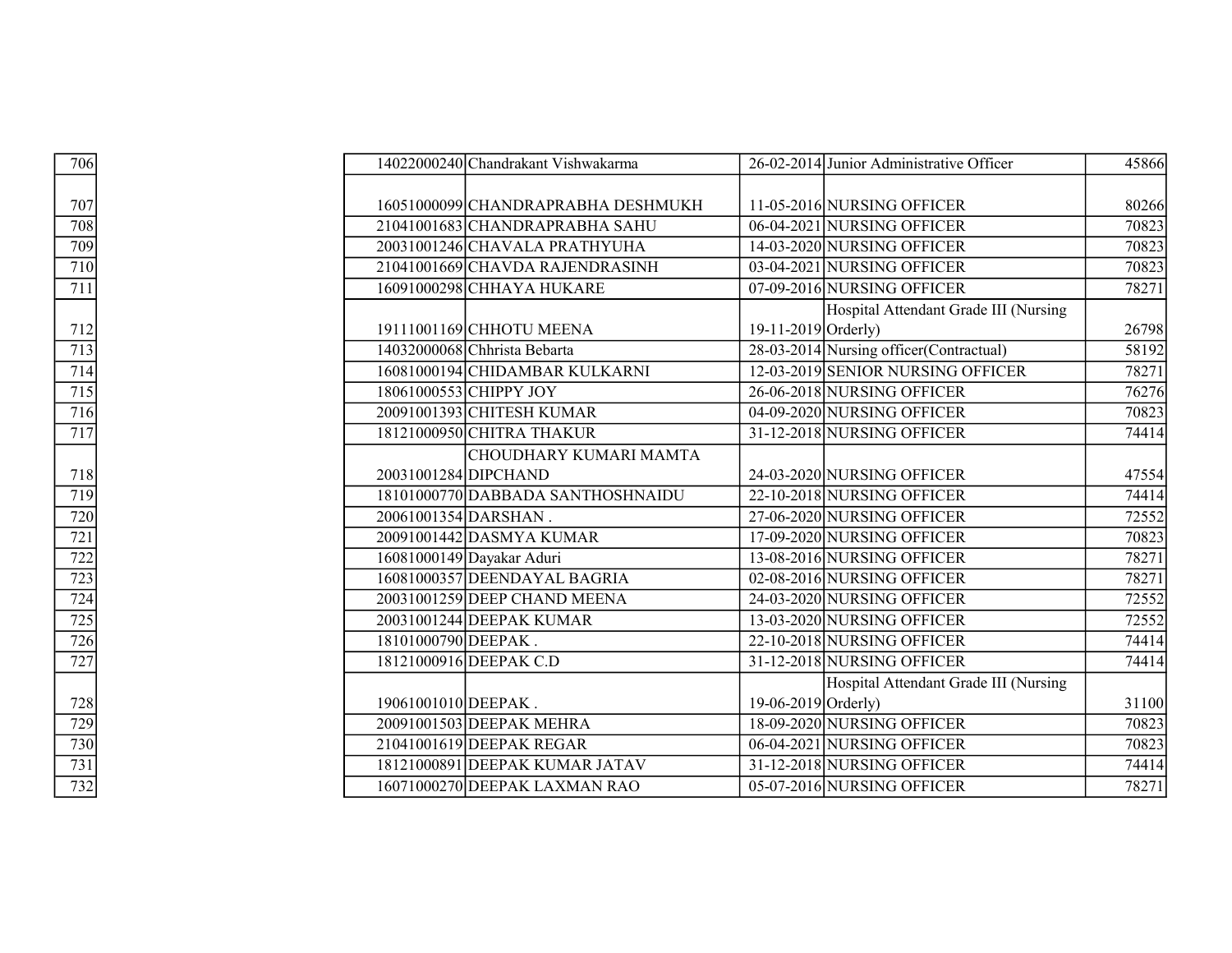| 733                                    |                         | 16081000346 DEEPALI SAMARTH         |                       | 02-08-2016 NURSING OFFICER               | 78271 |
|----------------------------------------|-------------------------|-------------------------------------|-----------------------|------------------------------------------|-------|
|                                        |                         | 20091001463 DEEPALI ATHYA           |                       | 09-09-2020 NURSING OFFICER               | 70823 |
| $\frac{734}{735}$<br>$\frac{735}{736}$ |                         | 15032000112 Deepesh Sahu            |                       | 19-03-2015 Nursing officer (Contractual) | 56488 |
|                                        |                         | 16051000142 DEEPIKA JENA            |                       | 11-05-2016 NURSING OFFICER               | 80266 |
| 737                                    |                         | 18111000853 DEEPIKA MIRI            |                       | 10-11-2018 NURSING OFFICER               | 74414 |
| $\frac{738}{739}$                      | 18101000780 DEEPIKA.    |                                     |                       | 22-10-2018 NURSING OFFICER               | 74414 |
|                                        |                         | 20031001252 DEEPIKA SARSWAT         |                       | 17-03-2020 NURSING OFFICER               | 72552 |
| $\frac{740}{741}$                      | 20103001923 DEEPIKA.    |                                     |                       | 07-10-2020 Nursing officer (Contractual) | 27000 |
|                                        | 18061000581 DEEPTHIL    |                                     |                       | 28-06-2018 NURSING OFFICER               | 76276 |
|                                        |                         | 19041001033 DEEPTHY ANN GEORGE      |                       | 01-04-2019 SENIOR NURSING OFFICER        | 78271 |
| $\frac{742}{743}$                      |                         | 19061001011 DEEPTI KIRAN RATHORE    |                       | 10-06-2019 NURSING OFFICER               | 74414 |
| 744                                    |                         | 18061000554 DELMA WILSON            |                       | 26-06-2018 NURSING OFFICER               | 76276 |
| $\overline{745}$                       |                         | 20031001289 DESHRAJ MEENA           |                       | 09-03-2020 NURSING OFFICER               | 72552 |
|                                        |                         |                                     |                       | Hospital Attendant Grade III (Nursing    |       |
|                                        |                         | 19061001067 DEVENDER KUMAR          | 26-06-2019 Orderly)   |                                          | 31100 |
| $\frac{746}{747}$                      |                         | 13092000010 Devendra Bairwa         |                       | 02-08-2016 NURSING OFFICER               | 78271 |
| 748                                    |                         | 17041000421 DEVENDRA SHARMA         |                       | 24-04-2017 NURSING OFFICER               | 78271 |
|                                        |                         |                                     |                       |                                          |       |
| 749                                    |                         | 18101000747 DEVENDRA KUMAR CHATIWAL |                       | 22-10-2018 NURSING OFFICER               | 74414 |
| $\frac{750}{751}$                      |                         | 18081000674 DEVIKA SAHU             |                       | 06-08-2018 NURSING OFFICER               | 74414 |
|                                        |                         | 21041001675 DEVILAL DUDI            |                       | 12-04-2021 NURSING OFFICER               | 70823 |
| $\frac{752}{753}$<br>$\frac{753}{754}$ |                         | 20101001538 DHANRAJ MEENA           |                       | 19-10-2020 NURSING OFFICER               | 70823 |
|                                        |                         | 18121000964 DHANYA K                |                       | 31-12-2018 NURSING OFFICER               | 74414 |
|                                        | 14032000037 Dhara Singh |                                     |                       | 18-03-2019 SENIOR NURSING OFFICER        | 78271 |
| $\frac{755}{ }$                        |                         | 16081000155 DHARAM LAMBA            |                       | 02-08-2016 NURSING OFFICER               | 78271 |
|                                        |                         |                                     |                       | Hospital Attendant Grade III (Nursing    |       |
| 756                                    |                         | 19061001017 DHARM SINGH MEENA       | $21-06-2019$ Orderly) |                                          | 26078 |
|                                        |                         |                                     |                       | Hospital Attendant Grade III (Nursing    |       |
| 757                                    |                         | 19061001038 DHARMENDER KUMAR        | 15-06-2019 Orderly)   |                                          | 31100 |
|                                        |                         |                                     |                       | Hospital Attendant Grade III (Nursing    |       |
| 758                                    |                         | 19061001095 DHARMENDRA.             | 18-06-2019 Orderly)   |                                          | 31100 |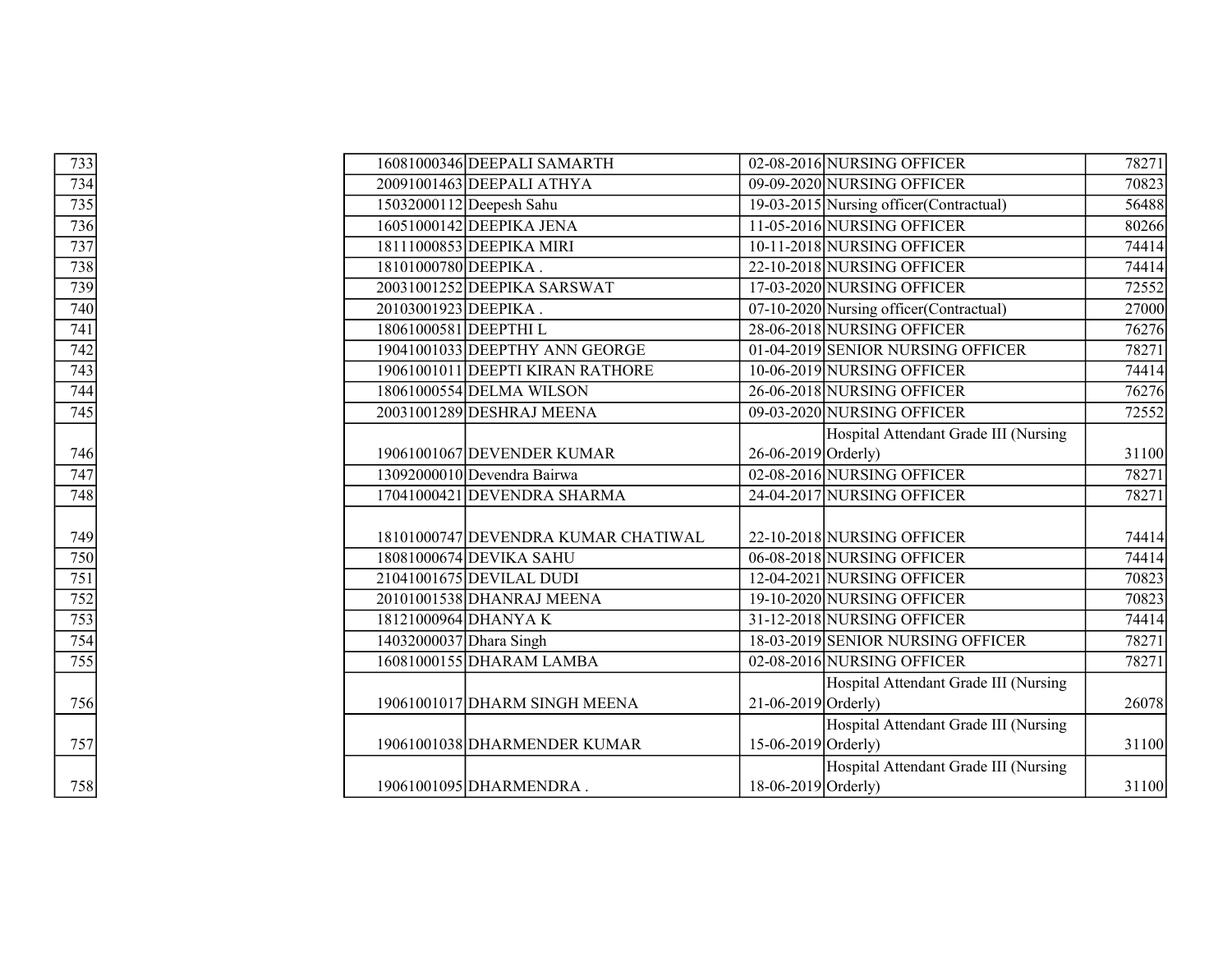| 759              |                       | 14033000348 Dheerendra Kumar     | 27-03-2015 Nursing officer (Contractual) | 56488 |
|------------------|-----------------------|----------------------------------|------------------------------------------|-------|
| $\overline{760}$ |                       | 20121001572 DIKSHA SHARMA        | 15-12-2020 NURSING OFFICER               | 70823 |
| $\overline{761}$ |                       | 21031001688 DIKSHA CHAUHAN       | 31-03-2021 NURSING OFFICER               | 70823 |
| 762              |                       | 16051000131 DILIP KUMAR          | 12-03-2019 SENIOR NURSING OFFICER        | 78271 |
| $\overline{763}$ |                       | 20121001584 DILIP KUMAR          | 18-12-2020 NURSING OFFICER               | 70823 |
| 764              |                       | 20111001554 DILKHUSH NAGAR       | 24-11-2020 NURSING OFFICER               | 70823 |
| $\overline{765}$ |                       | 15032000139 Dinesh Sharma        | 30-03-2015 Nursing officer (Contractual) | 56488 |
| 766              |                       | 16081000157 DINESH KHANDELWAL    | 02-08-2016 NURSING OFFICER               | 78271 |
| $\overline{767}$ |                       | 16081000199 DINESH KUMAR         | 03-08-2016 NURSING OFFICER               | 78271 |
| 768              |                       | 18081000666 DINESH CHANDRA LOHAR | 03-08-2018 NURSING OFFICER               | 74414 |
| $\overline{769}$ |                       | 20121001562 DINESH YADAV         | 14-12-2020 NURSING OFFICER               | 70823 |
| 770              |                       | 19061001044 DINESH KUMAR YADAV   | 10-06-2019 NURSING OFFICER               | 74414 |
| $\overline{771}$ |                       | 20031001260 DIPESH PRAJAPATI     | 17-03-2020 NURSING OFFICER               | 72552 |
| $\overline{772}$ |                       | 19061001053 DIPESH RAO KADAM     | 26-06-2019 Driver (Ordinary Grade)       | 32738 |
| $\overline{773}$ |                       | 19061001112 DIPTIMAYEE BISWAL    | 26-06-2019 NURSING OFFICER               | 74414 |
| $\overline{774}$ |                       | 18071000582 DIVIYA BHARATHI      | 03-07-2018 NURSING OFFICER               | 74414 |
| 775              | 20121001565 DIVYA PAL |                                  | 22-12-2020 NURSING OFFICER               | 70823 |
| 776              |                       | 21031001693 DIVYA SAHU           | 24-03-2021 NURSING OFFICER               | 70823 |
| 777              |                       | 21041001698 DIVYA DAGAR          | 01-04-2021 NURSING OFFICER               | 70823 |
| $\overline{778}$ |                       | 16061000259 DIVYA LAXMI M NAIR   | 03-06-2016 NURSING OFFICER               | 80266 |
| 779              |                       | 21031001600 DIVYANI RAJURKER     | 27-03-2021 NURSING OFFICER               | 70823 |
| 780              |                       | 16051000135 DODDA GANAPATHI      | 11-05-2016 NURSING OFFICER               | 80266 |
| 781              |                       | 18121000939 DOLLY MIRENDRA       | 31-12-2018 NURSING OFFICER               | 74414 |
| 782              |                       | 18061000552 DONA MATHEW          | 27-06-2018 NURSING OFFICER               | 76276 |
| 783              |                       | 18081000638 DONA BENNY           | 03-08-2018 NURSING OFFICER               | 74414 |
| 784              | 20091001419 DOROTHY.  |                                  | 15-09-2020 NURSING OFFICER               | 70823 |
| 785              |                       | 20061001344 DOULA RAM            | 18-06-2020 NURSING OFFICER               | 72552 |
| 786              |                       | 18081000668 DRISHYA K SADAN      | 07-08-2018 NURSING OFFICER               | 74414 |
| 787              |                       | 21041001628 DUNGAR MEENA         | 05-04-2021 NURSING OFFICER               | 66390 |
| 788              |                       | 20091001476 DUSMANTA PRADHAN     | 11-09-2020 NURSING OFFICER               | 70823 |
| 789              | 20091001487 EDWING    |                                  | 23-09-2020 NURSING OFFICER               | 70823 |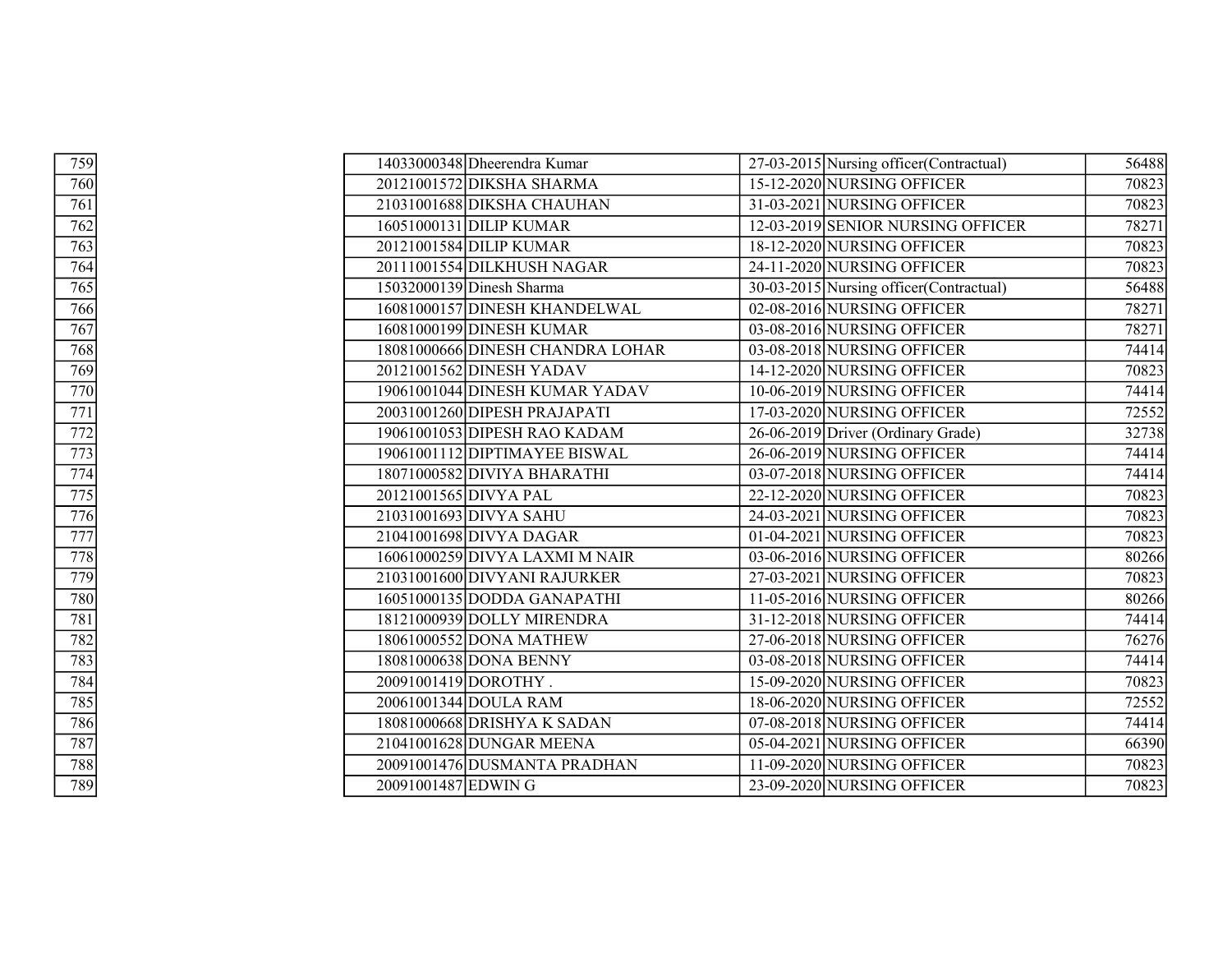| 790              |                       | 18071000621 EKTA BUKSH           |                     | 21-07-2018 NURSING OFFICER                  | 74414 |
|------------------|-----------------------|----------------------------------|---------------------|---------------------------------------------|-------|
| 791              |                       | 16081000230 ELIMA TIGGA          |                     | 10-08-2016 NURSING OFFICER                  | 78271 |
| 792              |                       | 19031001024 ELZA JOSEPH          |                     | 27-03-2019 SENIOR NURSING OFFICER           | 78271 |
| 793              |                       | 18071000611 EMMANUEL PAUL        |                     | 16-07-2018 NURSING OFFICER                  | 74414 |
| 794              |                       | 16081000159 ESENSIA TOPNO        |                     | 03-08-2016 NURSING OFFICER                  | 78271 |
|                  |                       | EVAFELARISA LYNGDOH              |                     |                                             |       |
| 795              |                       | 16091000306 MAWPHLANG            |                     | 01-11-2019 Assistant Nursing Superintendent | 80838 |
| 796              | 18121000933 FOUSIYA U |                                  |                     | 31-12-2018 NURSING OFFICER                  | 74414 |
| 797              |                       | 20031001262 GAGAN CHITORA        |                     | 24-03-2020 NURSING OFFICER                  | 72552 |
| 798              |                       | $21041001634$ GAJENDRA JADAV     |                     | 01-04-2021 NURSING OFFICER                  | 70823 |
| 799              |                       | 21041001629 GAMIT ILESHBHAI      |                     | 09-04-2021 NURSING OFFICER                  | 70823 |
| $\overline{800}$ |                       | 20121001583 GANGA RAM            |                     | 23-12-2020 NURSING OFFICER                  | 70823 |
| 801              |                       | 20091001414 GANPAT KUMAR         |                     | 14-09-2020 NURSING OFFICER                  | 70823 |
| $\overline{802}$ |                       | 17021000395 GARIMA XAVIER        |                     | 11-02-2017 NURSING OFFICER                  | 78271 |
| $\overline{803}$ | 20091001512GARIMA.    |                                  |                     | 26-09-2020 NURSING OFFICER                  | 70823 |
| 804              |                       | 20061001341 GAURISHANKAR JOSHI   |                     | 19-06-2020 NURSING OFFICER                  | 72552 |
|                  |                       |                                  |                     | Hospital Attendant Grade III (Nursing       |       |
| 805              |                       | 19071001102 GAUTAM KUMAR         | 01-07-2019 Orderly) |                                             | 31100 |
| 806              |                       | 19031000991 GAYATRI SAINI        |                     | 27-03-2019 SENIOR NURSING OFFICER           | 78271 |
| 807              | 18101000785GAYATRI.   |                                  |                     | 22-10-2018 NURSING OFFICER                  | 74414 |
| $\overline{808}$ |                       | 16091000294 GAYATRI NISHAD       |                     | 29-09-2016 NURSING OFFICER                  | 78271 |
| 809              |                       | 20091001484 GEDDAM SYAMALA       |                     | 24-09-2020 NURSING OFFICER                  | 70823 |
| $\overline{810}$ |                       | 18071000613 GEENA GEORGE         |                     | 09-07-2018 NURSING OFFICER                  |       |
| $\overline{811}$ |                       | 16081000252 GEETA SAHU           |                     | 03-08-2016 NURSING OFFICER                  | 78271 |
| $\overline{812}$ |                       | 20091001466 GEETHU L P           |                     | 18-09-2020 NURSING OFFICER                  | 70823 |
| 813              |                       | 21041001635 GEETHU JOSEPH        |                     | 09-04-2021 NURSING OFFICER                  | 70823 |
| $\frac{814}{ }$  |                       | 19061000995 GEETIKA M WASNIK     |                     | 10-06-2019 NURSING OFFICER                  | 74414 |
| $\overline{815}$ |                       | 20091001456 GHANSHYAM JANGID     |                     | 18-09-2020 NURSING OFFICER                  | 70823 |
| 816              |                       | 19061001039 GIRDHARI PRASAD SONI |                     | 18-06-2019 NURSING OFFICER                  | 74414 |
| 817              |                       | 16081000275 GIREESH PRAJAPATI    |                     | 13-08-2016 NURSING OFFICER                  | 78271 |
| 818              |                       | 15103000193 Gitanjali Koshriya   |                     | 26-10-2015 Nursing officer (Contractual)    | 56488 |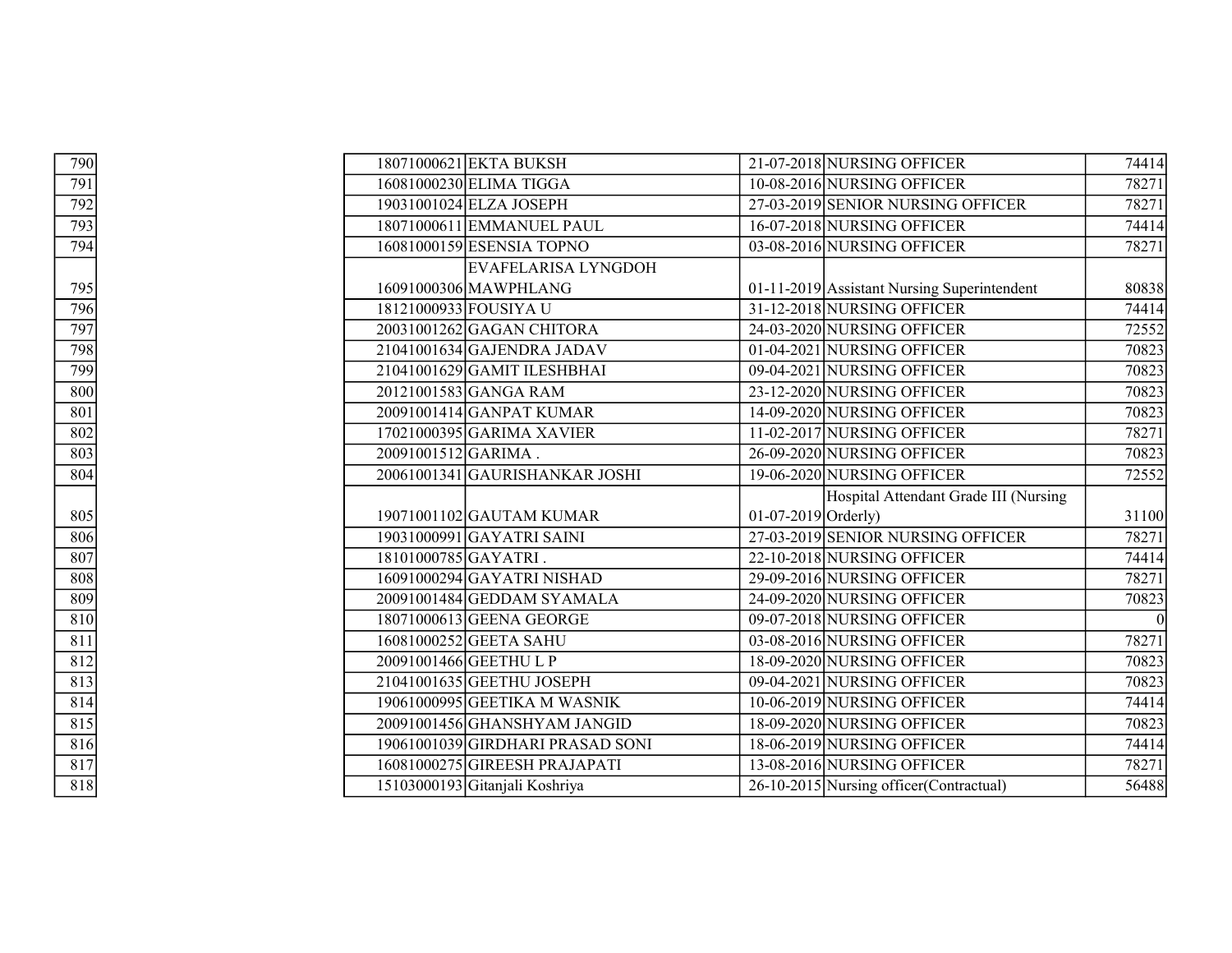| 819               | 20031001214 GIYA PRINCE             | 04-03-2020 NURSING OFFICER               | 72552 |
|-------------------|-------------------------------------|------------------------------------------|-------|
| 820               | 19011000912 GODA HEMEEMA PRASHANTHI | 01-01-2019 NURSING OFFICER               | 74414 |
| $\overline{821}$  | 20031001261 GOPAL RAM               | 18-03-2020 NURSING OFFICER               | 72552 |
| 822               | 20091001370 GOPAL LAL               | 04-09-2020 NURSING OFFICER               | 70823 |
| 823               | 16051000109GOPIKRISHNAN SOMAN       | 11-05-2016 NURSING OFFICER               | 80266 |
| 824               | 20091001507 GUBERARJE.              | 22-09-2020 NURSING OFFICER               | 70823 |
| $\overline{825}$  | 21041001606 GUDDI CHAUDHARY         | 05-04-2021 NURSING OFFICER               | 70823 |
| $\frac{826}{827}$ | 19011000905 GULSHAN KUMAR           | 10-01-2019 NURSING OFFICER               | 74414 |
|                   | 18121000889 GUNA SUNDARI. J         | 31-12-2018 NURSING OFFICER               | 74414 |
| $\overline{828}$  | 19061001024 GUNESHWARI SAHU         | 20-06-2019 NURSING OFFICER               | 74414 |
| $\overline{829}$  | 20091001508 GYANESHWARI CHANDRAKAR  | 05-09-2020 NURSING OFFICER               | 70823 |
| 830               | 20121001577 HAMID RAJA              | 30-12-2020 NURSING OFFICER               | 70823 |
| $\frac{831}{832}$ | 18121000925 HANS RAM BAIRWA         | 31-12-2018 NURSING OFFICER               | 74414 |
|                   | 15032000103 Hansraj.                | 16-03-2015 Nursing officer (Contractual) | 56488 |
| 833               | 20031001240 HANSRAM.                | 09-03-2020 NURSING OFFICER               | 72552 |
| $\frac{834}{ }$   | 21041001653 HANUMAN MALI            | 05-04-2021 NURSING OFFICER               | 70823 |
|                   |                                     | Hospital Attendant Grade III (Nursing    |       |
| 835               | 19061001066 HANUMAN SINGH JYANI     | $25-06-2019$ Orderly)                    | 31100 |
|                   |                                     | Hospital Attendant Grade III (Nursing    |       |
| 836               | 19071001089 HAR PRASAD              | $02-07-2019$ Orderly)                    | 30398 |
|                   |                                     | Hospital Attendant Grade III (Nursing    |       |
| 837               | 19061001048 HARENDRA SINGH KASHYAP  | 17-06-2019 Orderly)                      | 31100 |
| 838               | 20031001330 Harisanth K.R.          | 13-03-2020 NURSING OFFICER               | 72552 |
| 839               | 21041001700 HARISH SHARMA           | 19-04-2021 NURSING OFFICER               | 70823 |
| 840               | 19061001004 HARKESH.                | 14-06-2019 NURSING OFFICER               | 74414 |
| $\overline{841}$  | 20031001318 HARKESH YADAV           | 13-03-2020 NURSING OFFICER               | 72552 |
| 842               | 20031001273 HARPAL SINGH            | 19-03-2020 NURSING OFFICER               | 72552 |
| $\overline{843}$  | 18061000576 HARSHA H                | 26-06-2018 NURSING OFFICER               | 76276 |
| 844               | 18121000936 HATNEINENG HAOKIP       | 31-12-2018 NURSING OFFICER               | 74414 |
| $\frac{845}{ }$   | 20091001439 HEENA.                  | 17-09-2020 NURSING OFFICER               | 53089 |
| 846               | 16081000207 HEMANT KUMAR            | 02-08-2016 NURSING OFFICER               | 78271 |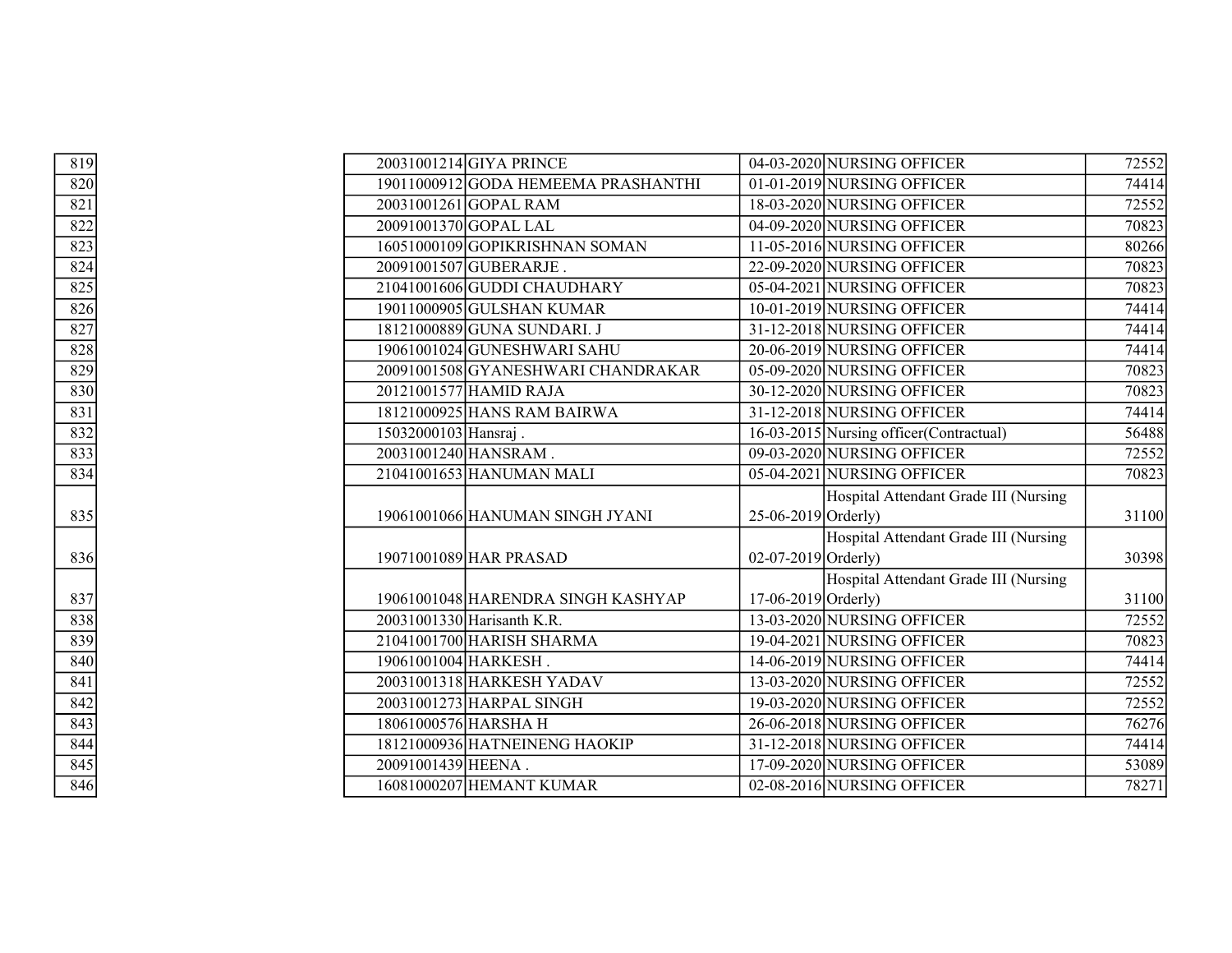| $\overline{847}$  |                        | 20121001587 HEMANT SAINI            |                       | 18-12-2020 NURSING OFFICER               | 22847 |
|-------------------|------------------------|-------------------------------------|-----------------------|------------------------------------------|-------|
| 848               |                        | 16061000261 HEMANT KUMAR GUPTA      |                       | 08-06-2016 NURSING OFFICER               | 80266 |
| $\frac{1}{849}$   |                        | 16081000174 Hemlata sahu            |                       | 19-08-2016 NURSING OFFICER               | 78271 |
| 850               | 20111001547 HEMLATA.   |                                     |                       | 09-11-2020 NURSING OFFICER               | 72929 |
| $\overline{851}$  |                        | 21031001598 HIMANI DHAWAN           |                       | 27-03-2021 NURSING OFFICER               | 70823 |
| 852               |                        | 20091001418 HIMANI MALHOTRA         |                       | 15-09-2020 NURSING OFFICER               | 70823 |
|                   |                        |                                     |                       | Hospital Attendant Grade III (Nursing    |       |
| 853               |                        | 19061001041 HIMANSHU SANGWAN        | 15-06-2019 $Orderly)$ |                                          | 31100 |
| $\frac{854}{ }$   |                        | 20031001306 HIMANSHU SHARMA         |                       | 17-03-2020 NURSING OFFICER               | 72552 |
| $\overline{855}$  |                        | 18121000919 HITESH KUMAR            |                       | 31-12-2018 NURSING OFFICER               | 74414 |
| 856               |                        | 20031001292 HITESH PARASHAR         |                       | 21-03-2020 NURSING OFFICER               | 72552 |
| $\frac{1}{857}$   |                        | 18061000549 HOMESHWARI CHANDRA      |                       | 22-06-2018 NURSING OFFICER               | 76276 |
| 858               |                        | 18121000923 HOMI DEWANGAN           |                       | 31-12-2018 NURSING OFFICER               | 74414 |
| $\overline{859}$  |                        | 21031001650 ILINE KUJUR             |                       | 31-03-2021 NURSING OFFICER               | 70823 |
| 860               |                        | 18101000768 IMRAN KHAN              |                       | 22-10-2018 NURSING OFFICER               | 74414 |
| 861               |                        | 20031001328 INDU BAGHEL             |                       | 24-03-2020 NURSING OFFICER               | 72552 |
| 862               |                        | 19061001113 ITISHREE PANIGRAHI      |                       | 28-06-2019 NURSING OFFICER               | 74414 |
| $\overline{863}$  |                        | 20091001498 JABRARAM CHOUHAN        |                       | 23-09-2020 NURSING OFFICER               | 70823 |
| 864               |                        | 15103000183 Jacob Sonwany           |                       | 12-10-2015 Nursing officer (Contractual) | 56488 |
| $\frac{865}{ }$   |                        | 19031000983 JAGANNATH BEHERA        |                       | 12-03-2019 Junior Warden (House Keepers) | 33440 |
| 866               |                        | 18101000750 JAGRITI SAHU            |                       | 22-10-2018 NURSING OFFICER               | 74414 |
| $\frac{1}{867}$   |                        | 18101000799 JAIN MARY VARKICHEN     |                       | 22-10-2018 NURSING OFFICER               | 74414 |
| 868               |                        | 17021000403 JAINEY P. THANKACHAN    |                       | 27-02-2017 NURSING OFFICER               | 76165 |
| 869               |                        | 19061001088 JAIRAM YADAV            |                       | 10-06-2019 NURSING OFFICER               | 74414 |
|                   |                        |                                     |                       | Hospital Attendant Grade III (Nursing    |       |
| 870               |                        | 19061001000 JALDHARI MEENA          | 18-06-2019 Orderly)   |                                          | 31100 |
| $\overline{871}$  |                        | 18071000629 JAMES VICTOR KANDAVALLI |                       | 24-07-2018 NURSING OFFICER               | 74414 |
| $\frac{872}{873}$ |                        | 20091001404 JASEENA JAMAL           |                       | 11-09-2020 NURSING OFFICER               | 70823 |
|                   | 21041001648 JASMIN J J |                                     |                       | 01-04-2021 NURSING OFFICER               | 70823 |
| 874               |                        | 20091001386 JASVEER MEENA           |                       | 11-09-2020 NURSING OFFICER               | 70823 |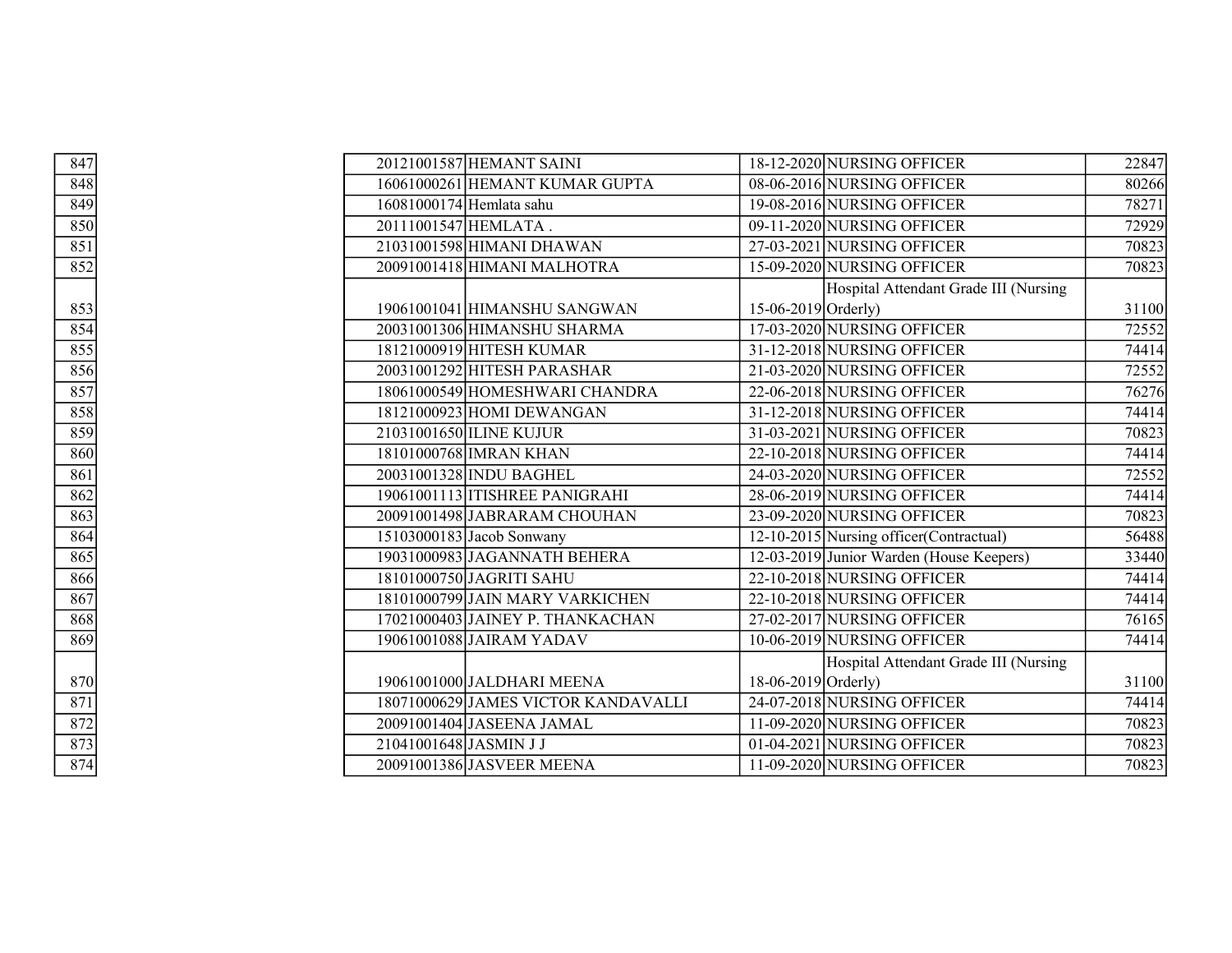|                                        |                        |                                     |                       | Hospital Attendant Grade III (Nursing       |       |
|----------------------------------------|------------------------|-------------------------------------|-----------------------|---------------------------------------------|-------|
| 875                                    |                        | 19061001072 JASWANT SINGH CHOUHAN   | $25-06-2019$ Orderly) |                                             | 31100 |
|                                        |                        |                                     |                       | Hospital Attendant Grade III (Nursing       |       |
| 876                                    |                        | 19061001032 JASWANT SINGH YADAV     | $17-06-2019$ Orderly) |                                             | 31100 |
| 877                                    |                        | 20091001494 JAVED KHAN              |                       | 15-09-2020 NURSING OFFICER                  | 70823 |
| $\frac{878}{879}$<br>$\frac{879}{880}$ |                        | 19061001075 JAYA VERMA              |                       | 26-06-2019 NURSING OFFICER                  | 74414 |
|                                        |                        | 15032000104 Jaya Albert Dhanraj     |                       | 17-03-2015 Nursing officer (Contractual)    | 56488 |
|                                        |                        | 18071000583 JAYANTHI V              |                       | 03-07-2018 NURSING OFFICER                  | 74414 |
| $\overline{881}$                       |                        | 16081000198 JAYANTI TOPPo           |                       | 10-08-2016 NURSING OFFICER                  | 78271 |
| 882                                    |                        | 18101000796 JAYAPRAKASH. S          |                       | 22-10-2018 NURSING OFFICER                  | 74414 |
| 883                                    |                        | 18081000703 JEEJA MOL JOLLY         |                       | 20-08-2018 NURSING OFFICER                  | 72308 |
| 884                                    |                        | 18121000944 JEET RAM PRAJAPAT       |                       | 31-12-2018 NURSING OFFICER                  | 74414 |
| 885                                    |                        | 15032000144 Jeevani Jaiswal         |                       | 30-03-2015 Nursing officer (Contractual)    | 56488 |
| 886                                    |                        | 18071000567 JEYA DHAYANANTHAN.V     |                       | 16-03-2019 SENIOR NURSING OFFICER           | 78271 |
| $\overline{887}$                       |                        | 19121001191 JEYALAKSHMI B           |                       | 18-12-2019 Assistant Nursing Superintendent | 90086 |
| 888                                    | 18101000803 JIBI P.J.  |                                     |                       | 22-10-2018 NURSING OFFICER                  | 74414 |
| 889                                    | 18071000609 JIBIN M    |                                     |                       | 16-07-2018 NURSING OFFICER                  | 74414 |
| 890                                    | 18071000598 JIBIN K V  |                                     |                       | 07-07-2018 NURSING OFFICER                  | 74414 |
| 891                                    | 14032000074 Jincy Jose |                                     |                       | 29-03-2014 Nursing officer (Contractual)    | 58192 |
| $\frac{892}{893}$                      |                        | 16081000191JJITENDRA.               |                       | 03-08-2016 NURSING OFFICER                  | 78271 |
|                                        |                        | 18071000587 JITENDRA KUMAR          |                       | 05-07-2018 NURSING OFFICER                  | 66798 |
| 894                                    |                        | 18081000702 JITENDRA KUMAR SARASWAT |                       | 08-08-2018 NURSING OFFICER                  | 74414 |
|                                        |                        |                                     |                       | Hospital Attendant Grade III (Nursing       |       |
| 895                                    |                        | 19061001012 JITENDRA KUMAR          | $20-06-2019$ Orderly) |                                             | 31100 |
| 896                                    |                        | 20031001248 JITENDRA SINGH          |                       | 09-03-2020 NURSING OFFICER                  | 72552 |
|                                        |                        |                                     |                       | Hospital Attendant Grade III (Nursing       |       |
| 897                                    |                        | 19061001001 JITENDRA KUMAR YADAV    | $18-06-2019$ Orderly) |                                             | 31100 |
| 898                                    |                        | 19031001000 JOICE SANJAY            |                       | 19-03-2019 SENIOR NURSING OFFICER           | 78271 |
| 899                                    |                        | 21031001651 JONITA TIGGA            |                       | 26-03-2021 NURSING OFFICER                  | 70823 |
| $\overline{900}$                       |                        | 15032000108 Joshy Mathai            |                       | 20-03-2015 Nursing officer (Contractual)    | 56488 |
| $\overline{901}$                       |                        | 20091001492 JUBER KHAN              |                       | 14-09-2020 NURSING OFFICER                  | 70823 |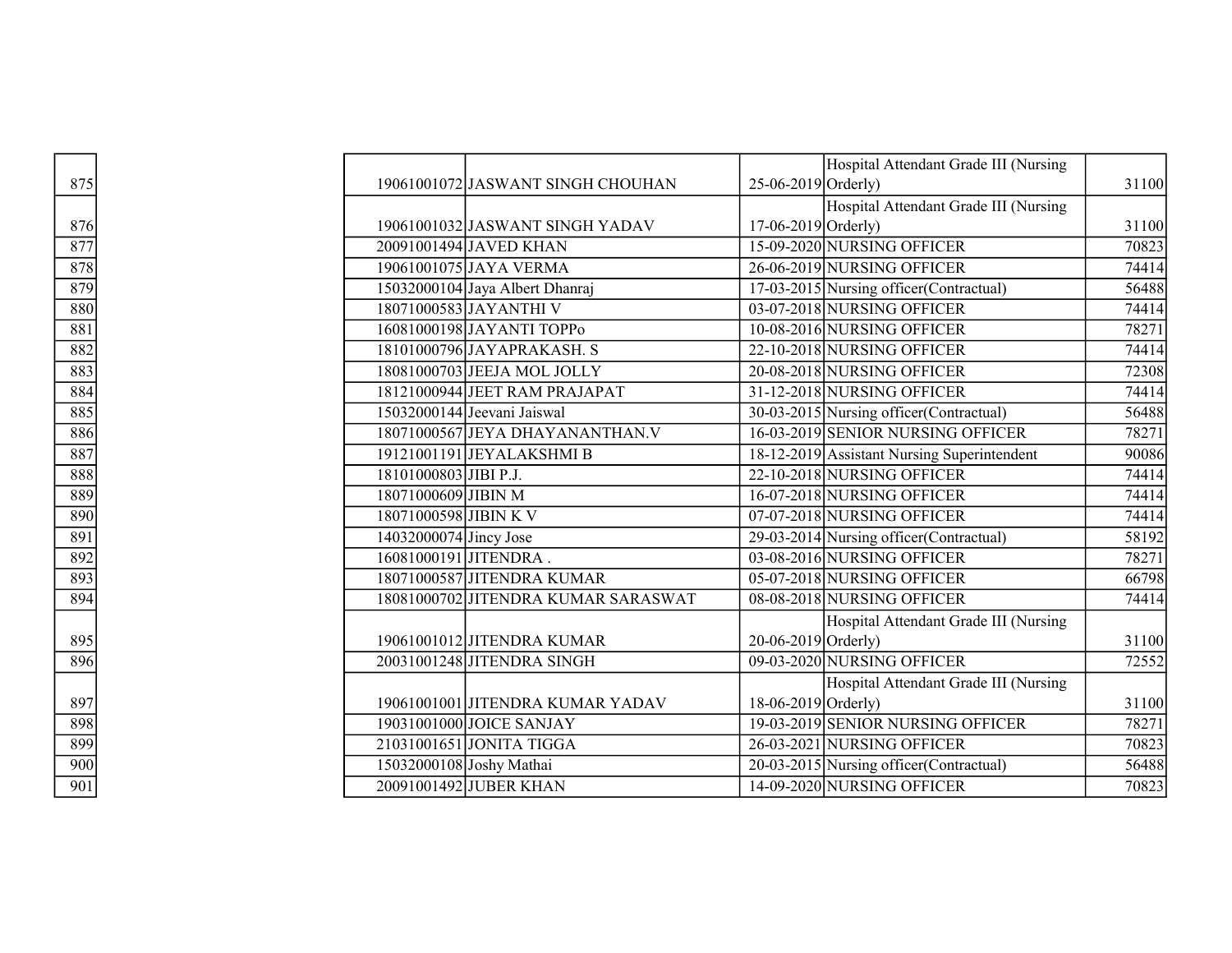| $\overline{902}$                              |                       | 21031001613 JWELINE JOSEPH         |                           | 31-03-2021 NURSING OFFICER                  | 70823  |
|-----------------------------------------------|-----------------------|------------------------------------|---------------------------|---------------------------------------------|--------|
| 903                                           |                       | 15032000120 Jyothini Merakanapalli |                           | 25-03-2015 Nursing officer (Contractual)    | 56488  |
| $\frac{904}{ }$                               | 19021000976JYOTI.     |                                    |                           | 20-02-2019 Junior Warden (House Keepers)    | 33440  |
| 905                                           |                       | 20091001379 JYOTI KUMARI           |                           | 11-09-2020 NURSING OFFICER                  | 52545  |
| 906                                           |                       | 20091001462 JYOTSANA.              |                           | 08-09-2020 NURSING OFFICER                  | 70823  |
| 907                                           |                       | 15032000113 K.kirthi Kiran         |                           | 20-03-2015 Nursing officer (Contractual)    | 56488  |
| 908                                           |                       | 18081000660 KAILASH CHAND          |                           | 02-08-2018 NURSING OFFICER                  | 74414  |
| 909                                           |                       | 20101001511 KAILASH MEGHWAL        |                           | 06-10-2020 NURSING OFFICER                  | 70823  |
| $\overline{910}$                              |                       | 21041001615 KAISHAV DARJI          |                           | 01-04-2021 NURSING OFFICER                  | 70823  |
| 911                                           |                       | 15032000105 Kalpana Deniyal        |                           | 18-03-2015 Nursing officer (Contractual)    | 56488  |
| 912                                           |                       | 16081000365 KALPANA VERMA          |                           | 11-08-2016 NURSING OFFICER                  | 78271  |
| 913                                           |                       | 21041001624 KALPANA T              |                           | 07-04-2021 NURSING OFFICER                  | 70823  |
| $\frac{914}{ }$                               |                       | 20031001221 KAMAL KUSHWAHA         |                           | 12-03-2020 NURSING OFFICER                  | 72552  |
| 915                                           |                       | 18121000931 KAMALATHARANI T        |                           | 31-12-2018 NURSING OFFICER                  | 76520  |
| 916                                           |                       | 16051000145 Kamalpreet Kaur        |                           | 11-05-2016 NURSING OFFICER                  | 67660  |
| 917                                           |                       | 20091001412 KAMLESH CHOUDHARY      |                           | 11-09-2020 NURSING OFFICER                  | 70823  |
| 918                                           |                       | 16061000264 KANAGARAJ SEKAR        |                           | 31-10-2019 Assistant Nursing Superintendent | 90086  |
| 919                                           |                       | 21041001614 KANCHANA MOHAN         |                           | 07-04-2021 NURSING OFFICER                  | 70823  |
| 920                                           |                       | 19071001064 KANMANI J              |                           | 09-07-2019 NURSING OFFICER                  | 72552  |
| $\overline{921}$                              |                       | 21041001625 KANTA KUMAWAT          |                           | 10-04-2021 NURSING OFFICER                  | 70823  |
|                                               |                       |                                    |                           | Hospital Attendant Grade III (Nursing       |        |
|                                               |                       | 19061001070 KANTI LAL MEENA        | $26 - 06 - 2019$ Orderly) |                                             | 31100  |
|                                               |                       | 21041001667 KANTILATA MARKAM       |                           | 08-04-2021 NURSING OFFICER                  | 125121 |
|                                               | 20091001427 KAPII NAI |                                    |                           | 12-09-2020 NURSING OFFICER                  | 70823  |
|                                               |                       | 16081000326 KARANAM SUDHARSHAN     |                           | 18-04-2019 SENIOR NURSING OFFICER           | 78271  |
|                                               |                       | 21031001697 KARISHMA GAUTAM        |                           | 30-03-2021 NURSING OFFICER                  | 70823  |
| 922<br>923<br>924<br>925<br>926<br>927<br>928 |                       | 18121000941 KARISHMA BAI MALAV     |                           | 31-12-2018 NURSING OFFICER                  | 74414  |
|                                               |                       | 18071000596 KARTHIKA JAYAN         |                           | 07-07-2018 NURSING OFFICER                  | 74414  |
| 929                                           |                       | 20031001315 KARUNA CHARAN          |                           | 20-03-2020 NURSING OFFICER                  | 72552  |
| $\frac{1}{930}$                               |                       | 21031001599 KARUNA VERMA           |                           | 27-03-2021 NURSING OFFICER                  | 70823  |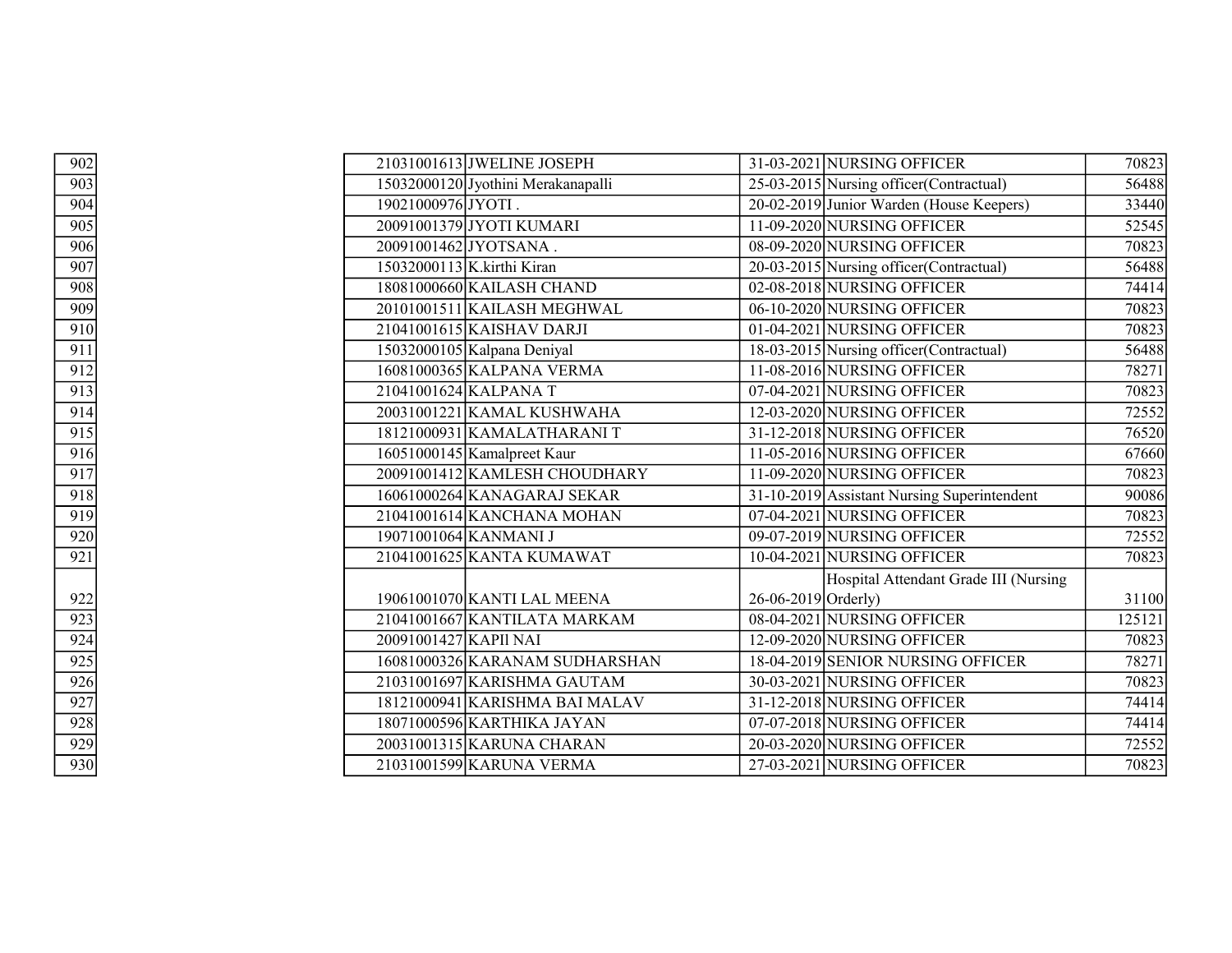| 931               |                           | 19031001025 KARUNA KUMARI GOLAKARAM  | 26-03-2019 SENIOR NURSING OFFICER | 78271    |
|-------------------|---------------------------|--------------------------------------|-----------------------------------|----------|
| $\frac{932}{933}$ |                           | 18121000888 KASHAIAH VUBBEPALLY      | 31-12-2018 NURSING OFFICER        | 74414    |
|                   |                           | 16081000247 KASHINATH MATHAPATI      | 12-08-2016 NURSING OFFICER        | 78271    |
| 934               |                           | 16081000195 KAVITA KANNAUJE          | 20-08-2016 NURSING OFFICER        | 78271    |
| 935               |                           | 16101000295 KAVITA BHARTI            | 08-10-2016 NURSING OFFICER        | 76165    |
| 936               |                           | 18121000935 KAVITA PATRE             | 31-12-2018 NURSING OFFICER        | 74414    |
|                   |                           |                                      |                                   |          |
| 937               |                           | 18121000952 KAVITA KRISHNA KACHCHHAP | 31-12-2018 NURSING OFFICER        | 74414    |
| 938               |                           | 18091000729 KAVIYABALA D             | 20-09-2018 NURSING OFFICER        | 74414    |
| 939               |                           | 21041001602 KAVYA SHAJI              | 03-04-2021 NURSING OFFICER        | 70823    |
| 940               |                           | 21031001706 KESHAV BAIRWA            | 31-03-2021 NURSING OFFICER        | $\Omega$ |
| $\frac{941}{ }$   |                           | 19041001027 KESHAV RAY VERMA         | 18-04-2019 SENIOR NURSING OFFICER | 78271    |
| 942               |                           | 20031001279 KHELESH LOHAR            | 21-03-2020 NURSING OFFICER        | 72552    |
| 943               |                           | 18101000802 KHUMENDRA KUMAR SAHU     | 22-10-2018 NURSING OFFICER        | 74414    |
| 944               |                           | 18121000917 KHUSBHU LATA KUNWAR      | 31-12-2018 NURSING OFFICER        | 74414    |
| $\frac{945}{ }$   | 18121000915 KIRAN B       |                                      | 31-12-2018 NURSING OFFICER        | 74414    |
| 946               |                           | 18101000797 KIRAN JAWANTEE           | 22-10-2018 NURSING OFFICER        | 74414    |
| 947               | 21011001589 KIRAN.        |                                      | 30-01-2021 NURSING OFFICER        | 70823    |
| 948               |                           | 20091001396 KIRAN KUMAR              | 07-09-2020 NURSING OFFICER        | 70823    |
| 949               |                           | 20091001497 KIRAN DAROGA             | 19-09-2020 NURSING OFFICER        | 70823    |
| 950               |                           | 19071001060 KISHAN TIWARI            | 05-07-2019 NURSING OFFICER        | 72552    |
| $\frac{1}{951}$   |                           | 20091001491 KISHAN CHIKARA           | 14-09-2020 NURSING OFFICER        | 70823    |
| 952               |                           | 20091001432 KISHANA RAM              | 15-09-2020 NURSING OFFICER        | 70823    |
| 953               |                           | 21041001609 KOMAL DEVI               | 05-04-2021 NURSING OFFICER        | 70823    |
| 954               |                           | 16081000349 KOTAIAH PALLA            | 02-08-2016 NURSING OFFICER        | 78271    |
| 955               | 16081000146 Krishna Borra |                                      | 04-08-2016 NURSING OFFICER        | 78271    |
| 956               |                           | 18061000577 KRISHNAMOL S             | 27-06-2018 NURSING OFFICER        | 76276    |
| $\frac{1}{957}$   |                           | 21041001699 KRITI KUMARI             | 01-04-2021 NURSING OFFICER        | 70823    |
| 958               |                           | 16091000310 KUDLAPPA HUNASHYAL       | 06-09-2016 NURSING OFFICER        | 78271    |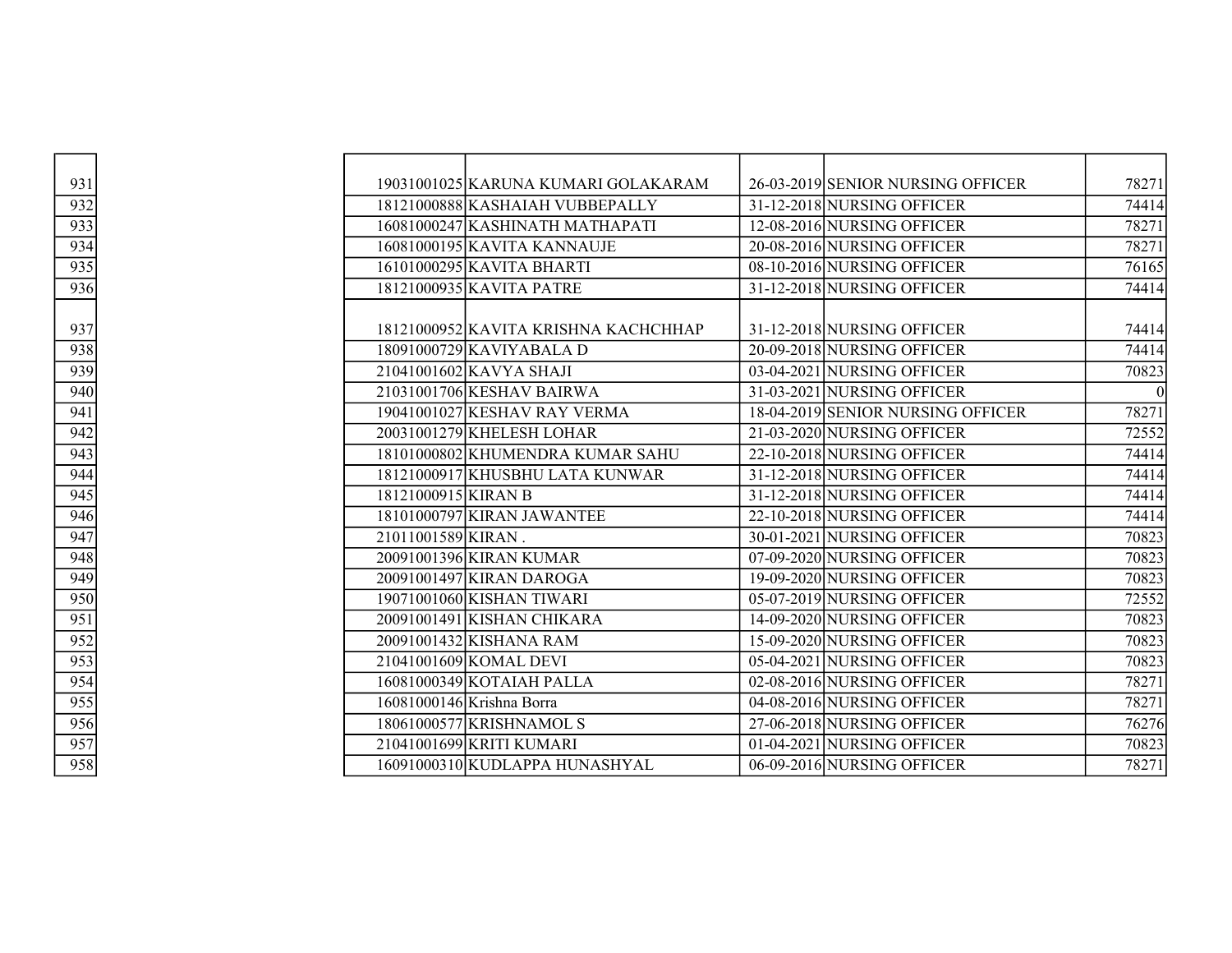|                 |                                   |                       | Hospital Attendant Grade III (Nursing    |       |
|-----------------|-----------------------------------|-----------------------|------------------------------------------|-------|
| 959             | 19061001007 KULDEEP MEENA         | $19-06-2019$ Orderly) |                                          | 31100 |
| 960             | 20031001233 KULDEEP KUMAR         |                       | 20-03-2020 NURSING OFFICER               | 72552 |
| 961             | 20091001384 KULDEEP RAJPUROHIT    |                       | 03-09-2020 NURSING OFFICER               | 70823 |
| 962             | 20101001530 KULDEEP YADAV         |                       | 16-10-2020 NURSING OFFICER               | 70823 |
| 963             | 20121001567 KUMARI SANJU          |                       | 11-12-2020 NURSING OFFICER               | 70823 |
| 964             | 21041001694 KUMARI PADMAVATI      |                       | 24-04-2021 NURSING OFFICER               | 87348 |
| 965             | 15043000057 Kumari Pinki.         |                       | 28-04-2015 Nursing officer (Contractual) | 52510 |
| 966             | 15032000145 Kunti Dugga           |                       | 30-03-2015 Nursing officer (Contractual) | 56488 |
| 967             | 20091001421 KUSHAL DANGI          |                       | 05-09-2020 NURSING OFFICER               | 70823 |
| 968             | 20031001277 KUSHUM LATA           |                       | 24-03-2020 NURSING OFFICER               | 72552 |
| 969             | 21031001664 KUSUMLATA.            |                       | 26-03-2021 NURSING OFFICER               | 70823 |
| 970             | 16051000114 LAIJU JOY             |                       | 11-05-2016 NURSING OFFICER               | 80266 |
| $\frac{1}{971}$ | 20091001405 LAKESH KUMAR          |                       | 03-09-2020 NURSING OFFICER               | 70823 |
| 972             | 20091001385 LAKSHMIKANT.          |                       | 03-09-2020 NURSING OFFICER               | 70823 |
| 973             | 18101000800 LAKSHMIPRIYA A.S      |                       | 22-10-2018 NURSING OFFICER               | 74414 |
| 974             | 19061001055 LAL BABU MAHTO        |                       | 27-06-2019 Driver (Ordinary Grade)       | 33440 |
| 975             | 19061001026 LALIT KUMAR           |                       | 20-06-2019 Driver (Ordinary Grade)       | 33440 |
| 976             | 16081000210 LATA MANDLE           |                       | 01-08-2016 NURSING OFFICER               | 78271 |
| 977             | 18121000924 LAXMAN RAM            |                       | 31-12-2018 NURSING OFFICER               | 74414 |
| 978             | 21031001692 LAXMI TANDI           |                       | 24-03-2021 NURSING OFFICER               | 70823 |
| 979             | 21051001712 LAXMI DEWANGAN        |                       | 18-05-2021 NURSING OFFICER               | 31984 |
| 980             | 18061000561 LAXMI CHAND KACHHAWA  |                       | 30-06-2018 NURSING OFFICER               | 76276 |
|                 |                                   |                       | Hospital Attendant Grade III (Nursing    |       |
| 981             | 19061001042 LAXMI NARAYAN YADAV   | 15-06-2019 $Orderly)$ |                                          | 31100 |
| 982             | 13092000015 Leeladhar Chakradhari |                       | 13-09-2013 Nursing officer (Contractual) | 55730 |
| 983             | 20031001210 LEENA GRACY           |                       | 12-03-2020 NURSING OFFICER               | 72552 |
| 984             | 16051000129 LIBIN ABRAHAM         |                       | 11-05-2016 NURSING OFFICER               | 80266 |
| 985             | 19071001099 LIJIMOL V.J           |                       | 11-07-2019 NURSING OFFICER               | 79691 |
| 986             | 15032000142 Lijo John             |                       | 30-03-2015 Nursing officer (Contractual) | 25510 |
| 987             | 19081001137 LIJU R                |                       | 13-08-2019 NURSING OFFICER               | 72552 |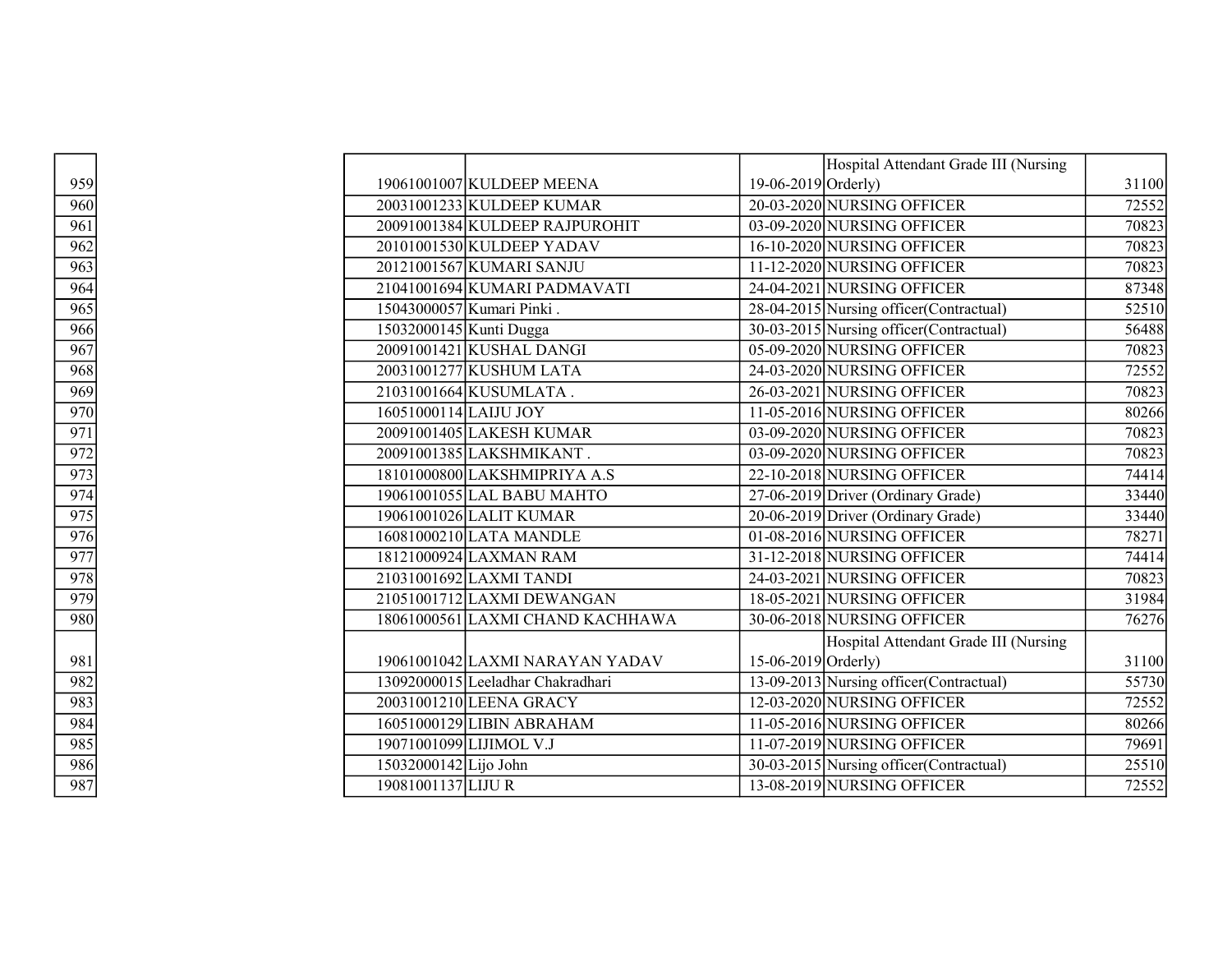| 988  |                        | 20091001515 LINJU PEIOUS         |                     | 17-09-2020 NURSING OFFICER               | 42006 |
|------|------------------------|----------------------------------|---------------------|------------------------------------------|-------|
| 989  | 15032000167 Linu Rajan |                                  |                     | 31-03-2015 Nursing officer (Contractual) | 56488 |
| 990  |                        | 20031001258 LIPSA PRIYADARSINI   |                     | 19-03-2020 NURSING OFFICER               | 72552 |
| 991  |                        | 19061001080 LOKESH SAHU          |                     | 17-06-2019 Driver (Ordinary Grade)       | 33440 |
| 992  |                        | 21021001588 LOKESH DHANKAR       |                     | 01-02-2021 NURSING OFFICER               | 70823 |
| 993  |                        | 20091001416 LOKESH KUMAR         |                     | 11-09-2020 NURSING OFFICER               | 70823 |
| 994  |                        | 19061001027 LOKRAM JANGIR        |                     | 20-06-2019 Driver (Ordinary Grade)       | 33440 |
| 995  |                        | 18121000938 M.SWARNALATHA.       |                     | 31-12-2018 NURSING OFFICER               | 74414 |
| 996  |                        | 16081000248 MACHERLA CHAITANYA   |                     | 04-08-2016 NURSING OFFICER               | 78271 |
| 997  |                        | 16081000215 MADAN JAT            |                     | 02-08-2016 NURSING OFFICER               | 78271 |
| 998  |                        | 19121001190 MADAN MOHAN SINGHMAR |                     | 03-12-2019 Assistant Laundry Supervisor  | 41185 |
| 999  |                        | 16061000267 MAHENDRA KUMAR       |                     | 02-06-2016 NURSING OFFICER               | 80266 |
|      |                        |                                  |                     | Hospital Attendant Grade III (Nursing    |       |
| 1000 |                        | 19061001097 MAHENDRA KUMAR       | 25-06-2019 Orderly) |                                          | 31100 |
| 1001 |                        | 18101000767 MAHENDRA SUMAN       |                     | 22-10-2018 NURSING OFFICER               | 74414 |
| 1002 |                        | 20091001397 MAHENDRA GAMETI      |                     | 07-09-2020 NURSING OFFICER               | 70823 |
| 1003 |                        | 20031001302 MAHENDRA SHARMA      |                     | 24-03-2020 NURSING OFFICER               | 72552 |
| 1004 |                        | 18121000898 MAHENDRA SINGH MEENA |                     | 31-12-2018 NURSING OFFICER               | 74414 |
| 1005 |                        | 16091000320 MAHESH PATIDAR       |                     | 02-09-2016 NURSING OFFICER               | 78271 |
| 1006 |                        | 20031001299 MAHESH SAINI         |                     | 13-03-2020 NURSING OFFICER               | 72552 |
| 1007 |                        | 19041001037 MAHESH KUMAR GOME    |                     | 20-04-2019 SENIOR NURSING OFFICER        | 78271 |
| 1008 |                        | 20091001383 MAHESHWARI.          |                     | 03-09-2020 NURSING OFFICER               | 70823 |
| 1009 |                        | 21021001590 MAHIPAL RATHORE      |                     | 26-02-2021 NURSING OFFICER               | 11422 |
| 1010 |                        | 20101001540 MAITREYEE ROY        |                     | 22-10-2020 NURSING OFFICER               | 70823 |
| 1011 |                        | 16081000341 MALAKARI PUJARI      |                     | 05-08-2016 NURSING OFFICER               | 78271 |
| 1012 |                        | 20091001369 MALI SHARMA          |                     | 08-09-2020 NURSING OFFICER               | 70823 |
| 1013 |                        | 16081000363 MAMTA SAHU           |                     | 03-08-2016 NURSING OFFICER               | 78271 |
| 1014 | 18101000776 MAMTA.     |                                  |                     | 22-10-2018 NURSING OFFICER               | 74414 |
| 1015 |                        | 20091001459 MAMTA SHARMA         |                     | 21-09-2020 NURSING OFFICER               | 70823 |
| 1016 | 20101001524 MAMTA.     |                                  |                     | 13-10-2020 NURSING OFFICER               | 72929 |
| 1017 |                        | 20061001350 MANGI LAL            |                     | 16-06-2020 NURSING OFFICER               | 72552 |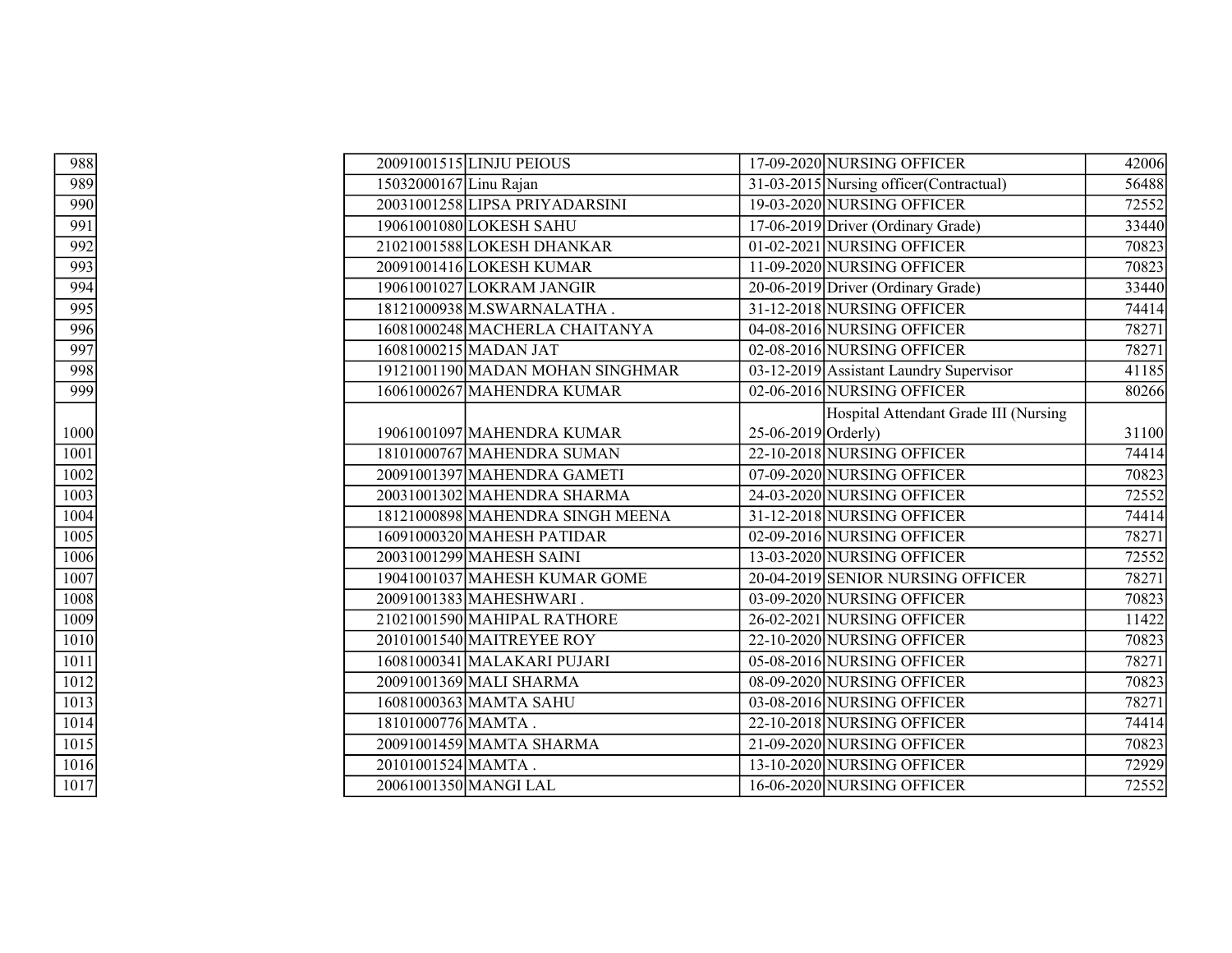| 1018 | 20091001483 MANILA THAMPY         |                       | 18-09-2020 NURSING OFFICER               | 70823 |
|------|-----------------------------------|-----------------------|------------------------------------------|-------|
|      |                                   |                       | Hospital Attendant Grade III (Nursing    |       |
| 1019 | 19061000998 MANISH KUMAR          | $14-06-2019$ Orderly) |                                          | 31100 |
| 1020 | 20031001239 MANISH MAAN           |                       | 20-03-2020 NURSING OFFICER               | 72552 |
| 1021 | 18061000601 MANISH KUMAR KAUSHIK  |                       | 29-06-2018 NURSING OFFICER               | 76276 |
| 1022 | 19031000999 MANISH KUMAR SHARMA   |                       | 19-03-2019 SENIOR NURSING OFFICER        | 78271 |
| 1023 | 18121000962 MANISHA PAL           |                       | 31-12-2018 NURSING OFFICER               | 74414 |
| 1024 | 16081000209 MANISHA BAGHEL        |                       | 10-08-2016 NURSING OFFICER               | 78271 |
| 1025 | 16051000134 MANISHA CHANDURKAR    |                       | 11-05-2016 NURSING OFFICER               | 80266 |
| 1026 | 20031001304 MANISHA SHARMA        |                       | 20-03-2020 NURSING OFFICER               | 72552 |
| 1027 | 20031001285 MANISHA.              |                       | 24-03-2020 NURSING OFFICER               | 72552 |
| 1028 | 15032000102 Manjeet Singh         |                       | 16-03-2015 Nursing officer (Contractual) | 56488 |
| 1029 | 16081000354 MANJU SAXENA RAJ      |                       | 01-08-2016 NURSING OFFICER               | 78271 |
| 1030 | 16101000377 MANJU TOPPO           |                       | 29-10-2016 NURSING OFFICER               | 78271 |
| 1031 | 20091001449 MANJULA PATIDAR       |                       | 10-09-2020 NURSING OFFICER               | 43407 |
| 1032 | 17021000416 MANJUNATH HONARADDI   |                       | 27-02-2017 NURSING OFFICER               | 78271 |
| 1033 | 16081000206 MANJUSHA NAURANG      |                       | 11-08-2016 NURSING OFFICER               | 78271 |
| 1034 | 19091001160 MANMOHAN CHATURVEDI   |                       | 30-09-2019 NURSING OFFICER               | 72552 |
| 1035 | 20091001413 MANMOHAN BAIRWA       |                       | 11-09-2020 NURSING OFFICER               | 70823 |
| 1036 | 21041001704 MANOHAR LAL           |                       | 06-04-2021 NURSING OFFICER               | 70823 |
|      |                                   |                       | Hospital Attendant Grade III (Nursing    |       |
| 1037 | 19061001114 MANOJ KUMAR           | 17-06-2019 Orderly)   |                                          | 31100 |
| 1038 | 16051000128 MANOJ ACHARYA         |                       | 11-05-2016 NURSING OFFICER               | 80266 |
| 1039 | 19061001045 MANOJ CHAHAR          |                       | 17-06-2019 Driver (Ordinary Grade)       | 33440 |
| 1040 | 18071000610 MANOJ GARG            |                       | 17-07-2018 NURSING OFFICER               | 74414 |
| 1041 | 96091001374 MANOJ SIYOL           |                       | 05-09-2020 NURSING OFFICER               | 70823 |
| 1042 | 18121000913 MANRAJ CHOUDHARY      |                       | 31-12-2018 NURSING OFFICER               | 74414 |
| 1043 | 20091001368 MANU YADAV            |                       | 08-09-2020 NURSING OFFICER               | 70823 |
| 1044 | 20101001508 MANUPRASAD P.P        |                       | 05-10-2020 NURSING OFFICER               | 70823 |
| 1045 | 18121000832 MARNENI SRAVANI       |                       | 03-12-2018 NURSING OFFICER               | 58086 |
| 1046 | 18081000711 MARREDDY RAJESH REDDY |                       | 28-08-2018 NURSING OFFICER               | 74414 |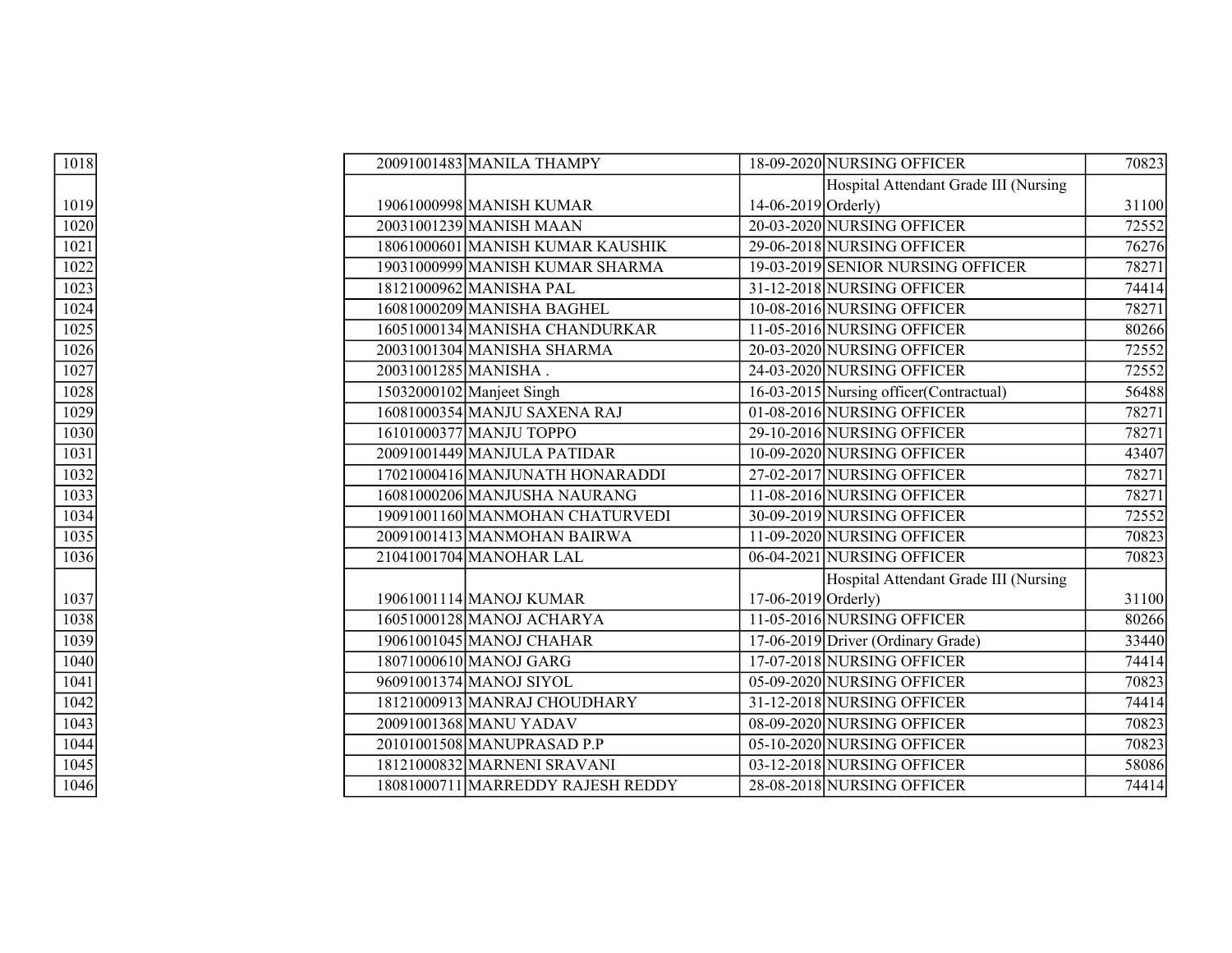| 1047 |                          |                        | 16091000318 MARY KUJUR               | 02-09-2016 NURSING OFFICER               | 78271 |
|------|--------------------------|------------------------|--------------------------------------|------------------------------------------|-------|
| 1048 |                          | 21041001657 MARY K S   |                                      | 12-04-2021 NURSING OFFICER               | 70823 |
| 1049 |                          |                        | 18121000927 MAYA DAHERIYA            | 31-12-2018 NURSING OFFICER               | 74414 |
| 1050 |                          |                        | 20121001566 MAYUR YADAV              | 22-12-2020 NURSING OFFICER               | 70823 |
| 1051 |                          |                        | 20121001582 MAYUR MADHIWAL           | 17-12-2020 NURSING OFFICER               | 70823 |
| 1052 |                          |                        | 20101001522 MEENA SUTHAR             | 13-10-2020 NURSING OFFICER               | 72929 |
| 1053 |                          |                        | 17021000399 MEENAKSHI DAS            | 09-02-2017 NURSING OFFICER               | 78271 |
| 1054 | <b>Hospital Services</b> |                        | 15032000106 Meenakshi Chandurkar     | 19-03-2015 Nursing officer (Contractual) | 56488 |
| 1055 |                          | 20031001316 Meenakshi. |                                      | 16-03-2020 NURSING OFFICER               | 72552 |
| 1056 |                          |                        | 18071000579 MEENATCHI B              | 16-03-2019 SENIOR NURSING OFFICER        | 78271 |
| 1057 |                          |                        | 17031000419 MEGHA PUROHIT            | 28-03-2017 NURSING OFFICER               | 78271 |
| 1058 |                          |                        | 20031001204 MEGHA NAGAR              | 13-03-2020 NURSING OFFICER               | 72552 |
| 1059 |                          |                        | 20091001518 MERUGU BABU              | 22-09-2020 NURSING OFFICER               | 70823 |
| 1060 |                          |                        | 21031001644 MESHRAM MILIND           | 30-03-2021 NURSING OFFICER               | 70823 |
| 1061 |                          |                        | 20091001398 MILAPA GHRITLAHARE       | 10-09-2020 NURSING OFFICER               | 72929 |
| 1062 |                          |                        | 20091001475 MISHAILE KERKETTA        | 24-09-2020 NURSING OFFICER               | 70823 |
| 1063 |                          |                        | 15112000092 Mithlesh Sahu            | 11-03-2015 Nursing officer (Contractual) | 56488 |
| 1064 |                          |                        | 16091000299 MOHAMMAD SALIM           | 30-09-2016 NURSING OFFICER               | 78271 |
| 1065 |                          |                        | 16051000108 MOHAMMED SHIBU           | 11-05-2016 NURSING OFFICER               | 80266 |
| 1066 |                          |                        | 15032000168 Mohanjeet Singh          | 31-03-2015 Nursing officer (Contractual) | 56488 |
| 1067 |                          |                        | 16081000237 MOHIT SARWA              | 01-08-2016 NURSING OFFICER               | 78271 |
| 1068 |                          |                        | 20071001361 MOHIT SINGH              | 29-07-2020 NURSING OFFICER               | 65282 |
| 1069 |                          |                        | 13092000018 Monalisha Das            | 13-09-2013 Nursing officer(Contractual)  | 59952 |
| 1070 |                          | 20091001477 MONIKA.    |                                      | 26-09-2020 NURSING OFFICER               | 70823 |
| 1071 |                          | 20093001873 MONIKA.    |                                      | 28-09-2020 Nursing officer (Contractual) | 27000 |
| 1072 |                          |                        | 20031001256 MOOL SINGH               | 17-03-2020 NURSING OFFICER               | 72552 |
| 1073 |                          | 18071000663 MOTI LAL   |                                      | 26-07-2018 NURSING OFFICER               | 74414 |
| 1074 |                          |                        | 18101000814 MOTI LAL BAIRWA          | 22-10-2018 NURSING OFFICER               | 74414 |
| 1075 |                          |                        | 19061001023 MOTI LAL BAIRWA          | 21-06-2019 NURSING OFFICER               | 74414 |
| 1076 |                          |                        | 18101000773 MUDIGONDLA SRINIVASA RAO | 22-10-2018 NURSING OFFICER               | 74414 |
| 1077 |                          |                        | 19041000992 MUHAMAD NARAGUND         | 18-04-2019 SENIOR NURSING OFFICER        | 78271 |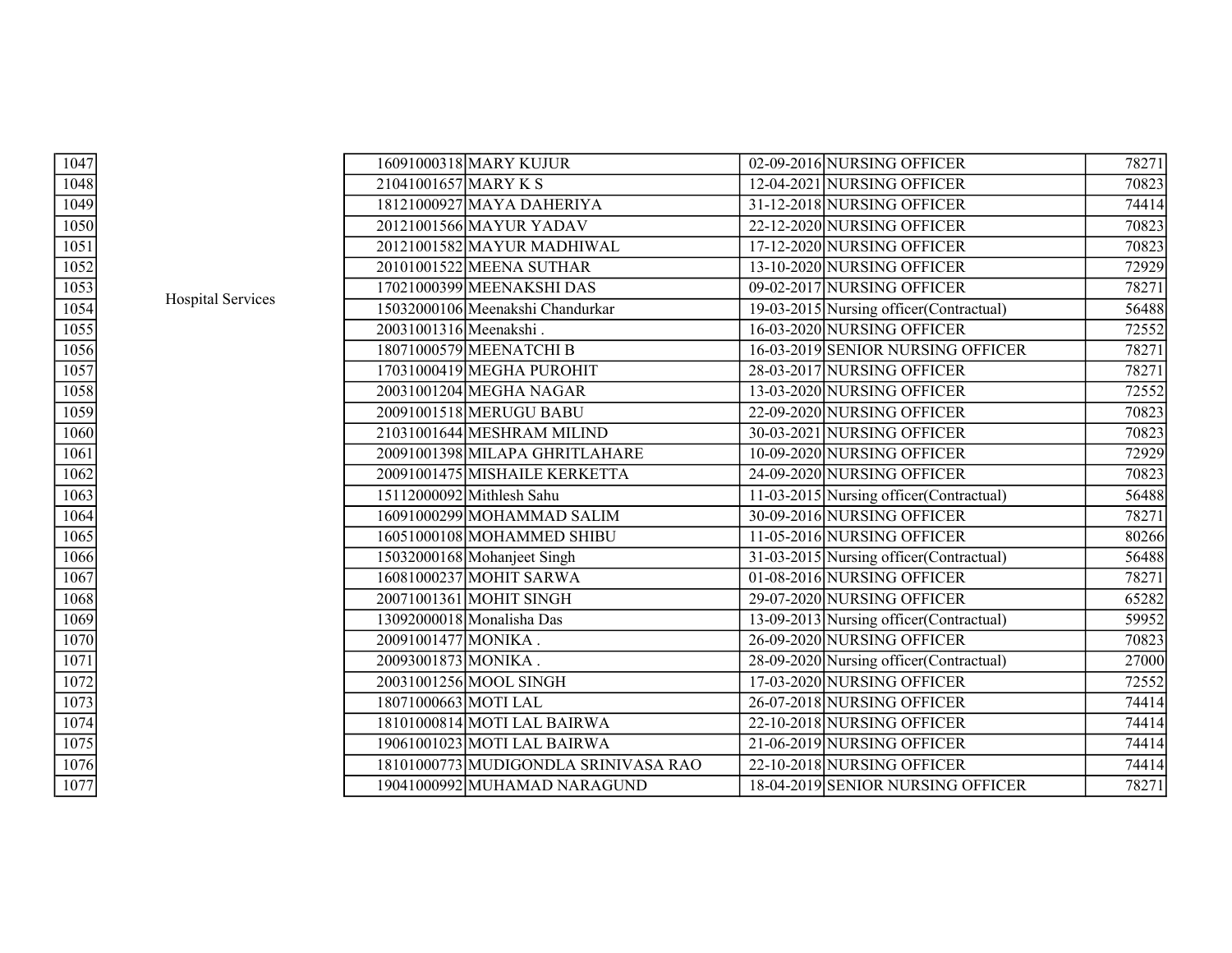| 1078 | 17021000408 MUHAMMAD A.K.        |                       | 28-02-2017 NURSING OFFICER               | 78271 |
|------|----------------------------------|-----------------------|------------------------------------------|-------|
| 1079 | 20103001917 MUHSINA P P          |                       | 13-10-2020 Nursing officer (Contractual) | 27000 |
| 1080 | 16081000204 MUKESH JANGID        |                       | 02-08-2016 NURSING OFFICER               | 78271 |
| 1081 | 15113000361 MUKESH SIKA          |                       | 27-11-2015 Junior Administrative Officer | 44503 |
| 1082 | 16051000118 MUKESH YADAV         |                       | 11-05-2016 NURSING OFFICER               | 80266 |
|      |                                  |                       | Hospital Attendant Grade III (Nursing    |       |
| 1083 | 19061001077 MUKESH CHOUDHARY     | 25-06-2019 Orderly)   |                                          | 31100 |
| 1084 | 21031001595 MUKESH SAHARAN       |                       | 26-03-2021 NURSING OFFICER               | 70823 |
| 1085 | 20091001467 MUKESH JAT           |                       | 15-09-2020 NURSING OFFICER               | 70823 |
| 1086 | 20091001411 MUKESH KUMAR         |                       | 14-09-2020 NURSING OFFICER               | 70823 |
|      |                                  |                       | Hospital Attendant Grade III (Nursing    |       |
| 1087 | 19061001068 MUKESH KUMAR YADAV   | $27-06-2019$ Orderly) |                                          | 31100 |
| 1088 | 19031000998 MUKESH KUMAR YADAV   |                       | 19-03-2019 SENIOR NURSING OFFICER        | 78271 |
| 1089 | 18101000745 MUKESH KUMAR KUMAWAT |                       | 22-10-2018 NURSING OFFICER               | 74414 |
| 1090 | 18101000754 MUKESH KUMAR BAIRWA  |                       | 22-10-2018 NURSING OFFICER               | 74414 |
| 1091 | 14032000065 Mukesh kumar Malay   |                       | 13-03-2019 SENIOR NURSING OFFICER        | 70191 |
| 1092 | 20031001212 MUKESH KUMAR SHARMA  |                       | 12-03-2020 NURSING OFFICER               | 72552 |
| 1093 | 16081000254 MUKTI EKKA           |                       | 20-08-2016 NURSING OFFICER               | 78271 |
|      | MUTYALA DANIEL RAJU              |                       |                                          |       |
| 1094 | 16081000213 AKKABATHULA          |                       | 01-08-2016 NURSING OFFICER               | 78271 |
| 1095 | 18061000580 NAGAJI RAM           |                       | 22-06-2018 NURSING OFFICER               | 76276 |
| 1096 | 20091001470 NAGAPPA.             |                       | 23-09-2020 NURSING OFFICER               | 70823 |
| 1097 | 15032000095 Nageshwara Rao Arji, |                       | 13-03-2015 Nursing officer (Contractual) | 56488 |
| 1098 | 18071000654 NAINA DUTT           |                       | 30-07-2018 NURSING OFFICER               | 74414 |
| 1099 | 21051001710 NAINAKSHI KASHYAP    |                       | 15-05-2021 NURSING OFFICER               | 38839 |
| 1100 | 21031001607 NALIN PARASHAR       |                       | 31-03-2021 NURSING OFFICER               | 70823 |
| 1101 | 16081000364 NAMITA SAHU          |                       | 01-08-2016 NURSING OFFICER               | 78271 |
| 1102 | 18091000716 NAMITHA JOSY         |                       | 08-09-2018 NURSING OFFICER               | 74414 |
| 1103 | 16081000235 NANDINI SAHU         |                       | 09-08-2016 NURSING OFFICER               | 78271 |
|      |                                  |                       | Hospital Attendant Grade III (Nursing    |       |
| 1104 | 19071001117 NANDLAL VERMA        | $01-07-2019$ Orderly) |                                          | 31100 |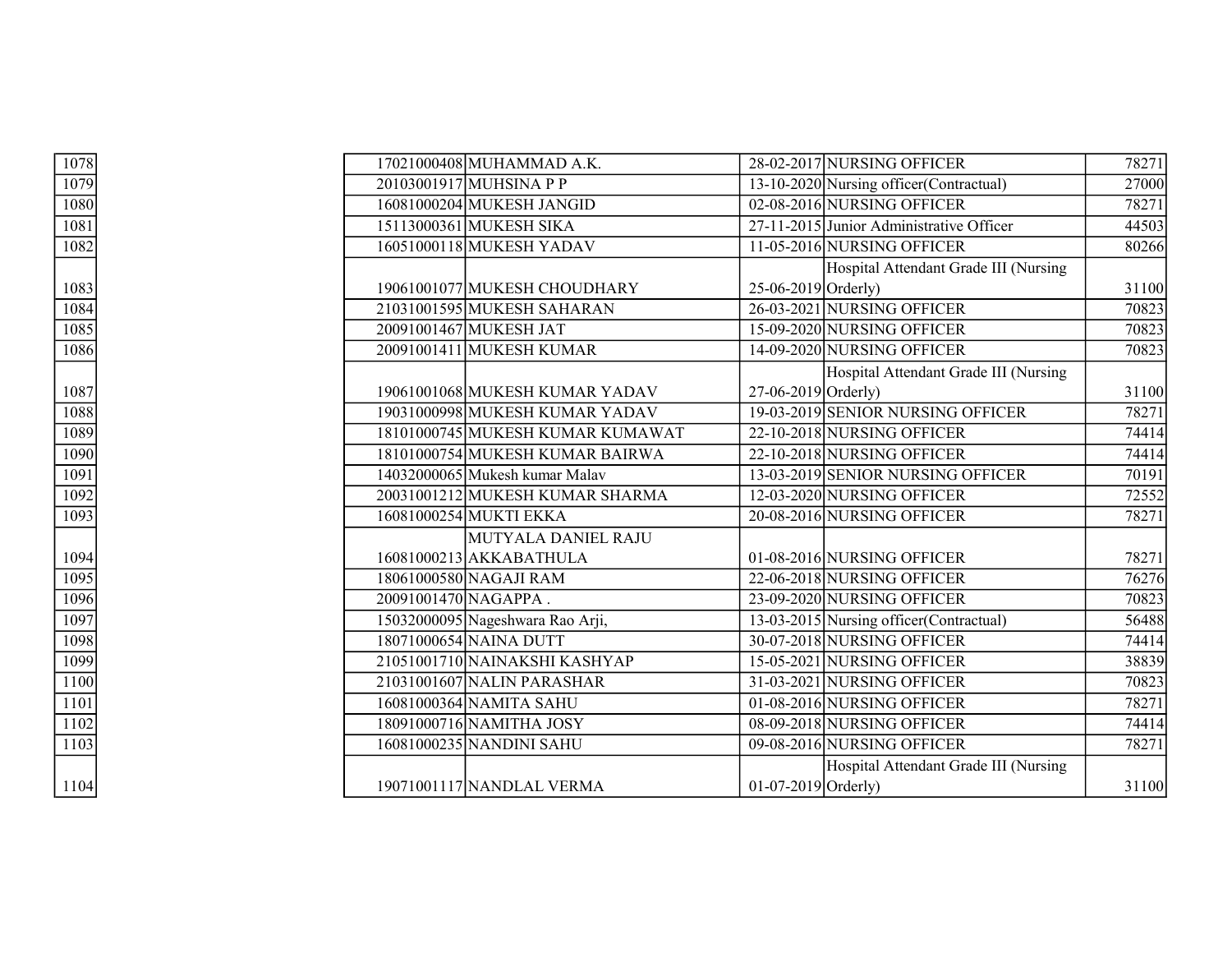| 1105              |                       | 21041001674 NANU DAMOR             |                       | 09-04-2021 NURSING OFFICER               | 70823    |
|-------------------|-----------------------|------------------------------------|-----------------------|------------------------------------------|----------|
| 1106              |                       | 20091001417 NARENDRA SINGH         |                       | 11-09-2020 NURSING OFFICER               | 70823    |
| 1107              |                       | 20091001372 NARENDRA BANJARE       |                       | 03-09-2020 NURSING OFFICER               | 70823    |
| 1108              |                       | 19051001030 NARENDRA KUMAR BISHNOI |                       | 04-05-2019 SENIOR NURSING OFFICER        | 78271    |
| 1109              |                       | 20091001394 NARESH REGAR           |                       | 11-09-2020 NURSING OFFICER               | 70823    |
| 1110              |                       | 19061001111 NATTHU RAM SAIN        |                       | 25-06-2019 NURSING OFFICER               | 74414    |
|                   |                       |                                    |                       | Hospital Attendant Grade III (Nursing    |          |
| 1111              |                       | 19061001040 NAVEEN KUMAR           | $22-06-2019$ Orderly) |                                          | 31100    |
| 1112              |                       | 20091001373 NAVEEN C               |                       | 08-09-2020 NURSING OFFICER               | 70823    |
| 1113              | 15032000096 Naya Bara |                                    |                       | 17-03-2015 Nursing officer (Contractual) | 56488    |
| 1114              |                       | 21041001637 NAYANA RAVEENDRAN P    |                       | 12-04-2021 NURSING OFFICER               | 70823    |
| 1115              |                       | 16051000143 NEELAM KUSHWAHA        |                       | 11-05-2016 NURSING OFFICER               | 57575    |
| 1116              | 20031001230 NEELAM.   |                                    |                       | 11-03-2020 NURSING OFFICER               | 72552    |
| 1117              |                       | 20071001363 NEELAM KANDULNA        |                       | 17-07-2020 NURSING OFFICER               | 70823    |
| 1118              |                       | 19081001136 NEENA BABU             |                       | 10-08-2019 NURSING OFFICER               | 72552    |
|                   |                       |                                    |                       | Hospital Attendant Grade III (Nursing    |          |
| 1119              |                       | 19061000997 NEERAJ BAGHMAR         | $12-06-2019$ Orderly) |                                          | 31100    |
| 1120              |                       | 20091001490 NEERAJ SHARMA          |                       | 11-09-2020 NURSING OFFICER               | 70823    |
| 1121              |                       | 15032000147 Neeta Palange          |                       | 30-03-2015 Nursing officer (Contractual) | 56488    |
| 1122              |                       | 16081000347 NEETA BHUARYA          |                       | 03-08-2016 NURSING OFFICER               | 78271    |
| 1123              |                       | 21011001578 NEETHU M               |                       | 01-01-2021 NURSING OFFICER               | 70823    |
| 1124              | 20111001550 NEETU.    |                                    |                       | 06-11-2020 NURSING OFFICER               | 41123    |
| $\overline{1125}$ | 21031001597 NEETU.    |                                    |                       | 27-03-2021 NURSING OFFICER               | 70823    |
| 1126              |                       | 21031001659 NEETU TIGGA            |                       | 26-03-2021 NURSING OFFICER               | 70823    |
| 1127              |                       | 18121000928 NEETU ARVIND KHALKHO   |                       | 31-12-2018 NURSING OFFICER               | 72552    |
| 1128              |                       | 18071000612 NEHA BHATT             |                       | 09-07-2018 NURSING OFFICER               | 74414    |
| 1129              |                       | 18071000588 NEHA LAL               |                       | 03-07-2018 NURSING OFFICER               | 74414    |
| 1130              |                       | 16081000211 NEHA BHALADHARE        |                       | 02-08-2016 NURSING OFFICER               | $\Omega$ |
| 1131              | 20031001274 NEHA.     |                                    |                       | 21-03-2020 NURSING OFFICER               | 72552    |
| 1132              | 21041001673 NEHA.     |                                    |                       | 07-04-2021 NURSING OFFICER               | 70823    |
| 1133              |                       | 20091001502 NEHA VERMA             |                       | 25-09-2020 NURSING OFFICER               | 70823    |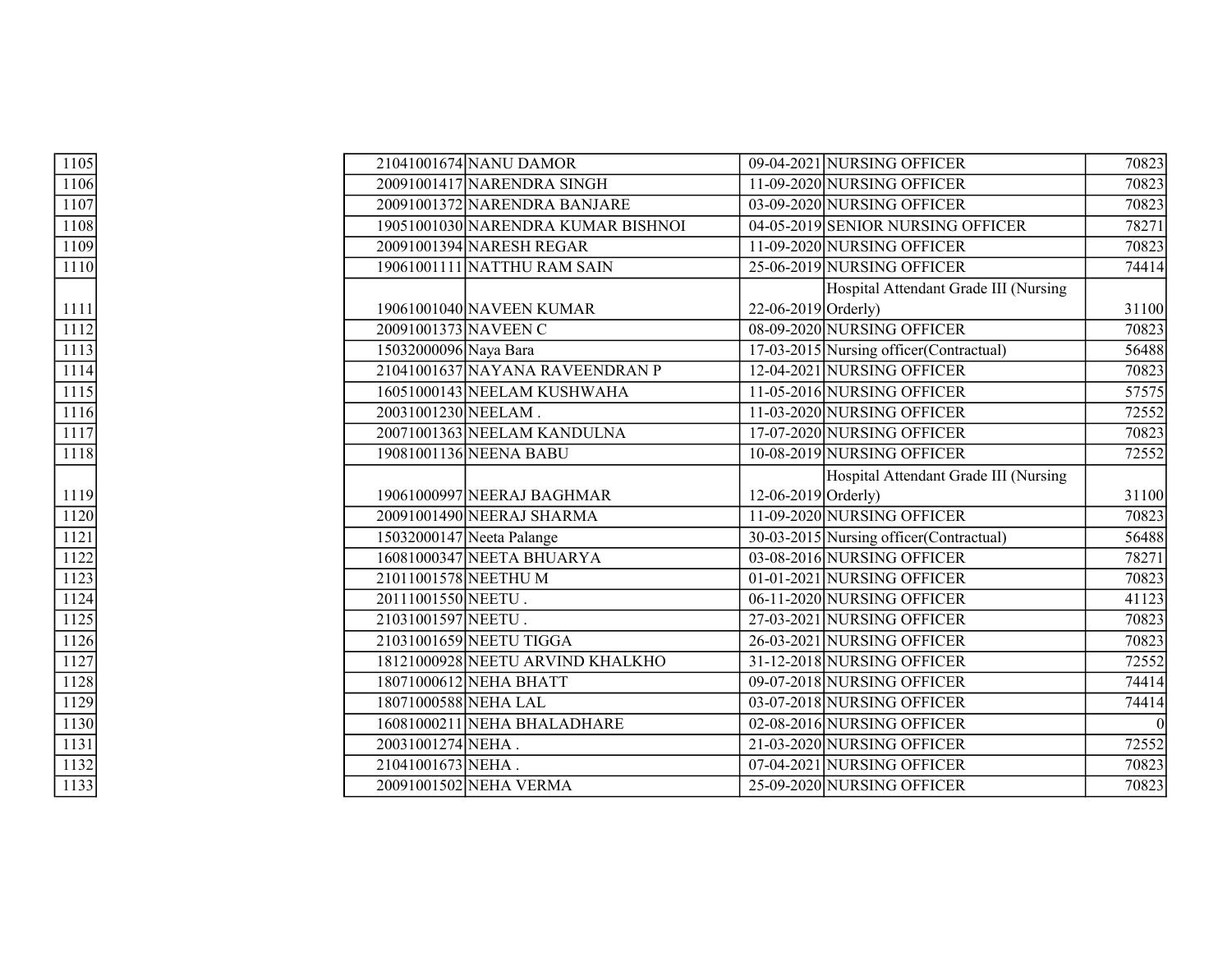| 1134             | 20091001465 NEHA.              | 21-09-2020 NURSING OFFICER                         | 70823  |
|------------------|--------------------------------|----------------------------------------------------|--------|
| 1135             | 15062000154 Nemeen Sahu        | 06-04-2015 Nursing officer (Contractual)           | 56488  |
| 1136             | 20121001576 NEMI CHAND         | 15-12-2020 NURSING OFFICER                         | 70823  |
| 1137             | 20031001220 NIBEDITA BANERJEE  | 13-03-2020 NURSING OFFICER                         | 72552  |
| 1138             | 15043000304 Nidheesh Soman     | 26-04-2015 Nursing officer (Contractual)           | 56488  |
| 1139             | 16051000105 Nidhi Nair         | 11-05-2016 NURSING OFFICER                         | 71946  |
| 1140             | 20031001264 NIDHI RAJPUT       | 21-03-2020 NURSING OFFICER                         | 72552  |
| 1141             | 20103001892 NIDHI.             | 05-10-2020 Nursing officer (Contractual)           | 27000  |
| 1142             | 20031001286 NIDHI RAI          | 24-03-2020 NURSING OFFICER                         | 72552  |
| 1143             | 15103000098 Nidhin Raj R.      | 17-10-2015 Nursing officer (Contractual)           | 56488  |
| 1144             | 16081000169 NIKHIL PP          | 02-08-2016 NURSING OFFICER                         | 78271  |
| 1145             | 18071000606 NIKHILA K          | 06-07-2018 NURSING OFFICER                         | 74414  |
| 1146             | 15032000111 Nikhlesh Patle     | $\boxed{19-03}$ -2015 Nursing officer(Contractual) | 56488  |
| 1147             | 18121000951 NIMISHA A K        | 31-12-2018 NURSING OFFICER                         | 74414  |
| 1148             | 16051000152 NIMMY DOMINI ALEX  | 11-05-2016 NURSING OFFICER                         | 80266  |
| 1149             | 16081000297 NING LIAN          | 29-08-2016 NURSING OFFICER                         | 78271  |
| 1150             | 18071000557 NINGOMBAM DEVI     | 03-07-2018 NURSING OFFICER                         | 74414  |
| 1151             | 18101000763 NIRANJAN LAL YADAV | 22-10-2018 NURSING OFFICER                         | 74414  |
| 1152             | 20091001434 NIRMAL BAIRWA      | 11-09-2020 NURSING OFFICER                         | 70823  |
| 1153             | 19011000954 NIRMALA S          | 10-01-2019 NURSING OFFICER                         | 74414  |
| 1154             | 18101000815 NISHA P.V.         | 22-10-2018 NURSING OFFICER                         | 74414  |
| 1155             | 20061001352 NISHA.             | 24-06-2020 NURSING OFFICER                         | 72552  |
| 1156             | 21041001617 NISHA BARA         | 07-04-2021 NURSING OFFICER                         | 70823  |
| 1157             | 16081000147 NISHI TIGGA        | 03-08-2016 NURSING OFFICER                         | 78271  |
| 1158             | 20091001388 NISHI SONI         | 03-09-2020 NURSING OFFICER                         | 70823  |
| 1159             | 15112000088 Nitesh David       | 03-11-2015 Nursing officer (Contractual)           | 56488  |
| 1160             | 14032000083 Nithin Varghese    | 29-03-2014 Nursing officer (Contractual)           | 58192  |
| 1161             | 18111000871 NITIN GALAV        | 30-11-2018 NURSING OFFICER                         | 74414  |
| 1162             | 20033001733 NITIN AGRAWAL      | 03-03-2020 Senior Residents                        | 113223 |
| $\frac{1163}{ }$ | 20121001570 NITISH SINGH       | 28-12-2020 NURSING OFFICER                         | 70823  |
| 1164             | 16081000330 NITISHA SINGH      | 26-08-2016 NURSING OFFICER                         | 73358  |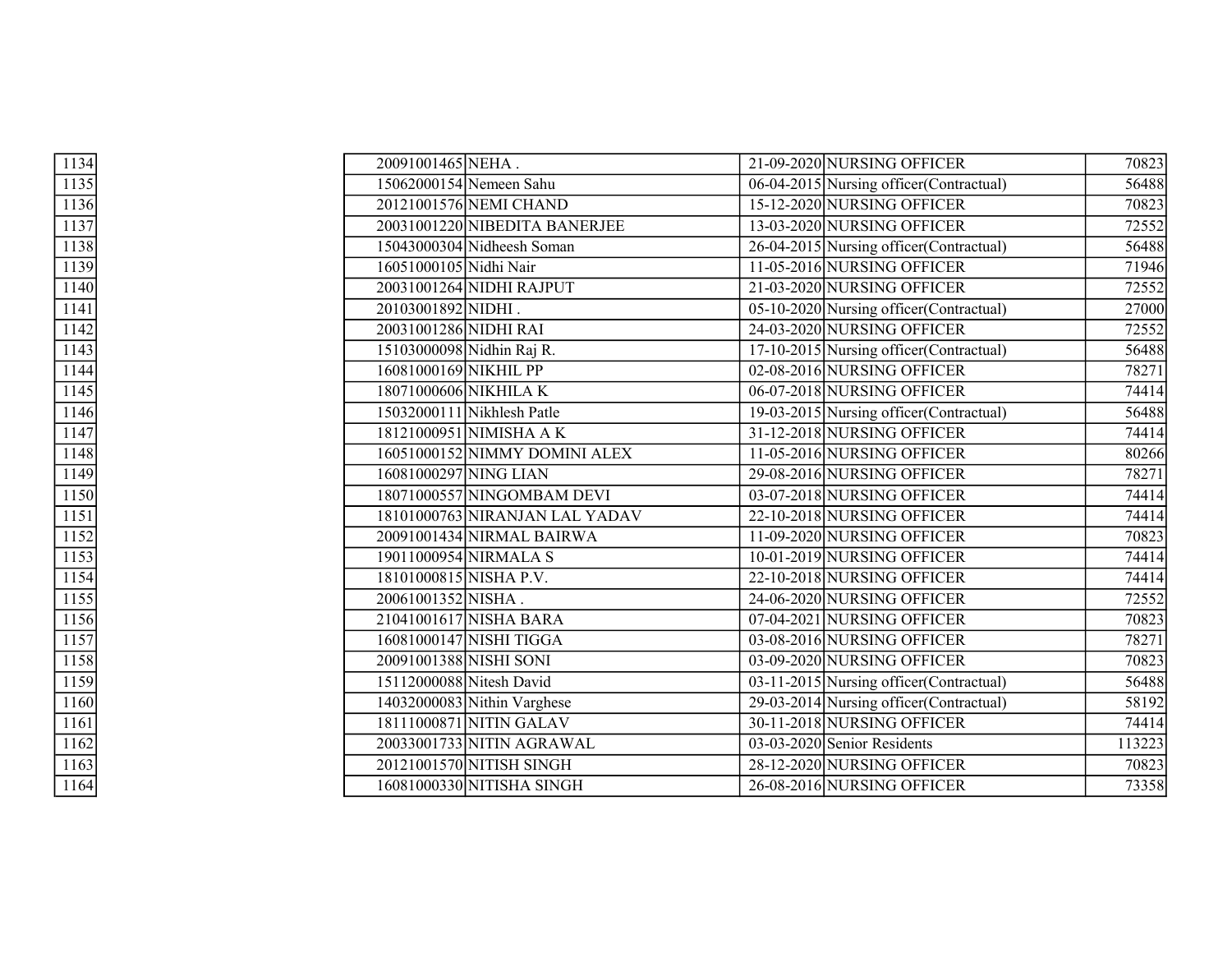|                  |  |                                     |                     | Senior Dietician (Assistant Food            |       |
|------------------|--|-------------------------------------|---------------------|---------------------------------------------|-------|
| 1165             |  | 18101000724 NUPUR JAIN              | 01-10-2018 Manager) |                                             | 88647 |
| 1166             |  | 19051001038 OM PRAKASH DHAKAR       |                     | 31-10-2019 Assistant Nursing Superintendent | 90086 |
|                  |  |                                     |                     | Hospital Attendant Grade III (Nursing       |       |
| 1167             |  | 19061001086 OM PRAKASH GURJAR       | 25-06-2019 Orderly) |                                             | 31100 |
| 1168             |  | 16081000356 OM PRAKASH.             |                     | 02-08-2016 NURSING OFFICER                  | 78271 |
| 1169             |  | 20091001377 P. PRIYADARSHI MAHANTA  |                     | 03-09-2020 NURSING OFFICER                  | 70823 |
| 1170             |  | 16081000251 PADATHIPARAMBILL SURJA  |                     | 02-08-2016 NURSING OFFICER                  | 78271 |
| 1171             |  | 18081000646 PALLAPOTHULA BINDU      |                     | 09-08-2018 NURSING OFFICER                  | 74414 |
| 1172             |  | 16061000266 PALLI MUTYALA RAO       |                     | 06-06-2016 NURSING OFFICER                  | 80266 |
| 1173             |  | 20031001207 PAPPU LAL SALVI         |                     | 12-03-2020 NURSING OFFICER                  | 72552 |
| 1174             |  | 16081000219 PARASHURAM CHALAWADI    |                     | 18-08-2016 NURSING OFFICER                  | 78271 |
| $\frac{1175}{2}$ |  | 21041001671 PATEL ASHOK             |                     | 03-04-2021 NURSING OFFICER                  | 70823 |
| 1176             |  | 18071000605 PAVITHRA NALINAM PRABHA |                     | 06-07-2018 NURSING OFFICER                  | 74414 |
| 1177             |  | 20091001519 PAYLET MALI             |                     | 24-09-2020 NURSING OFFICER                  | 70823 |
| 1178             |  | 19011000890 PENUMAKA SIRISHA        |                     | 01-01-2019 NURSING OFFICER                  | 74414 |
| 1179             |  | 16081000351 PHOOL SINGH             |                     | 03-08-2016 NURSING OFFICER                  | 51245 |
| 1180             |  | 15033000189 Pinky Nishad            |                     | 27-03-2015 Nursing officer(Contractual)     | 56488 |
| 1181             |  | 18061000597 POOJA KUMAWAT           |                     | 22-06-2018 NURSING OFFICER                  | 76276 |
| 1182             |  | 18071000681 POOJA SHARMA            |                     | 26-07-2018 NURSING OFFICER                  | 74414 |
| 1183             |  | 20103001924 POOJA KUMARI            |                     | 07-10-2020 Nursing officer(Contractual)     | 27000 |
| 1184             |  | 21031001592 POOJA VERMA             |                     | 23-03-2021 NURSING OFFICER                  | 70823 |
| $\frac{1185}{ }$ |  | 21031001594 POOJA.                  |                     | 26-03-2021 NURSING OFFICER                  | 70823 |
| 1186             |  | 20031001322 POOJA KUMARI            |                     | 24-03-2020 NURSING OFFICER                  | 72552 |
| 1187             |  | 19091001144 POONA RAM               |                     | 05-09-2019 SENIOR NURSING OFFICER           | 76276 |
| 1188             |  | 20031001272 POONAM PRASAD           |                     | 17-03-2020 NURSING OFFICER                  | 72552 |
| 1189             |  | 16101000366 POONAM KAUSHIK          |                     | 13-10-2016 NURSING OFFICER                  | 78271 |
| 1190             |  | 20061001353 POONAM KUMARI           |                     | 22-06-2020 NURSING OFFICER                  | 72552 |
| 1191             |  | 20091001387 POONAM YADAV            |                     | 11-09-2020 NURSING OFFICER                  | 70823 |
| 1192             |  | 17011000387 PRABHA VERMA            |                     | 25-01-2017 NURSING OFFICER                  | 80377 |
| 1193             |  | 20091001516 PRABHAR                 |                     | 17-09-2020 NURSING OFFICER                  | 70823 |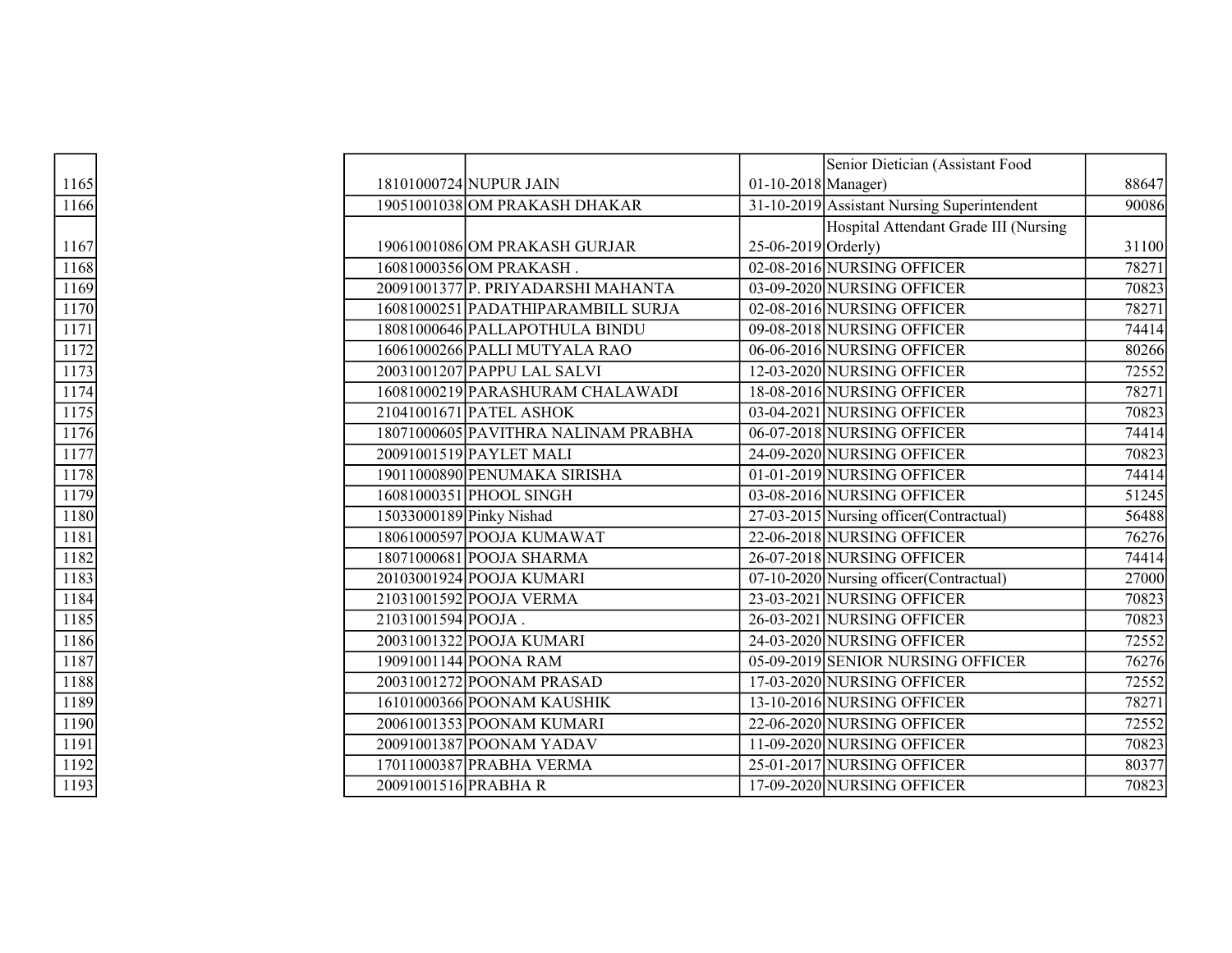| 1194                | 19111001167 PRADEEP JEKKA        |                           | 02-11-2019 Assistant Nursing Superintendent | 90086              |
|---------------------|----------------------------------|---------------------------|---------------------------------------------|--------------------|
| 1195                | 20091001457 PRADEEP SINGH        |                           | 07-09-2020 NURSING OFFICER                  | 70823              |
| 1196                | 15032000126 Pradeep Kumar (Q)    |                           | 25-03-2015 Nursing officer (Contractual)    | 52510              |
|                     |                                  |                           | Hospital Attendant Grade III (Nursing       |                    |
| 1197                | 19061001106 PRADEEP KUMAR SHON   | $29-06-2019$ Orderly)     |                                             | 31100              |
| 1198                | 20091001366 PRAJWALA PATLE       |                           | 04-09-2020 NURSING OFFICER                  | 70823              |
| 1199                | 16081000242 PRAKASH SABANI       |                           | 19-11-2019 Assistant Nursing Superintendent | 90086              |
|                     |                                  |                           | Hospital Attendant Grade III (Nursing       |                    |
| 1200                | 19071001132 PRAKASH MEENA        | 30-07-2019 Orderly)       |                                             | 24697              |
| 1201                | 20061001360 PRAKASH MEENA        |                           | 25-06-2020 NURSING OFFICER                  | 72552              |
| 1202                | 20091001429 PRAKASH.             |                           | 07-09-2020 NURSING OFFICER                  | 70823              |
| 1203                | 15113000195 PRAKSHEP BORKAR      |                           | 16-11-2015 Junior Administrative Officer    | 44503              |
| 1204                | 20031001276 PRAMOD SHARMA        |                           | 26-03-2020 NURSING OFFICER                  | 72552              |
| 1205                | 20091001422 PRASANNJEET GARADIYA |                           | 03-09-2020 NURSING OFFICER                  | 70823              |
| 1206                | 14033000220 PRASANTH CHALLA      |                           | 02-08-2016 NURSING OFFICER                  | 78271              |
| 1207                | 19071001063 PRASHALI NEGI        |                           | 04-07-2019 NURSING OFFICER                  | 72552              |
| 1208                | 20031001294 PRASHANT PIYUSH      |                           | 19-03-2020 NURSING OFFICER                  | 72552              |
| 1209                | 20121001559 PRASHANT.            |                           | 14-12-2020 NURSING OFFICER                  | 20563              |
| 1210                | 18071000631 PRASOBH UK           |                           | 27-07-2018 NURSING OFFICER                  | 74414              |
| 1211                | 16081000321 PRASOON PRAKASH      |                           | 24-08-2016 NURSING OFFICER                  | 78271              |
| 1212                | 16081000253 PRATIBHA MINZ        |                           | 01-08-2016 NURSING OFFICER                  | $\overline{76165}$ |
| 1213                | 16051000141 PRATIBHA SAHU        |                           | 11-05-2016 NURSING OFFICER                  | 80266              |
| 1214                | 21041001626 PRATIBHA.            |                           | 10-04-2021 NURSING OFFICER                  | 59740              |
| 1215                | 17031000421 PRAVEEN DESAI        |                           | 31-03-2017 NURSING OFFICER                  | 78271              |
|                     |                                  |                           | Hospital Attendant Grade III (Nursing       |                    |
| $\frac{1216}{1217}$ | 19061001031 PRAVEEN KUMAR        | $22 - 06 - 2019$ Orderly) |                                             | 31100              |
|                     | 21041001689 PRAVEENA PILLAI      |                           | 19-04-2021 NURSING OFFICER                  | 70823              |
| 1218                | 20103001894 PRAVEENA JOSE        |                           | 05-10-2020 Nursing officer(Contractual)     | 27000              |
| 1219                | 16051000144 PREETI Pathak        |                           | 11-05-2016 NURSING OFFICER                  | 80266              |
| 1220                | 15032000137 Preeti Sonpipre      |                           | 29-03-2015 Nursing officer (Contractual)    | 56488              |
| 1221                | 20031001327 PREETI YADAV         |                           | 23-03-2020 NURSING OFFICER                  | 72552              |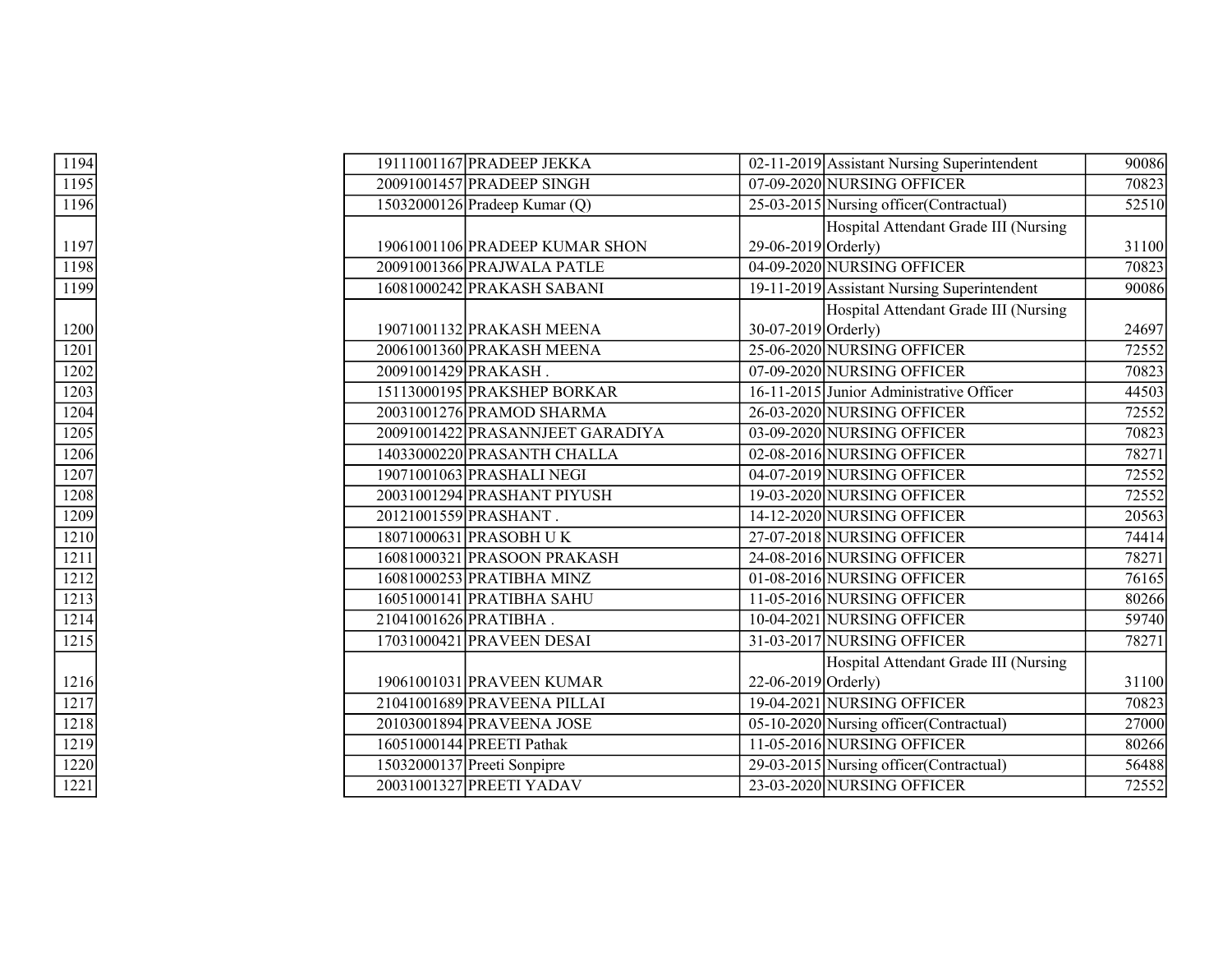| 1222             | 20061001357 PREETI.     |                                         |                       | 29-06-2020 NURSING OFFICER                  | 72552 |
|------------------|-------------------------|-----------------------------------------|-----------------------|---------------------------------------------|-------|
| 1223             | 16081000148 Preety Minz |                                         |                       | 03-08-2016 NURSING OFFICER                  | 78271 |
| 1224             |                         | 20031001211 PREM KUMAR HUDDA            |                       | 14-03-2020 NURSING OFFICER                  | 72552 |
| 1225             |                         | 16051000103 PREMANADHA YENUMULA         |                       | 11-05-2016 NURSING OFFICER                  | 80266 |
| 1226             |                         | 15032000160 Premshila Kandulna          |                       | 31-03-2015 Nursing officer (Contractual)    | 56488 |
| 1227             |                         | 20091001504 PRIAYNKA.                   |                       | 23-09-2020 NURSING OFFICER                  | 70823 |
| 1228             |                         | 16071000272 PRINCE JOSE                 |                       | 12-03-2019 SENIOR NURSING OFFICER           | 78271 |
| 1229             |                         | 15122000124 Princy Nainan               |                       | 19-03-2015 Nursing officer (Contractual)    | 56488 |
| 1230             |                         | 16051000121 PRIYANKA KUSHWAHA           |                       | 11-05-2016 NURSING OFFICER                  | 80266 |
| 1231             |                         | 19031000995 PRIYANKA KERKETTA           |                       | 16-03-2019 SENIOR NURSING OFFICER           | 78271 |
|                  |                         |                                         |                       |                                             |       |
| 1232             |                         | 19031000992 PRIYANKA RAVIKIRAN TAKSANDE |                       | 08-11-2019 Assistant Nursing Superintendent | 90086 |
| 1233             |                         | 18071000620 PRIYANKA SAHU               |                       | 23-07-2018 NURSING OFFICER                  | 74414 |
| 1234             |                         | 19071001116 PRIYANKA RATHORE            |                       | 09-07-2019 NURSING OFFICER                  | 72552 |
| 1235             |                         | 21031001631 PRIYANKA VERMA              |                       | 30-03-2021 NURSING OFFICER                  | 70823 |
| 1236             | 15122000093 Prmit Dutta |                                         |                       | 12-03-2015 NURSING OFFICER                  | 52510 |
| 1237             | 20031001223 PUJA REJ    |                                         |                       | 13-03-2020 NURSING OFFICER                  | 72552 |
| 1238             |                         | 20031001303 PUJA DEVI                   |                       | 13-03-2020 NURSING OFFICER                  | 72552 |
| 1239             |                         | 16081000309 PULIMELA ASWAN KUMAR        |                       | 12-08-2016 NURSING OFFICER                  | 78271 |
| 1240             |                         | 21051001711 PUNAM DUNGDUNG              |                       | 18-05-2021 NURSING OFFICER                  | 31984 |
| 1241             |                         | 21041001649 PUNITHA S                   |                       | 01-04-2021 NURSING OFFICER                  | 70823 |
| 1242             |                         | 21041001678 PUSHPA ARMO                 |                       | 10-04-2021 NURSING OFFICER                  | 70823 |
| $\frac{1243}{ }$ |                         | 16081000359 PUSHPANJALI SAHU            |                       | 03-08-2016 NURSING OFFICER                  | 76165 |
|                  |                         |                                         |                       | Hospital Attendant Grade III (Nursing       |       |
| 1244             |                         | 20031001245 PUSHPENDRA KUMAR            | 06-03-2020 Orderly)   |                                             | 30398 |
| 1245             |                         | 18101000868 PUSPRAJ KAJALA              |                       | 22-10-2018 NURSING OFFICER                  | 74414 |
| 1246             |                         | 19031000981 RACHANA SONI                |                       | 06-11-2019 Assistant Nursing Superintendent | 90086 |
| 1247             | 18121000918 RADHA.      |                                         |                       | 31-12-2018 NURSING OFFICER                  | 74414 |
|                  |                         |                                         |                       | Hospital Attendant Grade III (Nursing       |       |
| 1248             |                         | 19061001061 RAHUL YADAV                 | $17-06-2019$ Orderly) |                                             | 31100 |
| 1249             |                         | 18071000683 RAHUL KUMAR                 |                       | 26-07-2018 NURSING OFFICER                  | 74414 |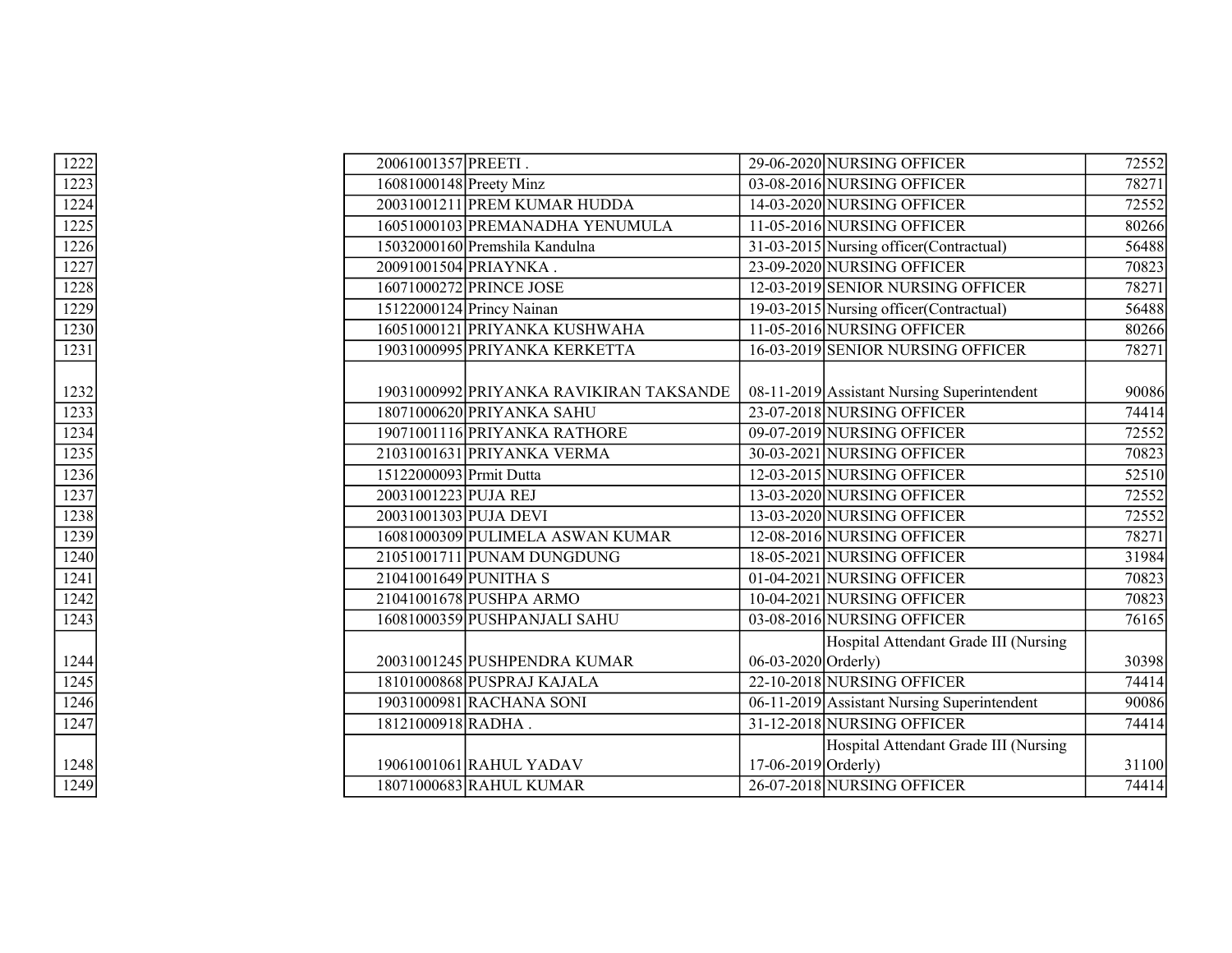| 1250                | 20031001314 RAHUL S |                                   |                       | 23-03-2020 NURSING OFFICER               | 72552 |
|---------------------|---------------------|-----------------------------------|-----------------------|------------------------------------------|-------|
| 1251                |                     | 20061001346 RAHUL SONI            |                       | 25-06-2020 NURSING OFFICER               | 72552 |
| 1252                |                     | 20091001367 RAHUL TANK            |                       | 08-09-2020 NURSING OFFICER               | 70823 |
| 1253                |                     | 18101000798 RAHUL KUMAR CHHATRIYA |                       | 22-10-2018 NURSING OFFICER               | 74414 |
| $\overline{1254}$   |                     | 18101000751 RAHUL PRAKASH P       |                       | 22-10-2018 NURSING OFFICER               | 74414 |
| 1255                |                     | 16081000170 RAHUL VELAYUDHAN P V  |                       | 02-08-2016 NURSING OFFICER               | 78271 |
|                     |                     |                                   |                       | Hospital Attendant Grade III (Nursing    |       |
| 1256                |                     | 19071001087 RAJ KUMAR SARATHE     | $03-07-2019$ Orderly) |                                          | 30398 |
|                     |                     |                                   |                       | Hospital Attendant Grade III (Nursing    |       |
| 1257                |                     | 19063001400 RAJ KUMAR KATKAM      | 14-06-2019 Orderly)   |                                          | 31100 |
| 1258                |                     | 18071000584 RAJALAKSHMI R         |                       | 03-07-2018 NURSING OFFICER               | 74414 |
| $\frac{1259}{1260}$ |                     | 19021000971 RAJANI CHANDRAKAR     |                       | 20-02-2019 NURSING OFFICER               | 74414 |
|                     |                     | 19061001047 RAJENDER PRASAD YADAV |                       | 18-06-2019 Driver (Ordinary Grade)       | 33440 |
| 1261                |                     | 16051000126 RAJENDRA RATHORE      |                       | 11-05-2016 NURSING OFFICER               | 80266 |
| 1262                |                     | 20061001347 RAJENDRA.             |                       | 25-06-2020 NURSING OFFICER               | 72552 |
| 1263                |                     | 20091001468 RAJENDRA MORYA        |                       | 11-09-2020 NURSING OFFICER               | 59740 |
| 1264                |                     | 15043000200 Rajesh Rajendran      |                       | 24-04-2015 Nursing officer (Contractual) | 56488 |
| 1265                |                     | 18061000533 RAJESH SAINI          |                       | 19-06-2018 NURSING OFFICER               | 76276 |
|                     |                     |                                   |                       | Hospital Attendant Grade III (Nursing    |       |
| 1266                |                     | 19061001034 RAJESH KUMAR MEENA    | 19-06-2019 Orderly)   |                                          | 31100 |
| 1267                |                     | 15033000102 Rajeshwari Ganji      |                       | 31-03-2015 Nursing officer (Contractual) | 56488 |
| 1268                | 16081000188 RAJI R  |                                   |                       | 11-08-2016 NURSING OFFICER               | 78271 |
| 1269                |                     | 16081001037 RAJKIRAN TAKSANDE     |                       | 12-03-2019 SENIOR NURSING OFFICER        | 78271 |
| 1270                |                     | 20091001486 RAJKUMAR.             |                       | 23-09-2020 NURSING OFFICER               | 70823 |
| 1271                |                     | 21031001677 RAJLAXMI CHANDRAKAR   |                       | 26-03-2021 NURSING OFFICER               | 70823 |
|                     |                     |                                   |                       | Hospital Attendant Grade III (Nursing    |       |
| 1272                |                     | 19071001083 RAJNEESH MEENA        | $04-07-2019$ Orderly) |                                          |       |
| 1273                |                     | 16081000273 RAJNI KAUSHIK         |                       | 13-08-2016 NURSING OFFICER               | 78271 |
| 1274                | 20091001406 RAJU.   |                                   |                       | 14-09-2020 NURSING OFFICER               | 70823 |
|                     |                     |                                   |                       | Hospital Attendant Grade III (Nursing    |       |
| 1275                |                     | 19061001014 RAJVEER MEENA         | $21-06-2019$ Orderly) |                                          | 31100 |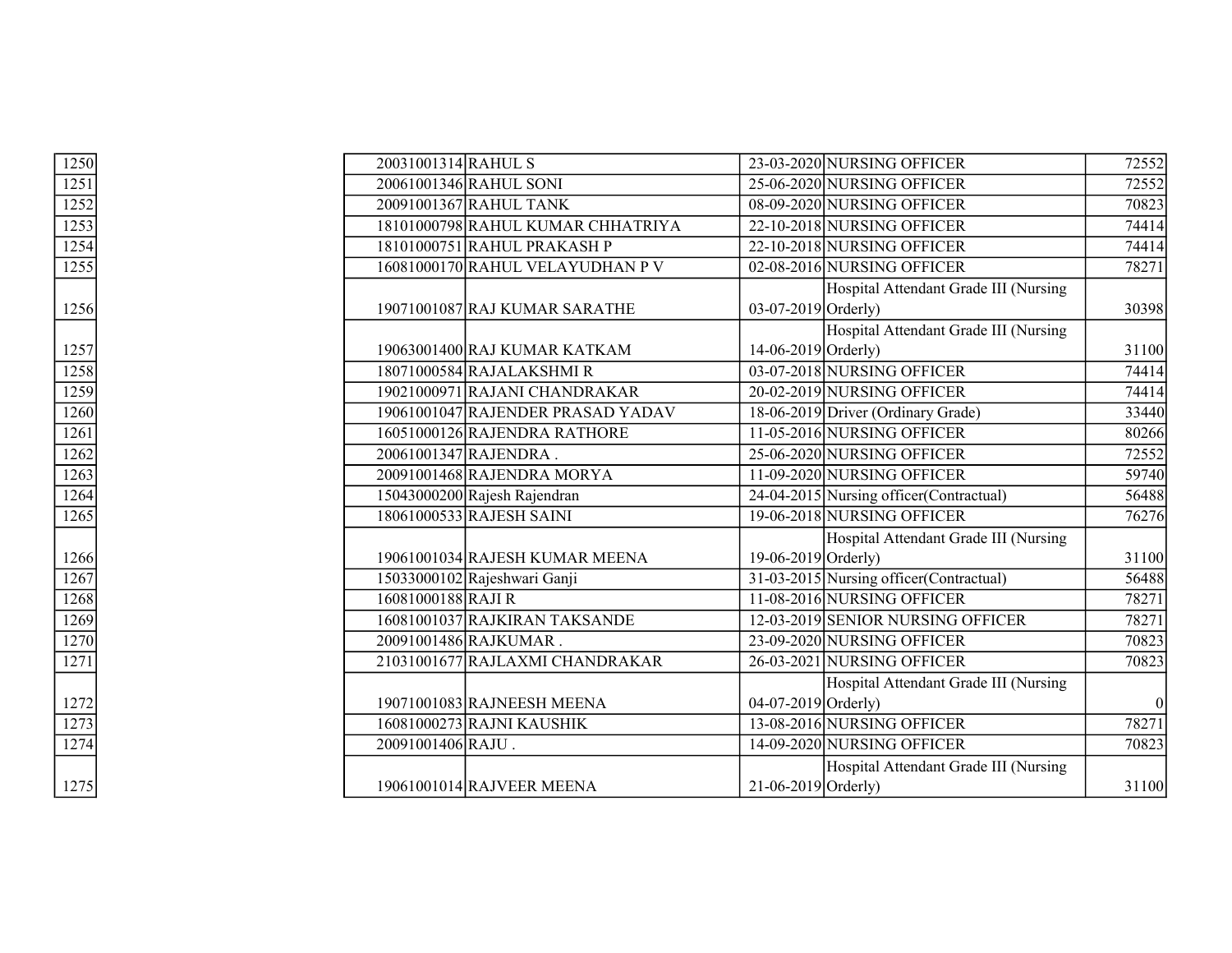|  |                                                                                                                                                                                                                                                                                                                                                                                                                                                                                                                                                                                                                                                                                                                                                      |                                       | 72929                                                                                                                                                                                                                                                                                                                                                                                                                                                                                                                                                                                                                                                                                                                                                                                                                                                                                                                                  |
|--|------------------------------------------------------------------------------------------------------------------------------------------------------------------------------------------------------------------------------------------------------------------------------------------------------------------------------------------------------------------------------------------------------------------------------------------------------------------------------------------------------------------------------------------------------------------------------------------------------------------------------------------------------------------------------------------------------------------------------------------------------|---------------------------------------|----------------------------------------------------------------------------------------------------------------------------------------------------------------------------------------------------------------------------------------------------------------------------------------------------------------------------------------------------------------------------------------------------------------------------------------------------------------------------------------------------------------------------------------------------------------------------------------------------------------------------------------------------------------------------------------------------------------------------------------------------------------------------------------------------------------------------------------------------------------------------------------------------------------------------------------|
|  |                                                                                                                                                                                                                                                                                                                                                                                                                                                                                                                                                                                                                                                                                                                                                      |                                       | 70823                                                                                                                                                                                                                                                                                                                                                                                                                                                                                                                                                                                                                                                                                                                                                                                                                                                                                                                                  |
|  |                                                                                                                                                                                                                                                                                                                                                                                                                                                                                                                                                                                                                                                                                                                                                      |                                       | 70823                                                                                                                                                                                                                                                                                                                                                                                                                                                                                                                                                                                                                                                                                                                                                                                                                                                                                                                                  |
|  |                                                                                                                                                                                                                                                                                                                                                                                                                                                                                                                                                                                                                                                                                                                                                      |                                       | 70823                                                                                                                                                                                                                                                                                                                                                                                                                                                                                                                                                                                                                                                                                                                                                                                                                                                                                                                                  |
|  |                                                                                                                                                                                                                                                                                                                                                                                                                                                                                                                                                                                                                                                                                                                                                      |                                       | 74414                                                                                                                                                                                                                                                                                                                                                                                                                                                                                                                                                                                                                                                                                                                                                                                                                                                                                                                                  |
|  |                                                                                                                                                                                                                                                                                                                                                                                                                                                                                                                                                                                                                                                                                                                                                      |                                       |                                                                                                                                                                                                                                                                                                                                                                                                                                                                                                                                                                                                                                                                                                                                                                                                                                                                                                                                        |
|  |                                                                                                                                                                                                                                                                                                                                                                                                                                                                                                                                                                                                                                                                                                                                                      |                                       | 30398                                                                                                                                                                                                                                                                                                                                                                                                                                                                                                                                                                                                                                                                                                                                                                                                                                                                                                                                  |
|  |                                                                                                                                                                                                                                                                                                                                                                                                                                                                                                                                                                                                                                                                                                                                                      |                                       | 30398                                                                                                                                                                                                                                                                                                                                                                                                                                                                                                                                                                                                                                                                                                                                                                                                                                                                                                                                  |
|  |                                                                                                                                                                                                                                                                                                                                                                                                                                                                                                                                                                                                                                                                                                                                                      |                                       | 74414                                                                                                                                                                                                                                                                                                                                                                                                                                                                                                                                                                                                                                                                                                                                                                                                                                                                                                                                  |
|  |                                                                                                                                                                                                                                                                                                                                                                                                                                                                                                                                                                                                                                                                                                                                                      |                                       | 90086                                                                                                                                                                                                                                                                                                                                                                                                                                                                                                                                                                                                                                                                                                                                                                                                                                                                                                                                  |
|  |                                                                                                                                                                                                                                                                                                                                                                                                                                                                                                                                                                                                                                                                                                                                                      |                                       | 74414                                                                                                                                                                                                                                                                                                                                                                                                                                                                                                                                                                                                                                                                                                                                                                                                                                                                                                                                  |
|  |                                                                                                                                                                                                                                                                                                                                                                                                                                                                                                                                                                                                                                                                                                                                                      |                                       | 74414                                                                                                                                                                                                                                                                                                                                                                                                                                                                                                                                                                                                                                                                                                                                                                                                                                                                                                                                  |
|  |                                                                                                                                                                                                                                                                                                                                                                                                                                                                                                                                                                                                                                                                                                                                                      | Hospital Attendant Grade III (Nursing |                                                                                                                                                                                                                                                                                                                                                                                                                                                                                                                                                                                                                                                                                                                                                                                                                                                                                                                                        |
|  |                                                                                                                                                                                                                                                                                                                                                                                                                                                                                                                                                                                                                                                                                                                                                      |                                       | 31100                                                                                                                                                                                                                                                                                                                                                                                                                                                                                                                                                                                                                                                                                                                                                                                                                                                                                                                                  |
|  |                                                                                                                                                                                                                                                                                                                                                                                                                                                                                                                                                                                                                                                                                                                                                      |                                       | 70823                                                                                                                                                                                                                                                                                                                                                                                                                                                                                                                                                                                                                                                                                                                                                                                                                                                                                                                                  |
|  |                                                                                                                                                                                                                                                                                                                                                                                                                                                                                                                                                                                                                                                                                                                                                      |                                       |                                                                                                                                                                                                                                                                                                                                                                                                                                                                                                                                                                                                                                                                                                                                                                                                                                                                                                                                        |
|  |                                                                                                                                                                                                                                                                                                                                                                                                                                                                                                                                                                                                                                                                                                                                                      |                                       | 31100                                                                                                                                                                                                                                                                                                                                                                                                                                                                                                                                                                                                                                                                                                                                                                                                                                                                                                                                  |
|  |                                                                                                                                                                                                                                                                                                                                                                                                                                                                                                                                                                                                                                                                                                                                                      |                                       |                                                                                                                                                                                                                                                                                                                                                                                                                                                                                                                                                                                                                                                                                                                                                                                                                                                                                                                                        |
|  |                                                                                                                                                                                                                                                                                                                                                                                                                                                                                                                                                                                                                                                                                                                                                      |                                       | 30398                                                                                                                                                                                                                                                                                                                                                                                                                                                                                                                                                                                                                                                                                                                                                                                                                                                                                                                                  |
|  |                                                                                                                                                                                                                                                                                                                                                                                                                                                                                                                                                                                                                                                                                                                                                      |                                       | 72552                                                                                                                                                                                                                                                                                                                                                                                                                                                                                                                                                                                                                                                                                                                                                                                                                                                                                                                                  |
|  |                                                                                                                                                                                                                                                                                                                                                                                                                                                                                                                                                                                                                                                                                                                                                      |                                       | 72552                                                                                                                                                                                                                                                                                                                                                                                                                                                                                                                                                                                                                                                                                                                                                                                                                                                                                                                                  |
|  |                                                                                                                                                                                                                                                                                                                                                                                                                                                                                                                                                                                                                                                                                                                                                      |                                       | 78271                                                                                                                                                                                                                                                                                                                                                                                                                                                                                                                                                                                                                                                                                                                                                                                                                                                                                                                                  |
|  |                                                                                                                                                                                                                                                                                                                                                                                                                                                                                                                                                                                                                                                                                                                                                      | Hospital Attendant Grade III (Nursing |                                                                                                                                                                                                                                                                                                                                                                                                                                                                                                                                                                                                                                                                                                                                                                                                                                                                                                                                        |
|  |                                                                                                                                                                                                                                                                                                                                                                                                                                                                                                                                                                                                                                                                                                                                                      |                                       | 31100                                                                                                                                                                                                                                                                                                                                                                                                                                                                                                                                                                                                                                                                                                                                                                                                                                                                                                                                  |
|  |                                                                                                                                                                                                                                                                                                                                                                                                                                                                                                                                                                                                                                                                                                                                                      |                                       | 78271                                                                                                                                                                                                                                                                                                                                                                                                                                                                                                                                                                                                                                                                                                                                                                                                                                                                                                                                  |
|  |                                                                                                                                                                                                                                                                                                                                                                                                                                                                                                                                                                                                                                                                                                                                                      |                                       | 70823                                                                                                                                                                                                                                                                                                                                                                                                                                                                                                                                                                                                                                                                                                                                                                                                                                                                                                                                  |
|  |                                                                                                                                                                                                                                                                                                                                                                                                                                                                                                                                                                                                                                                                                                                                                      |                                       | 80266                                                                                                                                                                                                                                                                                                                                                                                                                                                                                                                                                                                                                                                                                                                                                                                                                                                                                                                                  |
|  |                                                                                                                                                                                                                                                                                                                                                                                                                                                                                                                                                                                                                                                                                                                                                      |                                       | 78271                                                                                                                                                                                                                                                                                                                                                                                                                                                                                                                                                                                                                                                                                                                                                                                                                                                                                                                                  |
|  |                                                                                                                                                                                                                                                                                                                                                                                                                                                                                                                                                                                                                                                                                                                                                      |                                       |                                                                                                                                                                                                                                                                                                                                                                                                                                                                                                                                                                                                                                                                                                                                                                                                                                                                                                                                        |
|  |                                                                                                                                                                                                                                                                                                                                                                                                                                                                                                                                                                                                                                                                                                                                                      |                                       | 31100                                                                                                                                                                                                                                                                                                                                                                                                                                                                                                                                                                                                                                                                                                                                                                                                                                                                                                                                  |
|  |                                                                                                                                                                                                                                                                                                                                                                                                                                                                                                                                                                                                                                                                                                                                                      |                                       | 70823                                                                                                                                                                                                                                                                                                                                                                                                                                                                                                                                                                                                                                                                                                                                                                                                                                                                                                                                  |
|  | 20091001452 RAJYALAKSHMI KUNDRAPU<br>20091001423 RAKESH VISHNOI<br>20091001430 RAKESH SAINI<br>20101001551 RAKESH KUMAR<br>18121000949 RAKESH KUMAR UDAYNIA<br>19121001185 RAKESH KUMAR SHARMA<br>19121001178 RAKESH KUMAR JHA<br>18081000637 RAKHI MS<br>16061000263 RAKHI PAL<br>18071000600 RAKHI J M<br>18081000699 RAM DAYAL<br>19061001082 RAM NIWAS<br>20091001409 RAM JAT<br>19061001069 RAM CHANDER JANDU<br>19091001147 RAM SINGH MEENA<br>20031001310 RAMA HUDDA<br>20031001209 RAMANPREET KAUR<br>19031001022 RAMANUJAM S<br>19061001029 RAMESH KUMAR<br>16081000212 RAMESHWARI CHANDRAKAR<br>20091001527 RAMJI SAINI<br>16051000138 RAMKRISHNA KARSH<br>16071000271 RAMNIWAS.<br>19061001016 RAMNIWAS BRACH<br>21041001627 RAMNIWAS JAT |                                       | 15-09-2020 NURSING OFFICER<br>05-09-2020 NURSING OFFICER<br>07-09-2020 NURSING OFFICER<br>22-10-2020 NURSING OFFICER<br>31-12-2018 NURSING OFFICER<br>Hospital Attendant Grade III (Nursing<br>06-12-2019 Orderly)<br>12-12-2019 Tailor Grade III<br>02-08-2018 NURSING OFFICER<br>01-11-2019 Assistant Nursing Superintendent<br>04-07-2018 NURSING OFFICER<br>09-08-2018 NURSING OFFICER<br>24-06-2019 Orderly)<br>14-09-2020 NURSING OFFICER<br>Hospital Attendant Grade III (Nursing<br>$25-06-2019$ Orderly)<br>Hospital Attendant Grade III (Nursing<br>03-09-2019 Orderly)<br>13-03-2020 NURSING OFFICER<br>13-03-2020 NURSING OFFICER<br>23-03-2019 SENIOR NURSING OFFICER<br>22-06-2019 Orderly)<br>09-08-2016 NURSING OFFICER<br>16-09-2020 NURSING OFFICER<br>11-05-2016 NURSING OFFICER<br>19-03-2019 SENIOR NURSING OFFICER<br>Hospital Attendant Grade III (Nursing<br>21-06-2019 Orderly)<br>06-04-2021 NURSING OFFICER |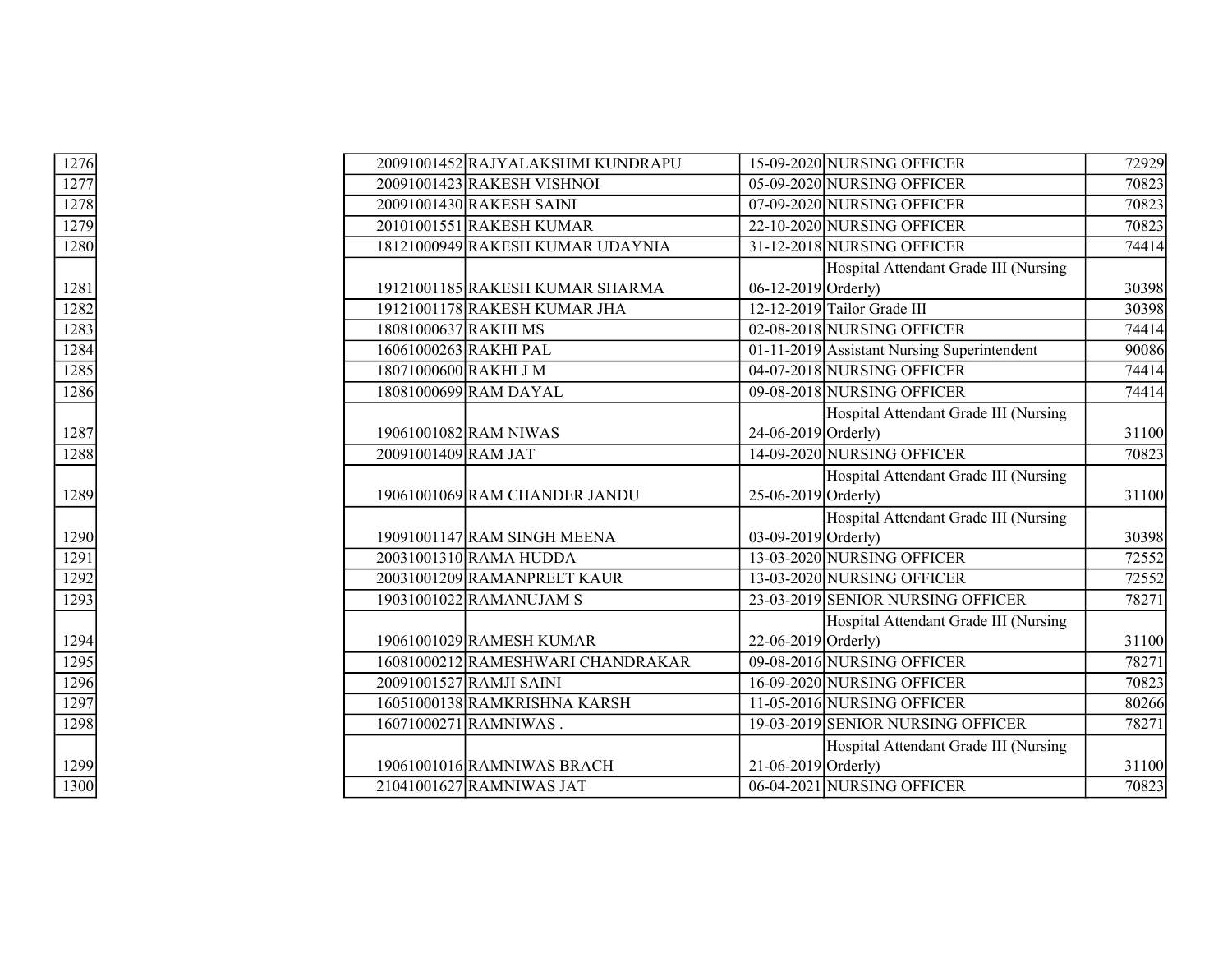| 1301 |  | 15032000150 Ranjeeta Gendale        |                       | 30-03-2015 Nursing officer (Contractual)    | 56488 |
|------|--|-------------------------------------|-----------------------|---------------------------------------------|-------|
|      |  |                                     |                       | Hospital Attendant Grade III (Nursing       |       |
| 1302 |  | 19071001135 RANJIT KHINCHI          | $03-07-2019$ Orderly) |                                             | 30398 |
| 1303 |  | 20031001237 RASHMI DEVI             |                       | 20-03-2020 NURSING OFFICER                  | 72552 |
| 1304 |  | 20031001213 RASHMI VERMA            |                       | 03-03-2020 NURSING OFFICER                  | 72552 |
| 1305 |  | 17021000405 RASHMI JAIN             |                       | 21-02-2017 NURSING OFFICER                  | 78271 |
| 1306 |  | 20101001546 RASHMI.                 |                       | 23-10-2020 NURSING OFFICER                  | 72929 |
| 1307 |  | 15032000148 Rashmi Nirmala Kerketta |                       | 30-03-2015 Nursing officer (Contractual)    | 56488 |
| 1308 |  | 16081000189RAVI CHOUDHARY           |                       | 08-08-2016 NURSING OFFICER                  | 78271 |
| 1309 |  | 19031001001 RAVI TEJA TENDRA        |                       | 20-03-2019 SENIOR NURSING OFFICER           | 78271 |
| 1310 |  | 16081000226 RAVIKIRAN TAKSANDE      |                       | 08-11-2019 Assistant Nursing Superintendent | 90086 |
| 1311 |  | 18071000644 RAVINDAR GOYAL          |                       | 24-07-2018 NURSING OFFICER                  | 74414 |
| 1312 |  | 18091000752 RAVINDRA SINGH          |                       | 28-09-2018 NURSING OFFICER                  | 74414 |
| 1313 |  | 18101000765 RAVINDRA PALIYAL        |                       | 22-10-2018 NURSING OFFICER                  | 74414 |
| 1314 |  | 19121001200 RAVSAB TUKARAM GAIKWAD  |                       | 27-12-2019 Assistant Nursing Superintendent | 90086 |
| 1315 |  | 16081000239 RAYAGONDA N P           |                       | 05-08-2016 NURSING OFFICER                  | 78271 |
| 1316 |  | 20031001308 REENA HADAT             |                       | 16-03-2020 NURSING OFFICER                  | 72552 |
| 1317 |  | 14032000084 Reetu Kerketta          |                       | 22-03-2014 Nursing officer (Contractual)    | 58192 |
| 1318 |  | 20091001443 REJIN S G               |                       | 17-09-2020 NURSING OFFICER                  | 70823 |
| 1319 |  | 21041001636 REJITHA N R             |                       | 09-04-2021 NURSING OFFICER                  | 70823 |
| 1320 |  | 17021000412 REJOSH THOMAS           |                       | 23-02-2017 NURSING OFFICER                  | 76276 |
| 1321 |  | 16061000265REMYA VS                 |                       | 03-06-2016 NURSING OFFICER                  | 80266 |
| 1322 |  | 16081000285 Renjith P D             |                       | 02-08-2016 NURSING OFFICER                  | 78271 |
| 1323 |  | 18121000940 RENU MALAV              |                       | 31-12-2018 NURSING OFFICER                  | 74414 |
| 1324 |  | 20091001424 RENU GEHLOT             |                       | 15-09-2020 NURSING OFFICER                  | 31984 |
| 1325 |  | 20091001380 RENU BODH               |                       | 11-09-2020 NURSING OFFICER                  | 70823 |
| 1326 |  | 21041001645 RENUKA R                |                       | 03-04-2021 NURSING OFFICER                  | 70823 |
| 1327 |  | 20031001271 RESHMAR                 |                       | 24-03-2020 NURSING OFFICER                  | 70213 |
| 1328 |  | 21041001690 RESHMI BALACHANDRAN     |                       | 16-04-2021 NURSING OFFICER                  | 70823 |
| 1329 |  | 16081000358REVANT RAM               |                       | 01-08-2016 NURSING OFFICER                  | 78271 |
| 1330 |  | 20091001517 REVATHY KUNJUMON        |                       | 17-09-2020 NURSING OFFICER                  | 70823 |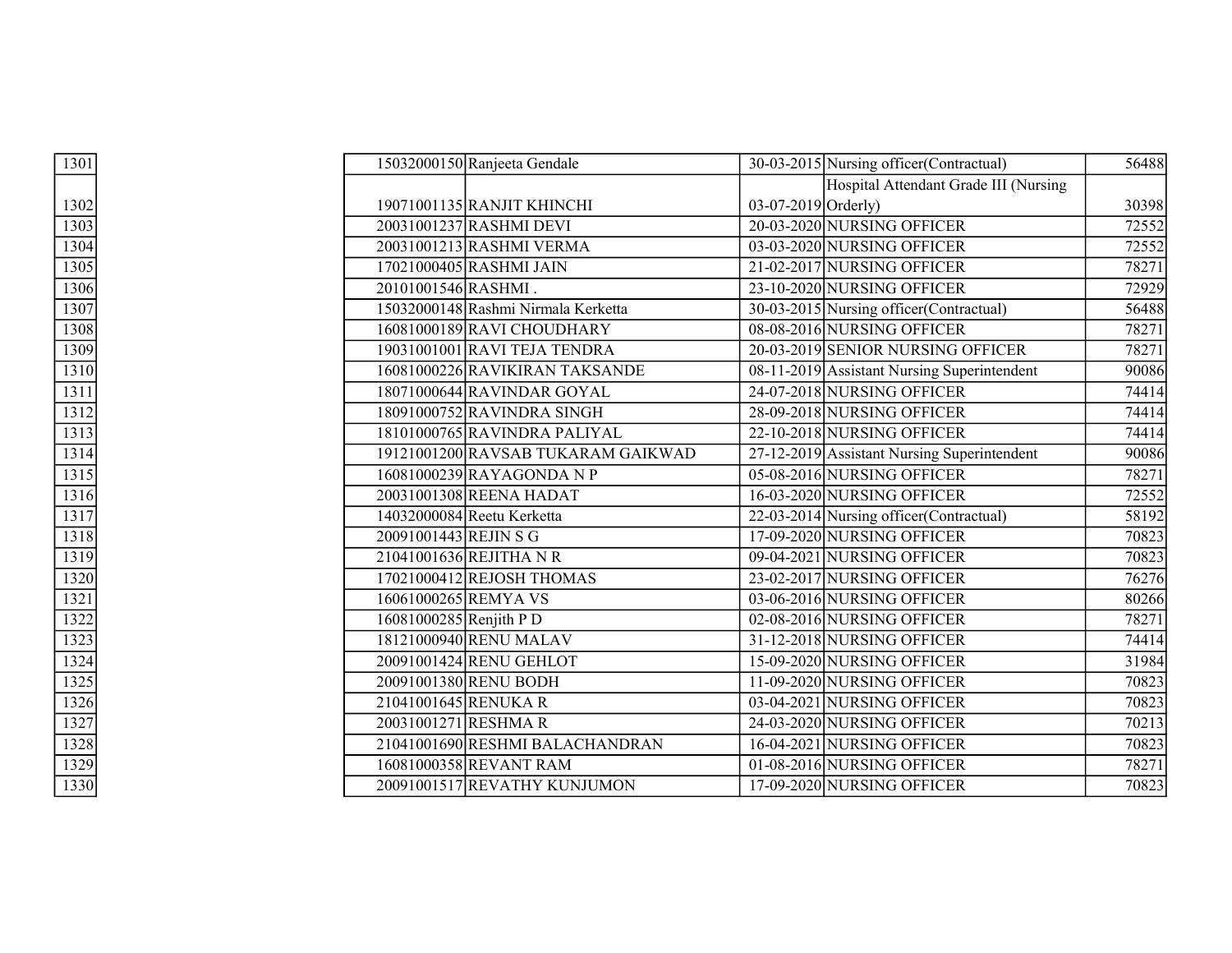| 1331 |                     | 20101001545 RICHI LAL           |                           | 22-10-2020 NURSING OFFICER               | 70823 |
|------|---------------------|---------------------------------|---------------------------|------------------------------------------|-------|
| 1332 |                     | 14032000036 Rijoy Chacko        |                           | 27-03-2014 Nursing officer (Contractual) | 58192 |
| 1333 |                     | 21041001701 RINCY R V           |                           | 16-04-2021 NURSING OFFICER               | 70823 |
|      |                     |                                 |                           | Hospital Attendant Grade III (Nursing    |       |
| 1334 |                     | 19061001108 RINKU DAYAL BAIRWA  | $17-06-2019$ Orderly)     |                                          | 31100 |
| 1335 |                     | 21041001703 RITIKA SAHOTRA      |                           | 08-04-2021 NURSING OFFICER               | 70823 |
| 1336 |                     | 18021000472 RITU SAHU           |                           | $23-02-2018$ Stenographer                | 44377 |
| 1337 |                     | 21041001652 RITU KHALKHO        |                           | 01-04-2021 NURSING OFFICER               | 70823 |
| 1338 |                     | 18101000807 RIYAZ AHMAD         |                           | 24-10-2018 Lab Attendants Grade II       | 33440 |
| 1339 |                     | 16051000136 ROBINSON POULUS     |                           | 11-05-2016 NURSING OFFICER               | 80266 |
| 1340 |                     | 18071000618 ROHINI SURESH       |                           | 20-07-2018 NURSING OFFICER               | 74414 |
|      |                     |                                 |                           | Hospital Attendant Grade III (Nursing    |       |
| 1341 |                     | 19061001093 ROHIT SHARMA        | $25-06-2019$ Orderly)     |                                          | 31100 |
|      |                     |                                 |                           | Hospital Attendant Grade III (Nursing    |       |
| 1342 |                     | 19061001018 ROHIT KUMAR KASHYAP | $22 - 06 - 2019$ Orderly) |                                          | 31100 |
| 1343 |                     | 16081000201 ROHITASH BAIRWA     |                           | 04-08-2016 NURSING OFFICER               | 78271 |
| 1344 |                     | 20031001278 RONAK MALI          |                           | 24-03-2020 NURSING OFFICER               | 72552 |
| 1345 |                     | 16081000249 ROSHANI GAIKWAD     |                           | 23-08-2016 NURSING OFFICER               | 78271 |
| 1346 | 21041001670 ROSHNI. |                                 |                           | 01-04-2021 NURSING OFFICER               | 70823 |
| 1347 |                     | 21041001663 ROSHNI GUPTA        |                           | 01-04-2021 NURSING OFFICER               | 70823 |
| 1348 |                     | 18061000570 ROSLIN ROY          |                           | 27-06-2018 NURSING OFFICER               | 76276 |
| 1349 | 20091001506 ROSY.   |                                 |                           | 19-09-2020 NURSING OFFICER               | 70823 |
| 1350 |                     | 20061001335 ROTASH SAINI        |                           | $\overline{01-06}$ -2020 NURSING OFFICER | 72552 |
| 1351 | 15033000114Rubi.    |                                 |                           | 26-03-2015 Nursing officer (Contractual) | 56488 |
| 1352 |                     | 16081000245 RUKHMANI JAFRE      |                           | 22-08-2016 NURSING OFFICER               | 78271 |
| 1353 |                     | 20091001455 RUKSAD BEE          |                           | 10-09-2020 NURSING OFFICER               | 70823 |
| 1354 | 20091001450 S ASANI |                                 |                           | 18-09-2020 NURSING OFFICER               | 70823 |
| 1355 |                     | 16081000305 SABIR HUSAIN        |                           | 16-08-2016 NURSING OFFICER               | 78271 |
| 1356 |                     | 20031001266 SABITHA S           |                           | 20-03-2020 NURSING OFFICER               | 72552 |
| 1357 |                     | 20061001355 SABNAM CHOUDHARY    |                           | 29-06-2020 NURSING OFFICER               | 72552 |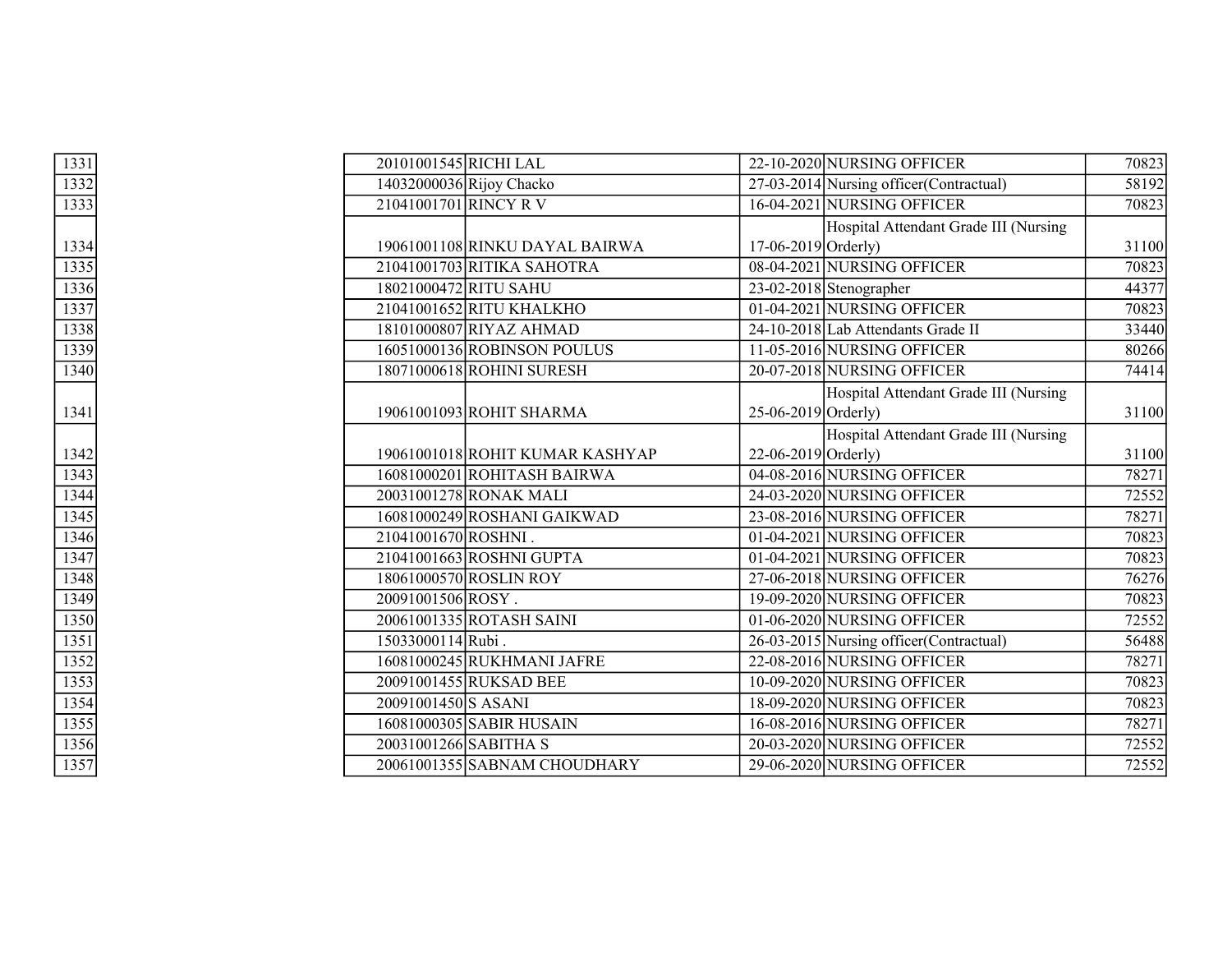|      |                       |                                       |                     | Hospital Attendant Grade III (Nursing     |       |
|------|-----------------------|---------------------------------------|---------------------|-------------------------------------------|-------|
| 1358 |                       | 19111001179 SACHIN KUMAR              | 28-11-2019 Orderly) |                                           | 30398 |
| 1359 |                       | 19061001090 SACHIN PRAJAPATI          |                     | 27-06-2019 Driver (Ordinary Grade)        | 33440 |
| 1360 |                       | 20061001358 SACHIN KHANDELWAL         |                     | 29-06-2020 NURSING OFFICER                | 72552 |
| 1361 |                       | 20091001364 SACHIN BORKAR             |                     | 02-09-2020 NURSING OFFICER                | 70823 |
| 1362 | 20031001242 SADAK ALI |                                       |                     | 13-03-2020 NURSING OFFICER                | 72552 |
| 1363 |                       | 20091001425 SADHANA CHOUHAN           |                     | 11-09-2020 NURSING OFFICER                | 70823 |
| 1364 |                       | 20031001323 SADHNA KUMARI             |                     | 18-03-2020 NURSING OFFICER                | 72552 |
| 1365 | 21041001707 SAGITHA S |                                       |                     | 01-04-2021 NURSING OFFICER                | 70823 |
| 1366 |                       | 16081000348 SAIYYAD MOHAMMAD ABID     |                     | 02-08-2016 NURSING OFFICER                | 78271 |
| 1367 | 19061001074 SAJNA S   |                                       |                     | 27-06-2019 NURSING OFFICER                | 74414 |
| 1368 | 21031001623 SAKSHI.   |                                       |                     | 27-03-2021 NURSING OFFICER                | 70823 |
| 1369 |                       | 21041001633 SALASKAR VIVEK            |                     | 07-04-2021 NURSING OFFICER                | 70823 |
| 1370 |                       | 20091001438 SAMPRITI GAYEN            |                     | 17-09-2020 NURSING OFFICER                | 70823 |
| 1371 |                       | 16061000257 SAMUEL BABU Y             |                     | 07-06-2016 NURSING OFFICER                | 80266 |
| 1372 |                       | 21041001608 SAMUTHIRAKANI K           |                     | 05-04-2021 NURSING OFFICER                | 70823 |
|      |                       |                                       |                     | Hospital Attendant Grade III (Nursing     |       |
| 1373 |                       | 19061001078 SANDEEP KUMAR VERMA       | 25-06-2019 Orderly) |                                           | 31100 |
| 1374 |                       | 18121000947 SANDEEP KUMAR.            |                     | 31-12-2018 NURSING OFFICER                | 74414 |
| 1375 |                       | 18081000664 SANDEEP KUMAR YADAV       |                     | 07-08-2018 NURSING OFFICER                | 74414 |
| 1376 |                       | 19061001050 SANDHYA GIRI              |                     | 26-06-2019 NURSING OFFICER                | 74414 |
| 1377 |                       | 18121000937 SANGEETA SANKHLA          |                     | 31-12-2018 NURSING OFFICER                | 74414 |
| 1378 |                       | 16091000293 SANGEETA CHANDRAKAR       |                     | 14-09-2016 NURSING OFFICER                | 78271 |
|      |                       |                                       |                     |                                           |       |
| 1379 |                       | 19011000946 SANGEETA KHUSHABOO TIRKEY |                     | 28-01-2019 NURSING OFFICER                | 74414 |
| 1380 |                       | 21041001658 SANIYAMOL K S             |                     | 12-04-2021 NURSING OFFICER                | 70823 |
| 1381 |                       | 20031001229 SANJAY KUMAR              |                     | 12-03-2020 NURSING OFFICER                | 72552 |
| 1382 |                       | 21041001622 SANJAY JATAV              |                     | 05-04-2021 NURSING OFFICER                | 70823 |
| 1383 |                       | 19101001154 SANJEEV KUMAR             |                     | 04-10-2019 Technical Assistant/Technician | 54751 |
| 1384 | 20121001579 SANOOP V  |                                       |                     | 31-12-2020 NURSING OFFICER                | 70823 |
| 1385 |                       | 21041001708 SANTHOSH C                |                     | 01-04-2021 NURSING OFFICER                | 46440 |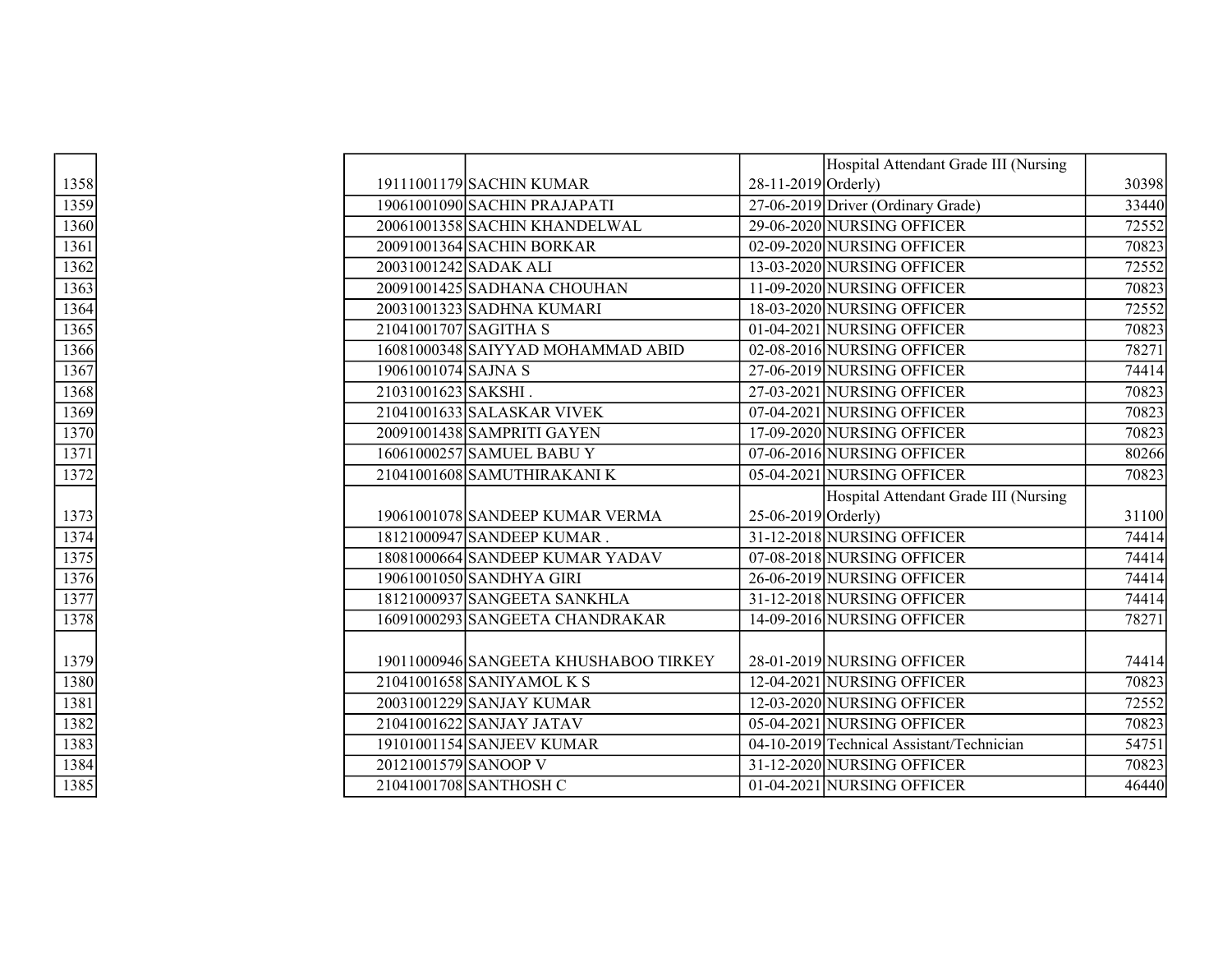| 1386 | 20031001251 SANTOSH KUMARI        | 13-03-2020 NURSING OFFICER               | 72552 |
|------|-----------------------------------|------------------------------------------|-------|
| 1387 | 16051000125 SANTOSH BEHERA        | 11-05-2016 NURSING OFFICER               | 80266 |
| 1388 | 16081000350 SAPAN BANSRIAR        | 01-08-2016 NURSING OFFICER               | 78271 |
| 1389 | 17021000418 SAPNA NAIR            | 17-02-2017 NURSING OFFICER               | 78271 |
| 1390 | 19091001140 SARASWATI CHNANDRAKAR | 05-09-2019 SENIOR NURSING OFFICER        | 76276 |
| 1391 | 17021000411 SARITA SURYAVANSHI    | 08-02-2017 NURSING OFFICER               | 80377 |
| 1392 | 16081000307 SARITA JHODE          | 30-08-2016 NURSING OFFICER               | 76165 |
| 1393 | 20091001399 SARITA DUNGDUNG       | 04-09-2020 NURSING OFFICER               | 70823 |
| 1394 | 16091000303 SARLA SINGH           | 10-09-2016 NURSING OFFICER               | 78271 |
| 1395 | 16061000258 SAROJANI BANJARE      | 12-03-2019 SENIOR NURSING OFFICER        | 78271 |
| 1396 | 18121000948 SAROJANI KATHERIA     | 31-12-2018 NURSING OFFICER               | 74414 |
| 1397 | 19061001073 SARUNI KURREY         | 28-06-2019 NURSING OFFICER               | 74414 |
| 1398 | 20031001280 SATEESH CHANDRA       | 18-03-2020 NURSING OFFICER               | 72552 |
| 1399 | 18121000885 SATHIYAN M            | 31-12-2018 NURSING OFFICER               | 74414 |
|      |                                   | Hospital Attendant Grade III (Nursing    |       |
| 1400 | 19071001091 SATISH SUDAM BAGDE    | 04-07-2019 Orderly)                      | 30398 |
| 1401 | 20031001309 SATYAPRAKASH MOURYA   | 17-03-2020 NURSING OFFICER               | 70213 |
| 1402 | 16081000238 SAURABH NETAM         | 04-08-2016 NURSING OFFICER               | 78271 |
| 1403 | 20031001324 SAURABH MEENA         | 09-03-2020 NURSING OFFICER               | 72552 |
| 1404 | 20061001348 SAVITA DUDWE          | 23-06-2020 NURSING OFFICER               | 72552 |
| 1405 | 20091001499 SAVITA BHATI          | 19-09-2020 NURSING OFFICER               | 70823 |
| 1406 | 16091000316 SEEMA VERMA           | 07-09-2016 NURSING OFFICER               | 76165 |
| 1407 | 13092000024 SEEMA SAHU            | 02-08-2016 NURSING OFFICER               | 78271 |
| 1408 | 20091001479 SEETHARAMAN R         | 18-09-2020 NURSING OFFICER               | 70823 |
| 1409 | 20113001941 SHAFNA TP             | 05-11-2020 Nursing officer (Contractual) | 27000 |
| 1410 | 18101000760 SHAHNAZ QURESHI       | 22-10-2018 NURSING OFFICER               | 74414 |
| 1411 | 16081000172 SHAIL LAKRA           | 03-08-2016 NURSING OFFICER               | 78271 |
| 1412 | 20031001222 SHAILENDRA KUMAR      | 12-03-2020 NURSING OFFICER               | 72552 |
| 1413 | 20061001338 SHAITAN MEENA         | 18-06-2020 NURSING OFFICER               | 72552 |
| 1414 | 20061001339 SHAITAN BADIYASAR     | 17-06-2020 NURSING OFFICER               | 72552 |
| 1415 | 20031001296 SHAITANA RAM          | 09-03-2020 NURSING OFFICER               | 72552 |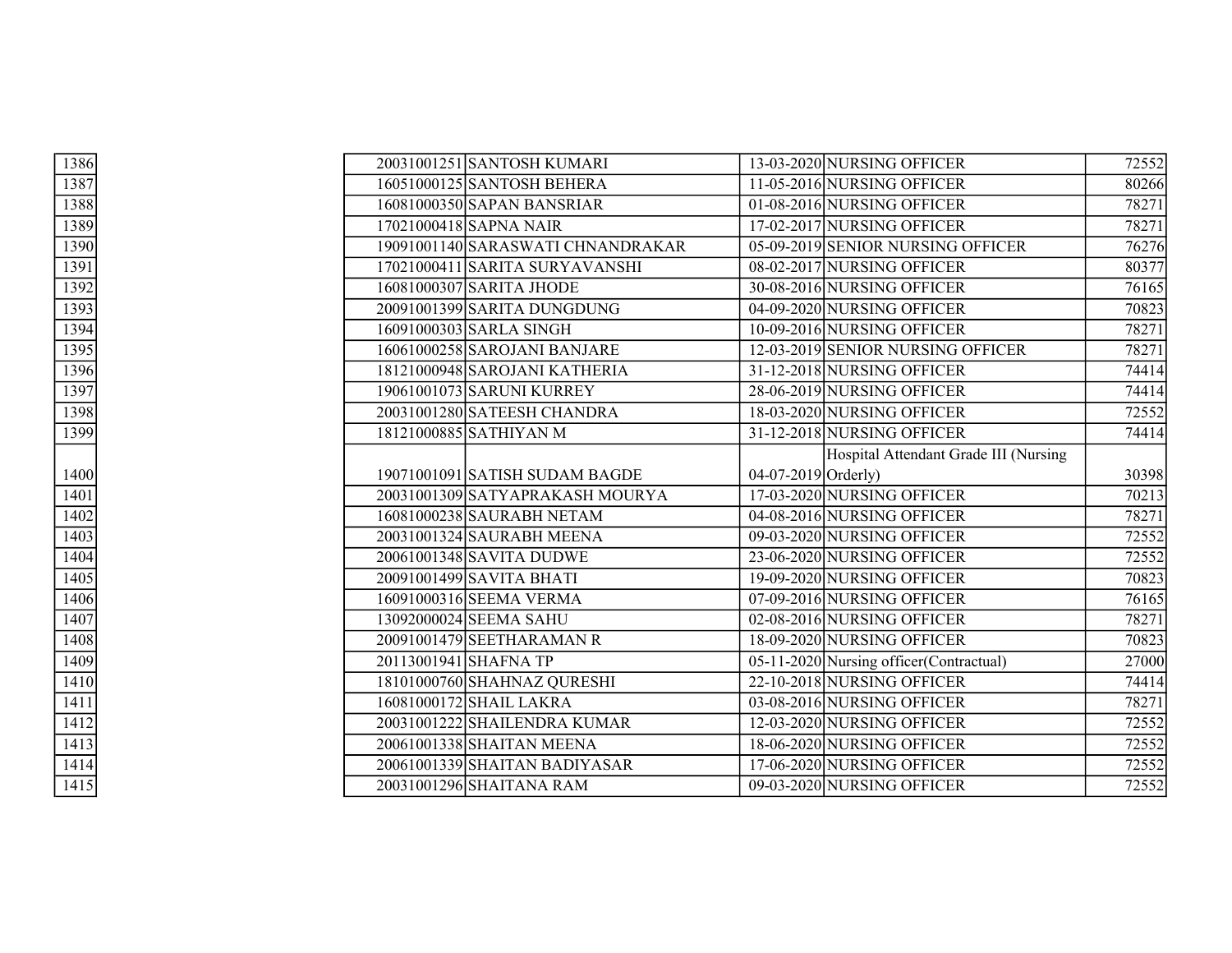| 1416 |  | 18101000781 SHAKUNTALA BHARDWAJ   |                           | 22-10-2018 NURSING OFFICER                  | 74414 |
|------|--|-----------------------------------|---------------------------|---------------------------------------------|-------|
| 1417 |  | 17101000443 SHALINI SOREN         | 09-10-2017 Dietician      |                                             | 71376 |
| 1418 |  | 21041001679 SHALINI MINZ          |                           | 07-04-2021 NURSING OFFICER                  | 53089 |
| 1419 |  | 18071000706 SHAMARTHI DATTA       |                           | 31-07-2018 NURSING OFFICER                  | 74414 |
| 1420 |  | 20101001526 SHANKAR CHOUDHARY     |                           | 20-10-2020 NURSING OFFICER                  | 70823 |
| 1421 |  | 16091000313 SHANTI TOPPO          |                           | 01-11-2019 Assistant Nursing Superintendent | 90086 |
| 1422 |  | 20031001297 SHARAD AGRAWAL        |                           | 23-03-2020 NURSING OFFICER                  | 72552 |
| 1423 |  | 17031000420 SHARANABASAPPA DAMBAL |                           | 31-03-2017 NURSING OFFICER                  | 78271 |
| 1424 |  | 16061000268 SHARANAPPA DASHAVANT  |                           | 02-06-2016 NURSING OFFICER                  | 80266 |
| 1425 |  | 19041001005 SHARDA WAGHADE        |                           | 02-04-2019 Lab Attendants Grade II          | 33440 |
| 1426 |  | 20091001415 SHARDA KASHYAP        |                           | 14-09-2020 NURSING OFFICER                  | 70823 |
| 1427 |  | 19111001166 SHARWAN SINGH         |                           | 09-11-2019 Assistant Nursing Superintendent | 90086 |
|      |  |                                   |                           | Hospital Attendant Grade III (Nursing       |       |
| 1428 |  | 19061001030 SHASHI KANT KUMAR     | 22-06-2019 Orderly)       |                                             | 31100 |
| 1429 |  | 21041001682 SHASHIKALA.           |                           | 06-04-2021 NURSING OFFICER                  | 70823 |
| 1430 |  | 20093001871 SHAUMY SHAJI          |                           | 25-09-2020 Nursing officer (Contractual)    | 27000 |
| 1431 |  | 20103001884 SHEELU YADAV          |                           | 05-10-2020 Nursing officer (Contractual)    | 27000 |
| 1432 |  | 21041001702 SHERRYMOL PP          |                           | 15-04-2021 NURSING OFFICER                  | 70823 |
| 1433 |  | 17021000391 SHIBA JOHNIE          |                           | 08-02-2017 NURSING OFFICER                  | 78271 |
| 1434 |  | 21031001684 SHIBY ABRAHAM         |                           | 31-03-2021 NURSING OFFICER                  | 70823 |
| 1435 |  | 17021000407 SHIJO KORAPPILLIL     |                           | 28-02-2017 NURSING OFFICER                  | 78271 |
| 1436 |  | 16081000163 SHIKHA NISHANT PAGARE |                           | 10-08-2016 NURSING OFFICER                  | 78271 |
| 1437 |  | 20091001392 SHIKHA SAMUEL         |                           | 03-09-2020 NURSING OFFICER                  | 70823 |
| 1438 |  | 19031000993 SHILNA T P            |                           | 12-03-2019 SENIOR NURSING OFFICER           | 48788 |
| 1439 |  | 17021000387 SHIV DHAKER           |                           | 09-02-2017 NURSING OFFICER                  | 80377 |
| 1440 |  | 20091001436 SHIV KUSHWAH          |                           | 16-09-2020 NURSING OFFICER                  | 70823 |
|      |  |                                   |                           | Hospital Attendant Grade III (Nursing       |       |
| 1441 |  | 19061001015 SHIV LAHARI MEENA     | $21 - 06 - 2019$ Orderly) |                                             | 31100 |
|      |  |                                   |                           | Hospital Attendant Grade III (Nursing       |       |
| 1442 |  | 19061001051 SHIVANI KUMARI        | 15-06-2019 Orderly)       |                                             | 27500 |
| 1443 |  | 20103001916 SHIVANI SARAF         |                           | 06-10-2020 Nursing officer (Contractual)    | 27000 |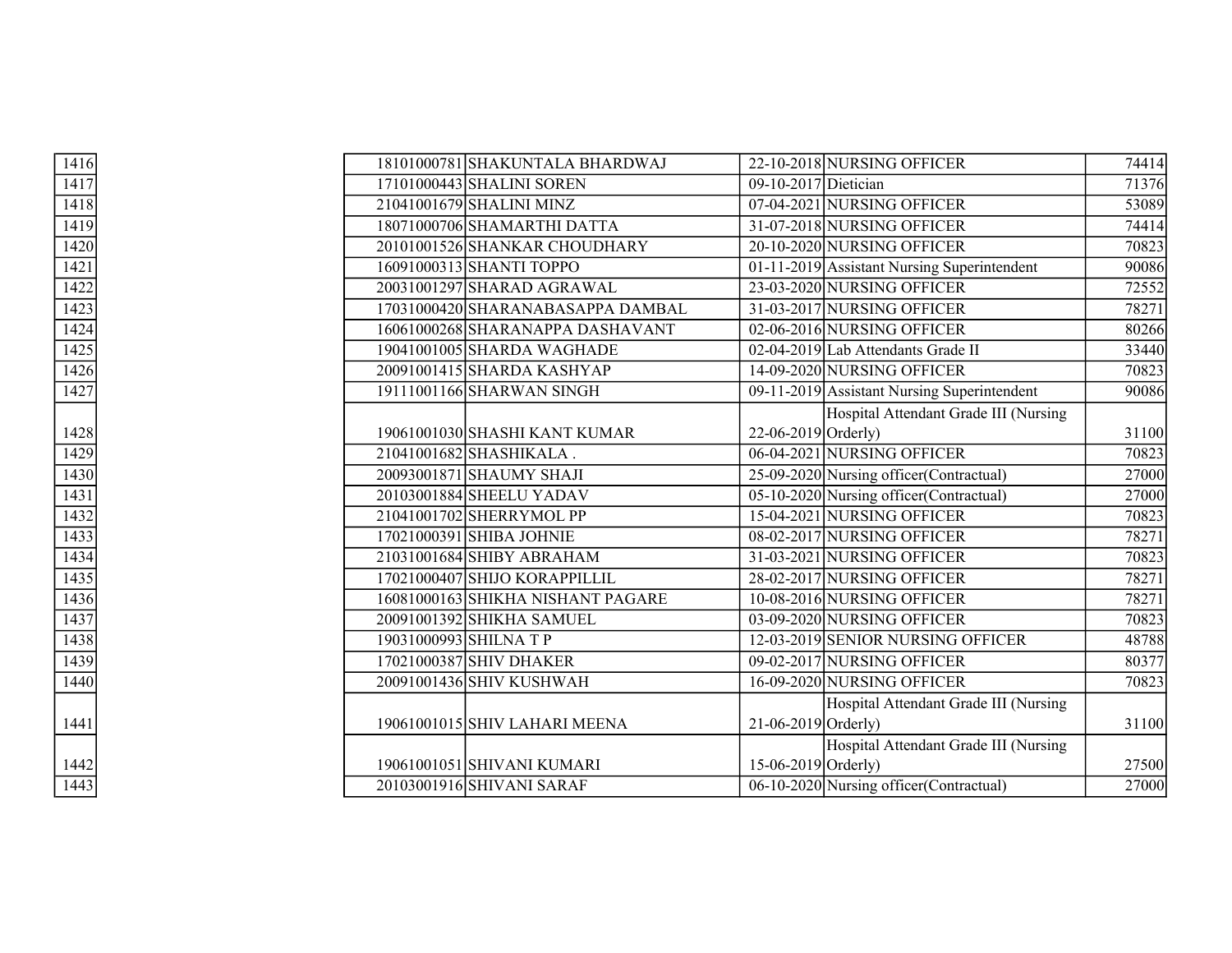| 1444 |                   | 18081000653 SHOBHA ROSE              |                       | 10-08-2018 NURSING OFFICER               | 74414 |
|------|-------------------|--------------------------------------|-----------------------|------------------------------------------|-------|
| 1445 |                   | 20111001557 SHRAVAN MEENA            |                       | 24-11-2020 NURSING OFFICER               | 70823 |
|      |                   |                                      |                       | <b>Technical Officer (Technical</b>      |       |
| 1446 |                   | 15063000132 Shreeti Sharma           |                       | $12-06-2015$ Supervisor)                 | 56488 |
| 1447 |                   | 16091000315 SHRINIVAS KULKARNI       |                       | 03-09-2016 NURSING OFFICER               | 78271 |
| 1448 |                   | 20091001401 SHUBHAM PRAKASH          |                       | 11-09-2020 NURSING OFFICER               | 70823 |
| 1449 |                   | 21041001641 SHYJINI C J              |                       | 13-04-2021 NURSING OFFICER               | 70823 |
| 1450 |                   | 13112000025 Shyni S. S               |                       | 11-09-2013 Nursing officer (Contractual) | 59952 |
| 1451 |                   | 15032000136 Sithara Thomas           |                       | 27-03-2015 Nursing officer (Contractual) | 56488 |
| 1452 |                   | 16081000332 SIVA RAMA KRISHNA SAKURU |                       | 04-08-2016 NURSING OFFICER               | 78271 |
| 1453 |                   | 20091001485 SIVANNAGARI VINODKUMAR   |                       | 15-09-2020 NURSING OFFICER               | 70823 |
| 1454 |                   | 21041001638 SIVARANJINI A            |                       | 09-04-2021 NURSING OFFICER               | 70823 |
| 1455 |                   | 16081000205 SMITA WANY               |                       | 01-08-2016 NURSING OFFICER               | 78271 |
| 1456 |                   | 21041001668 SMRITI VERMA             |                       | 05-04-2021 NURSING OFFICER               | 70823 |
| 1457 |                   | 21041001621 SNEHA BOMBLE             |                       | 07-04-2021 NURSING OFFICER               | 70823 |
| 1458 |                   | 18101000794 SOHAN LAL KUMAWAT        |                       | 22-10-2018 NURSING OFFICER               | 74414 |
| 1459 |                   | 20091001390 SOMASHEKARA TK           |                       | 08-09-2020 NURSING OFFICER               | 70823 |
| 1460 |                   | 21051001715 SONAL SANGEETA           |                       | 17-05-2021 NURSING OFFICER               | 34269 |
| 1461 |                   | 19061001033 SONAM MASIH              |                       | 14-06-2019 NURSING OFFICER               | 70446 |
| 1462 |                   | 20031001320 SONAM CHAUHAN            |                       | 21-03-2020 NURSING OFFICER               | 72552 |
| 1463 |                   | 20103001931 SONI SANGAM              |                       | 05-10-2020 Nursing officer (Contractual) | 27000 |
| 1464 |                   | 20093001867 SONIA KURIAN             |                       | 28-09-2020 Nursing officer (Contractual) | 27000 |
| 1465 |                   | 18091000708 SONU BALWADA             |                       | 01-09-2018 NURSING OFFICER               | 74414 |
|      |                   |                                      |                       | Hospital Attendant Grade III (Nursing    |       |
| 1466 |                   | 19061001008 SONVEER.                 | 17-06-2019 $Orderly)$ |                                          | 31100 |
| 1467 |                   | 18061000595 SOUMYA M                 |                       | 30-06-2018 NURSING OFFICER               | 76276 |
| 1468 |                   | 16081000208 SPANDANA PARLAPELLI      |                       | 03-08-2016 NURSING OFFICER               | 78271 |
| 1469 | 20101001531 SREE. |                                      |                       | 21-10-2020 NURSING OFFICER               | 59631 |
| 1470 |                   | 21041001672 SREELEKSHMI A            |                       | 07-04-2021 NURSING OFFICER               | 70823 |
| 1471 |                   | 21041001680 SRISHTI DHRUW            |                       | 07-04-2021 NURSING OFFICER               | 70823 |
| 1472 |                   | 16051000289 SRUTHY D.                |                       | 11-05-2016 NURSING OFFICER               | 78160 |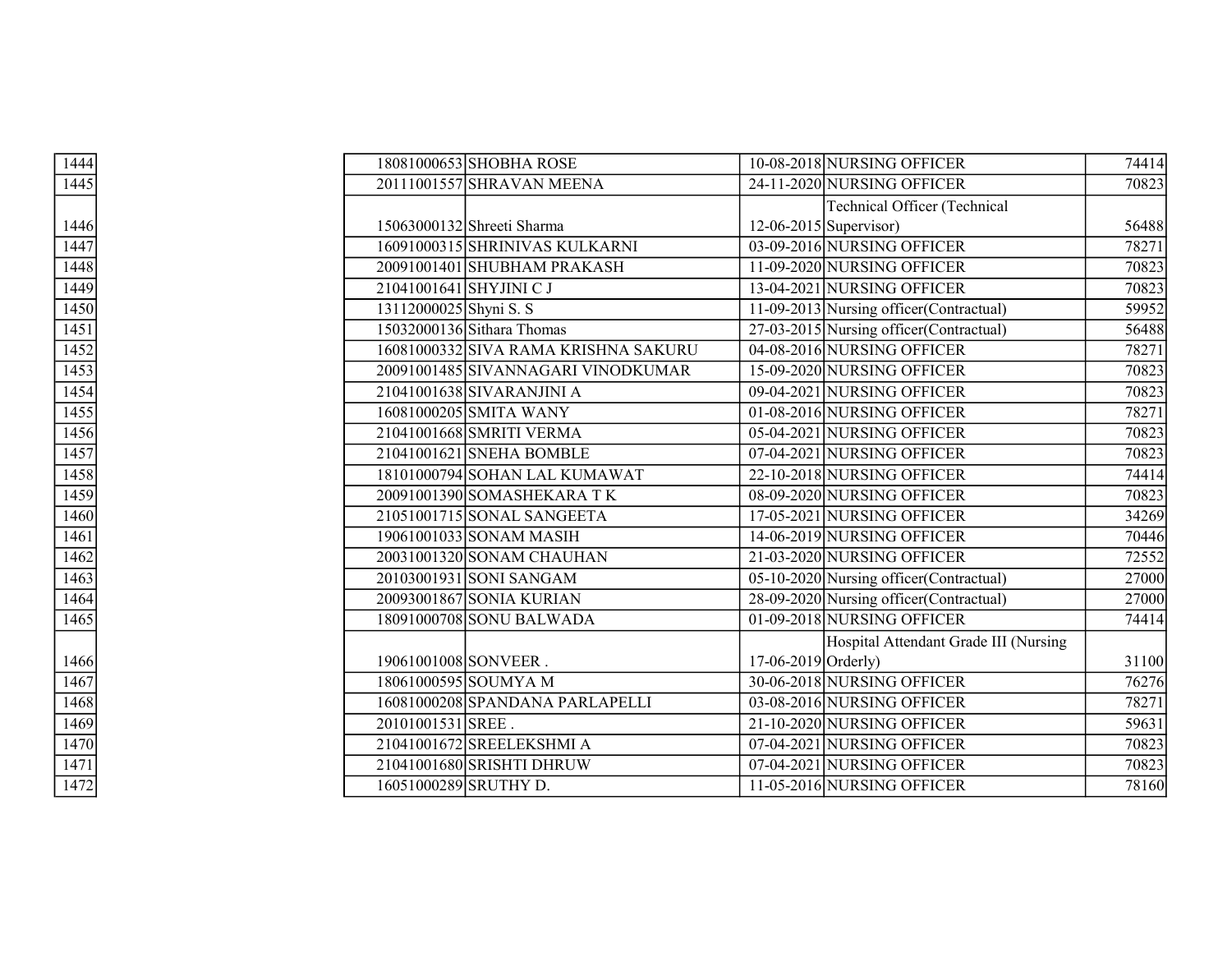| 1473 |                        | 16081000183 SRUTHYMOL S          |                       | 18-08-2016 NURSING OFFICER                  | 78271 |
|------|------------------------|----------------------------------|-----------------------|---------------------------------------------|-------|
| 1474 |                        | 18121000894 SUBASHINI S          |                       | 31-12-2018 NURSING OFFICER                  | 74414 |
| 1475 |                        | 20091001474 SUBH YADAV           |                       | 15-09-2020 NURSING OFFICER                  | 70823 |
|      |                        |                                  |                       | Hospital Attendant Grade III (Nursing       |       |
| 1476 |                        | 19061001100 SUBHASH MAHALA       | $27-06-2019$ Orderly) |                                             | 31100 |
| 1477 |                        | 20031001265 SUCHI SNEHI LAKRA    |                       | 20-03-2020 NURSING OFFICER                  | 72552 |
| 1478 |                        | 16081000234 SUCHITA KANTI KUJUR  |                       | 03-08-2016 NURSING OFFICER                  | 78271 |
| 1479 | 15082000152 Sudheesh T |                                  |                       | 04-08-2015 Nursing officer (Contractual)    | 56488 |
| 1480 |                        | 16081000277 SUGANYA PANEERSELVAM |                       | 12-08-2016 NURSING OFFICER                  | 78271 |
| 1481 |                        | 16081000190 SUJANA TIRKEY        |                       | 18-08-2016 NURSING OFFICER                  |       |
| 1482 |                        | 20091001426 SUKH SALVI           |                       | 12-09-2020 NURSING OFFICER                  | 70823 |
| 1483 |                        | 18071000624 SULU SUSAN RAJAN     |                       | 24-07-2018 NURSING OFFICER                  | 74414 |
| 1484 |                        | 19121001176 SUMEDH LEMLE         |                       | 13-12-2019 Assistant Nursing Superintendent | 90086 |
| 1485 |                        | 19061000993 SUMESH C             |                       | 07-06-2019 SENIOR NURSING OFFICER           | 78271 |
| 1486 |                        | 17021000404 SUMESH S.            |                       | 23-02-2017 NURSING OFFICER                  | 78271 |
| 1487 | 16051000106 Sumi Mary  |                                  |                       | 11-05-2016 NURSING OFFICER                  | 80266 |
| 1488 |                        | 20091001410 SUMIT PAL            |                       | 14-09-2020 NURSING OFFICER                  | 70823 |
| 1489 | 17021000406 SUMITRA.   |                                  |                       | 23-02-2017 NURSING OFFICER                  | 76165 |
| 1490 |                        | 13092000026 Sunil Bairwa         |                       | 13-09-2013 Nursing officer (Contractual)    | 59952 |
| 1491 |                        | 14032000059 Sunil Tipparapu      |                       | 28-03-2014 Nursing officer (Contractual)    | 58192 |
|      |                        |                                  |                       | Hospital Attendant Grade III (Nursing       |       |
| 1492 |                        | 19061001025 SUNIL KUMAR YADAV    | 17-06-2019 Orderly)   |                                             | 31100 |
| 1493 | 19011000892 SUNITA     |                                  |                       | 09-01-2019 NURSING OFFICER                  | 74414 |
| 1494 |                        | 18121000932 SUNITA DEEP          |                       | 31-12-2018 NURSING OFFICER                  | 74414 |
| 1495 |                        | 16081000224 SUNITA KUMARI        |                       | 03-08-2016 NURSING OFFICER                  | 78271 |
| 1496 | 20091001448 SUNITA.    |                                  |                       | 10-09-2020 NURSING OFFICER                  | 70823 |
| 1497 |                        | 20091001460 SUNITA KUMARI        |                       | 21-09-2020 NURSING OFFICER                  | 70823 |
| 1498 |                        | 20091001500 SUNITA YADAV         |                       | 18-09-2020 NURSING OFFICER                  | 70823 |
| 1499 |                        | 21041001655 SUNITA DEVI          |                       | 10-04-2021 NURSING OFFICER                  | 70823 |
| 1500 | 19071001110 SUNU S     |                                  |                       | 09-07-2019 NURSING OFFICER                  | 72552 |
| 1501 |                        | 20103001918 SUPRABHA.            |                       | 01-10-2020 Nursing officer (Contractual)    | 27000 |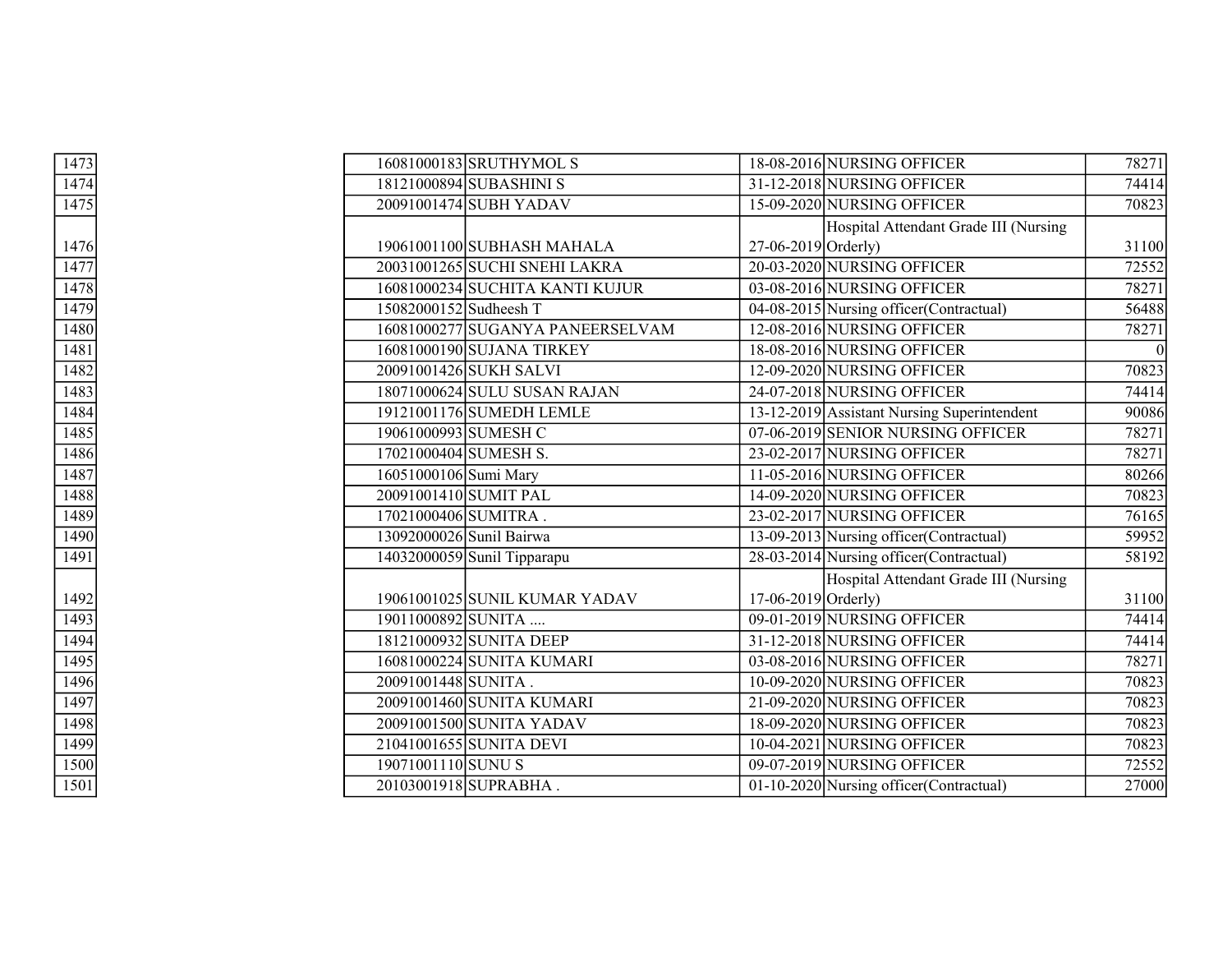| 1502 |                    | 17021000409 SUPRIYA DAXINI     |                     | 11-02-2017 NURSING OFFICER            | 78271 |
|------|--------------------|--------------------------------|---------------------|---------------------------------------|-------|
| 1503 |                    | 16051000112 SUPRIYA MAHTO      |                     | 11-05-2016 NURSING OFFICER            | 80266 |
| 1504 |                    | 21041001616 SURAJ SHARMA       |                     | 05-04-2021 NURSING OFFICER            | 70823 |
|      |                    |                                |                     | Hospital Attendant Grade III (Nursing |       |
| 1505 |                    | 19061001046 SURENDER KUMAR     | 15-06-2019 Orderly) |                                       | 31100 |
| 1506 |                    | 20091001437 SURENDRAN S R      |                     | 16-09-2020 NURSING OFFICER            | 70823 |
|      |                    |                                |                     | Hospital Attendant Grade III (Nursing |       |
| 1507 |                    | 19061001013 SURESH KUMAR       | 20-06-2019 Orderly) |                                       | 31100 |
| 1508 |                    | 18121000899 SURESH KUMAR YADAV |                     | 31-12-2018 NURSING OFFICER            | 74414 |
| 1509 |                    | 16081000241 SURESH KUMAR       |                     | 05-08-2016 NURSING OFFICER            | 78271 |
| 1510 |                    | 21031001604 SURESH KUMARI      |                     | 27-03-2021 NURSING OFFICER            | 70823 |
| 1511 |                    | 18061000536 SURESH KUMAR YADAV |                     | 18-06-2018 NURSING OFFICER            | 76276 |
| 1512 |                    | 18121000922 SURYA KANT         |                     | 31-12-2018 NURSING OFFICER            | 74414 |
| 1513 |                    | 18101000758 SURYA BHAN SINGH   |                     | 22-10-2018 NURSING OFFICER            | 74414 |
| 1514 |                    | 16091000300 SUSHMA KUMARI      |                     | 14-09-2016 NURSING OFFICER            | 78271 |
| 1515 |                    | 20091001403 SUSHMA.            |                     | 11-09-2020 NURSING OFFICER            | 59740 |
| 1516 |                    | 19061001109 SWAPNIL SRIVASTAVA |                     | 26-06-2019 NURSING OFFICER            | 74414 |
| 1517 |                    | 17021000394 SWATI BAROLIA      |                     | 08-02-2017 NURSING OFFICER            | 78271 |
| 1518 |                    | 16051000127 SWATI JACOB        |                     | 11-05-2016 NURSING OFFICER            | 80266 |
| 1519 | 20031001255 SWATI. |                                |                     | 19-03-2020 NURSING OFFICER            | 72552 |
| 1520 |                    | 20091001446 SYAMRAJ R S        |                     | 17-09-2020 NURSING OFFICER            | 66390 |
| 1521 |                    | 16081000192 T.ANAND RAO        |                     | 01-08-2016 NURSING OFFICER            | 78271 |
| 1522 |                    | 20091001420 TAJ AHMED          |                     | 11-09-2020 NURSING OFFICER            | 70823 |
| 1523 |                    | 18081000669 TAMANNA PRAVEEN    |                     | 07-08-2018 NURSING OFFICER            | 74414 |
| 1524 |                    | 18071000639 TANUJA BADWAL      |                     | 31-07-2018 NURSING OFFICER            | 74414 |
| 1525 |                    | 20121001564 TANUSHREE BEHERA   |                     | 19-12-2020 NURSING OFFICER            | 70823 |
| 1526 |                    | 21041001705 TARIKA DEWANGAN    |                     | 03-04-2021 NURSING OFFICER            | 70823 |
|      |                    |                                |                     | Hospital Attendant Grade III (Nursing |       |
| 1527 |                    | 19061001057 TARUN BHARAT YADAV | 27-06-2019 Orderly) |                                       | 31100 |
| 1528 |                    | 20101001535 TEENA JOHN         |                     | 22-10-2020 NURSING OFFICER            | 70823 |
| 1529 |                    | 20091001481 TEJAWATI Y         |                     | 23-09-2020 NURSING OFFICER            | 70823 |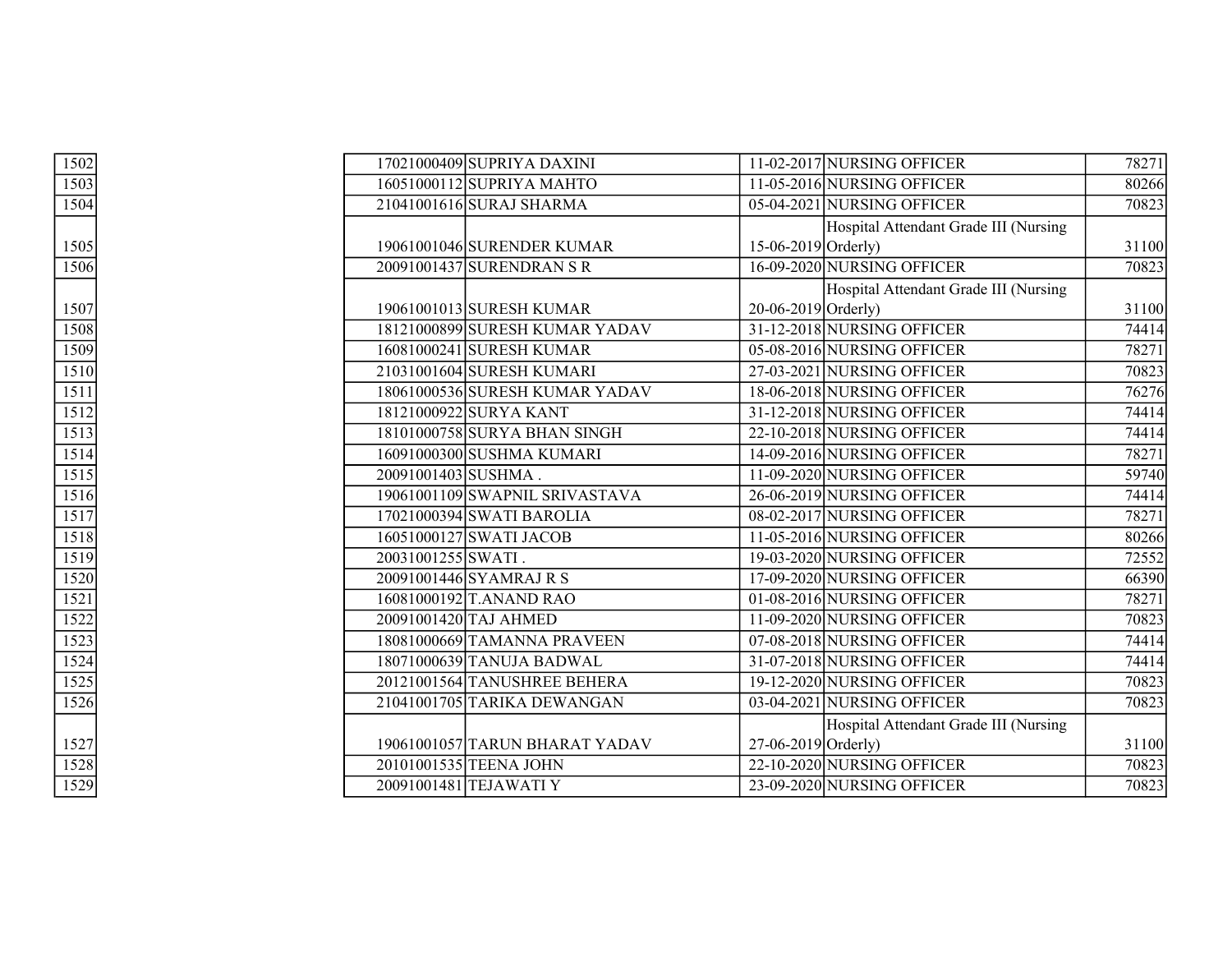| 1530 | 20101001537 TEJPAL MEENA         | 19-10-2020 NURSING OFFICER                  | 70823 |
|------|----------------------------------|---------------------------------------------|-------|
| 1531 | 19071001123 THUSHARA T NAIR      | 05-07-2019 SENIOR NURSING OFFICER           | 76276 |
| 1532 | 16081000331 TIKAM CHAND          | 09-08-2016 NURSING OFFICER                  | 78271 |
| 1533 | 20121001581 TILAK KULDEEP        | 19-12-2020 NURSING OFFICER                  | 70823 |
| 1534 | 17021000413 TILESHWARI.          | 22-02-2017 NURSING OFFICER                  | 78271 |
| 1535 | 20103001889 TINKAL.              | 05-10-2020 Nursing officer(Contractual)     | 27000 |
| 1536 | 16081000342 TINU CHIMANKAR       | 10-08-2016 NURSING OFFICER                  | 78271 |
| 1537 | 13112000027 TOMESH KUMAR         | 07-02-2017 NURSING OFFICER                  | 78271 |
| 1538 | 21041001610 TUSHAR HARWANI       | 06-04-2021 NURSING OFFICER                  | 70823 |
| 1539 | 18101000779 UDAY SAMUEL BAGE     | 22-10-2018 NURSING OFFICER                  | 74414 |
| 1540 | 20091001444 ULLAS M S            | 17-09-2020 NURSING OFFICER                  | 70823 |
| 1541 | 16081000173 UMA PATEL            | 19-08-2016 NURSING OFFICER                  | 78271 |
| 1542 | 18061000603 UMARDDIN MOHAMMADDIN | 28-06-2018 NURSING OFFICER                  | 76276 |
| 1543 | 18101000753 UMASHANKAR.          | 22-10-2018 NURSING OFFICER                  | 74414 |
| 1544 | 20031001270 UMESH KAGRA          | 24-03-2020 NURSING OFFICER                  | 72552 |
| 1545 | 20091001382 UMESH RANA           | 07-09-2020 NURSING OFFICER                  | 70823 |
| 1546 | 20031001217 UMESH CHANDRA PANDEY | 09-03-2020 NURSING OFFICER                  | 72552 |
| 1547 | 15032000163 Upma Toppo           | 31-03-2015 Nursing officer (Contractual)    | 56488 |
| 1548 | 21041001681 URVASHI VERMA        | 06-04-2021 NURSING OFFICER                  | 48656 |
| 1549 | 17021000390 USHA DESHMUKH        | 11-02-2017 NURSING OFFICER                  | 78271 |
| 1550 | 20091001447 USHA.                | 04-09-2020 NURSING OFFICER                  | 59740 |
| 1551 | 16081000345 V SENTHIL KUMARAN    | 03-08-2016 NURSING OFFICER                  | 78271 |
| 1552 | 19121001177 VADIVELAN M          | 07-12-2019 Assistant Nursing Superintendent | 90086 |
| 1553 | 13092000028 VARSHA VERMA         | 02-08-2016 NURSING OFFICER                  | 78271 |
| 1554 | 18101000748 VARSHAKS             | 22-10-2018 NURSING OFFICER                  | 74414 |
| 1555 | 20091001501 VASUNDHARA SINGH     | 22-09-2020 NURSING OFFICER                  | 70823 |
| 1556 | 20111001553 VED VYAS             | 24-11-2020 NURSING OFFICER                  | 70823 |
| 1557 | 20091001375 VELMURUGAN M         | 08-09-2020 NURSING OFFICER                  | 70823 |
| 1558 | 20091001478 VENKATAPATHY A       | 18-09-2020 NURSING OFFICER                  | 70823 |
| 1559 | 16081000323 VENUKA DEWANGAN      | 12-08-2016 NURSING OFFICER                  | 78271 |
| 1560 | 18121000911 VERITY KHARBUDON     | 31-12-2018 NURSING OFFICER                  | 74414 |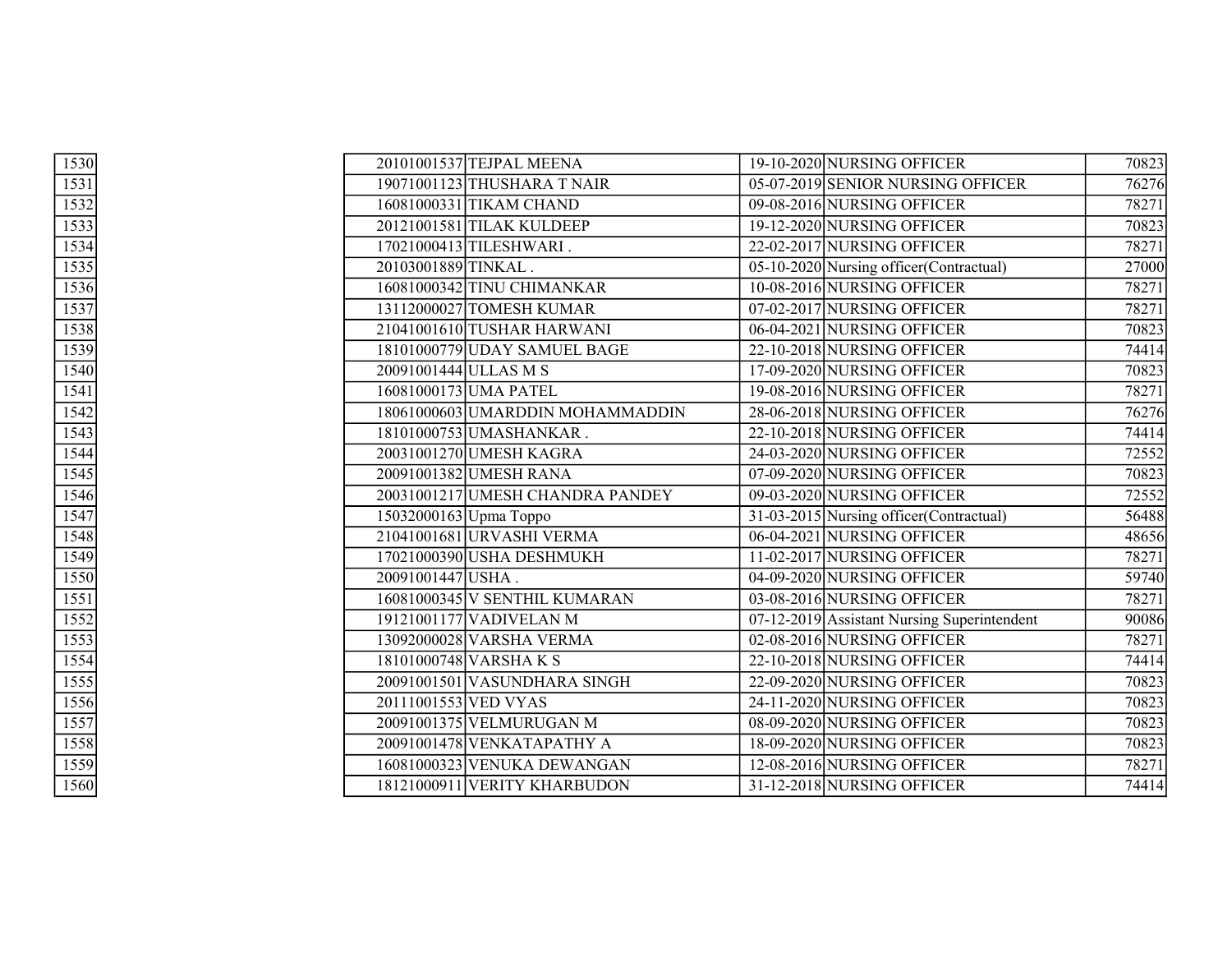| 1561 |                     | 20061001336 VIBHA HIRWANI         |                       | 01-06-2020 NURSING OFFICER            | 72552 |
|------|---------------------|-----------------------------------|-----------------------|---------------------------------------|-------|
| 1562 |                     | 18101000759 VIBHOR JAGAT          |                       | 22-10-2018 NURSING OFFICER            | 74414 |
| 1563 |                     | 18061000547 VIBHUTI VAIDYA        |                       | 26-06-2018 NURSING OFFICER            | 76276 |
| 1564 |                     | 16081000328 VICTOR SINGH          |                       | 05-08-2016 NURSING OFFICER            | 78271 |
| 1565 |                     | 16051000256 VICTOR JAI KUMAR PANI |                       | 11-05-2016 NURSING OFFICER            | 80266 |
| 1566 |                     | 16081000329 VICTORIA CHANU        |                       | 22-08-2016 NURSING OFFICER            | 78271 |
| 1567 |                     | 21051001714 VIDHYAMOL S           |                       | 18-05-2021 NURSING OFFICER            | 31984 |
| 1568 |                     | 21041001605 VIDYA BAGHEL          |                       | 03-04-2021 NURSING OFFICER            | 70823 |
| 1569 |                     | 19061001019 VIDYANANDA PRABHU     |                       | 14-06-2019 NURSING OFFICER            | 74414 |
|      |                     |                                   |                       | Hospital Attendant Grade III (Nursing |       |
| 1570 |                     | 19061001028 VIJAY DANDARE         | 20-06-2019 Orderly)   |                                       | 27500 |
| 1571 |                     | 16081000165 VIJAY KUMAR           |                       | 02-08-2016 NURSING OFFICER            | 78271 |
| 1572 |                     | 16051000133 VIJAY KUMAR SAVALSONG |                       | 11-05-2016 NURSING OFFICER            | 80266 |
| 1573 |                     | 20031001249 VIJAY KUMAR CHOUHAN   |                       | 11-03-2020 NURSING OFFICER            | 72552 |
| 1574 |                     | 18101000726 VIJAY PRAKASH DHAKA   |                       | 08-10-2018 NURSING OFFICER            | 74414 |
| 1575 |                     | 18101000792 VIJAYA KUMAR M.B      |                       | 22-10-2018 NURSING OFFICER            | 74414 |
| 1576 |                     | 20061001345 VIJAYLAXMI.           |                       | 23-06-2020 NURSING OFFICER            | 72552 |
| 1577 |                     | 18101000769 VIJAYPAL.             |                       | 22-10-2018 NURSING OFFICER            | 74414 |
| 1578 | 20121001571 VIJETA. |                                   |                       | 15-12-2020 NURSING OFFICER            | 70823 |
| 1579 |                     | 17021000389 VIJITA SINUP          |                       | 07-02-2017 NURSING OFFICER            | 78271 |
| 1580 |                     | 20091001389 VIKAS SINDHWAL        |                       | 11-09-2020 NURSING OFFICER            | 70823 |
| 1581 |                     | 21041001618 VIKAS PORWAL          |                       | 05-04-2021 NURSING OFFICER            | 70823 |
| 1582 |                     | 20031001291 VIKAS KUMAR SHARMA    |                       | 17-03-2020 NURSING OFFICER            | 72552 |
| 1583 |                     | 18101000813 VIKRAM CHOUDHARY      |                       | 22-10-2018 NURSING OFFICER            | 74414 |
| 1584 |                     | 20091001402 VIKRAM MALI           |                       | 11-09-2020 NURSING OFFICER            | 70823 |
| 1585 |                     | 20091001454 VIKRAM SINGH          |                       | 12-09-2020 NURSING OFFICER            | 70823 |
| 1586 |                     | 20091001489 VIKRAM JAT            |                       | 11-09-2020 NURSING OFFICER            | 70823 |
| 1587 |                     | 20091001461 VIMAL BARIA           |                       | 21-09-2020 NURSING OFFICER            | 70823 |
|      |                     |                                   |                       | Hospital Attendant Grade III (Nursing |       |
| 1588 |                     | 19061001005 VIMAL KUMAR MEENA     | $14-06-2019$ Orderly) |                                       | 27500 |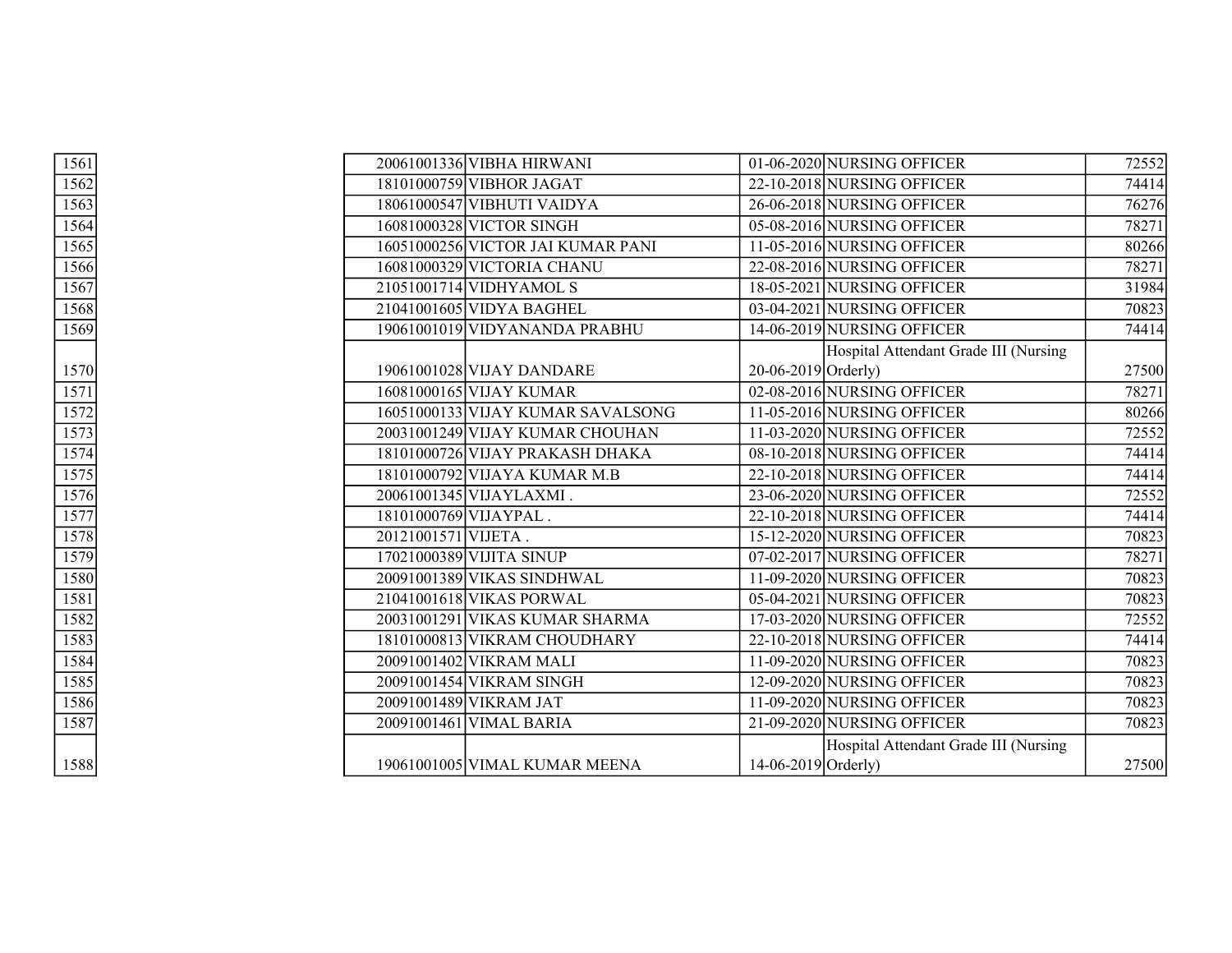|      |                          |                                       |                       | Hospital Attendant Grade III (Nursing    |        |
|------|--------------------------|---------------------------------------|-----------------------|------------------------------------------|--------|
| 1589 |                          | 19061001085 VINAY MEENA               | $25-06-2019$ Orderly) |                                          | 31100  |
| 1590 |                          | 21041001696 VINEETA AHIRWAR           |                       | 15-04-2021 NURSING OFFICER               | 70823  |
| 1591 | 14032000077 Vinita Dayal |                                       |                       | 26-03-2014 Nursing officer(Contractual)  | 58192  |
| 1592 |                          | 21041001691 VINITA KINDO              |                       | 06-04-2021 NURSING OFFICER               | 129843 |
| 1593 | 15032000127 Vinod Soni   |                                       |                       | 27-03-2015 Nursing officer (Contractual) | 52510  |
| 1594 |                          | 16091000319 VINOD PADAGANUR           |                       | 03-09-2016 NURSING OFFICER               | 78271  |
| 1595 |                          | 16081000344 VINOD KOTHAPALLI          |                       | 04-08-2016 NURSING OFFICER               | 78271  |
| 1596 |                          | 21031001666 VINOD TAK                 |                       | 30-03-2021 NURSING OFFICER               | 70823  |
| 1597 |                          | 18061000545 VINOD KUMAR JAT           |                       | 23-06-2018 NURSING OFFICER               | 76276  |
| 1598 |                          | 20091001435 VIPENDRA KRIPLANI         |                       | 04-09-2020 NURSING OFFICER               | 70823  |
| 1599 | 16081000352 VIPIN P      |                                       |                       | 07-05-2019 SENIOR NURSING OFFICER        | 78271  |
| 1600 | 20031001319 VIPIN.       |                                       |                       | 18-03-2020 NURSING OFFICER               | 72552  |
| 1601 |                          | 16081000304 VIRENDRA SAHU             |                       | 06-08-2016 NURSING OFFICER               | 78271  |
| 1602 |                          | 20031001282 VIRENDRA KUMAR SHARMA     |                       | 20-03-2020 NURSING OFFICER               | 72552  |
| 1603 |                          | 18071000563 VISHAL PARIK              |                       | 05-07-2018 NURSING OFFICER               | 74414  |
| 1604 | 19041001029 VISHOK N     |                                       |                       | 01-04-2019 SENIOR NURSING OFFICER        | 78271  |
| 1605 |                          | 21031001640 VISHWA SHARMA             |                       | 26-03-2021 NURSING OFFICER               | 70823  |
| 1606 |                          | 20031001311 VISHWAMBHAR SHARMA        |                       | 24-03-2020 NURSING OFFICER               | 72552  |
| 1607 |                          | 19061000999 VIVEK KUMBHKAR            |                       | 19-06-2019 Driver (Ordinary Grade)       | 33440  |
| 1608 |                          | 19061001037 VUNNAM SEKHAR             |                       | 17-06-2019 SENIOR NURSING OFFICER        | 78271  |
| 1609 |                          | 16081000220 WASEEM KHAN               |                       | 05-08-2016 NURSING OFFICER               | 78271  |
| 1610 |                          | 20031001275 WASEEM ANJUM              |                       | 20-03-2020 NURSING OFFICER               | 72552  |
| 1611 |                          | 18061000569 YADVENDRA SAINI           |                       | 28-06-2018 NURSING OFFICER               | 76276  |
|      |                          |                                       |                       |                                          |        |
| 1612 |                          | 16051000139 YARAMAREDDY PAVAN KUMAR   |                       | 11-05-2016 NURSING OFFICER               | 80266  |
| 1613 |                          | 18061000540 YARLAGADDA GRACE          |                       | 19-06-2018 NURSING OFFICER               | 76276  |
| 1614 |                          | 21041001685 YASHODA NAG               |                       | 10-04-2021 NURSING OFFICER               | 70823  |
| 1615 |                          | 21041001630 YATENDRA SHARMA           |                       | 07-04-2021 NURSING OFFICER               | 70823  |
|      |                          |                                       |                       |                                          |        |
| 1616 |                          | 20031001227 YENGKHOM SANDHYARANI DEVI |                       | 16-03-2020 NURSING OFFICER               | 72552  |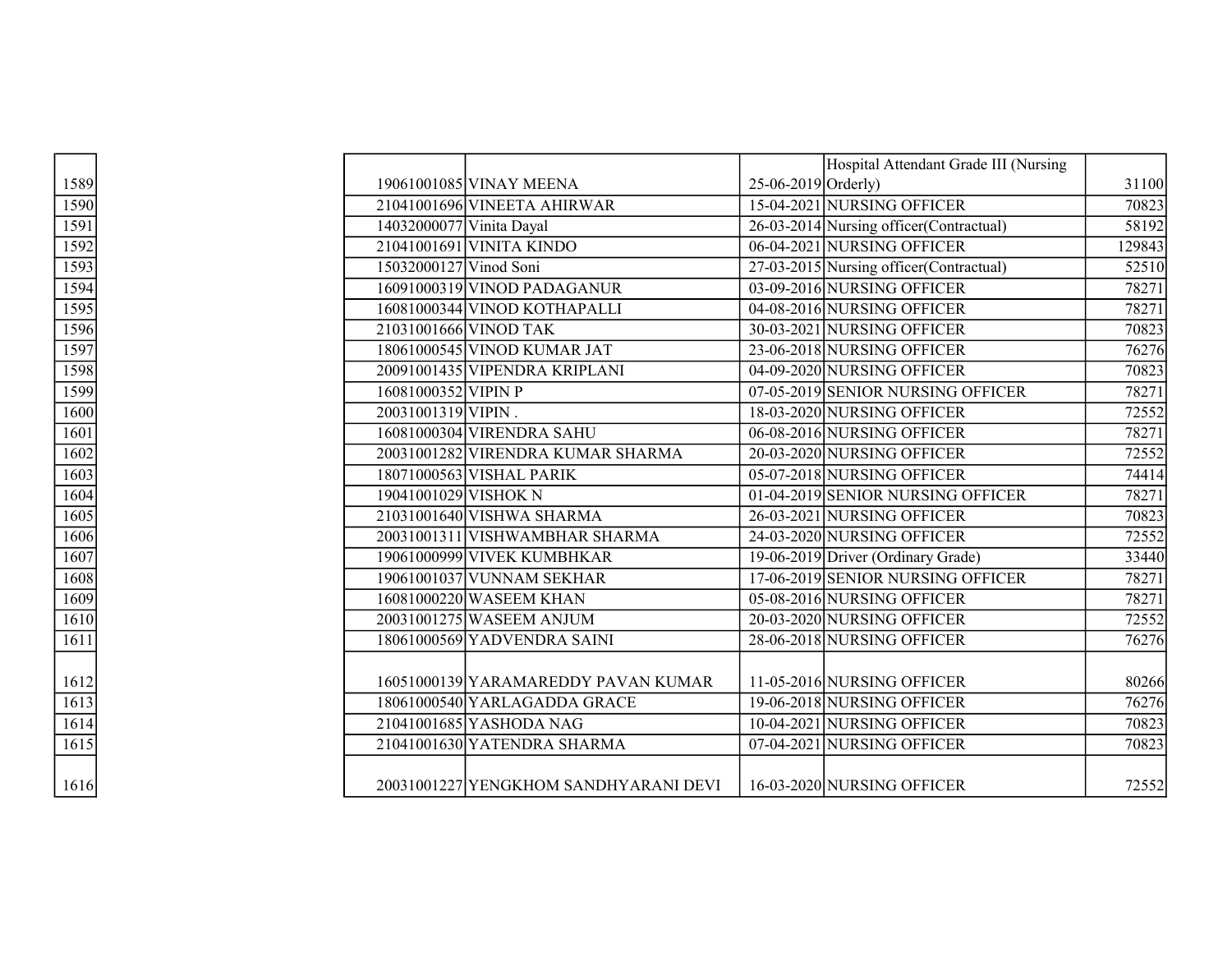| 1617 |                                       | 17021000393 YOGENDRA NAGAR          |                      | 08-02-2017 NURSING OFFICER                        | 70191  |
|------|---------------------------------------|-------------------------------------|----------------------|---------------------------------------------------|--------|
| 1618 |                                       | 16091000301 YOGESH BHARTI           |                      | 02-09-2016 NURSING OFFICER                        | 78271  |
| 1619 |                                       | 20031001307 YOGESH KUMAR            |                      | 17-03-2020 NURSING OFFICER                        | 72552  |
| 1620 |                                       | 20121001560 YOGESH BANKOLIYA        |                      | 11-12-2020 NURSING OFFICER                        | 70823  |
| 1621 |                                       | 20121001558 YOGESH SANKHALA         |                      | 09-12-2020 NURSING OFFICER                        | 70823  |
| 1622 |                                       | 17011000386 YOGESHWARI DEEWAN       |                      | 20-01-2017 NURSING OFFICER                        | 80377  |
| 1623 |                                       | 19061001006 YUDHISHTHIR SHARMA      |                      | 14-06-2019 NURSING OFFICER                        | 74414  |
| 1624 | Hospital Support                      | 14032000063 Abhishek Nair           |                      | 31-03-2014 Nursing officer (Contractual)          | 58192  |
| 1625 |                                       | 16081000232 SRUNGARAPATI LATHA      |                      | 03-08-2016 NURSING OFFICER                        |        |
| 1626 |                                       | 19091001145 ASHISH KUNJBIHARI KHARE |                      | 03-09-2019 Junior Warden (House Keepers)          | 32738  |
| 1627 | Hostel                                | 19031000988 KIRAN PANDEY            |                      | 09-03-2019 Junior Warden (House Keepers)          | 29840  |
| 1628 |                                       | 15053000260 Toshan Verma            |                      | 02-05-2015 Warden (Hostel Wardens)                | 44503  |
| 1629 |                                       | 18101000741 JAKRAIAH KOTA           |                      | 17-10-2018 Lab Attendants Grade II                | 33440  |
| 1630 | Laboratory Medicine                   | 18101000742 RAJA RAM MISHRA         |                      | 18-10-2018 Lab Attendants Grade II                | 33440  |
| 1631 |                                       | 18101000737 SUNIL KUMAR PATEL       |                      | 17-10-2018 Lab Attendants Grade II                | 33440  |
|      |                                       |                                     |                      |                                                   |        |
|      |                                       |                                     |                      | Hospital Attendant Grade III (Nursing             |        |
| 1632 | Manifold Rooms                        | 19071001122 BHARAT BHUSHAN YADAV    | 04-07-2019 Orderly)  |                                                   | 29813  |
| 1633 |                                       | 14012000230 Ranjan Behera           |                      | $01-03-2014$ Gas Officer                          | 58192  |
| 1634 | Medical gas                           | 14012000231 Sanjiva Kaushik         |                      | 03-03-2014 Manager/Supervisor                     | 58192  |
| 1635 | Medical Oncology                      | 20083001808 YASHWANT KASHYAP        |                      | 14-08-2020 Assistant Professor                    | 142506 |
| 1636 |                                       | 18121000955 ADNAN MASTAN            |                      | 31-12-2018 Medical Officer AYUSH                  | 87750  |
| 1637 |                                       | 18123001248 AJEET KUMAR YADAV       |                      | 24-12-2018 CONSULTANT                             | 60000  |
|      |                                       |                                     |                      | Supervising Medical Social Service                |        |
| 1638 |                                       | 14033000120 Himanshu Dixit          | $01-03-2014$ Officer |                                                   | 55976  |
|      |                                       |                                     |                      |                                                   |        |
| 1639 |                                       | 17111000458 MANISH PATHAK           |                      | 30-11-2017 Medical Social Service Officer Grade I | 71376  |
|      | Medical Social Service (Welfare) Unit |                                     |                      |                                                   |        |
| 1640 |                                       | 14022000222 Pushpa Choudhary        |                      | 17-02-2014 Medical Social Service Officer Grade I | 58192  |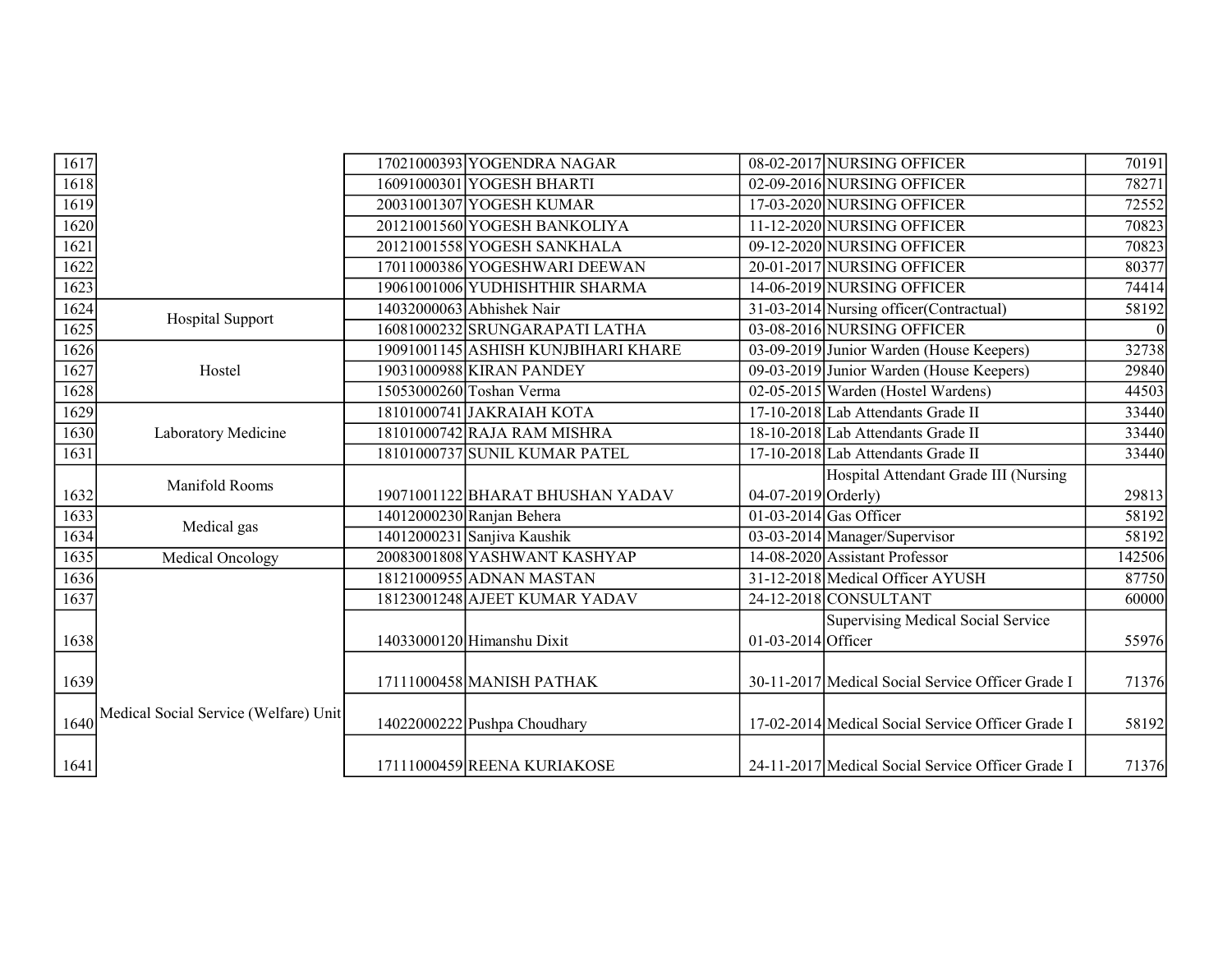| 1642 |              |                         | 17111000457 SAURABH KUMAR       |                        | 24-11-2017 Medical Social Service Officer Grade I  | 71376  |
|------|--------------|-------------------------|---------------------------------|------------------------|----------------------------------------------------|--------|
| 1643 |              | 14022000225 Sunil Bhatt |                                 |                        | 26-02-2014 Medical Social Service Officer Grade I  | 58192  |
| 1644 | Medicine     |                         | 19103001526 SAUMYA SHRIVASTAV   |                        | 24-03-2021 Medical Physicist                       | 75000  |
| 1645 |              |                         | 20093001849 ABHISHEK PADHI      |                        | $04-09-2020$ Senior Residents                      | 110095 |
| 1646 |              |                         | 19023001367 AKSHAY KRISHNA      |                        | <b>POST GRADUATE JUNIOR</b><br>25-02-2019 RESIDENT | 94611  |
| 1647 |              |                         | 21023002034 ANJALI CHAND        |                        | <b>POST GRADUATE JUNIOR</b><br>04-02-2021 RESIDENT | 82976  |
| 1648 |              |                         | 19101001162 ANJANI KUMAR        |                        | 05-10-2019 Technical Assistant/Technician          | 54751  |
| 1649 |              |                         | 13041000014 Anudita Bhargava    | $27-06-2013$ Professor |                                                    | 341071 |
| 1650 |              |                         | 18051000521 ARCHANA WANKHADE    |                        | 16-05-2018 Associate Professor                     | 262626 |
| 1651 |              |                         | 19083001456 ATISH MOHAPATRA     |                        | POST GRADUATE JUNIOR<br>27-08-2019 RESIDENT        | 85363  |
| 1652 |              |                         | 19083001474 BHISE MAYURI PRAMOD |                        | $09-08-2019$ Senior Residents                      | 113223 |
| 1653 |              |                         | 21013002010 HARMAN KAUR         |                        | <b>POST GRADUATE JUNIOR</b><br>25-01-2021 RESIDENT | 82976  |
| 1654 |              |                         | 19101001161 INDRESH KUMAR UMARE |                        | 03-10-2019 Technical Assistant/Technician          | 54751  |
| 1655 |              |                         | 21013002030 KARTHIKA J          |                        | POST GRADUATE JUNIOR<br>25-01-2021 RESIDENT        | 82976  |
| 1656 |              |                         | 21013002005 KASLE GOVINDRAO     |                        | <b>POST GRADUATE JUNIOR</b><br>23-01-2021 RESIDENT | 82976  |
| 1657 |              |                         | 19083001449 KRANTHI Y           |                        | <b>POST GRADUATE JUNIOR</b><br>26-08-2019 RESIDENT | 94611  |
| 1658 | Microbiology |                         | 19091001146 MUKESH KUMAR MEHRA  |                        | 19-09-2019 Technical Assistant/Technician          | 54751  |
| 1659 |              |                         | 20093001850 NITIN KUMBHAR       |                        | 04-09-2020 Senior Residents                        | 99263  |
| 1660 |              |                         | 19023001369 OSHRIKA BOSE        |                        | POST GRADUATE JUNIOR<br>25-02-2019 RESIDENT        | 85363  |
| 1661 |              | 13051000021 Padma Das   |                                 |                        | 06-05-2013 Additional Professor                    | 329190 |
| 1662 |              |                         | 16103000538 PRAGYA AGRAWAL      |                        | 22-10-2020 Assistant Professor                     | 142506 |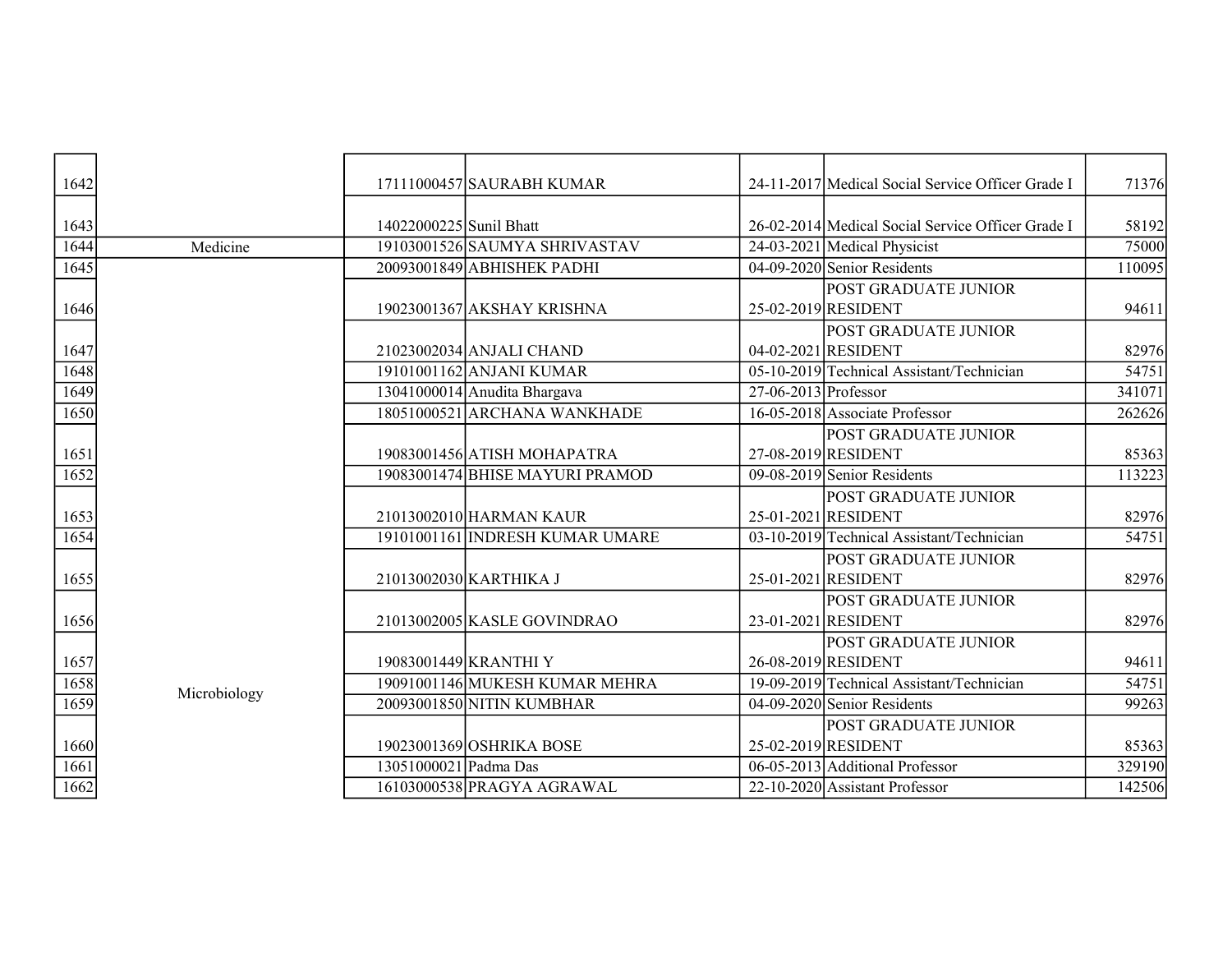| 1663 |             |                          | 18083001078 PRATIBHA SHARMA    |                          | 17-08-2018 Senior Residents                        | 116507 |
|------|-------------|--------------------------|--------------------------------|--------------------------|----------------------------------------------------|--------|
| 1664 |             |                          | 20063001791 RICHA TIGGA        |                          | 26-06-2020 Senior Residents                        | 113223 |
| 1665 |             |                          | 19023001375 RISHIKA PRAKASH    |                          | POST GRADUATE JUNIOR<br>25-02-2019 RESIDENT        | 85363  |
|      |             |                          |                                |                          | POST GRADUATE JUNIOR                               |        |
| 1666 |             |                          | 19083001463 SAJITHA VENKATESAN |                          | 09-08-2019 RESIDENT                                | 94611  |
| 1667 |             | 13031000041 Sanjay Negi  |                                |                          | 11-03-2013 Associate Professor                     | 239911 |
| 1668 |             |                          | 18023000944 SHAGUFTA KHATOON   |                          | $07-04-2021$ Senior Residents                      | 99263  |
| 1669 |             |                          | 21013002026 SIBANI BEHERA      |                          | <b>POST GRADUATE JUNIOR</b><br>25-01-2021 RESIDENT | 82976  |
| 1670 |             | 14032000189 Swati Pathak |                                |                          | 04-03-2014 Technical Assistant/Technician          | 45866  |
| 1671 |             |                          | 18083001103 SWATI SALILA       |                          | 28-08-2018 Senior Residents                        | 116507 |
|      |             |                          |                                |                          | <b>Technical Officer (Technical</b>                |        |
| 1672 |             |                          | 14102000175 Tamanna Khanam     | $10-03-2014$ Supervisor) |                                                    | 58192  |
| 1673 |             |                          | 21033002085 TAZAMMUL HUSSAIN   |                          | 08-03-2021 Senior Residents                        | 110095 |
| 1674 |             |                          | 13021000038 Ujjwala Gaikwad    |                          | 18-02-2013 Additional Professor                    | 260899 |
| 1675 |             |                          | 20063001792 HEMA NAMDEO        |                          | 27-06-2020 PDCC-FELLOWSHIP                         | 110095 |
| 1676 |             |                          | 18083001123 ISHANI ARORA       |                          | 24-08-2018 Senior Residents                        | 116507 |
| 1677 | Neonatology |                          | 19083001440 MAZHAR HUSSAIN     |                          | 22-08-2019 PDCC-FELLOWSHIP                         | 110095 |
| 1678 |             |                          | 17101000460 PHALGUNI PADHI     |                          | 23-10-2017 Assistant Professor                     | 219240 |
| 1679 |             |                          | 20083001825 YUGESH AGRAWAL     |                          | 19-08-2020 PDCC-FELLOWSHIP                         | 110095 |
| 1680 |             |                          | 21033002095 ABDUL KASEEB       |                          | $06-03-2021$ Junior Residents                      | 82976  |
| 1681 |             |                          | 20023001697 ANKIT SHARMA       |                          | 11-02-2020 Senior Residents                        | 58438  |
| 1682 |             |                          | 21023002051 DOLA KUMAR         |                          | $16-02-2021$ DM/MCH Residents                      | 99263  |
| 1683 | Nephrology  |                          | 20033001724 SAURABH NAYAK      |                          | 02-03-2020 Assistant Professor                     | 142506 |
| 1684 |             |                          | 21023002062 SRIVATSA A         |                          | 23-02-2021 Assistant Professor                     | 142506 |
| 1685 |             |                          | 20123001963 SURBHI CHANDRAKAR  |                          | 16-12-2020 Junior Residents                        | 91952  |
| 1686 |             |                          | 19031000985 VINAY RATHORE      |                          | $\overline{11-03-2019}$ Assistant Professor        | 194998 |
| 1687 |             | 20083001859 VINAY AV     |                                |                          | 19-08-2020 DM/MCH Residents                        | 110095 |
| 1688 |             |                          | 17091000433 ANIL KUMAR         |                          | 04-09-2017 Assistant Professor                     | 219240 |
| 1689 |             |                          | 19031001019 ANNADI KARTHIK     |                          | 29-03-2019 SENIOR NURSING OFFICER                  | 78271  |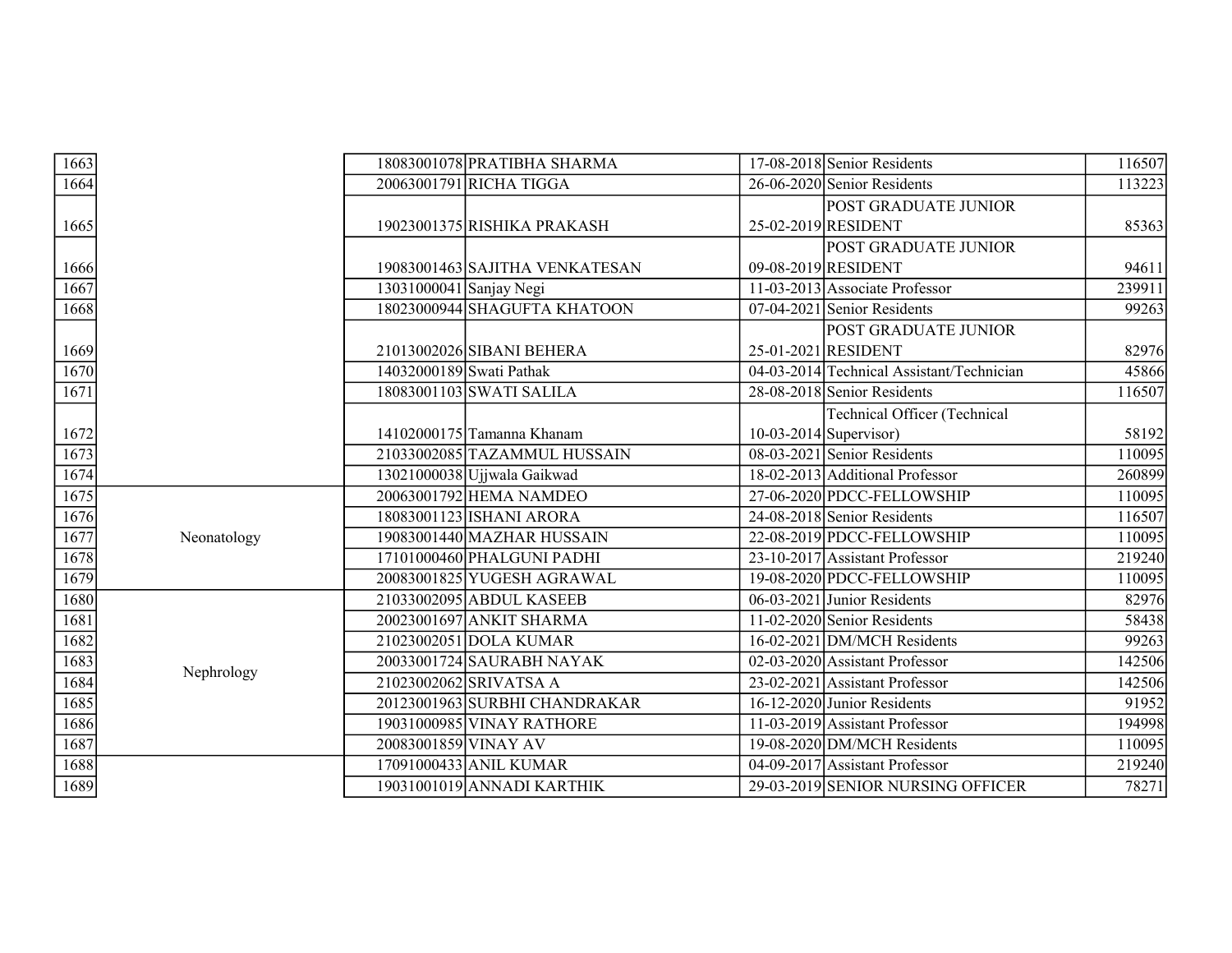| 1690 |                  | 19103001602 CHARANDEEP SINGH GANDHOKE   | 23-10-2019 Assistant Professor            | 142506 |
|------|------------------|-----------------------------------------|-------------------------------------------|--------|
| 1691 |                  | 20093001880 MOHIT JUNEJA                | $07-09-2020$ DM/MCH Residents             | 110095 |
| 1692 | Neuro Surgery    | 19123001613 PRASHANT RAJ SINGH          | 13-12-2019 Assistant Professor            | 142506 |
|      |                  |                                         | POST GRADUATE JUNIOR                      |        |
| 1693 |                  | 19073001416 SHUBHAM KUMAR INDURKAR      | 22-07-2019 RESIDENT                       | 94611  |
| 1694 |                  | 20073001807 SIDDHARTH SHARMA            | $24-07-2020$ DM/MCH Residents             | 110095 |
| 1695 |                  | 21023002064 VINIT MOURYA                | 24-02-2021 Junior Residents               | 91952  |
|      |                  |                                         | POST GRADUATE JUNIOR                      |        |
| 1696 |                  | 18083001115 AMAL MOIDEEN                | 30-08-2018 RESIDENT                       | 87750  |
| 1697 |                  | 21023002032 BHUJEET KUAMR               | 01-02-2021 Technical Assistant/Technician | 40000  |
| 1698 |                  | 20043001993 DHIRENDRA JAISWAL           | $13-04-2020$ Ph.D Candidates              | 31000  |
|      |                  |                                         | POST GRADUATE JUNIOR                      |        |
| 1699 |                  | 19023001376 HIMANSHU BANSAL             | 25-02-2019 RESIDENT                       | 94611  |
| 1700 |                  | 18021000465 MUDALSHA RAVINA             | 06-02-2018 Assistant Professor            | 200003 |
|      |                  |                                         | POST GRADUATE JUNIOR                      |        |
| 1701 | Nuclear Medicine | 21013002025 RUTUJA KOTE                 | 27-01-2021 RESIDENT                       | 82976  |
|      |                  |                                         | POST GRADUATE JUNIOR                      |        |
| 1702 |                  | 19083001453 SARIN KRISHNA               | 09-08-2019 RESIDENT                       | 85363  |
|      |                  |                                         | POST GRADUATE JUNIOR                      |        |
| 1703 |                  | 20083001820 SUBHAJIT DASGUPTA           | 24-08-2020 RESIDENT                       | 120449 |
|      |                  |                                         |                                           |        |
| 1704 |                  | 20033001736 TINU THADIYANANICKAL LUKOSE | 04-03-2020 Senior Residents               | 102071 |
| 1705 |                  | 18063001043 VIPIN YADAV                 | 19-03-2021 Medical Physicist              | 75000  |
| 1706 |                  | 21023002057 ZAHRA AMBARIN               | 16-02-2021 Technical Assistant/Technician | 40000  |
| 1707 |                  | 19051001031 ABDULMUNAF MUJAWAR          | 04-05-2019 Tutor/Clinical Instructor      | 99847  |
| 1708 |                  | 18061000527 ANNAMREDDI LEELAVATHI       | 01-06-2018 Tutor/Clinical Instructor      | 102241 |
| 1709 |                  | 18041000514 BAGAVATHIR                  | 25-04-2018 Tutor/Clinical Instructor      | 92433  |
| 1710 |                  | 18061000530 CHHAMESHWARI VERMA          | 12-06-2018 Tutor/Clinical Instructor      | 102241 |
| 1711 |                  | 16041000078 Chitrekha Sippy             | 18-04-2016 Tutor/Clinical Instructor      | 107162 |
| 1712 |                  | 18051000518 HARISH KUMAR                | 08-05-2018 Tutor/Clinical Instructor      | 92433  |
|      |                  |                                         |                                           |        |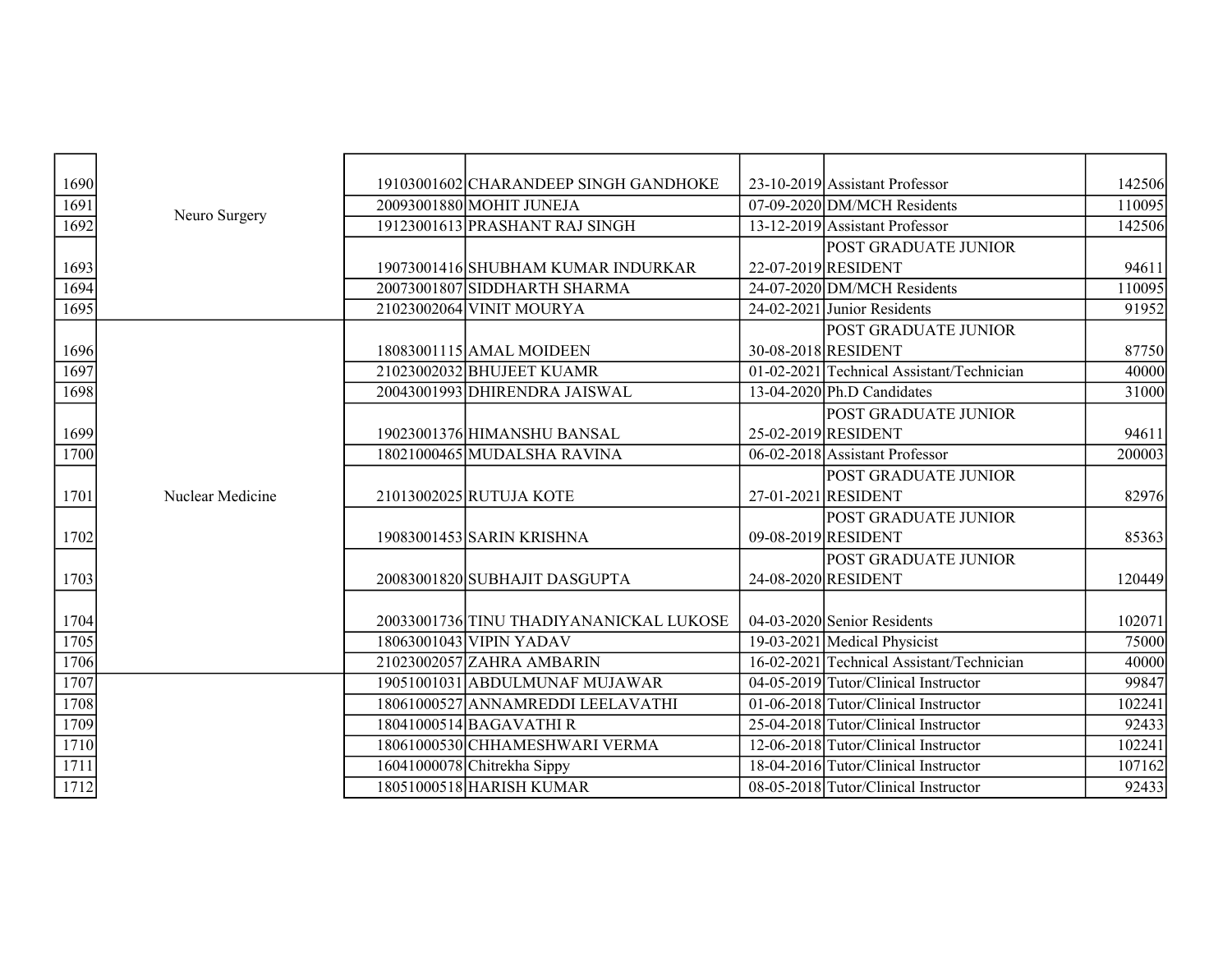| 1713                |                 | 18051000636 HARISH MEENA               | 31-05-2018 Tutor/Clinical Instructor         | 102241 |
|---------------------|-----------------|----------------------------------------|----------------------------------------------|--------|
| 1714                |                 | 18061000538 JAYAVEL MANI               | 18-06-2018 Tutor/Clinical Instructor         | 102241 |
| $\frac{1715}{ }$    |                 | 18061000634 JISSA DONEL                | 12-06-2018 Tutor/Clinical Instructor         | 102241 |
| 1716                |                 | 18061000529 KANKANA CHAKRABORTY        | 15-06-2018 Tutor/Clinical Instructor         | 102241 |
| 1717                | Nursing College | 18061000635 NIRUPAM NISHA SAHU         | 06-06-2018 Tutor/Clinical Instructor         | 102241 |
| 1718                |                 | 18051000517 P.D. DEEPAK                | 05-05-2018 Tutor/Clinical Instructor         | 92433  |
| $\frac{1719}{ }$    |                 | 18051000515 PREM CHANDER               | 10-05-2018 Tutor/Clinical Instructor         | 102241 |
| 1720                |                 | 18051000519 RENU REKHA KORKORA         | 17-05-2018 Tutor/Clinical Instructor         | 102241 |
| $\frac{1721}{2}$    |                 | 18051000516 RITIKA RICHARD ROCQUE      | 14-05-2018 Tutor/Clinical Instructor         | 102241 |
| 1722                |                 | 18051000513 ROHISHA I K                | 10-05-2018 Tutor/Clinical Instructor         | 102241 |
| $\overline{1723}$   |                 | 18051000522 SEEMA MAHESWARI A.         | 05-05-2018 Tutor/Clinical Instructor         | 92433  |
|                     |                 | 18051000501 SHARUN VIJAYAN             | 01-05-2018 Tutor/Clinical Instructor         | 92433  |
| $\frac{1724}{1725}$ |                 | 18061000633 SOLOMON M                  | 13-06-2018 Tutor/Clinical Instructor         | 92433  |
| 1726                |                 | 19031001017 SRIRAM RACHAPELLY          | 27-03-2019 SENIOR NURSING OFFICER            | 78271  |
| 1727                |                 | 17011000385 SUNITA KUMARI              | 17-01-2017 NURSING OFFICER                   | 80377  |
|                     |                 |                                        | <b>POST GRADUATE JUNIOR</b>                  |        |
| 1728                |                 | 20083001824 ADHITHYA P K               | 19-08-2020 RESIDENT                          | 129425 |
| $\frac{1729}{ }$    |                 | 20013001652 AKANKSHA MISHRA            | 04-01-2020 Senior Residents                  | 113223 |
|                     |                 |                                        | <b>POST GRADUATE JUNIOR</b>                  |        |
| 1730                |                 | 20083001813 AKRITI SINGH               | 19-08-2020 RESIDENT                          | 120449 |
| $\frac{1731}{x}$    |                 | 20013001651 APRAJITA RASTOGI           | 08-01-2020 Senior Residents                  | 113223 |
| 1732                |                 | 18091000733 ATIYA RAZA                 | 08-09-2018 Antenatal Medical Officer         | 97270  |
| 1733                |                 | 20101001539 BADRI MISHRA               | 28-10-2020 Maternity & Child Welfare Officer | 65923  |
|                     |                 |                                        |                                              |        |
| 1734                |                 | 17101000452 CHANDRASHEKHAR SHRIVASTAVA | 17-10-2017 Associate Professor               | 263032 |
|                     |                 |                                        | <b>POST GRADUATE JUNIOR</b>                  |        |
| 1735                |                 | 21013002027 CHETAN K M                 | 08-01-2021 RESIDENT                          | 91952  |
|                     |                 |                                        | POST GRADUATE JUNIOR                         |        |
| <u>1736</u>         |                 | 20083001815 FARHAT KHAN                | 19-08-2020 RESIDENT                          | 120449 |
|                     |                 |                                        | <b>POST GRADUATE JUNIOR</b>                  |        |
| 1737                |                 | 19013001260 HABUNG YARANG              | $01-01-2019$ RESIDENT                        | 85363  |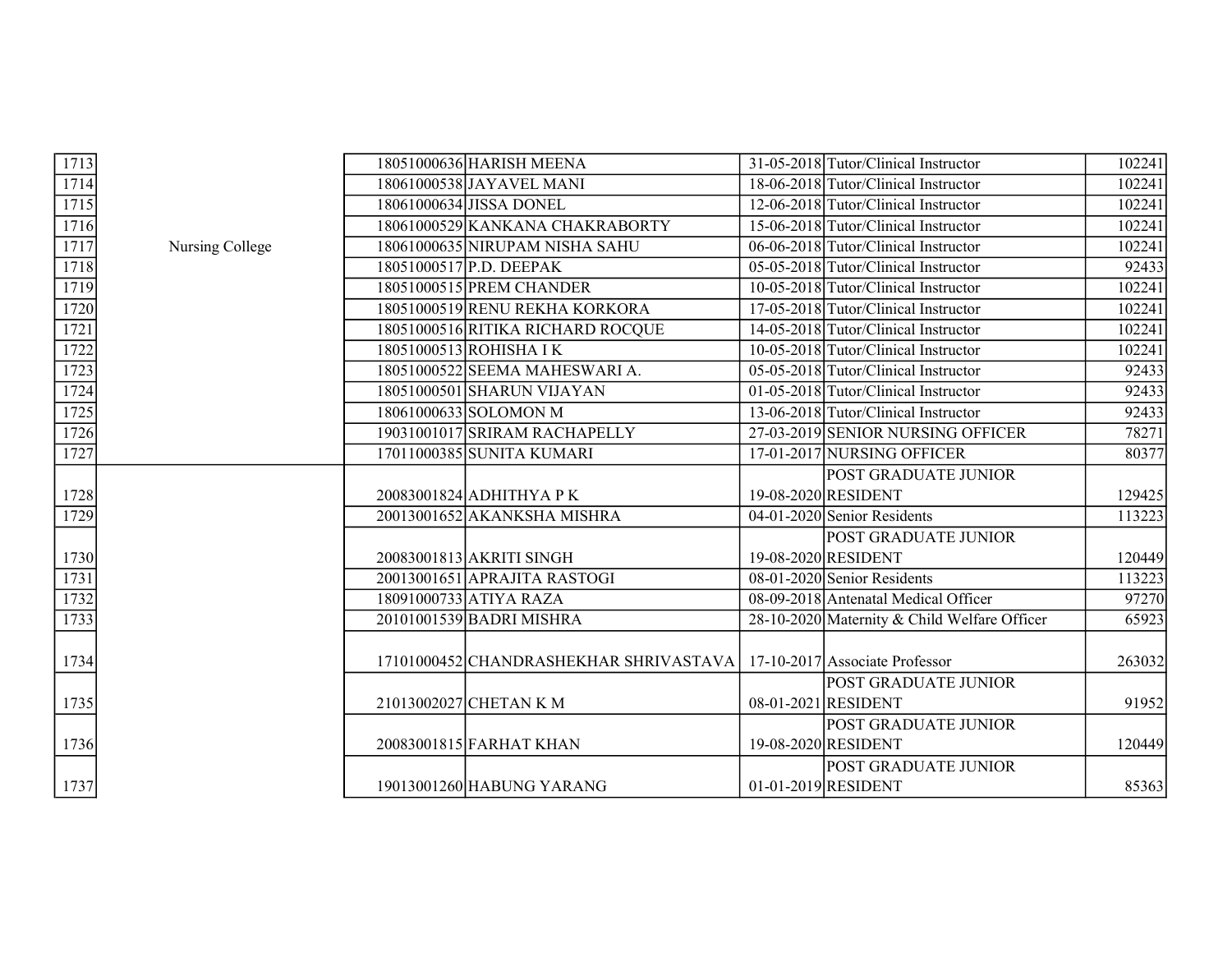|                  |                            |                                       |                        | <b>POST GRADUATE JUNIOR</b>      |        |
|------------------|----------------------------|---------------------------------------|------------------------|----------------------------------|--------|
| 1738             |                            | 21013001977 HARSHAD BAGDE             |                        | 08-01-2021 RESIDENT              | 82976  |
|                  |                            |                                       |                        | <b>POST GRADUATE JUNIOR</b>      |        |
| 1739             |                            | 19083001493 LOUKYA KODUMURI           |                        | 10-08-2019 RESIDENT              | 85363  |
|                  |                            |                                       |                        | POST GRADUATE JUNIOR             |        |
| 1740             |                            | 20013001660 NAGMA SHEIKH ABDUL MANNAN |                        | 18-01-2020 RESIDENT              | 82976  |
|                  |                            |                                       |                        | POST GRADUATE JUNIOR             |        |
| 1741             |                            | 19013001277 NEETU KUMARI              |                        | 24-01-2019 RESIDENT              | 85363  |
| 1742             |                            | 16051000080 NILAJ KUMAR BAGDE         |                        | 06-05-2016 Associate Professor   | 277421 |
|                  |                            |                                       |                        | POST GRADUATE JUNIOR             |        |
| 1743             |                            | 20023001713 NUTAN SINHA               |                        | 24-02-2020 RESIDENT              | 91952  |
|                  |                            |                                       |                        | <b>POST GRADUATE JUNIOR</b>      |        |
| 1744             | Obstetrics and Gynaecology | 20013001730 PANDIYARAJAN E            |                        | 20-01-2020 RESIDENT              | 82976  |
| 1745             |                            | 18073001061 PRAGATI TRIGUNAIT         |                        | 10-07-2018 Senior Residents      | 116507 |
|                  |                            |                                       |                        | <b>POST GRADUATE JUNIOR</b>      |        |
| 1746             |                            | 18073001055 PRAGYAN PRADHAN           |                        | 02-07-2018 RESIDENT              | 87750  |
|                  |                            |                                       |                        | POST GRADUATE JUNIOR             |        |
| 1747             |                            | 21013002056 PRIYANKA GONDU            |                        | 07-01-2021 RESIDENT              | 82976  |
|                  |                            |                                       |                        | POST GRADUATE JUNIOR             |        |
| 1748             |                            | 19023001379 PURNIMA SINGH             |                        | 27-02-2019 RESIDENT              | 85363  |
| 1749             |                            | 13041000057 Pushpawati Thakur         |                        | $10-04-2013$ Associate Professor | 284928 |
|                  |                            |                                       |                        | POST GRADUATE JUNIOR             |        |
| 1750             |                            | 19013001288 R.DEEPTHI LEELIA BETZY    |                        | 24-01-2019 RESIDENT              | 85363  |
| 1751             |                            | 18053001015 RAJSHREE SAHU             |                        | 23-05-2018 Senior Residents      | 85124  |
| 1752             |                            | 21033002089 RASHMI SOLANKE            |                        | $02-03-2021$ Senior Residents    | 110095 |
|                  |                            |                                       |                        | POST GRADUATE JUNIOR             |        |
| 1753             |                            | 21013002012 SAGIRAJU PRAHARSHITHA     |                        | 13-01-2021 RESIDENT              | 91952  |
|                  |                            |                                       |                        | <b>POST GRADUATE JUNIOR</b>      |        |
| 1754             |                            | 19083001516 SANGEETA PRADHAN          |                        | 13-08-2019 RESIDENT              | 94611  |
| $\frac{1755}{ }$ |                            | 13051000005 Sarita Agrawal            | $02-05-2013$ Professor |                                  | 339851 |
| 1756             |                            | 18011000463 SARITA RAJBHAR            |                        | 23-01-2018 Assistant Professor   | 200003 |
|                  |                            |                                       |                        |                                  |        |

| <u>1738</u>                        |  |
|------------------------------------|--|
| $\frac{1739}{2}$                   |  |
| <u>1740</u>                        |  |
| $\frac{1741}{1742}$                |  |
| <u>1743</u>                        |  |
| $\frac{1744}{2}$<br>1745           |  |
| $\frac{1746}{2}$                   |  |
| 1747                               |  |
| $\frac{1748}{1749}$                |  |
| 50<br>$\frac{1750}{1751}$          |  |
|                                    |  |
| $\overline{17}$<br>$\overline{52}$ |  |
| 1753                               |  |
| $\frac{1754}{1755}$                |  |
|                                    |  |
|                                    |  |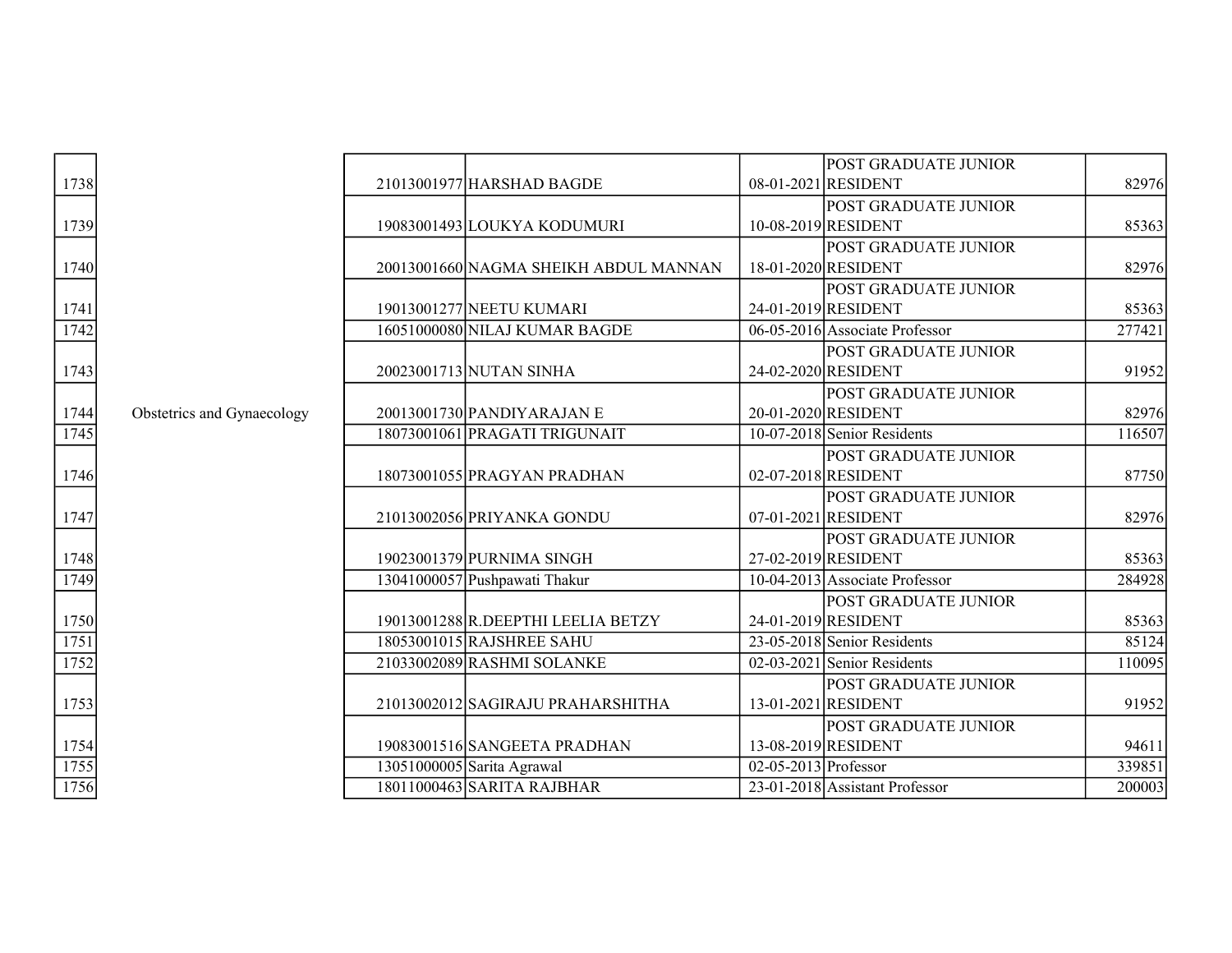| 1757 |                     | 18083001076 SEFALI SAHARE          | 20-08-2018 Senior Residents           | 105019 |
|------|---------------------|------------------------------------|---------------------------------------|--------|
| 1758 |                     | 20123001958 SHRISTI.               | 04-12-2020 Senior Residents           | 110095 |
|      |                     |                                    | POST GRADUATE JUNIOR                  |        |
| 1759 |                     | 21013002033 SHWETA MISHRA          | 09-01-2021 RESIDENT                   | 82976  |
|      |                     |                                    | POST GRADUATE JUNIOR                  |        |
| 1760 |                     | 18073001058 TARU SHIKHA            | 02-07-2018 RESIDENT                   | 87750  |
|      |                     |                                    | <b>POST GRADUATE JUNIOR</b>           |        |
| 1761 |                     | 21013001968 TITHI BARMAN           | 04-01-2021 RESIDENT                   | 91952  |
| 1762 |                     | 20123001984 VIJAYALAKSHMI SHANBHAG | $02-12-2020$ Senior Residents         | 110095 |
| 1763 |                     | 13031000046 Vinita Singh           | 26-03-2013 Associate Professor        | 284928 |
|      |                     |                                    | POST GRADUATE JUNIOR                  |        |
| 1764 |                     | 20023001716 ABRARUL HAQUE siddique | 25-02-2020 RESIDENT                   | 82976  |
|      |                     |                                    | <b>Technical Officer</b>              |        |
| 1765 |                     | 18111000874 AJAY KUMAR SAHU        | $01-11-2018$ (Ophthal)(Refractionist) | 56214  |
|      |                     |                                    | <b>POST GRADUATE JUNIOR</b>           |        |
| 1766 |                     | 21013002071 ANIRUDDHA MESHRAM      | 25-01-2021 RESIDENT                   | 82976  |
| 1767 |                     | 13041000049 Ankur Shrivastava      | 04-04-2013 Associate Professor        | 258512 |
|      |                     |                                    | POST GRADUATE JUNIOR                  |        |
| 1768 |                     | 20023001732 ASEEM KUMAR            | 24-02-2020 RESIDENT                   |        |
|      |                     |                                    | POST GRADUATE JUNIOR                  |        |
| 1769 | 19023001368 ASHIK R |                                    | 25-02-2019 RESIDENT                   | 94611  |
|      |                     |                                    | <b>POST GRADUATE JUNIOR</b>           |        |
| 1770 |                     | 20083001816 BHANUPRIYA.            | 19-08-2020 RESIDENT                   | 120449 |
|      |                     |                                    | POST GRADUATE JUNIOR                  |        |
| 1771 |                     | 20083001821 DIKSHA SETHI           | 24-08-2020 RESIDENT                   | 120449 |
| 1772 |                     | 20123001967 HIMANSHU KASHYAP       | 23-12-2020 Senior Residents           | 110095 |
|      |                     |                                    | POST GRADUATE JUNIOR                  |        |
| 1773 |                     | 21013002052 LAVOORI SWATH          | 25-01-2021 RESIDENT                   | 82976  |
| 1774 |                     | 17091000428 LUBNA KHAN             | 11-09-2017 Additional Professor       | 279924 |
| 1775 |                     | 19093001513 MADHUMALLIKA PATHAK    | 27-09-2019 Senior Residents           | 113223 |
|      |                     |                                    |                                       |        |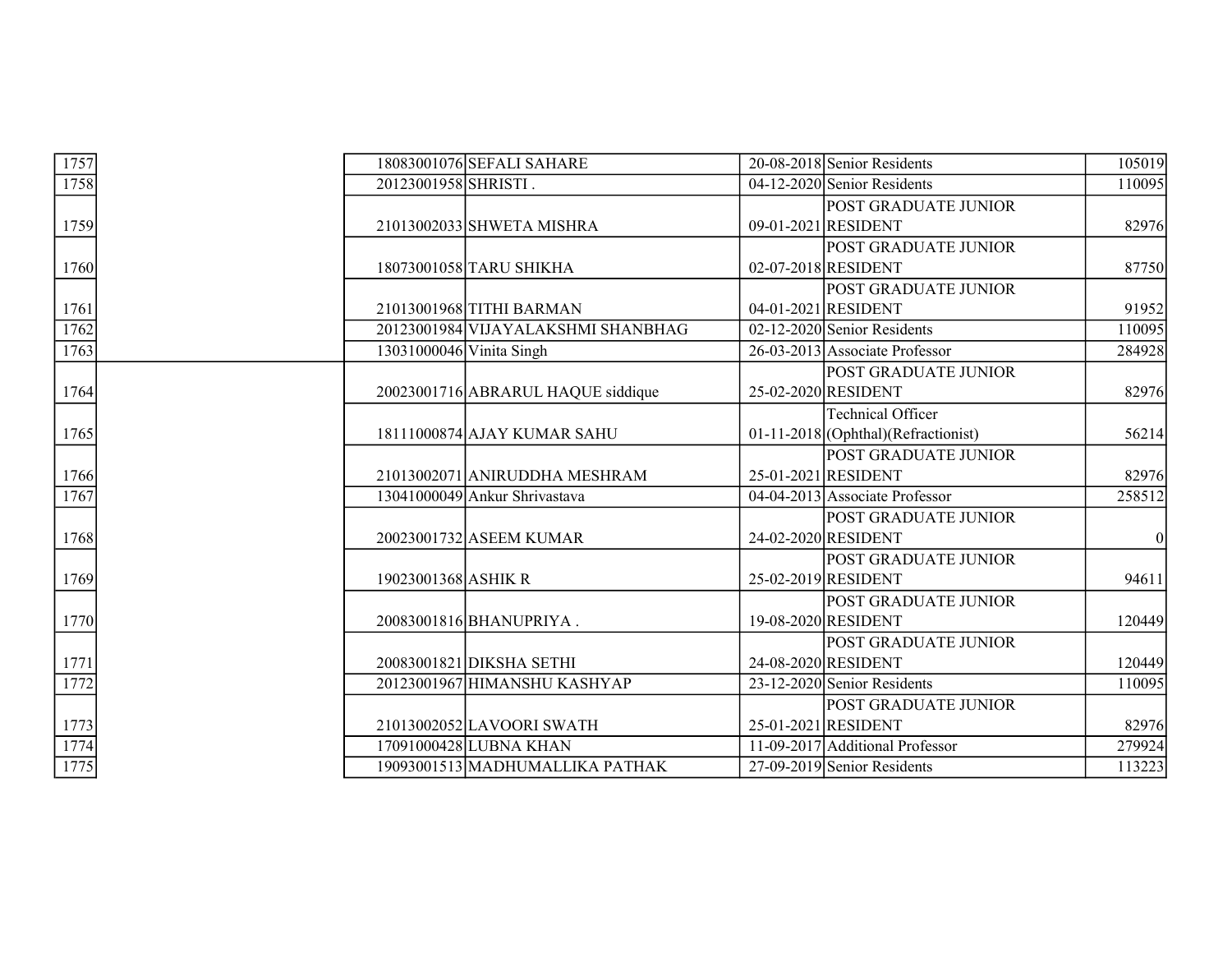|      |               |                                |                        | <b>POST GRADUATE JUNIOR</b>                |        |
|------|---------------|--------------------------------|------------------------|--------------------------------------------|--------|
| 1776 |               | 21013001981 MAHANTESH MANTUR   |                        | 09-01-2021 RESIDENT                        | 91952  |
|      |               | <b>MARTINA SUKHADEO</b>        |                        |                                            |        |
| 1777 |               | 20033001738 SHAMBHARKAR        |                        | 18-03-2020 Senior Residents                | 110095 |
|      | Ophthalmology |                                |                        | <b>POST GRADUATE JUNIOR</b>                |        |
| 1778 |               | 19013001264 MARY ANTO          |                        | 23-01-2019 RESIDENT                        | 85363  |
| 1779 |               | 17111000455 NEETA MISRA        |                        | 13-11-2017 Additional Professor            | 254020 |
| 1780 |               | 81093001487 NIHIT PARIMAL      |                        | 16-08-2019 Senior Residents                | 113223 |
|      |               |                                |                        | Technical Officer                          |        |
|      |               | 18101000854 PRANAY PANDEY      |                        | 23-10-2018 (Ophthal) (Refractionist)       | 52988  |
| 1781 |               |                                |                        |                                            |        |
|      |               |                                |                        | <b>POST GRADUATE JUNIOR</b>                |        |
| 1782 |               | 19083001457 PRITHVI NAVEEN     |                        | 09-08-2019 RESIDENT                        | 85363  |
| 1783 |               | 18031000489 RAJESH SAINI       |                        | 28-03-2018 Junior Administrative Assistant | 34142  |
|      |               |                                |                        | <b>POST GRADUATE JUNIOR</b>                |        |
| 1784 |               | 20083001812 RAKHI KURUP        |                        | 17-08-2020 RESIDENT                        | 120449 |
| 1785 |               | 20033001735 SANGEETA THAKUR    |                        | 24-03-2020 Senior Residents                | 113223 |
|      |               |                                |                        | <b>POST GRADUATE JUNIOR</b>                |        |
| 1786 |               | 21013001980 SHALVIKA GUPTA     |                        | 09-01-2021 RESIDENT                        | 82976  |
| 1787 |               | 17101000440 SOMEN MISRA        | $09-10-2017$ Professor |                                            | 285890 |
|      |               |                                |                        | <b>POST GRADUATE JUNIOR</b>                |        |
| 1788 |               | 18083001119 SUSHREE SATAVISA   |                        | 29-08-2018 RESIDENT                        | 87750  |
| 1789 |               | 19093001482 SWATISHREE NAYAK   |                        | $03-09-2019$ Senior Residents              | 113223 |
|      |               |                                |                        | <b>POST GRADUATE JUNIOR</b>                |        |
| 1790 |               | 21013001982 VAISHNAVI PACHANGE |                        | 08-01-2021 RESIDENT                        | 82976  |
| 1791 |               | 20013001650 VEDPRAKASH SINHA   |                        | $13-01-2020$ Senior Residents              | 113223 |
| 1792 |               | 17101000436 VIJAYA SAHU        |                        | 05-10-2017 Associate Professor             | 263032 |
|      |               |                                |                        | <b>POST GRADUATE JUNIOR</b>                |        |
| 1793 |               | 19073001447 YAKANG DANI        |                        | 26-07-2019 RESIDENT                        | 85363  |
| 1794 |               | 13041000007 Alok Agrawal       | $09-04-2013$ Professor |                                            | 339851 |
| 1795 |               | 18111000850 ANAND KUMAR SINGH  |                        | 24-11-2018 Senior Residents                | 105019 |
| 1796 |               | 20113001939 ANKIT GARG         |                        | $12-11-2020$ Senior Residents              | 110095 |
|      |               |                                |                        |                                            |        |

| 1776                                 |  |
|--------------------------------------|--|
| 177                                  |  |
|                                      |  |
| 1778<br>1779                         |  |
| 1780                                 |  |
| 1781                                 |  |
| 1782<br>1783                         |  |
| $\frac{1784}{1785}$                  |  |
| 1786<br>1787                         |  |
| $\frac{1788}{2}$<br>$\frac{1789}{2}$ |  |
| $\frac{1790}{1791}$                  |  |
| $1\overline{792}$<br>1793            |  |
| $\frac{1794}{1795}$                  |  |
|                                      |  |
| 1796                                 |  |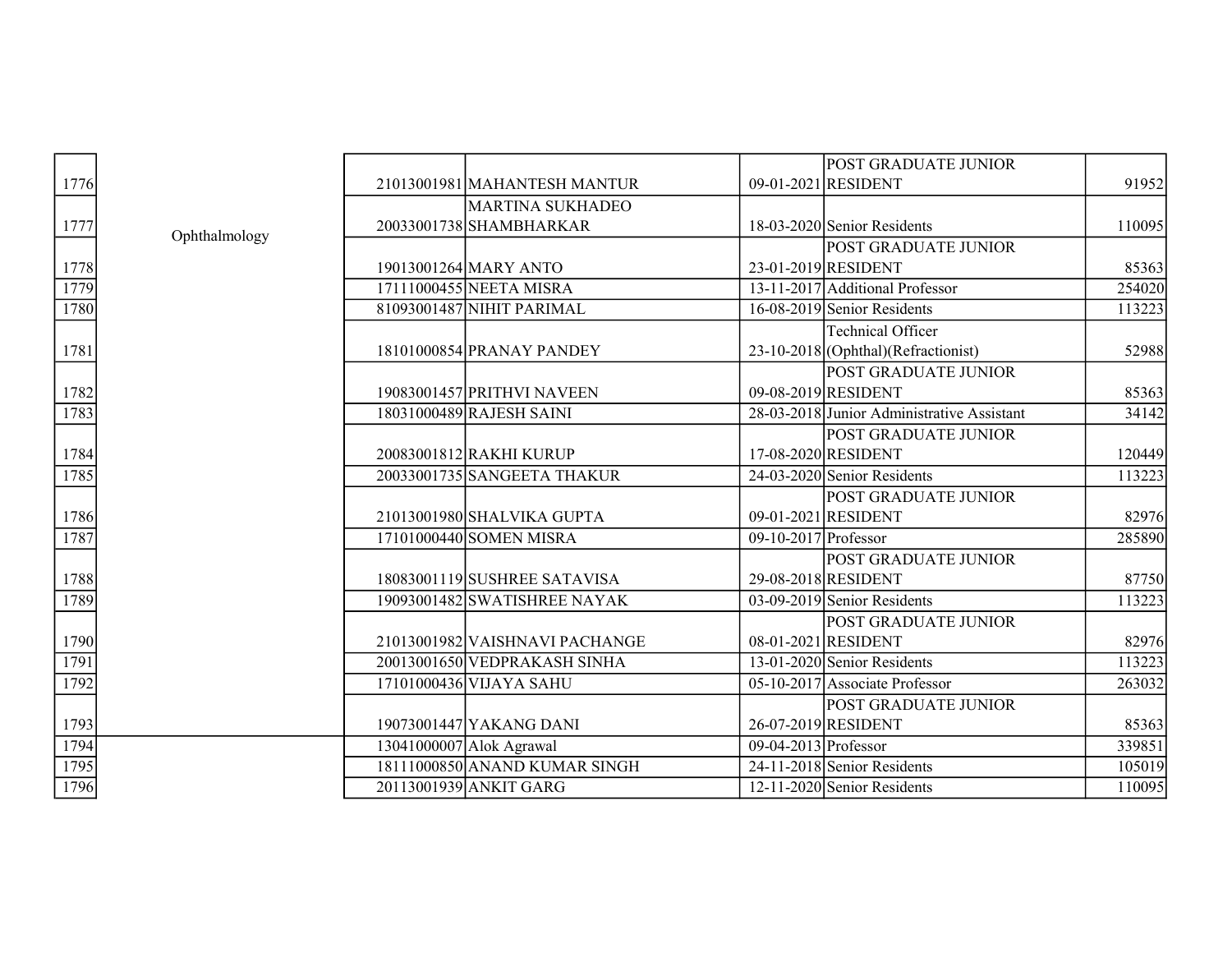| 1797 |              |                       | 20113001939 ANUPAM INAMDAR       | 16-11-2020 Senior Residents    | 110095 |
|------|--------------|-----------------------|----------------------------------|--------------------------------|--------|
|      |              |                       |                                  | <b>POST GRADUATE JUNIOR</b>    |        |
| 1798 |              |                       | 21023002035 BHASKAR RAI          | 06-02-2021 RESIDENT            | 89925  |
| 1799 |              |                       | 18021000466 BIKRAM KAR           | 01-02-2018 Associate Professor | 263032 |
| 1800 |              |                       | 17073000679 BUDDHADEB NAYAK      | 12-11-2020 Senior Residents    | 110095 |
|      |              |                       |                                  | POST GRADUATE JUNIOR           |        |
| 1801 |              |                       | 19083001464 DEBASISH SARKAR      | 09-08-2019 RESIDENT            | 85363  |
|      |              |                       |                                  | POST GRADUATE JUNIOR           |        |
| 1802 |              |                       | 20023001709 DEEPAK KUMAR         | 25-02-2020 RESIDENT            | 82976  |
|      |              |                       |                                  | <b>POST GRADUATE JUNIOR</b>    |        |
| 1803 |              |                       | 21023002090 DIKSHANT SAINI       | 10-02-2021 RESIDENT            | 82976  |
|      |              |                       |                                  | <b>POST GRADUATE JUNIOR</b>    |        |
| 1804 |              |                       | 19083001458 GAUTAM NIRALA        | 16-08-2019 RESIDENT            | 85363  |
| 1805 |              |                       | 16051000085 HARSHAL SUHAS SAKALE | 30-09-2019 Associate Professor | 249426 |
|      |              |                       |                                  | POST GRADUATE JUNIOR           |        |
| 1806 |              |                       | 20093001857 MANISH RAJ           | 08-09-2020 RESIDENT            | 120449 |
| 1807 |              |                       | 20093001848 MARTHA BALAKRISHNA   | 07-09-2020 Senior Residents    | 110095 |
| 1808 |              |                       | 18103001209 MUKUND MADHAV OJHA   | 29-10-2018 Senior Residents    | 116507 |
| 1809 | Orthopaedics |                       | 19013001267 NAGARAJU VENISHETTY  | $03-01-2019$ Senior Residents  | 116507 |
| 1810 |              |                       | 19103001534 RAHUL RANJAN         | 18-10-2019 Senior Residents    | 113223 |
|      |              |                       |                                  | <b>POST GRADUATE JUNIOR</b>    |        |
| 1811 |              | 21013001976 RAJ MOTI  |                                  | 09-01-2021 RESIDENT            | 91952  |
|      |              |                       |                                  | <b>POST GRADUATE JUNIOR</b>    |        |
| 1812 |              | 18093001120 RAKSHIT J |                                  | 28-08-2018 RESIDENT            | 87750  |
| 1813 |              |                       | 20063001785 RANJEET CHOUDHARY    | 01-06-2020 Assistant Professor | 142506 |
|      |              |                       |                                  | <b>POST GRADUATE JUNIOR</b>    |        |
| 1814 |              |                       | 19023001374 RUDRA NARAYAN DASH   | 25-02-2019 RESIDENT            | 85363  |
|      |              |                       |                                  | <b>POST GRADUATE JUNIOR</b>    |        |
| 1815 |              |                       | 20033001727 SANTOSH KUMAR YADAV  | 02-03-2020 RESIDENT            | 82976  |
| 1816 |              |                       | 21041001665 SAWAN SINGH          | 12-04-2021 NURSING OFFICER     | 70823  |

| $\frac{1798}{1799}$ |  |
|---------------------|--|
|                     |  |
| 1800                |  |
| 1801                |  |
| 1802                |  |
| 1803                |  |
| 1804                |  |
| 1805                |  |
| 1806                |  |
| $\frac{1}{1807}$    |  |
| 1808                |  |
| $\frac{1809}{1809}$ |  |
| 1810                |  |
| 1811                |  |
| $\frac{1812}{1813}$ |  |
|                     |  |
| 1814                |  |
| <u>1815</u>         |  |
| 1816                |  |
|                     |  |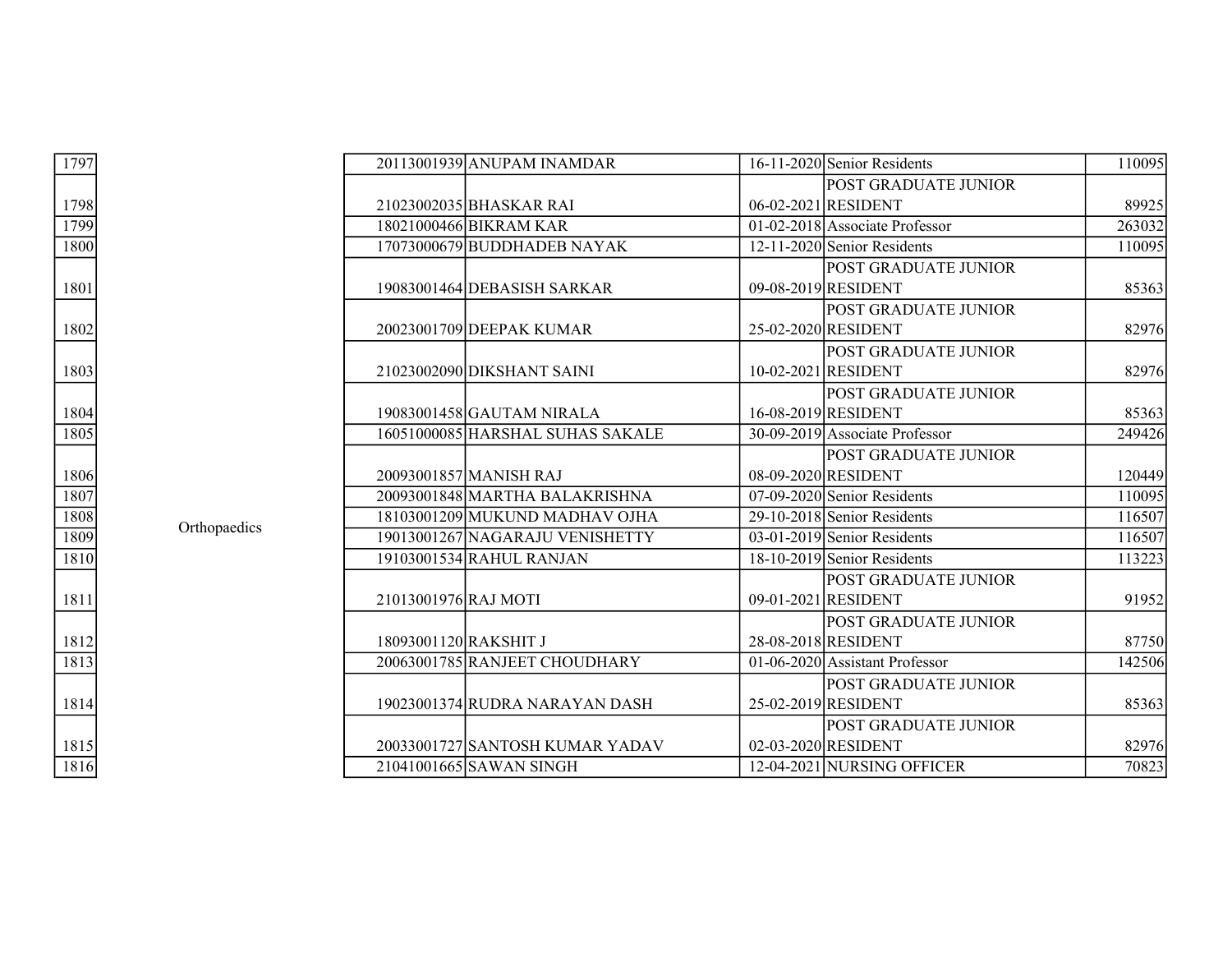|      |                     |                         |                                    |                      | POST GRADUATE JUNIOR           |        |
|------|---------------------|-------------------------|------------------------------------|----------------------|--------------------------------|--------|
| 1817 |                     |                         | 19083001455 SHUBHAM SHARMA         |                      | 27-08-2019 RESIDENT            | 85363  |
|      |                     |                         |                                    |                      | POST GRADUATE JUNIOR           |        |
| 1818 |                     |                         | 19083001460 SHUBHAM BHARDWAJ       |                      | 09-08-2019 RESIDENT            | 85363  |
|      |                     |                         |                                    |                      | <b>POST GRADUATE JUNIOR</b>    |        |
| 1819 |                     |                         | 20083001834 SOMOK BANERJEE         |                      | 25-08-2020 RESIDENT            | 82976  |
|      |                     |                         |                                    |                      | POST GRADUATE JUNIOR           |        |
| 1820 |                     |                         | 21013002018 VIDIT AGRAWAL          |                      | 25-01-2021 RESIDENT            | 89925  |
| 1821 |                     |                         | 18103001156 VISHAL VICTOR KUJUR    |                      | 06-10-2018 Senior Residents    | 116507 |
| 1822 | Otorhinolaryngology |                         | 13031000040 Ripu daman Arora       |                      | 11-03-2013 Associate Professor | 284928 |
| 1823 |                     | 13021000037 Rupa Mehta  |                                    |                      | 25-02-2013 Associate Professor | 284928 |
| 1824 |                     |                         | 19121001184 CHARU TIWARI           |                      | 06-12-2019 Assistant Professor | 190150 |
|      |                     |                         |                                    |                      | POST GRADUATE JUNIOR           |        |
| 1825 |                     |                         | 20083001838 HIMMAT SIYAG           |                      | 19-08-2020 RESIDENT            | 133479 |
| 1826 | Paediatric Surgery  |                         | 20073001797 KESHAV SONI            |                      | 28-07-2020 Junior Residents    | 91952  |
| 1827 |                     |                         | 21023002059 SASHI DUBEY            |                      | $18-02-2021$ Junior Residents  | 91952  |
| 1828 |                     |                         | 20033001723 SONALI SHIVAJI MANE    |                      | 11-03-2020 Assistant Professor | 142506 |
| 1829 |                     |                         | 18083001095 AARTI SHARMA           |                      | $03-03-2021$ Senior Residents  | 110095 |
| 1830 |                     |                         | 20103001940 ABHIMANYU PATHAK       |                      | 15-10-2020 PDCC-FELLOWSHIP     | 110095 |
| 1831 |                     |                         | 17101000446 ANIL KUMAR GOEL        | 26-09-2019 Professor |                                | 298848 |
|      |                     |                         |                                    |                      | POST GRADUATE JUNIOR           |        |
| 1832 |                     |                         | 19023001360 ANJALI RACHEL VARGHESE |                      | 25-02-2019 RESIDENT            | 85363  |
| 1833 |                     |                         | 20013001668 ASHIS KUMAR PATEL      |                      | 08-09-2020 PDCC-FELLOWSHIP     | 110095 |
| 1834 |                     | 13041000052 Atul Jindal |                                    |                      | 08-04-2013 Associate Professor | 284928 |
|      |                     |                         |                                    |                      | <b>POST GRADUATE JUNIOR</b>    |        |
| 1835 |                     |                         | 19083001451 BASILA T.V.            |                      | 09-08-2019 RESIDENT            | 94611  |
| 1836 |                     |                         | 18083001093 DAYANAND HOTA          |                      | $09-03-2021$ Senior Residents  | 301873 |
|      |                     |                         |                                    |                      | <b>POST GRADUATE JUNIOR</b>    |        |
| 1837 |                     |                         | 19083001490 GAJJALA CHANDANA       |                      | 11-08-2019 RESIDENT            | 85363  |
|      |                     |                         |                                    |                      | POST GRADUATE JUNIOR           |        |
| 1838 |                     |                         | 20083001810 GUDIPUDI MANOJ         |                      | 17-08-2020 RESIDENT            | 120449 |
|      |                     |                         |                                    |                      |                                |        |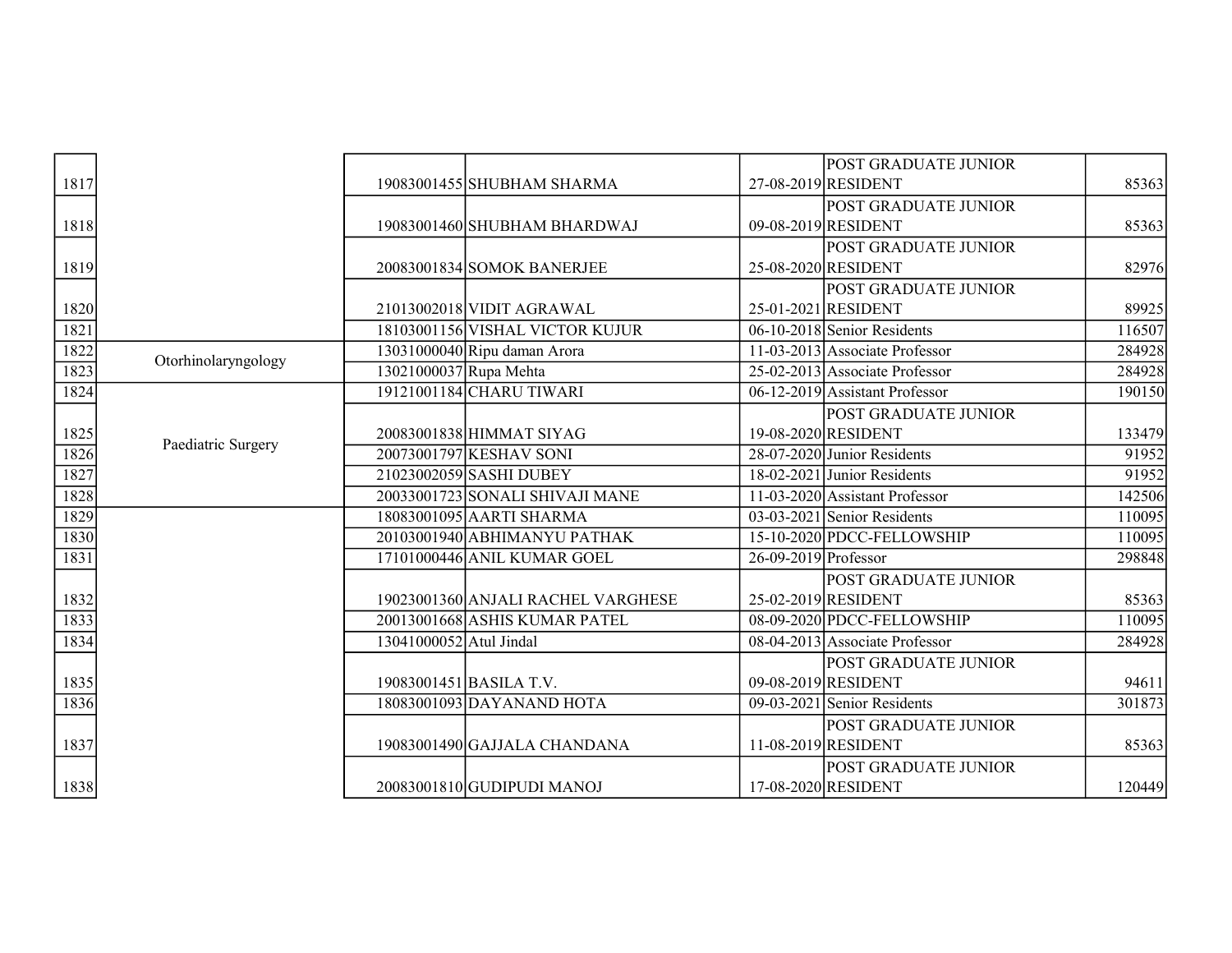|      |             |             |                                   | <b>POST GRADUATE JUNIOR</b>               |        |
|------|-------------|-------------|-----------------------------------|-------------------------------------------|--------|
| 1839 |             |             | 21013002017 ISHAN KAPIL           | 25-01-2021 RESIDENT                       | 82976  |
|      |             |             |                                   | <b>POST GRADUATE JUNIOR</b>               |        |
| 1840 |             |             | 18073001060 JULIET JOHNS          | 02-07-2018 RESIDENT                       | 87750  |
|      |             |             |                                   | POST GRADUATE JUNIOR                      |        |
| 1841 |             |             | 20013001693 MAMUM KARTEK          | 20-01-2020 RESIDENT                       | 91952  |
| 1842 |             |             | 19101001165 MANAS RANJAN SAHOO    | 30-10-2019 Associate Professor            | 249426 |
|      |             |             |                                   | POST GRADUATE JUNIOR                      |        |
| 1843 |             |             | 20013001684 MUKAMALLA SAI PRATAP  | 20-01-2020 RESIDENT                       | 82976  |
|      |             |             |                                   | <b>POST GRADUATE JUNIOR</b>               |        |
| 1844 |             |             | 21013002053 MUMMADI REDDY         | 27-01-2021 RESIDENT                       | 82976  |
| 1845 | Paediatrics |             | 19073001475 NEELKANTH SEN         | 20-10-2020 PDCC-FELLOWSHIP                | 110095 |
|      |             |             |                                   | POST GRADUATE JUNIOR                      |        |
| 1846 |             |             | 21013001999 NIMISHA MOHANTY       | 09-01-2021 RESIDENT                       | 82976  |
| 1847 |             |             | 12111000035 Nitin kumar Borkar    | 30-11-2012 Additional Professor           | 267919 |
| 1848 |             |             | 20103001925 POULAMI HALDER        | 05-10-2020 PDCC-FELLOWSHIP                | 110095 |
|      |             |             |                                   | POST GRADUATE JUNIOR                      |        |
| 1849 |             |             | 19083001504 PRAKASH GEORGE MATHEW | 08-08-2019 RESIDENT                       | 85363  |
|      |             |             |                                   | <b>POST GRADUATE JUNIOR</b>               |        |
| 1850 |             |             | 20013001677 PRANAB KUMAR DAS      | 20-01-2020 RESIDENT                       | 82976  |
| 1851 |             |             | 20113002009 PRIYANKA PANDEY       | $\overline{26-1}$ 1-2020 Senior Residents | 110095 |
| 1852 |             |             | 19033001341 PURNIMA YADAV         | 15-03-2019 Senior Residents               | 116507 |
| 1853 |             |             | 21033002101 SAMREEN YUSUF         | 31-03-2021 DM/MCH Residents               | 110095 |
|      |             |             |                                   | POST GRADUATE JUNIOR                      |        |
| 1854 |             |             | 20013001686 Samsani Sudeepthi     | 27-01-2020 RESIDENT                       | 82976  |
|      |             |             |                                   | POST GRADUATE JUNIOR                      |        |
| 1855 |             | 21013002013 |                                   | 18-01-2021 RESIDENT                       | 91952  |
| 1856 |             |             | 21033002093 SRISHTI SRIVASTAVA    | 10-03-2021 Senior Residents               | 110095 |
| 1857 |             |             | 17101000447 SUNIL JONDHALE        | 26-09-2019 Associate Professor            | 249426 |
| 1858 |             |             | 20093001856 SWASTI KESHRI         | 10-09-2020 DM/MCH Residents               | 110095 |
| 1859 |             |             | 16061000094 TRIPTY NAIK           | 27-06-2016 Assistant Professor            | 230970 |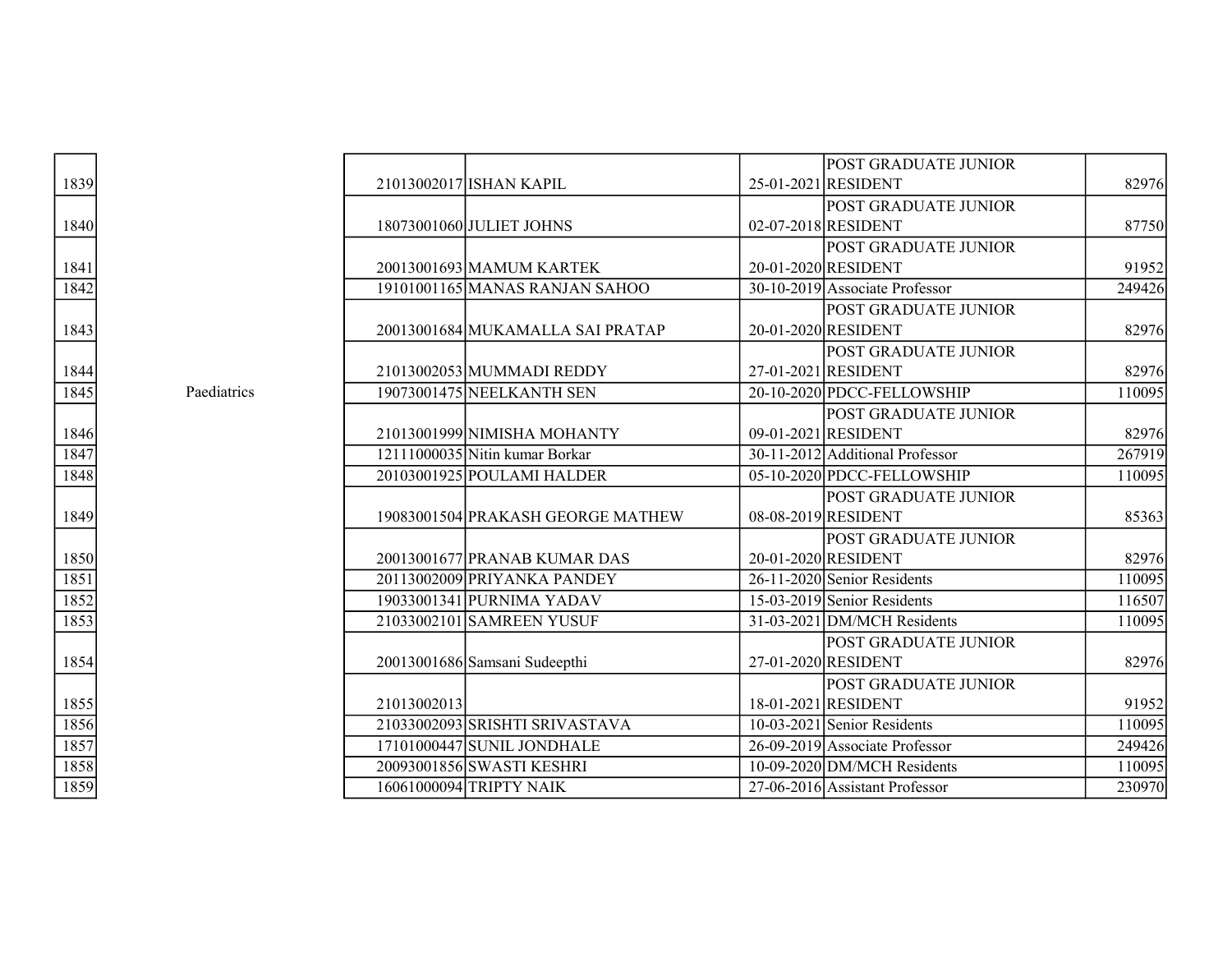|      |           |                       |                                    |                        | <b>POST GRADUATE JUNIOR</b>               |        |
|------|-----------|-----------------------|------------------------------------|------------------------|-------------------------------------------|--------|
| 1860 |           |                       | 20093001845 TURAKA SILPA           |                        | 08-09-2020 RESIDENT                       | 120449 |
| 1861 |           |                       | $16051000079$ Tushar Jagzape       |                        | 02-05-2016 Additional Professor           | 254020 |
|      |           |                       |                                    |                        | <b>POST GRADUATE JUNIOR</b>               |        |
| 1862 |           |                       | 21013002014 VARNAN CHANDRAWANSHI   |                        | 22-01-2021 RESIDENT                       | 145728 |
| 1863 |           |                       | 20103001964 ZEESHAN AHMED          |                        | 28-10-2020 PDCC-FELLOWSHIP                | 110095 |
| 1864 |           |                       | 20093001990 ABHILASHA TIWARI       |                        | 18-09-2020 Ph.D Candidates                | 31000  |
| 1865 |           |                       | 15123000279 Akhilesh Rajak         |                        | 03-12-2015 Technical Assistant/Technician | 44503  |
| 1866 |           |                       | 20111001552 AMIT CHOWHAN           | $04-11-2020$ Professor |                                           | 315426 |
| 1867 |           |                       | 20123001966 ANOUSHIKA MEHAN        |                        | 19-12-2020 Senior Residents               | 99263  |
| 1868 |           |                       | 18111000875 ASHISH KUMAR GUPTA     |                        | 30-11-2018 Assistant Professor            | 194998 |
| 1869 |           |                       | 19071001127 BABITA KHANGR          |                        | $23-07-2019$ Senior Residents             | 117435 |
| 1870 |           | 15123000284 Byas Sahu |                                    |                        | 30-12-2015 Technical Assistant/Technician | 43196  |
|      |           |                       |                                    |                        | POST GRADUATE JUNIOR                      |        |
| 1871 |           |                       | 19083001438 GALETI REVATHI         |                        | 26-08-2019 RESIDENT                       | 85363  |
| 1872 |           | 19101001159 GANESH J  |                                    |                        | 09-10-2019 Technical Assistant/Technician | 52403  |
|      |           |                       |                                    |                        | POST GRADUATE JUNIOR                      |        |
| 1873 |           |                       | 20023001712 ISHITA DAS             |                        | 24-02-2020 RESIDENT                       | 82976  |
|      |           |                       |                                    |                        | <b>POST GRADUATE JUNIOR</b>               |        |
| 1874 |           |                       | 18083001142 KARTAVYA KUMAR VERMA   |                        | 27-08-2018 RESIDENT                       | 97270  |
|      |           |                       |                                    |                        | <b>POST GRADUATE JUNIOR</b>               |        |
| 1875 |           |                       | 19023001364 KAVYA KADALI           |                        | 25-02-2019 RESIDENT                       | 85363  |
| 1876 |           |                       | 21043002105 MANJULA LADER          |                        | 06-04-2021 Senior Residents               | 110095 |
|      |           |                       |                                    |                        |                                           |        |
| 1877 |           |                       | 19091001150 MANOHAR KUMAR MADHUKAR |                        | 23-09-2019 Technical Assistant/Technician | 54751  |
| 1878 |           |                       | 18101000834 MARKANDEY PANDEY       |                        | 26-10-2018 Lab Attendants Grade II        | 33440  |
| 1879 |           |                       | 15113000139 Md. Nadeem Ansari      |                        | 30-11-2015 Technical Assistant/Technician | 44503  |
|      |           |                       |                                    |                        | <b>POST GRADUATE JUNIOR</b>               |        |
| 1880 | Pathology | 21023002043 MONIKA.   |                                    |                        | 05-02-2021 RESIDENT                       | 52487  |
| 1881 |           | 20083001853 NIDHI RAI |                                    |                        | 26-08-2020 Senior Residents               | 110095 |
| 1882 |           |                       | 13031000018 Nighat Hussain         |                        | 11-03-2013 Additional Professor           | 329190 |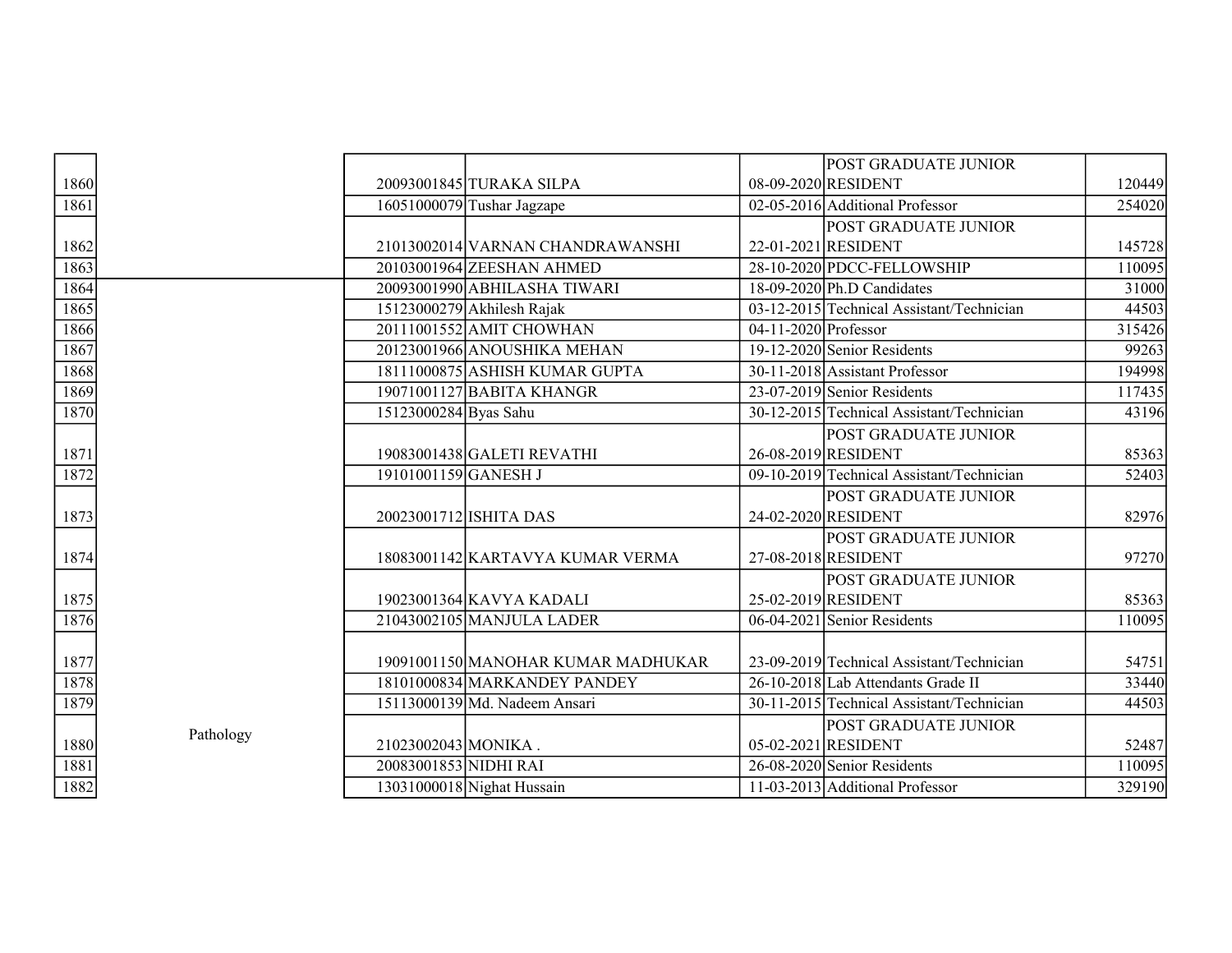|      |                       |                                     | <b>POST GRADUATE JUNIOR</b>                  |        |
|------|-----------------------|-------------------------------------|----------------------------------------------|--------|
| 1883 |                       | 20093001847 NIMISHA SHRIVASTAVA     | 08-09-2020 RESIDENT                          | 133479 |
| 1884 |                       | 21033002097 PRIYANKA RAGHUWANSHI    | 10-03-2021 Senior Residents                  | 110095 |
| 1885 |                       | 20121001563 RAHUL SATARKAR          | 16-12-2020 Additional Professor              | 258497 |
|      |                       |                                     | <b>POST GRADUATE JUNIOR</b>                  |        |
| 1886 |                       | 19083001433 RAJUL BODKHA            | 26-08-2019 RESIDENT                          | 94611  |
| 1887 |                       | 18091000715 RAKESH KUMAR GUPTA      | 24-09-2018 Assistant Professor               | 200003 |
| 1888 |                       | 19101001155 RAVI PRAKASH            | 03-10-2019 Technical Assistant/Technician    | 48911  |
|      |                       |                                     | <b>POST GRADUATE JUNIOR</b>                  |        |
| 1889 |                       | 20093001846 RUCHIRA PALMAL          | 08-09-2020 RESIDENT                          | 120449 |
|      |                       |                                     | <b>POST GRADUATE JUNIOR</b>                  |        |
| 1890 |                       | 20023001689 SAYAN SARKAR            | 20-01-2020 RESIDENT                          | 82976  |
|      |                       |                                     | <b>POST GRADUATE JUNIOR</b>                  |        |
| 1891 |                       | 21013002022 SUBHASHREE MOHANTY      | 25-01-2021 RESIDENT                          | 82976  |
| 1892 |                       | 16051000092 VANDITA SINGH           | 09-05-2016 Assistant Professor               | 221166 |
|      |                       |                                     | <b>POST GRADUATE JUNIOR</b>                  |        |
| 1893 |                       | 20023001707 VARSHAK V               | 24-02-2020 RESIDENT                          | 91952  |
| 1894 |                       | 20121001556 YASHITA GUPTA           | $\overline{03-12}$ -2020 Assistant Professor | 185458 |
| 1895 |                       | 19093001509 YOGENDRA KUMAR RATHORE  | 17-09-2019 Technical Assistant/Technician    | 54751  |
| 1896 |                       | 19043001397 AJAYA SAHOO             | 01-04-2019 Senior Residents                  | 116507 |
| 1897 |                       | 18123001238 AKANKSHA GRACE WILLIAM  | 03-12-2018 Senior Residents                  | 116507 |
| 1898 |                       | 18091000714 ALOK SINGH              | 17-09-2018 Assistant Professor               | 194998 |
| 1899 |                       | 21023002070 ARVINDA KUMAR           | 15-02-2021 DM/MCH Residents                  | 110095 |
|      |                       |                                     | <b>POST GRADUATE JUNIOR</b>                  |        |
| 1900 |                       | 19083001468 GOLLAYALA GOUD          | 27-08-2019 RESIDENT                          | 77115  |
|      |                       |                                     | <b>POST GRADUATE JUNIOR</b>                  |        |
| 1901 | 21023002036 HEMASRI V |                                     | 06-02-2021 RESIDENT                          | 82976  |
| 1902 |                       | 17083000721 JITENDRA MEHTA          | 31-08-2017 Senior Residents                  | 99263  |
| 1903 |                       | 18121000960 KAMLESH KUMAR SAHU      | 17-09-2019 Technical Assistant/Technician    | 54751  |
|      |                       |                                     | <b>POST GRADUATE JUNIOR</b>                  |        |
| 1904 |                       | 19023001382 MADHUSUDAN PRASAD SINGH | 28-02-2019 RESIDENT                          | 94611  |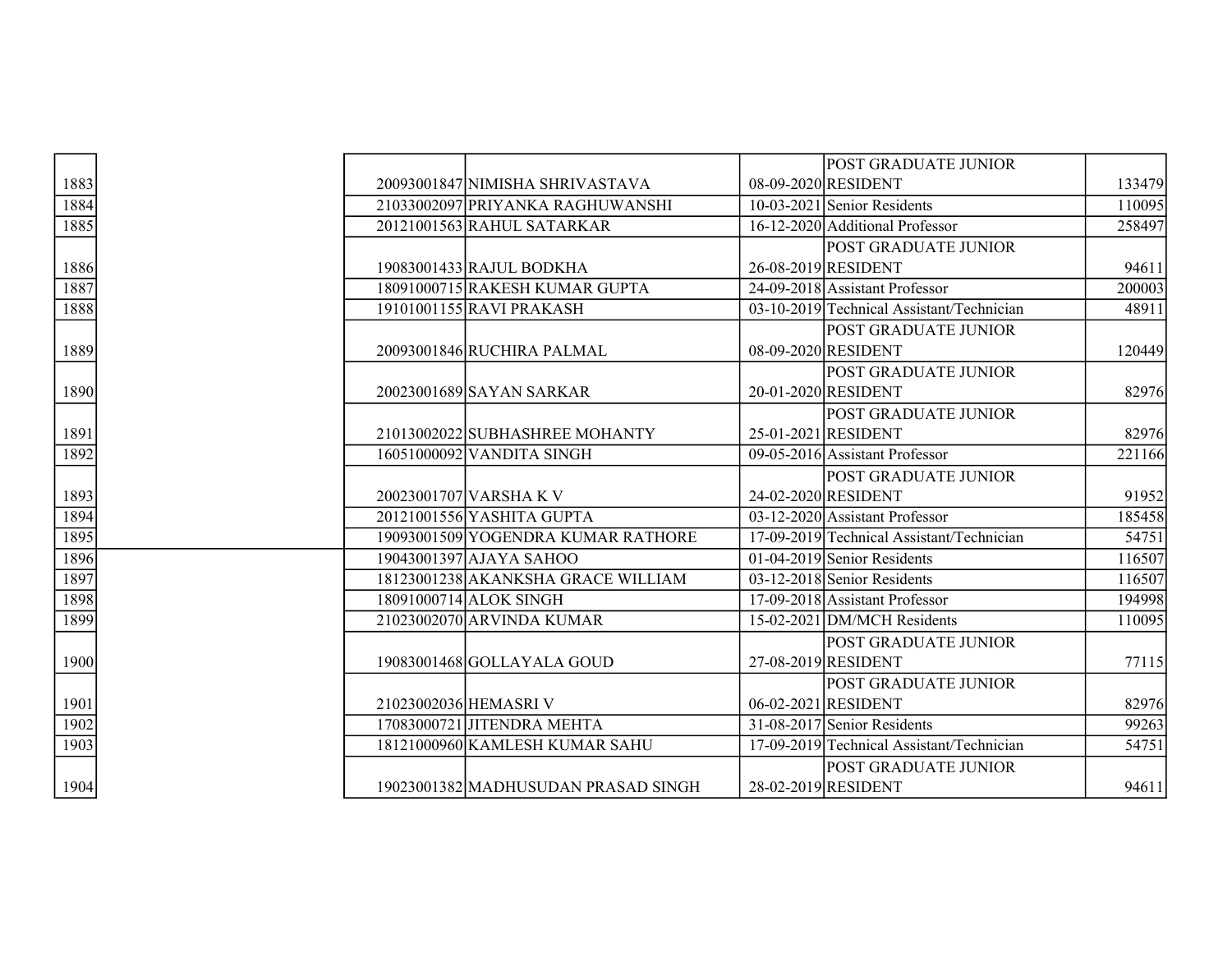|      |                                    |                        |                                      |                        | POST GRADUATE JUNIOR                      |        |
|------|------------------------------------|------------------------|--------------------------------------|------------------------|-------------------------------------------|--------|
| 1905 | Pharmacology                       |                        | 20033001728 MAHESH KUMAR             |                        | 04-03-2020 RESIDENT                       | 82976  |
|      |                                    |                        |                                      |                        | POST GRADUATE JUNIOR                      |        |
| 1906 |                                    |                        | 19023001380 MEENALOTCHINI G.         |                        | 28-02-2019 RESIDENT                       | 94611  |
| 1907 |                                    |                        | 13021000017 Nitin Gaikwad            |                        | 18-02-2013 Additional Professor           | 298246 |
|      |                                    |                        |                                      |                        | POST GRADUATE JUNIOR                      |        |
| 1908 |                                    |                        | 19083001495 PRANAV GAURANGBHAI SHETH |                        | 27-08-2019 RESIDENT                       | 94611  |
| 1909 |                                    |                        | 18101000731 PUGAZHENTHAN T           |                        | 16-10-2018 Assistant Professor            | 194998 |
|      |                                    |                        | <b>SIVA NAGESWARA RAO</b>            |                        |                                           |        |
| 1910 |                                    |                        | 19101001156 PEDALANKA                |                        | 03-10-2019 Technical Assistant/Technician | 54751  |
| 1911 |                                    |                        | 19083001473 SREE SUDHA TY            |                        | 09-08-2019 Senior Residents               | 113223 |
| 1912 |                                    |                        | 13031000001 Surya Prakash Dhaneria   | $20-03-2013$ Professor |                                           | 304587 |
|      |                                    |                        |                                      |                        | POST GRADUATE JUNIOR                      |        |
| 1913 |                                    | 21023002037 YAZHINI R  |                                      |                        | 06-02-2021 RESIDENT                       | 82976  |
| 1914 |                                    |                        | 16051000091 YOGENDRA KECHE           |                        | 27-05-2016 Additional Professor           | 265378 |
| 1915 | Pharmacy                           |                        | 14031000065 APOORVA KENDUKAR         |                        | 03-03-2014 Pharmacist Gr. I               | 45866  |
| 1916 |                                    | 15113000172 Geeta Jain |                                      |                        | $20-11-2015$ Store Keeper                 | 33018  |
| 1917 |                                    |                        | 20093001861 ARADHANA SHUKLA          |                        | 15-09-2020 Senior Residents               | 110095 |
|      |                                    |                        |                                      |                        | Technician Prosthetic &Orthotic           |        |
| 1918 |                                    |                        | 20113001937 BIRESH KUMAR             |                        | $03-11-2020$ (Technical Officer)          | 35000  |
| 1919 |                                    |                        | 19071001098 HRITVANSINGH PARMAR      |                        | $16-07-2019$ Physiotherapist              | 54751  |
|      |                                    |                        |                                      |                        | Multi-Rehabilitation                      |        |
| 1920 |                                    |                        | 19101001158 JAKARAM NARASIMHULU      |                        | 05-10-2019 Worker (Physiotherapist)       | 54751  |
| 1921 |                                    |                        | 18041000509 JAYDEEP NANDI            |                        | 23-04-2018 Assistant Professor            | 182275 |
| 1922 | Physical Medicine & Rehabilitation |                        | 19071001065 MANOJ KUMAR BANSAL       |                        | 12-07-2019 Physiotherapist                | 54751  |
| 1923 |                                    |                        | 20113001938 RAHUL SHARMA             |                        | 06-11-2020 Occupational Therapist         | 35000  |
| 1924 |                                    |                        | 20113001933 RAUNAK KUMAR             |                        | 02-11-2020 Assistant Professor            | 142506 |
| 1925 |                                    |                        | 21043002109 SAYANI HALDAR            |                        | $19-04-2021$ Senior Residents             | 96961  |
| 1926 |                                    |                        | 17011000384 SHALINI SINGHAL          |                        | 12-01-2017 Physiotherapist                | 59273  |
| 1927 |                                    |                        | 19073001410 SHILP VERMA              |                        | 19-07-2019 Senior Residents               | 113223 |
| 1928 |                                    |                        | 17061000422 SNEHANJALI JENA          |                        | $10-06-2017$ Physiotherapist              | 59273  |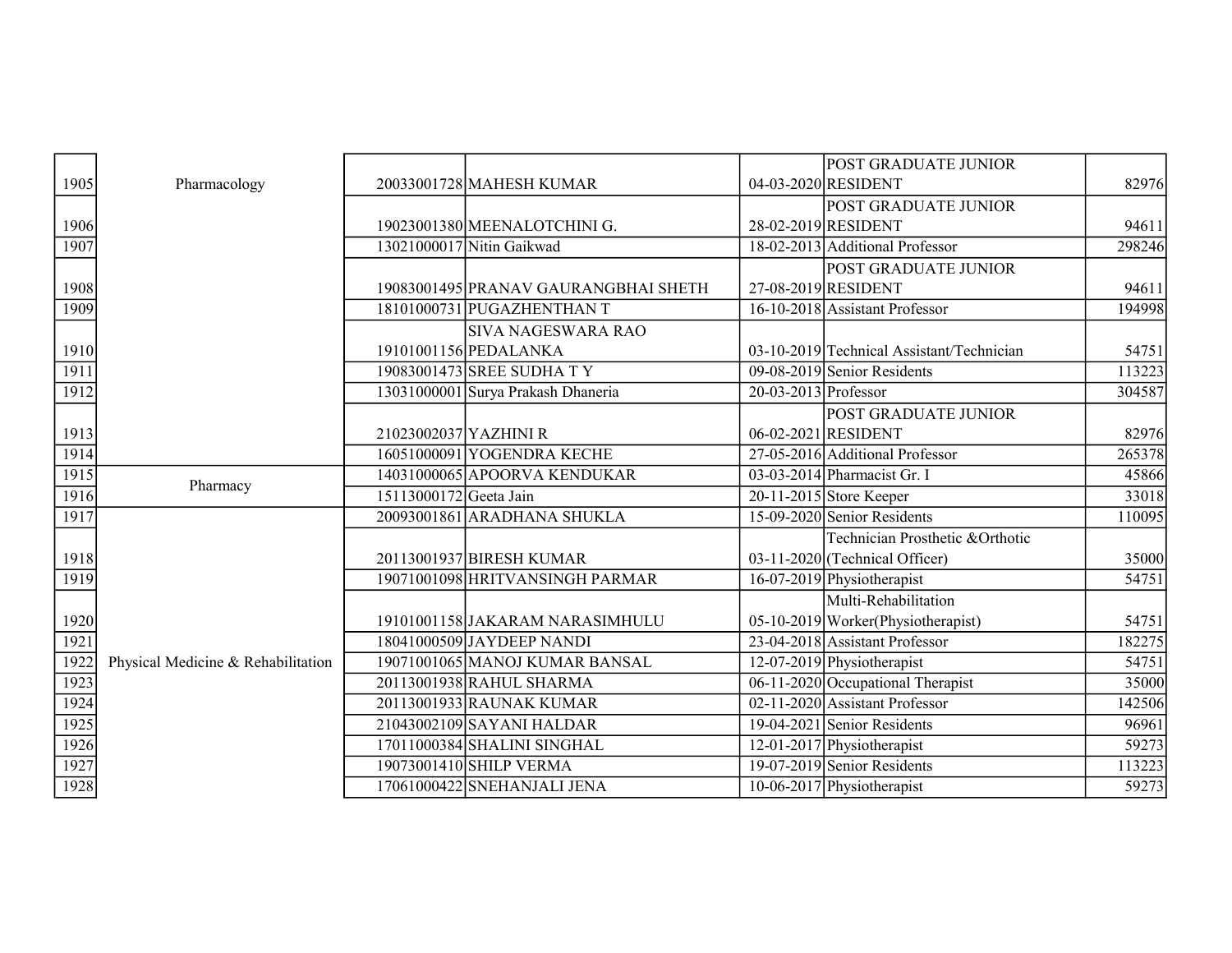| 1929 |            | 20013001653 SUSHIL KUMAR NAYAK         | 06-01-2020 Senior Residents               | 113223 |
|------|------------|----------------------------------------|-------------------------------------------|--------|
| 1930 |            | 20033001991 AKRITI JAISWAL             | $18-03-2020$ Ph.D Candidates              | 31000  |
| 1931 |            | 18103001153 ARUNITA TUSHAR JAGZAPE     | 16-10-2020 Assistant Professor            | 169218 |
| 1932 |            | $12081000015$ Avinash Ingle            | 13-08-2012 Additional Professor           | 336459 |
| 1933 |            | 14081000066 DIPALI CHATUR              | 28-10-2020 Assistant Professor            | 185458 |
| 1934 |            | 12081000024 Ekta Khandelwal            | 06-08-2012 Associate Professor            | 300725 |
| 1935 |            | 21033002086 GAGAN BANODHE              | 08-03-2021 Senior Residents               | 110095 |
| 1936 |            | 72081000026 Jayshri Ghate              | 13-08-2012 Associate Professor            | 300725 |
|      |            |                                        | <b>POST GRADUATE JUNIOR</b>               |        |
| 1937 |            | 21013002044 KETAN BADJATYA             | 27-01-2021 RESIDENT                       | 91952  |
| 1938 |            | 18083001131 MAHENDRA KUMAR             | 31-08-2018 Senior Residents               | 105019 |
| 1939 |            | 12081000008 Meenakshi Sinha            | 02-08-2012 Additional Professor           | 269171 |
|      | Physiology |                                        | POST GRADUATE JUNIOR                      |        |
| 1940 |            | 18023000958 NEETHU SHOWKATH            | 23-02-2018 RESIDENT                       | 97270  |
|      |            |                                        | POST GRADUATE JUNIOR                      |        |
| 1941 |            | 19083001503 NEETHU NANDAN              | 09-08-2019 RESIDENT                       | 85363  |
| 1942 |            | 18093001152 NILABH GHRITLAHRE          | 08-09-2018 Senior Residents               | 116507 |
|      |            |                                        |                                           |        |
| 1943 |            | 19043001385 PRAVIN SAINIKRAO GOWARDIPE | 09-04-2019 Senior Residents               | 116507 |
| 1944 |            | 15123000072 Ram Kumar Sen              | 02-12-2015 Technical Assistant/Technician | 44503  |
| 1945 |            | 12081000006 Ramanjan Sinha             | $02-08-2012$ Professor                    | 303086 |
|      |            |                                        | Multi-Rehabilitation                      |        |
| 1946 |            | 19071001125 VIJAY DHONDIYA NAGRE       | 18-07-2019 Worker (Physiotherapist)       | 54751  |
|      |            |                                        | <b>POST GRADUATE JUNIOR</b>               |        |
| 1947 |            | 20013001679 VINOD KUMAR RAMAVATH       | 20-01-2020 RESIDENT                       | 91952  |
| 1948 |            | 19101001172 ADITYA SOMANI              | 21-10-2019 Assistant Professor            | 190150 |
| 1949 |            | 19101001173 AJAY KUMAR                 | 21-10-2019 Assistant Professor            | 190150 |
|      |            |                                        | <b>POST GRADUATE JUNIOR</b>               |        |
| 1950 |            | 21013002041 ANIRUDH BAKAM              | 25-01-2021 RESIDENT                       | 82976  |
|      |            |                                        | <b>POST GRADUATE JUNIOR</b>               |        |
| 1951 |            | 21013002049 AYUSH SINGH                | 27-01-2021 RESIDENT                       | 82976  |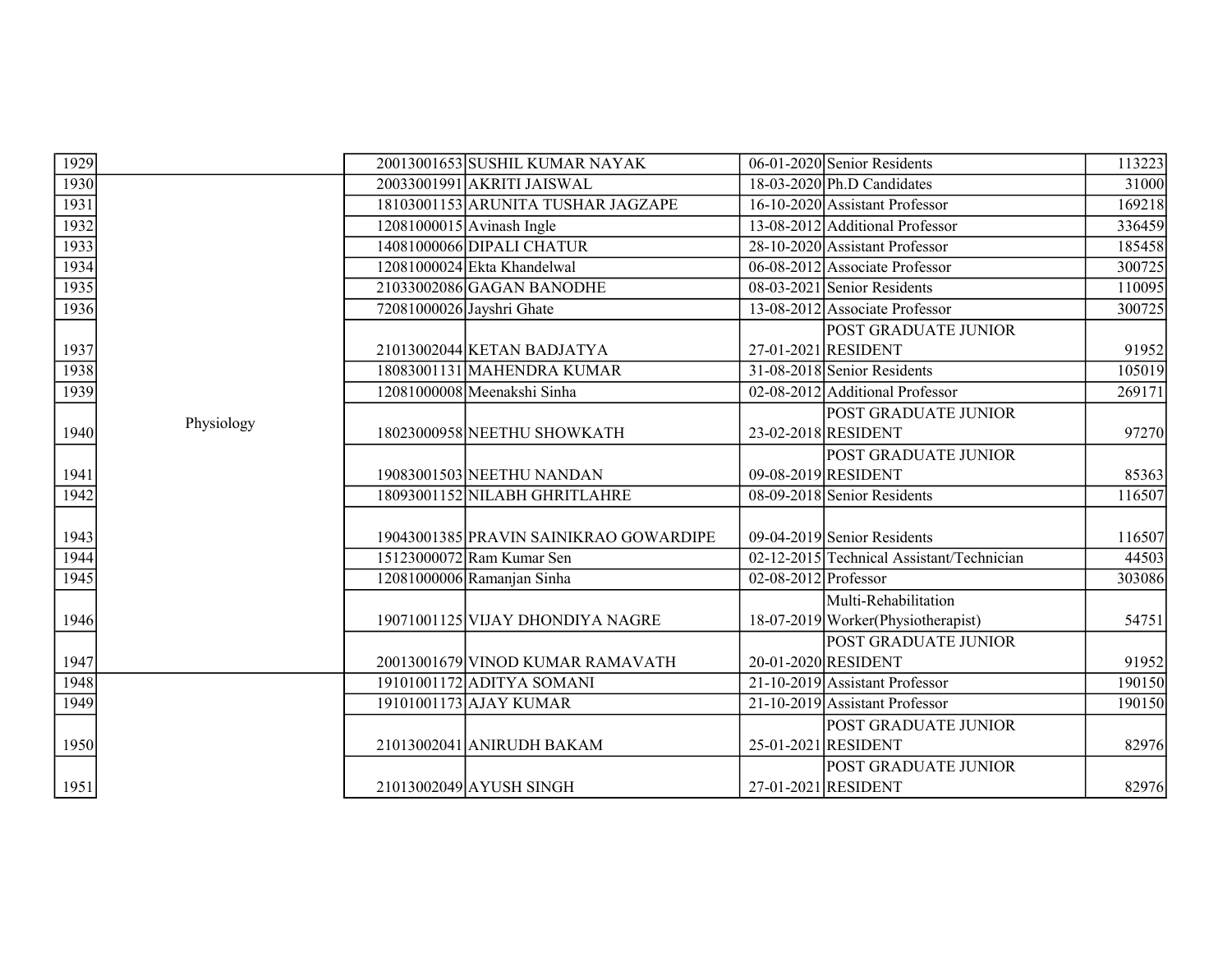| 1952 |                              | 21031001591 DILIP LILHARE       |                       | 13-03-2021 Health Educator (Social Psychologist) | 53288  |
|------|------------------------------|---------------------------------|-----------------------|--------------------------------------------------|--------|
| 1953 |                              | 13041000058 Lokesh Singh        |                       | 23-04-2013 Additional Professor                  | 272573 |
| 1954 |                              | 20063001784 MEGHA ASHOK MAGHADE |                       | 05-06-2020 Senior Residents                      | 113223 |
|      |                              |                                 |                       | <b>POST GRADUATE JUNIOR</b>                      |        |
| 1955 |                              | 20083001830 MILAN ARORA         |                       | 19-08-2020 RESIDENT                              | 120449 |
|      | Psychiatry                   |                                 |                       | <b>POST GRADUATE JUNIOR</b>                      |        |
| 1956 |                              | 21013002020 NILESH KUMAR        |                       | 25-01-2021 RESIDENT                              | 91952  |
|      |                              |                                 |                       | POST GRADUATE JUNIOR                             |        |
| 1957 |                              | 19023001381 PUNEET KUMAR SONI   |                       | 28-02-2019 RESIDENT                              | 94611  |
| 1958 |                              | 18081000705 PURUSHOTHAM A       |                       | 23-08-2018 Senior Residents                      | 116507 |
|      |                              |                                 |                       | Hospital Attendant Grade III (Nursing            |        |
| 1959 |                              | 19061001121 ROHIT KUMAR TIWARI  | $27-06-2019$ Orderly) |                                                  | 31100  |
| 1960 |                              | 18093001100 SANGHA MITRA GODI   |                       | 07-09-2018 Senior Residents                      | 116507 |
| 1961 |                              | 17081000425 SHARDA SINGH        |                       | 10-08-2017 Child Psychologist                    | 85741  |
|      |                              |                                 |                       | <b>POST GRADUATE JUNIOR</b>                      |        |
| 1962 |                              | 18073001049 SHRAYASI DAS        |                       | 02-07-2018 RESIDENT                              | 97270  |
|      |                              |                                 |                       | POST GRADUATE JUNIOR                             |        |
| 1963 |                              | 20083001811 SUSMITA SARKAR      |                       | 17-08-2020 RESIDENT                              | 120449 |
| 1964 |                              | 19083001580 Afreen Sheikh       |                       | 08-08-2019 Data Entry Operator Grade A           | 17000  |
| 1965 |                              | 13031000044 AJOY K. BEHERA      |                       | 16-03-2013 Associate Professor                   | 270070 |
| 1966 |                              | 19103001521 AKSHAY VIMAL SINGH  |                       | 14-10-2019 Senior Residents                      | 113223 |
| 1967 |                              | 21023002050 AMIT RATH           |                       | 20-02-2021 DM/MCH Residents                      | 99263  |
| 1968 |                              | 18031000482 DIBAKAR SAHU        |                       | 16-03-2018 Assistant Professor                   | 200003 |
| 1969 |                              | 20123001956 GARIMA AGRAWAL      |                       | 12-12-2020 Junior Residents                      | 91952  |
| 1970 |                              | 19083001579 MANPREET RAJPUT     |                       | 01-08-2019 RESEARCH ASSISTANT                    | 31000  |
| 1971 | Pulmonary Medicine and Sleep | 20073001814 RAHUL KHERA         |                       | 29-07-2020 DM/MCH Residents                      | 110095 |
| 1972 | Disorders                    | 17091000445 RANGANATH GANGA     |                       | 25-09-2017 Assistant Professor                   | 219240 |
|      |                              |                                 |                       |                                                  |        |
| 1973 |                              | 15022000191 Reshma R. P.        |                       | 21-02-2015 TB & Chest Diseases Health Assistant  | 44503  |
| 1974 |                              | 19033001345 ROBIN CHAKRABORTY   |                       | $19-03-2019$ Senior Residents                    | 116507 |
|      |                              |                                 |                       |                                                  |        |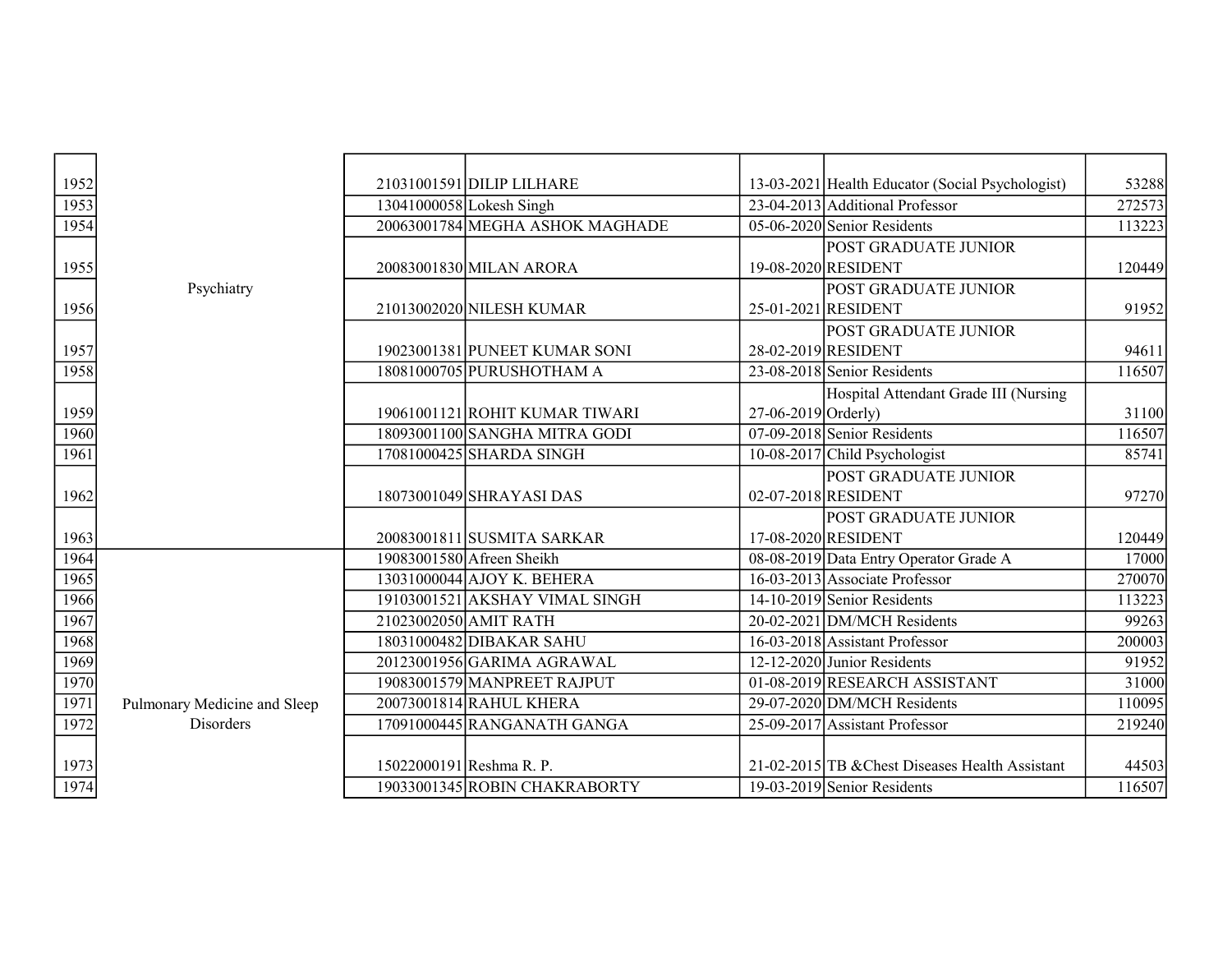| 1975 |                    | 19121001183 SAJAL DE |                                 | $10-12-2019$ Professor |                                                    | 298848 |
|------|--------------------|----------------------|---------------------------------|------------------------|----------------------------------------------------|--------|
| 1976 |                    |                      | 20013001630 SUDHIR KUMAR        |                        | 08-01-2020 Technical Assistant/Technician          | 18000  |
| 1977 |                    | 21023002058 UMMER TP |                                 |                        | 23-02-2021 Junior Residents                        | 91952  |
| 1978 |                    |                      | 19083001581 VINOD DEHARIYA      |                        | 03-08-2019 Technical Assistant/Technician          | 18000  |
| 1979 |                    |                      | 21013001997 KARTHIK RAO         |                        | $14-01-2021$ DM/MCH Residents                      | 110095 |
| 1980 | Radiation Oncology | 20103001910 NAEEM P  |                                 |                        | 01-10-2020 Junior Residents                        | 109904 |
| 1981 |                    |                      | 21033002100 SHUBHAM SHARMA      |                        | $06-03-2021$ Junior Residents                      | 91952  |
| 1982 |                    |                      | 20103001930 SOUJANYA AGRAWAL    |                        | 20-10-2020 Junior Residents                        | 91952  |
| 1983 |                    |                      | 21033002091 AAKANKSHA VERMA     |                        | $10-03-2021$ Senior Residents                      | 110095 |
| 1984 |                    |                      | 19013001286 ADARSH ANIL KUMAR   |                        | POST GRADUATE JUNIOR<br>23-01-2019 RESIDENT        | 85363  |
| 1985 |                    |                      | 21013002108 ADITYA TIWARI       |                        | <b>POST GRADUATE JUNIOR</b><br>18-01-2021 RESIDENT | 91952  |
|      |                    |                      | ADIVEMMA CHANDRA SHEKHAR        |                        | POST GRADUATE JUNIOR                               |        |
| 1986 |                    |                      | 19083001496 PATTAN SHETTY       |                        | 10-08-2019 RESIDENT                                | 85363  |
| 1987 |                    | 20103001911 ANKUSH.  |                                 |                        | 13-10-2020 PDCC-FELLOWSHIP                         | 110095 |
| 1988 |                    |                      | 20083001806 APOORVA DIXIT       |                        | 10-08-2020 Senior Residents                        | 110095 |
|      |                    |                      |                                 |                        | POST GRADUATE JUNIOR                               |        |
| 1989 |                    |                      | 21013002046 CHITTI REDDY        |                        | 09-01-2021 RESIDENT                                | 91952  |
| 1990 |                    |                      | 20013001657 JUBIN JOHN          |                        | POST GRADUATE JUNIOR<br>20-01-2020 RESIDENT        | 82976  |
|      |                    |                      |                                 |                        | POST GRADUATE JUNIOR                               |        |
| 1991 |                    |                      | 19013001283 KARTHIKA D          |                        | 21-01-2019 RESIDENT                                | 85363  |
| 1992 |                    |                      | 19023001362 KINGSHUK MONDAL     |                        | POST GRADUATE JUNIOR<br>25-02-2019 RESIDENT        | 85363  |
| 1993 |                    |                      | 20113001943 KULDIP JALAMKAR     |                        | $19-11-2020$ Senior Residents                      | 110095 |
| 1994 |                    |                      | 21013002072 LOGESWAR PALANISAMY |                        | POST GRADUATE JUNIOR<br>02-01-2021 RESIDENT        | 82976  |
|      |                    |                      |                                 |                        | <b>POST GRADUATE JUNIOR</b>                        |        |
| 1995 | Radio Diagnosis    |                      | 18073001025 MOUSAM PANIGRAHI    |                        | 02-07-2018 RESIDENT                                | 87750  |
| 1996 |                    |                      | 21033002068 NAMRATA KAUSHIK     |                        | $01-03-2021$ Senior Residents                      | 99849  |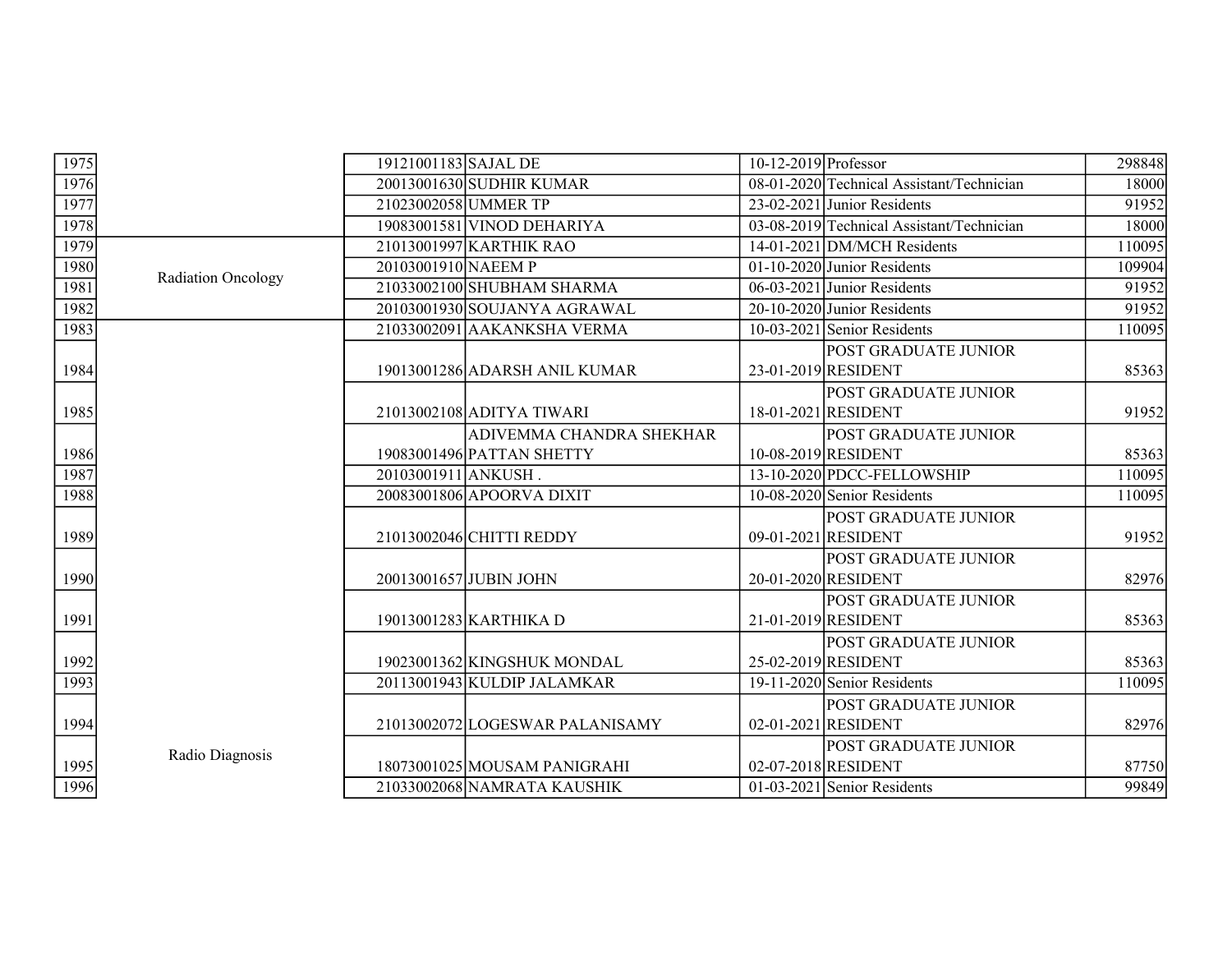|      |               |                         |                                      |                        | <b>POST GRADUATE JUNIOR</b>                |                    |
|------|---------------|-------------------------|--------------------------------------|------------------------|--------------------------------------------|--------------------|
| 1997 |               |                         | 21013002047 NARENDER SINGH           |                        | 11-01-2021 RESIDENT                        | 91952              |
| 1998 |               |                         | 13031000011 Narendra Kuber Bodhey    | $26-03-2013$ Professor |                                            | 339851             |
| 1999 |               |                         | 18031000496 NIKHIL APPALWAR          |                        | 21-03-2018 Junior Administrative Assistant | 34142              |
| 2000 |               |                         | 21023002028 NILESH GUPTA             |                        | 01-02-2021 Assistant Professor             | 142506             |
|      |               |                         |                                      |                        | <b>POST GRADUATE JUNIOR</b>                |                    |
| 2001 |               |                         | 20083001826 PRIYANK SOOD             |                        | 19-08-2020 RESIDENT                        | 120449             |
| 2002 |               |                         | 16121000368 RAJESH KUMAR             |                        | 07-12-2016 Radiographic Technician Grade I | 59273              |
| 2003 |               |                         | 18111000856 SAGAR KUMAR              |                        | 12-11-2018 Radiographic Technician Grade I | 17497              |
| 2004 |               |                         | 17011000381 SANJU PAWAR              |                        | 12-01-2017 Radiographic Technician Grade I | 59273              |
| 2005 |               | 17101000438 SAROJ PATI  |                                      |                        | 04-10-2017 Assistant Professor             | 219240             |
|      |               |                         |                                      |                        | <b>POST GRADUATE JUNIOR</b>                |                    |
| 2006 |               |                         | 19083001491 SHUSOVAN SARDAR          |                        | 09-08-2019 RESIDENT                        | 85363              |
|      |               |                         |                                      |                        | <b>POST GRADUATE JUNIOR</b>                |                    |
| 2007 |               |                         | 20013001632 SONIA THANIKAIVELU       |                        | 16-01-2020 RESIDENT                        | 82976              |
| 2008 |               | 16121000380 SUNIL SINGH |                                      |                        | 27-12-2016 Radiographic Technician Grade I | $\overline{59273}$ |
| 2009 |               |                         | 21033002099 TEJENDRAKUMAR RAMANI     |                        | 12-03-2021 Senior Residents                | 127915             |
|      |               |                         |                                      |                        | <b>POST GRADUATE JUNIOR</b>                |                    |
| 2010 |               |                         | 18073001024 YENUMULA RAJA            |                        | 02-07-2018 RESIDENT                        | 87750              |
| 2011 |               | 17081000426 AJAY TAIDE  |                                      |                        | 17-08-2017 Medical Physicist               | 91041              |
| 2012 |               |                         | 20063001790 ANSHIK SINHA             |                        | 27-06-2020 Medical Physicist               | 50000              |
| 2013 |               |                         | 21033002069 MANISH AHIRWAR           |                        | 01-03-2021 Senior Residents                | 110095             |
|      |               |                         |                                      |                        |                                            |                    |
| 2014 | Radio Therapy |                         | 19113001596 MANOJ MADHAVRAO BIRAJDAR |                        | 20-11-2019 Senior Residents                | 113223             |
| 2015 |               |                         | 20033001721 PRANJAL SRIVASTAV        |                        | 17-03-2020 Medical Physicist               | 50000              |
| 2016 |               | 16121000379 PULKIT NAG  |                                      |                        | 21-12-2016 Technical Assistant/Technician  | 59273              |
| 2017 |               | 21033002088 SHIV MISHRA |                                      |                        | $09-03-2021$ Senior Residents              | 110095             |
| 2018 |               |                         | 13041000050 Siddhartha Nanda         |                        | 13-04-2013 Associate Professor             | 277421             |
| 2019 |               | 20123002079 ASTHA SONI  |                                      |                        | $21-12-2020$ PG Student MPH                | 25000              |
| 2020 |               | 20123002082 JYOTI SAHU  |                                      |                        | $21-12-2020$ PG Student MPH                | 25000              |
| 2021 |               |                         | 19073002076 KRITIKA VAISHNAV         |                        | 25-07-2019 PG Student MPH                  | 25000              |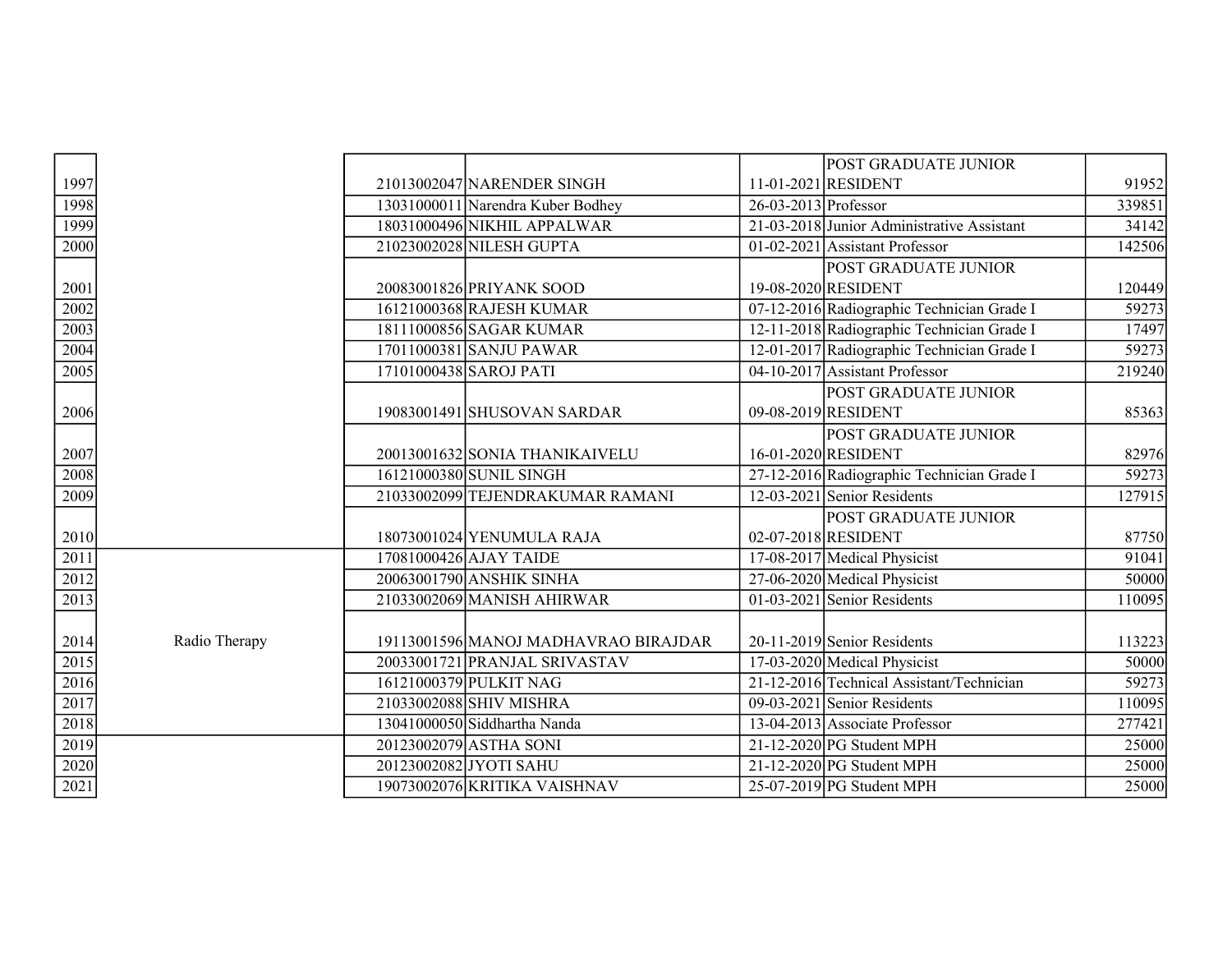| 2022              |                                  |                          | 20123002081 KUMARI PRAMITA      | 26-12-2020 PG Student MPH                  | 25000  |
|-------------------|----------------------------------|--------------------------|---------------------------------|--------------------------------------------|--------|
| 2023              |                                  |                          | 19083002074 PRIYANKA PARHAD     | $16-08-2019$ PG Student MPH                | 25000  |
| 2024              |                                  |                          | 20123002083 SANJANA AGRAWAL     | $21-12-2020$ PG Student MPH                | 25000  |
| 2025              | <b>SCHOOL OF PUBLIC HEALTH</b>   |                          | 20033001734 SAURABH KUMAR SAHU  | 06-03-2020 Senior Residents                | 113223 |
| 2026              |                                  | 21013002073 SENTHIL R    |                                 | 04-01-2021 PG Student MPH                  | 25000  |
| 2027              |                                  |                          | 20123002080 SHIKHAR SHARMA      | $21-12-2020$ PG Student MPH                | 25000  |
| 2028              |                                  |                          | 19083002078 SNEHLATA.           | $20-08-2019$ PG Student MPH                | 25000  |
| 2029              |                                  |                          | 21043002111 SONAL DAYAMA        | 29-04-2021 Senior Residents                | 117435 |
| 2030              |                                  |                          | 19083002075 SRIKANTA PADHAN     | $01-08-2019$ PG Student MPH                | 25000  |
| 2031              |                                  |                          | 19083002077 SUMITRA SOMARA      | $13-08-2019$ PG Student MPH                | 25000  |
| 2032              |                                  |                          | 18041000497 RAJASHREE JENA      | 04-04-2018 Junior Administrative Assistant | 34142  |
| 2033              |                                  |                          | 19073001414 SHIV KUMAR SINGH    | 17-07-2019 CONSULTANT                      | 38064  |
|                   | Security & Fire Control Services |                          |                                 |                                            |        |
| 2034              |                                  |                          | 18021000483 VIPIN KUSHWAHA      | 13-02-2018 ASSISTANT SECURITY OFFICER      | 57677  |
| 2035              |                                  |                          | 15123000152 AJAY BHARGAVA       | 01-12-2015 Store Keeper                    | 44503  |
| 2036              |                                  | 15123000182 Ajeet Naidu  |                                 | 01-12-2015 Store Keeper                    | 44503  |
| 2037              |                                  |                          | 15113000262 Amar Madhukar Dange | 21-11-2015 Junior Administrative Officer   | 44503  |
| 2038              |                                  |                          | 14022000234 Ashish Shrivastava  | 18-02-2014 Junior Administrative Officer   | 44503  |
| 2039              |                                  |                          | 15113000321 Deepak Dewangan     | 21-11-2015 Store Keeper                    | 44503  |
| 2040              |                                  |                          | 14022000244 Dewanand Bansod     | 25-02-2014 Junior Administrative Officer   | 45866  |
| 2041              |                                  |                          | 15113000144 Girdhari Lal Sahu   | 07-11-2015 Store Keeper                    | 44503  |
| 2042              |                                  | 15123000181 Kedar Lasker |                                 | 01-12-2015 Store Keepers                   | 44503  |
| 2043              | <b>Stores Department</b>         |                          | 15113000197 Manish Manikpuri    | 26-11-2015 Junior Administrative Officer   | 44503  |
| 2044              |                                  |                          | 14012000248 Naresh Kumar Gajbe  | $01-03-2014$ Junior Administrative Officer | 45866  |
| 2045              |                                  |                          | 20102000099 PANKAJ UPADHYAY     | 13-10-2020 Stores Officers                 | 99212  |
| 2046              |                                  |                          | 19111001187 PRITEE KUMARI       | 29-11-2019 Tailor Grade III                | 30398  |
| 2047              |                                  |                          | 14032000198 Ramavtar Rathore    | $25-03-2014$ Store Keeper                  | 45866  |
| 2048              |                                  |                          | 18031000495 SONALI SUTE         | 27-03-2018 Junior Administrative Assistant | 29489  |
| 2049              |                                  |                          | 15123000261 Swapnil Banote      | 03-12-2015 Store Keeper                    | 44503  |
| 2050              |                                  |                          | 19011000908 UTTAM KANT SHARMA   | 16-01-2019 Junior Administrative Officer   | 50198  |
| $\overline{2051}$ |                                  |                          | 14022000203 Vidyadhar Gajbe     | 26-02-2014 Store Keeper                    | 45866  |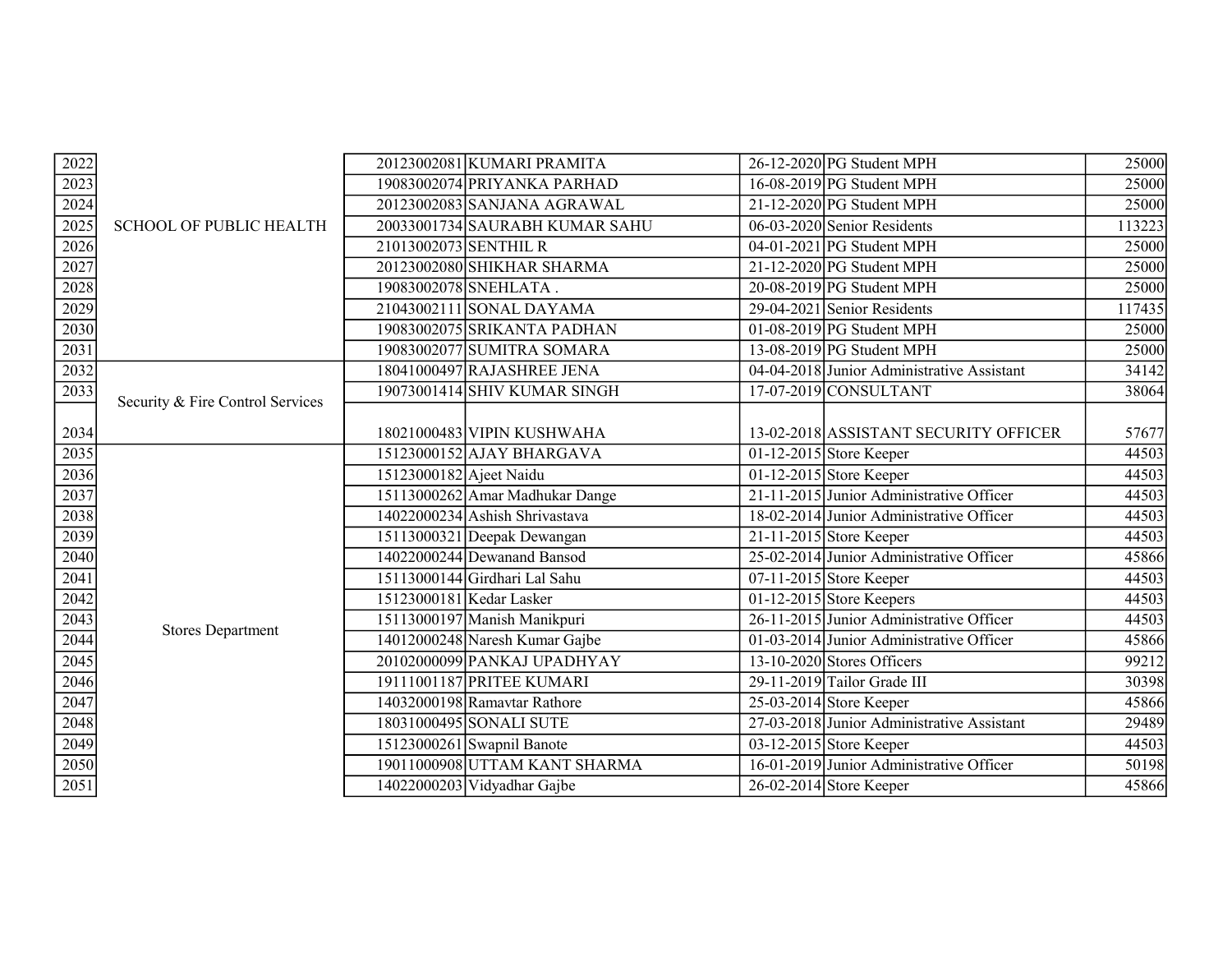| 2052              |                                   | 15113000143 Vijay Kumar |                                    | 30-11-2015 Store Keeper                   | 44503  |
|-------------------|-----------------------------------|-------------------------|------------------------------------|-------------------------------------------|--------|
| 2053              |                                   |                         | 14022000173 AJAY KUMAR YADAV       | 17-09-2019 Technical Assistant/Technician | 48911  |
| 2054              |                                   |                         | 15113000226 AKASH TIWARI           | 18-11-2015 Technical Assistant/Technician | 44503  |
| 2055              |                                   |                         | 18071000614 ANIL VERMA             | 11-07-2018 Senior Residents               | 116507 |
|                   |                                   |                         |                                    | POST GRADUATE JUNIOR                      |        |
| 2056              |                                   | 19083001459 ANKIT JAIN  |                                    | 26-08-2019 RESIDENT                       | 77510  |
| 2057              |                                   |                         | 21033002087 ANKIT SAHAI            | $10-03-2021$ Senior Residents             | 110095 |
|                   |                                   |                         |                                    | POST GRADUATE JUNIOR                      |        |
| 2058              |                                   |                         | 20023001766 dhananjay sahu         | 24-02-2020 RESIDENT                       | 91952  |
|                   |                                   |                         |                                    | POST GRADUATE JUNIOR                      |        |
| 2059              |                                   |                         | 18083001112 GIRISH SINGH KSHATRIAY | 27-08-2018 RESIDENT                       | 97270  |
|                   |                                   |                         |                                    | POST GRADUATE JUNIOR                      |        |
| 2060              |                                   |                         | 20083001817 HIMABINDU PAGATIKALUVA | 18-08-2020 RESIDENT                       | 133479 |
| 2061              | Transfusion Medicine (Blood Bank) | 18083001125 MILI PATEL  |                                    | 17-08-2018 Senior Residents               | 116507 |
| 2062              |                                   |                         | 17091000429 MINAL WASNIK           | $01-09-2017$ Assistant Professor          | 219240 |
| 2063              |                                   |                         | 18101000787 PANKAJ YADAV           | 22-10-2018 Lab Attendants Grade II        | 33440  |
|                   |                                   |                         |                                    | POST GRADUATE JUNIOR                      |        |
| 2064              |                                   |                         | 21013002021 PEDDINTI TEJASWANI     | 13-01-2021 RESIDENT                       | 82976  |
| $\overline{2065}$ |                                   |                         | 17101000444 RAMESH CHANDRAKAR      | 17-10-2017 Associate Professor            | 263032 |
|                   |                                   |                         |                                    | POST GRADUATE JUNIOR                      |        |
| 2066              |                                   |                         | 20083001839 REENA PATEL            | 25-08-2020 RESIDENT                       | 163760 |
| 2067              |                                   |                         | 19103001598 RUCHI SHARMA           | 23-10-2019 Senior Residents               | 113223 |
| 2068              |                                   |                         | 14102000182 Santosh Patidar        | 03-10-2014 Technical Assistant/Technician | 45866  |
|                   |                                   |                         |                                    | POST GRADUATE JUNIOR                      |        |
| 2069              |                                   |                         | 21013002011 SAUMYARIT CHOWDHURY    | 11-01-2021 RESIDENT                       | 82976  |
| 2070              |                                   |                         | 18101000734 SAURABH LAHARE         | 01-10-2018 Blood Transfusion Officer      | 116507 |
|                   | Transplant Immunology &           |                         |                                    |                                           |        |
| 2071              | Immunogenetics                    |                         | 13041000048 Sankalp Sharma         | 11-04-2013 Associate Professor            | 258512 |
| 2072              |                                   |                         | 21023002096 ABHINAND IB            | 19-02-2021 Junior Residents               | 62291  |
| 2073              |                                   |                         | 20073001798 AJITA MISHRA           | 29-07-2020 Senior Residents               | 110095 |
| 2074              |                                   | 21023002065 ANJU KT     |                                    | $22-02-2021$ Junior Residents             | 91952  |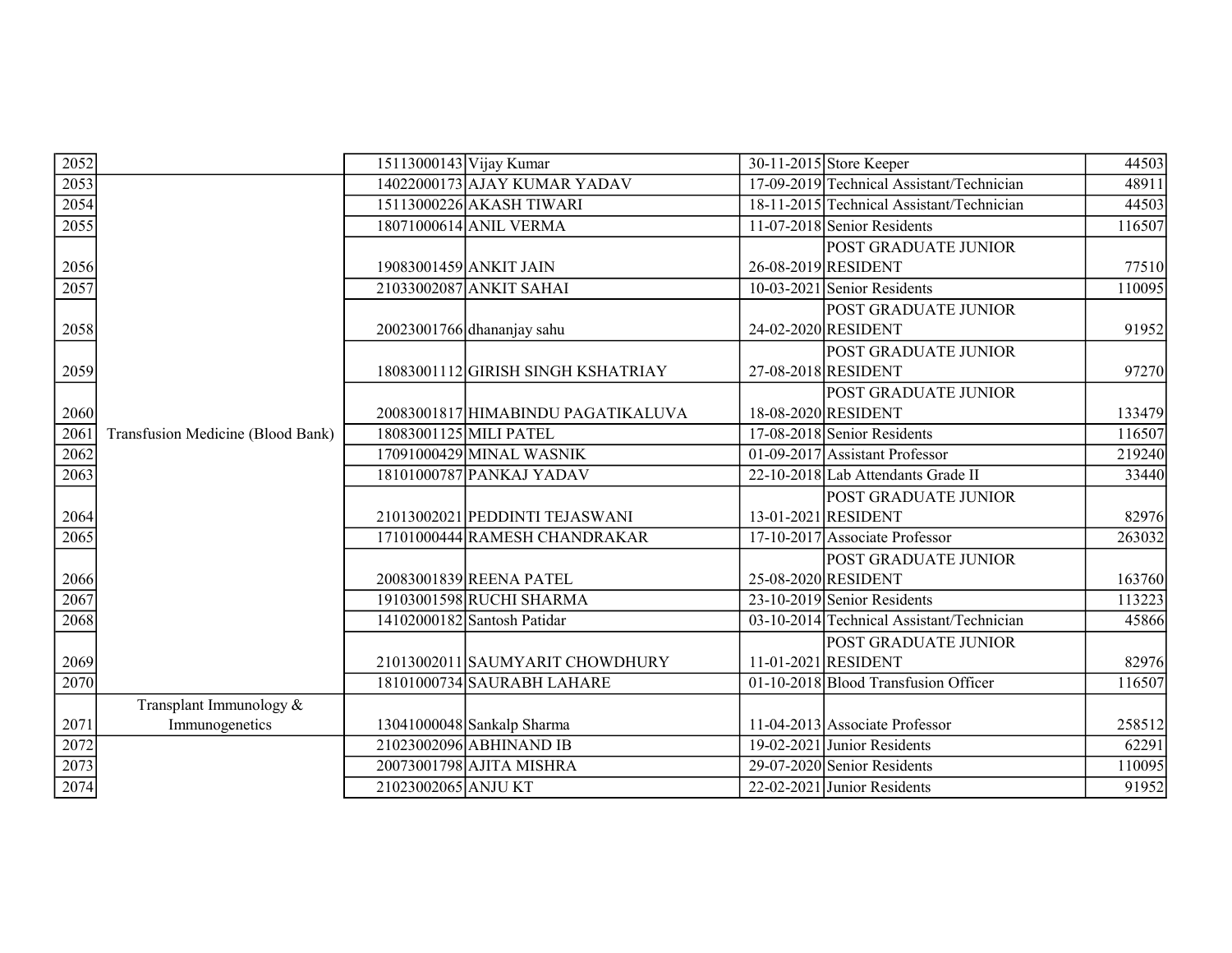| 2075                                 |                      | 20103001899 ARDRA RAJEEV          |                       | 01-10-2020 Junior Residents              | 62291  |
|--------------------------------------|----------------------|-----------------------------------|-----------------------|------------------------------------------|--------|
| $\frac{2076}{2077}$                  |                      | 17123000751 ARIJIT SAHA           |                       | 10-12-2020 Assistant Professor           | 142506 |
|                                      |                      | 18091000719 CHANDAN KUMAR DEY     |                       | 15-09-2018 Assistant Professor           | 194998 |
|                                      |                      |                                   |                       | <b>Technical Officer (Technical</b>      |        |
| 2078                                 |                      | 15073000185 Chandraketu Kori      |                       | $15-07-2015$ Supervisor)                 | 56488  |
|                                      |                      |                                   |                       | Hospital Attendant Grade III (Nursing    |        |
| 2079                                 |                      | 19111001192 DHANANJAY KUMAR       | 27-11-2019 Orderly)   |                                          | 30398  |
| 2080                                 |                      | 15032000107 Jaison Varghese       |                       | 20-03-2015 Nursing officer (Contractual) | 56488  |
|                                      |                      |                                   |                       | Hospital Attendant Grade III (Nursing    |        |
| 2081                                 |                      | 19061001120 KUNDAN KUMAR          | $27-06-2019$ Orderly) |                                          | 31100  |
| 2082                                 |                      | 15032000109 Lipsanjali Nag        |                       | 20-03-2015 Nursing officer (Contractual) | 56488  |
| $\frac{2083}{2084}$                  |                      | 14032000046 Mallepaka Sathish     |                       | 29-03-2014 Nursing officer (Contractual) | 58192  |
|                                      |                      | 20063001789 MANISH GAWANDE        |                       | 19-06-2020 Junior Residents              | 91952  |
|                                      | Trauma and Emergency | 20063001787 MEETALI MOHANTA       |                       | 24-06-2020 Junior Residents              | 91952  |
| 2086                                 |                      | 21013001996 NIKESH PANCHBHAI      |                       | $13-01-2021$ Senior Residents            | 110095 |
| 2087                                 |                      | 14032000064 Nisha Joseph          |                       | 24-03-2014 Nursing officer (Contractual) | 58192  |
| 2088                                 |                      | 12111000036 Nitin Kashyap         |                       | 30-11-2012 Associate Professor           | 300725 |
|                                      |                      |                                   |                       | Hospital Attendant Grade III (Nursing    |        |
| 2089                                 |                      | 19061001092 PAPPU KUMAR           | $20-06-2019$ Orderly) |                                          | 31100  |
| 2090                                 |                      | 15032000117 Pendyala Rakesh Kumar |                       | 21-03-2015 Nursing officer (Contractual) | 56488  |
| 2091                                 |                      | 20103001926 PRAGATI TIWARI        |                       | 26-10-2020 Junior Residents              | 91952  |
| 2092                                 |                      | 18043001007 PRASHANT BADOLE       |                       | 19-11-2020 Associate Professor           | 142506 |
| 2093                                 |                      | 20123001950 R DINESH IYER         |                       | 04-12-2020 Senior Residents              | 110095 |
| 2094                                 |                      | 21023002060 RICHHPAL SINWAR       |                       | $22-02-2021$ Junior Residents            | 91952  |
|                                      |                      | 20123001965 SANDHYA VIJAY         |                       | 24-12-2020 Junior Residents              | 91952  |
| $\frac{1}{2095}$ $\frac{2096}{2097}$ |                      | 21023002066 SANDRA THOMAS         |                       | 22-02-2021 Junior Residents              | 91952  |
|                                      |                      | 19081001129 SANTOSH RATHIA        |                       | 07-08-2019 Assistant Professor           | 190150 |
| 2098                                 |                      | 14032000044 Sreekanth Vijyan      |                       | 29-03-2014 Nursing officer (Contractual) | 58192  |
| 2099                                 |                      | 18113001219 VARUN ANAND           |                       | 27-10-2018 Assistant Professor           | 194998 |
| 2100                                 |                      | 21023002048 VISHAL SINGH          |                       | 18-02-2021 Junior Residents              | 113751 |
| $\frac{1}{2101}$                     |                      | 20103001898 VISHAL.               |                       | 03-10-2020 Junior Residents              | 91952  |